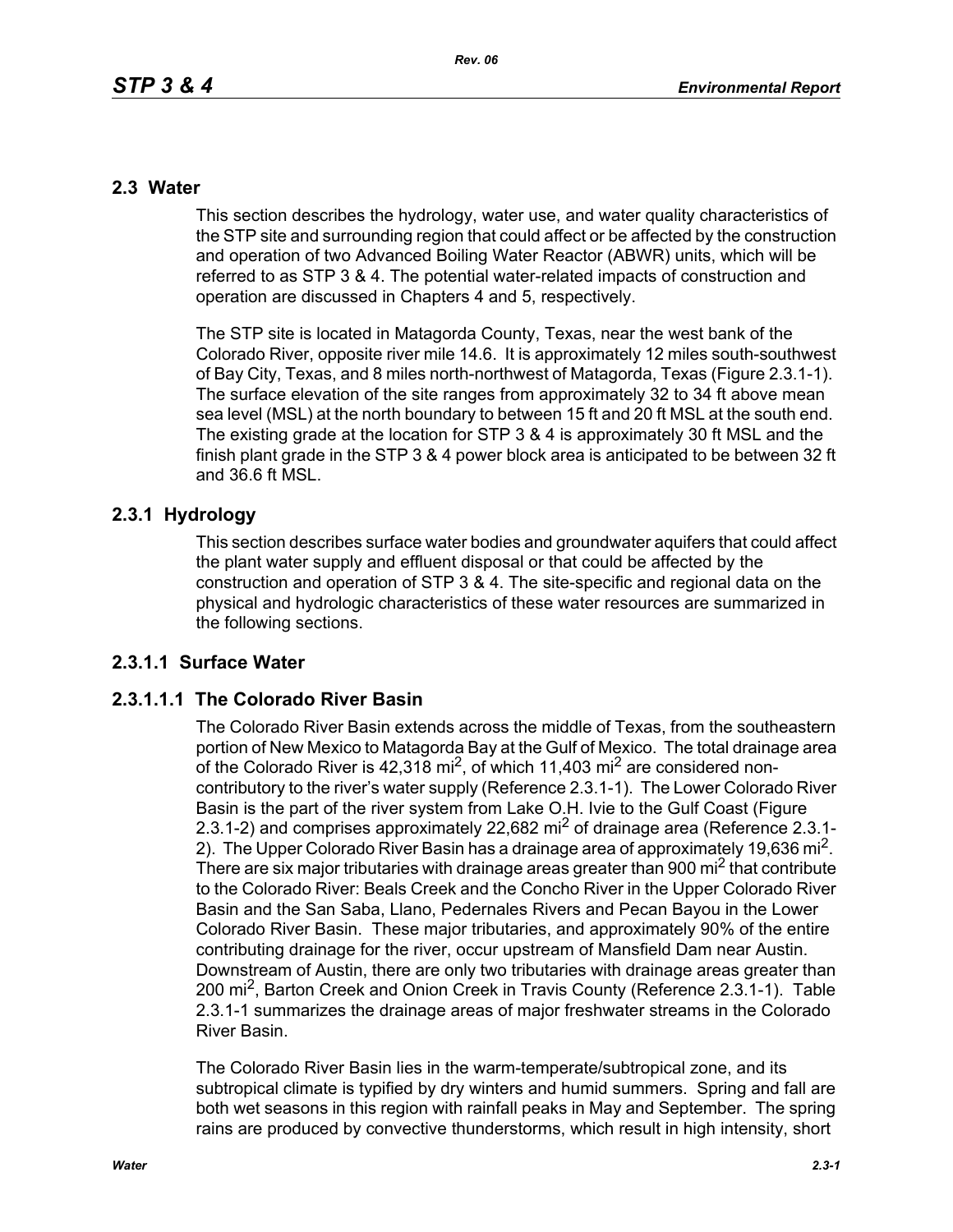duration precipitation events with rapid runoff. The fall rains are primarily governed by tropical storms and hurricanes that originate in the Caribbean Sea or the Gulf of Mexico. These rains pose flooding risks to the Gulf Coast from Louisiana to Mexico. The spatial rainfall distribution in this region varies from an annual amount of 44 inches at the coast to 24 inches in the northwestern portion of the region (Reference 2.3.1-1). The Colorado River Basin is located in a semi-arid region, and its hydrologic characteristics are closely linked to the weather in this area, which has been described as a "continuous drought periodically interrupted by floods" (Reference 2.3.1-3).

Stream flow gauging data collected in the Colorado River since the early 1900s show that there has been a major drought in almost every decade of the twentieth century, with severe droughts occurring every 20 to 40 years. Major droughts in the basin cause stock ponds and small reservoirs to go dry and large reservoirs, such as Lake Travis, to significantly drop their storage levels, to as much as one third of their storage capacity. During the 30-year time period from 1941 to 1970, there were three major statewide droughts; from 1947 to 1948, from 1950 to 1957, and from 1960 to 1967. The most severe of these droughts occurred from 1950 to 1957, when 94% of the counties in the state were declared disaster areas (Reference 2.3.1-1).

A drought cycle is often followed by one or more flooding events. Due to very limited vegetative cover, rocky terrain, and steep channels, runoff in the Upper Colorado River Basin is high and rapid, producing fast moving and high-peak floods. The terrain in the Lower Colorado River Basin is flatter with greater vegetative cover and wider floodplains, which reduces the velocity of floods. The Hill Country watershed of the Lower Colorado River has been characterized as "Flash Flood Alley," meaning that the Lower Colorado River Basin is one of the regions that are most prone to flash flood damage. The susceptibility to flash flooding occurs because the thin soils and steep slopes in the Upper Colorado River Basin promote rapid runoff from the watershed during heavy rain events. Also, the large drainage area of the Hill Country watershed can contribute runoff from hundreds of miles away, transforming heavy rains into flood waters with destructive potential. More than 80 floods have been recorded in this region since the mid-1800s. During these events, water levels exceed the river flood stage and inundate dry lands. The most intense localized flash flood in the Lower Colorado region in recent history occurred in May 1981 in Austin (Reference 2.3.1-1).

Major reservoirs in the Colorado River Basin are summarized in Table 2.3.1-2 (Reference 2.3.1-4 sorted in order of descending storage capacity. The locations of some major dams are shown in Figure 2.3.1-3. Because of the high risk of flooding in the Lower Colorado River Basin, a system of dams and reservoirs has been developed along the river primarily to manage floodwaters, and to conserve and convey water supplies. The Lower Colorado River Authority (LCRA) operates six dams on the Lower Colorado River: Buchanan, Roy Inks, Alvin Wirtz, Max Starcke, Mansfield, and Tom Miller (Figure 2.3.1-4). These dams form the six Highland Lakes; Buchanan, Inks, LBJ, Marble Falls, Travis, and Austin (Reference 2.3.1-5).

Approximately 28 miles upstream from Austin is Mansfield Dam, which forms Lake Travis, the largest reservoir on the Colorado River. Mansfield Dam is the most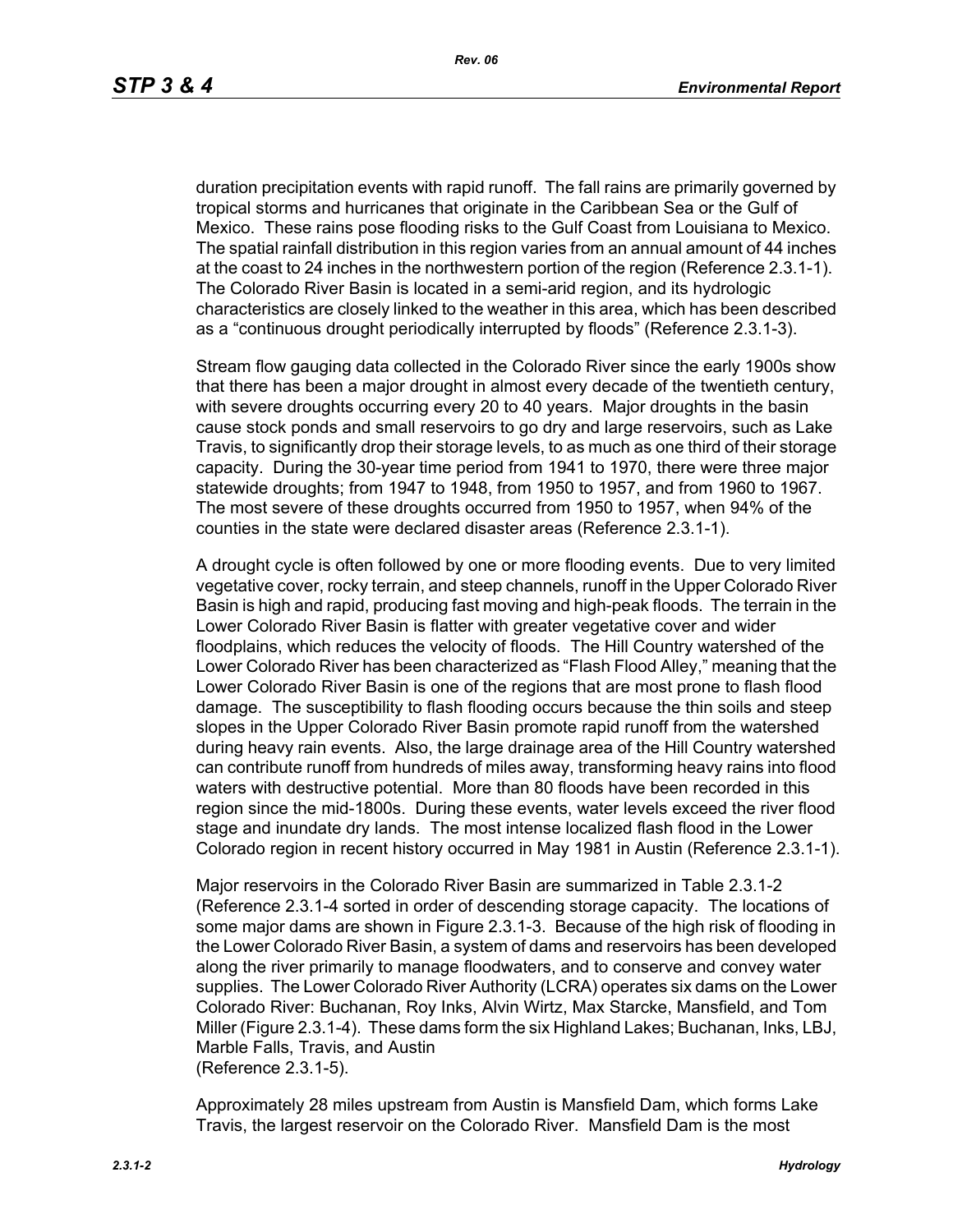downstream existing major control structure on the Colorado River. With the completion of the Simon Freese Dam in 1989, normal flows and flood flows in the Colorado River upstream of Mansfield Dam are regulated by a total of 27 major reservoirs, which includes Lake Travis, with Mansfield Dam providing most of the floodwater storage capacity and precludes short-duration flow fluctuation downstream.

The storage capacities of the remaining upstream reservoirs are relatively small compared to Lake Travis and Lake Buchanan formed by the Buchanan Dam, and are of lesser importance to flood control. Tom Miller Dam at Austin, downstream of Lake Travis, impounds a portion of the Colorado River known as Lake Austin, but because of the small storage capacity of its reservoir, it affords no major control of flood flows.

Lake Travis and Lake Buchanan also serve as water supply reservoirs. With a combined capacity of approximately 4.2 million acre-feet, they store water for communities, industry, and aquatic life along the river, and they supply irrigation water for the agricultural industry near the Gulf Coast.

The Lower Colorado River near the STP site has a relatively shallow gradient and broad floodplain. The average gradient of the river downstream of Austin varies from 1.0 ft/mile to 2.1 ft/mile. The main channel of the Colorado River has the capacity to contain flows ranging from a 6-year to a 21-year return interval from Austin to the Gulf of Mexico. Thus, in any given year there is a 5 to 16% chance that river flows will encroach upon the floodplains. The Lower Colorado River floodplain below Columbus varies from 4 to 8 miles in width with side slopes averaging between 0.009% and 0.028%. In this area, no discernible valley exists, and the floodwaters can spill over beyond the basin divide causing interbasin spillage. As mentioned above, the susceptibility of the Lower Colorado River area to the flash flooding results from regional weather patterns and its geographic proximity to the Gulf of Mexico, which induces very high intensity rainfalls frequently in the summer. Historically, the most severe floods often occurred in May to September as a result of high rainfall intensities (Reference 2.3.1-3), and the area of floodplain extends correspondingly. As the dry season approaches, some floodplains will shrink or even dry up completely.

Table 2.3.1-3 presents pertinent data for seven U.S. Geological Survey (USGS) maintained stream-flow gauge stations downstream of the Mansfield Dam, including location, drainage area, mean, maximum, and minimum average annual flow for the period of record. The locations of these gauges are shown on Figure 2.3.1-5 (Reference 2.3.1-6). The Bay City streamflow gauging station (Gauge 08162500) is the nearest to the STP site, being located approximately 16 miles upstream of the STP site, approximately 2.8 miles west of Bay City, at river mile 32.5 on the Colorado River. Records of water elevation at this station have been collected since the gauge was installed in April 1948. Based on the historical data for the water years 1948 to 2004, the maximum annual average stream flow at this station is 14,270 cubic feet per second (cfs), the minimum annual average flow is 375 cfs, and the mean annual average flow is approximately 2628 cfs.

In order to facilitate the evaluation of the water supply characteristics at the STP site, a number of flow data statistics are presented for the Colorado River at Bay City. Table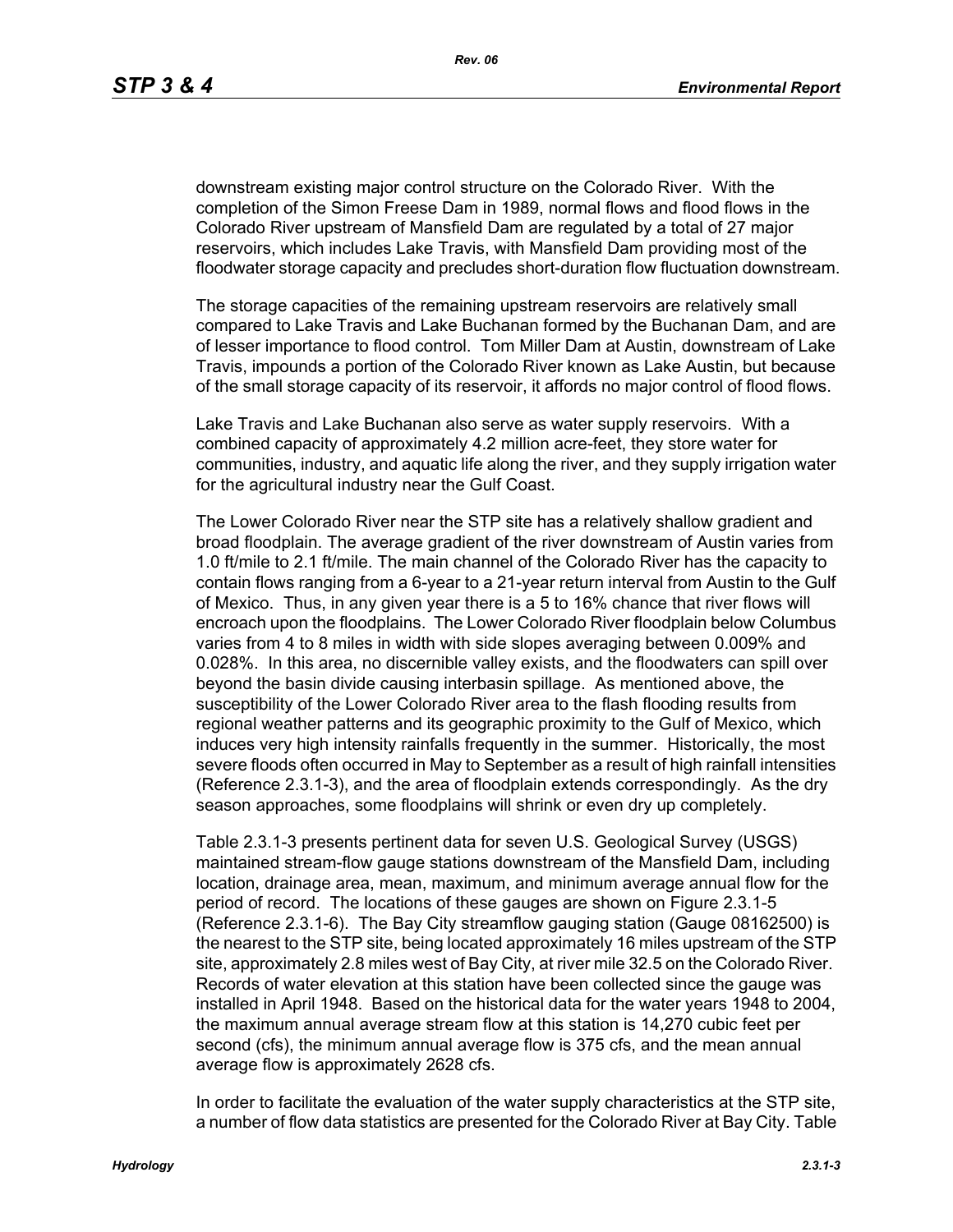2.3.1-4 presents the mean daily flow rate for each day of the May 1948 to September 2006 period of record (Reference 2.3.1-7). Table 2.3.1-5 presents the mean monthly flow rate for the same period of record (Reference 2.3.1-7). Table 2.3.1-6 gives the minimum daily flow and Table 2.3.1-7 gives the maximum daily flow for each month of the period of record.

Table 2.3.1-8 presents the flood frequency distribution for the Colorado River at Wharton for regulated conditions estimated in Reference 2.3.1-8, Chapter 4: "The basis for the regulated peak discharge frequency curves are the regulated daily flows for the period of record generated by a reservoir system regulation model that takes into account the current system of reservoirs, conservation pool demands and the flood control regulation rules" (Reference 2.3.1-9, Chapter 2, page 1).

Table 2.3.1-9 presents the minimum daily flow at Bay City for the years 1948 to 2006. Table 2.3.1-10 presents the 7-day minimum flow for the same period based on data from Reference 2.3.1-10. The minimum 7-day flow for the period 1948 to 2006 is approximately 0.5 cfs. The minimum daily and minimum 7-day low flows for the years 1948-2006 are also shown in Figure 2.3.1-6. Plotting the low flow data using the Weibull plotting position formula on normal distribution paper and fitting a straight line through the data, the 7-day low flow with a 10-year return period was estimated to be 4.3 cfs.

# **2.3.1.1.2 Local Hydrologic Features**

A major feature of the site is the Main Cooling Reservoir (MCR), which is formed by a 12.4-mile-long earthfill embankment constructed above the natural ground surface. The MCR was developed solely for the industrial use of dissipating heat from STP units as an engineered cooling pond. The MCR has a surface area of 7000 acres with a normal maximum operating level of El. 49 ft MSL (Reference 2.3.1-9). The MCR makeup water is withdrawn from the Colorado River adjacent to the site, and provides reservoir storage to account for dry periods during the year. A smaller separate cooling pond, referred to as the Essential Cooling Pond (ECP), serves as the Ultimate Heat Sink (UHS) for STP 1 & 2. The surface area of the ECP is 46 acres.

The MCR was originally sized for four nuclear units similar in size to the existing two units. Therefore, there will be no significant changes to the existing MCR due to the construction of new units, except the addition, on the north dike, of the STP 3 & 4 Circulating Water (CW) pump intake and the STP 3 & 4 outfall west of the existing STP 1 & 2 outfall. To maintain sufficient MCR water inventory to offset evaporation, seepage and blowdown, STP is entitled to divert 55% of the river flow in excess of 300 cfs at the Reservoir Makeup Pumping Facility (RMPF) as MCR makeup, with the annual flow diversion in any given year limited to 102,000 acre-ft (Reference 2.3.1-11). In the event of a repeat of the Lower Colorado River's Drought of Record (DOR) from 1947 to 1957, the LCRA would be required, by contract, to make available an additional 40,000 acre-ft per year of firm water. This firm water will be made available, without restriction on river flow, for MCR makeup when the water level in MCR is below 35 ft MSL. These arrangements are expected to be adequate to maintain sufficient water in the MCR for continuous operation of all four units. This assessment is also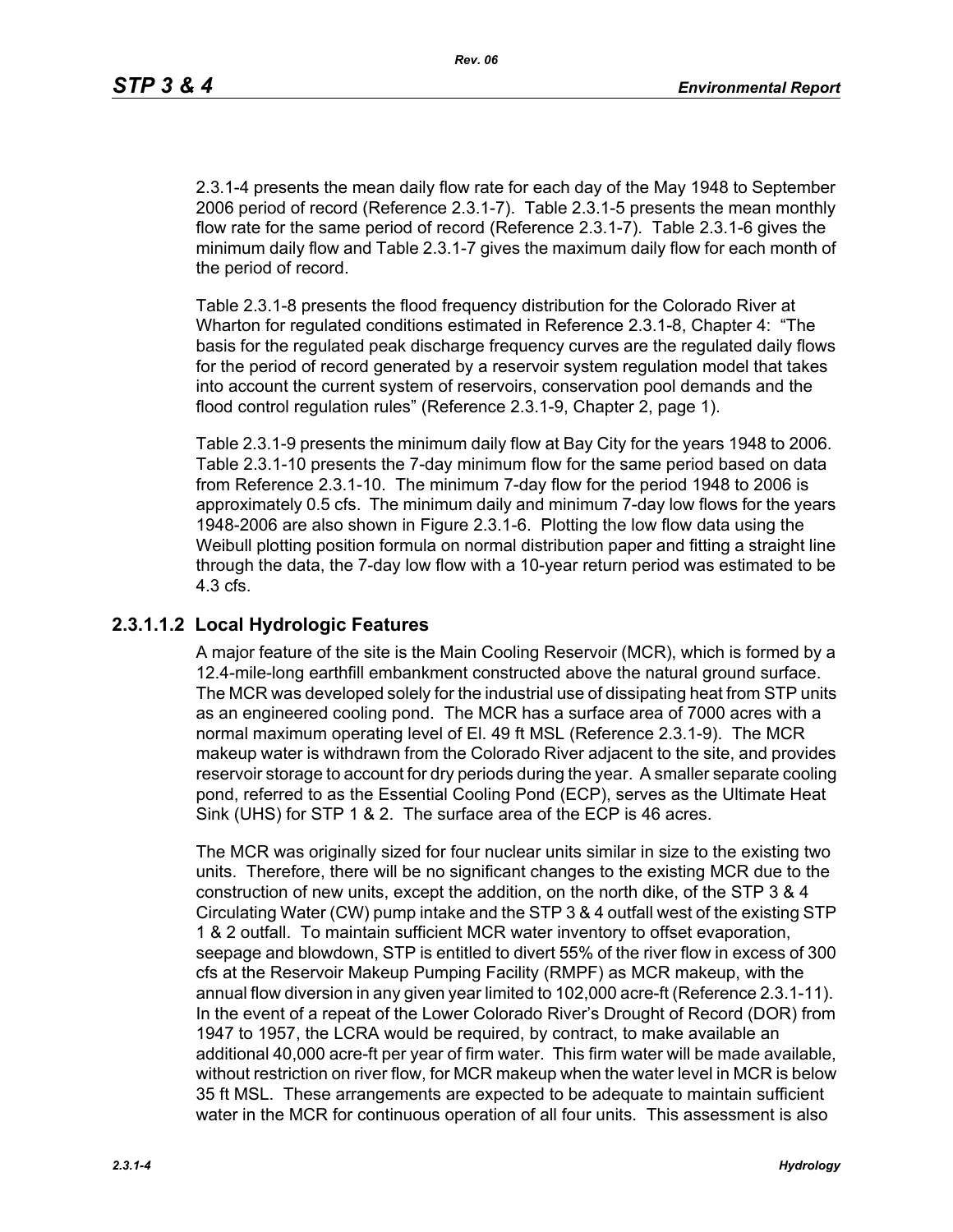supported by the water management plan for the Lower Colorado River (Reference 2.3.1-12).

A significant hydrologic feature near the STP site is Little Robbins Slough. It is an intermittent stream located 9 miles northwest of Matagorda in southwestern Matagorda County and runs south for 6.5 miles to the point where it joins Robbins Slough, a brackish marsh, which meanders for four more miles to the Gulf Intracoastal Waterway (GIWW). During the construction of the MCR for STP 1 & 2, the water course of Little Robbins Slough within the boundary of the STP site was relocated to a channel on the west side of the west embankment of the reservoir, and rejoined its natural course approximately one mile east of the southwest corner of the MCR.

The Design-Basis Flood (DBF) for STP 3 & 4 is based on the potential breach of the dike containing the MCR. The DBF elevation is 40.0 ft MSL.

## **2.3.1.1.2.1 Seepage from the MCR**

As discussed above, the existing 7000-acre MCR would provide cooling water for STP 3 & 4. The maximum operating level elevation of the MCR is 49 ft above MSL, imposing a hydraulic head of up to 20 ft above the reservoir floor. The capacity of the MCR at this elevation is approximately 202,600 acre-ft. The MCR embankment dike and associated features are designed to lower the hydraulic gradient across the embankment to the extent that the potentiometric levels of the soil layers in the site area stay below the ground surface. This is accomplished through the use of low permeability clay (compacted fill), relief wells, and sand drainage blankets. The relief well system consists of 770 wells that have been installed in the Upper Shallow Aquifer at the toe of the embankment around the reservoir to relieve excess hydrostatic pressure.

The purposes of MCR seepage controls provided by the relief wells are as follows (Reference 2.3.1-9):

- To minimize seepage through the embankment section and prevent detrimental discharge on downstream slopes.
- To minimize underseepage beneath the embankment and control its exit in order to prevent detrimental uplift and discharge at the downstream toe.
- To limit the maximum piezometric level at the relief well line to El. 27.0 MSL opposite the power block structures.

The 7000-acre MCR is unlined, allowing seepage of water from the MCR through the reservoir floor. This seepage acts as a local recharge source to the Shallow Aquifer at the site. During the design stage, total seepage from the MCR, based on a maximum operating water level of 49 feet above MSL, was estimated to be 3530 gpm, or approximately 5700 acre-ft/yr (Reference 2.3.1-9). Seepage discharge from the MCR has two flow paths: (a) part of the seepage is collected by the relief well system, which is installed in the sands of the Upper Shallow Aquifer, and is then discharged to surface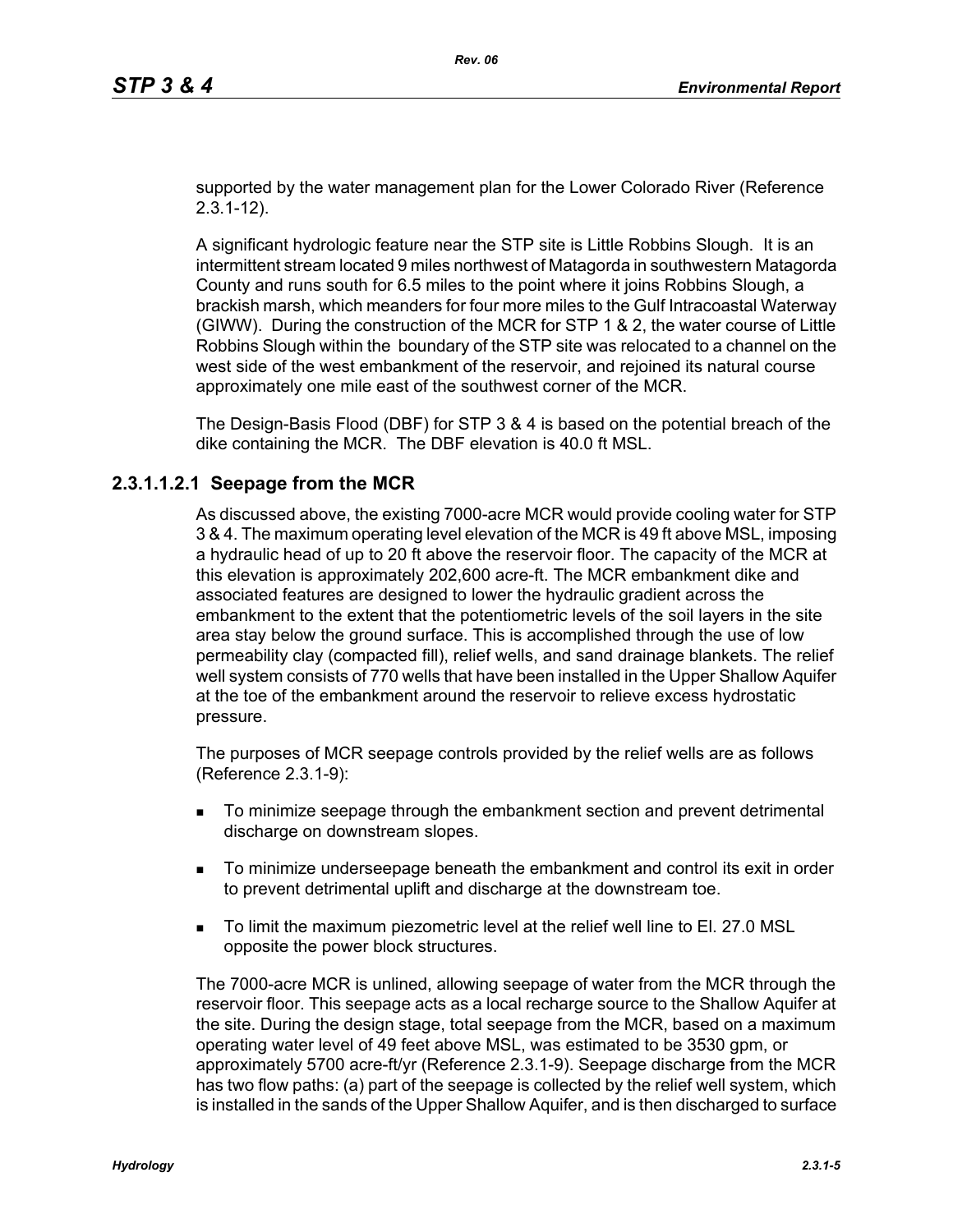waters; and (b) part of the seepage bypasses the relief wells and continues in the Upper Shallow Aquifer in a southeasterly direction to the Colorado River.

Approximately 68%, or 3850 acre-ft/yr, of the total expected MCR seepage would be discharged through the relief wells (Reference 2.3.1-9) and into surface waters. The distribution of relief well surface water discharge results in approximately 28% being returned to the Colorado River, 53% to Little Robbins Slough, 18% to the East Fork of Little Robbins Slough and <1% being returned to the West Branch of the Colorado River (Reference 2.3.1-42). These discharges were originally authorized under NPDES Permit No. TX0064947, and currently are authorized under TPDES Permit No. WQ0001908000.

## **2.3.1.1.3 Adjacent Drainage Basins**

To the west of the Lower Colorado River Basin is the Colorado-Lavaca River Basin, shown on Figure 2.3.1-7. This basin includes the Tres Palacios River, which is not tributary to either of those rivers. The Colorado-Lavaca River Basin drains into Tres Palacios Bay, northwest of Matagorda Bay. In the event of inter-basin spillage, flood waters from the Colorado River Basin flow into Caney Creek near Wharton, as in the case of the 1913 flood, into the San Bernard Coastal Basin on the east edge of the Colorado River Basin, or into the Colorado-Lavaca River Basin to the west.

#### **2.3.1.1.4 Wetlands**

The STP site is located in the mid-coast region of the Gulf-Atlantic Coastal Flats, which are characterized by large bay and estuary systems supplied by freshwater inflow from rivers and covered with extensive coastal prairies inland (Figure 2.3.1-8, Reference 2.3.1-13). A study conducted by the Texas General Land Office determined that wetlands and aquatic habitats on Matagorda Island, Matagorda Peninsula, and Colorado River delta are dominated by estuarine emergent wetlands (salt and brackish marshes), which represent 67% of the vegetated wetland and aquatic classes in this area (Reference 2.3.1-14). Among other mapped classes, seagrass beds are most abundant, followed by tidal flats, Gulf beaches, palustrine marshes, and mangroves.

Wetlands in the vicinity of the STP site are mainly associated with the Colorado River and its tributaries. Wetlands within a 6 mile radius of the site are delineated on Figure 2.3.1-9. Wetland inventory data was provided by the U.S. Fish and Wildlife Service (Reference 2.3.1-15). Freshwater emergent wetlands have been identified as the predominant class in this region, encompassing an area of approximately 262 acres in a 6-mile radius from the STP site. Other wetland types found in this region include freshwater forested/shrub wetland and freshwater pond, which cover areas of 13 acres and 1 acre, respectively in the same radius from the site (See Section 2.4). Because wetlands near the site are primarily classified as freshwater types, the area of wetlands covered by water generally reduces in the dry season and expands in the wet season.

## **2.3.1.1.5 Erosion and Sedimentation**

Most of the sediment data for the Colorado River have been collected from two USGS daily suspended sediment stations; one near San Saba at river mile 474.3 and the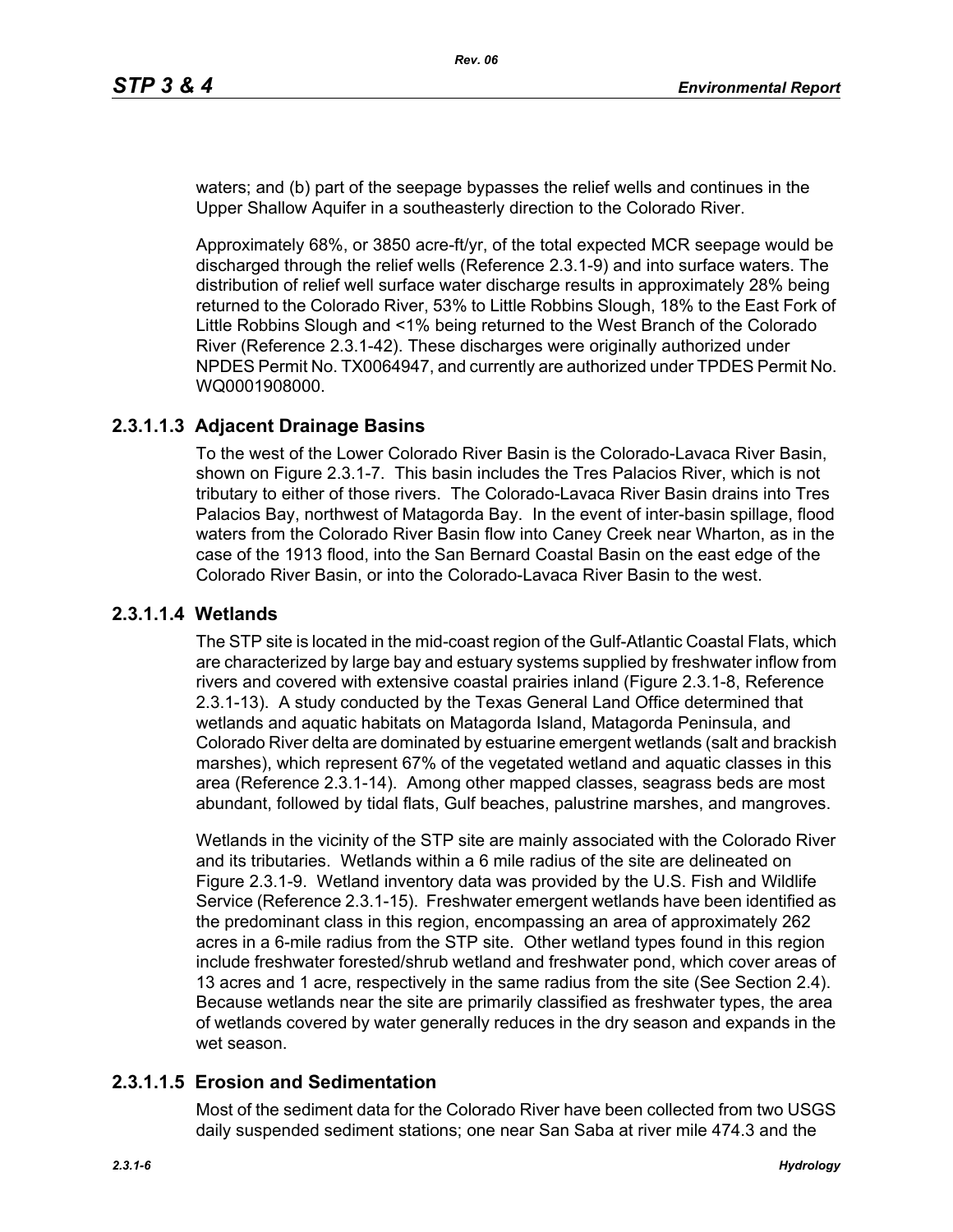other at the eastern edge of Columbus at river mile 135.1. Because the Columbus gauging station is the closest to the STP site, its sediment records were examined to characterize the suspended sediment loads for the Colorado River. Figure 2.3.1-10 shows in histogram form the annual sediment load based on data collected at this station from March 1957 to September 1973 (Reference 2.3.1-16). Each bar of the histogram is divided into the suspended load discharged in 1% of the year (3.65 days), 10% of the year (36.5 days), and the rest of the year. These frequencies are generated by ranking the sediment load for each day of the year. The data summarized in Figure 2.3.1-10 indicate that the annual sediment load at the Columbus gauging station has declined over time. This decline is likely associated with the creation of impoundments over the same period, which serve as sediment traps in the Colorado River Basin. The data also indicate that major fractions (80-90%) of the total sediment load in individual years are produced by infrequent large storms.

No bed load sediment transport measurements have been reported for any reach of the Colorado River and cannot be easily estimated as a fraction of the suspended load because the portion of sediment that moves as bed load varies widely between rivers and on the same river over time (Reference 2.3.1-17). However, to get an order of magnitude estimate, the globally averaged ratio of suspended load to bed load sediment flux for rivers of 9:1, reported in Reference 2.3.1-18 can be used.

## **2.3.1.1.6 Shore Regions**

The STP site is located 10.5 miles inland from Matagorda Bay and 16.9 miles inland from the Gulf of Mexico. It is approximately 75 miles from the Continental Shelf. The shoreline of Matagorda Peninsula along the Gulf of Mexico changes constantly, retreating landward or advancing seaward as the result of a combination of hydrologic and meteorological processes, climatic factors as well as engineering activities.

Matagorda Peninsula is a classic microtidal, wave-dominated coast with a mean diurnal tide range of approximately 2.1 ft. An evaluation of 20 years of data shows that the mean significant wave height near the Colorado River entrance is approximately 3.3 ft, with a variation of 1.3 ft during the year (Reference 2.3.1-19). This shore region is also greatly affected by waves generated by tropical storms and hurricanes.

The hydrologic features of the shore region are also altered by a series of engineering interventions. After the removal of a log jam on the Colorado River in 1929, a channel was dredged across the Matagorda Peninsula to allow the river to directly discharge to the Gulf of Mexico in 1936. In the 1990s, the U.S. Army Corps of Engineers (USACE) constructed jetties on each side of the river entrance and dredged an entrance channel. In 1993, USACE constructed a diversion channel that directs the flow of the Colorado River into East Matagorda Bay. The former river channel is now a navigation channel connected to the GIWW.

Studies conducted recently to calculate the average annual rate of shoreline changes show that the shoreline segment of Matagorda Peninsula 1.6 miles southwest of the Colorado River is retreating at a rate of 1.6 to 6.4 ft/yr (Reference 2.3.1-19). Up north toward the mouth of the Colorado River, the shoreline displays long-term advance, which is related to the sediment supplies from the river, sand bypassing across the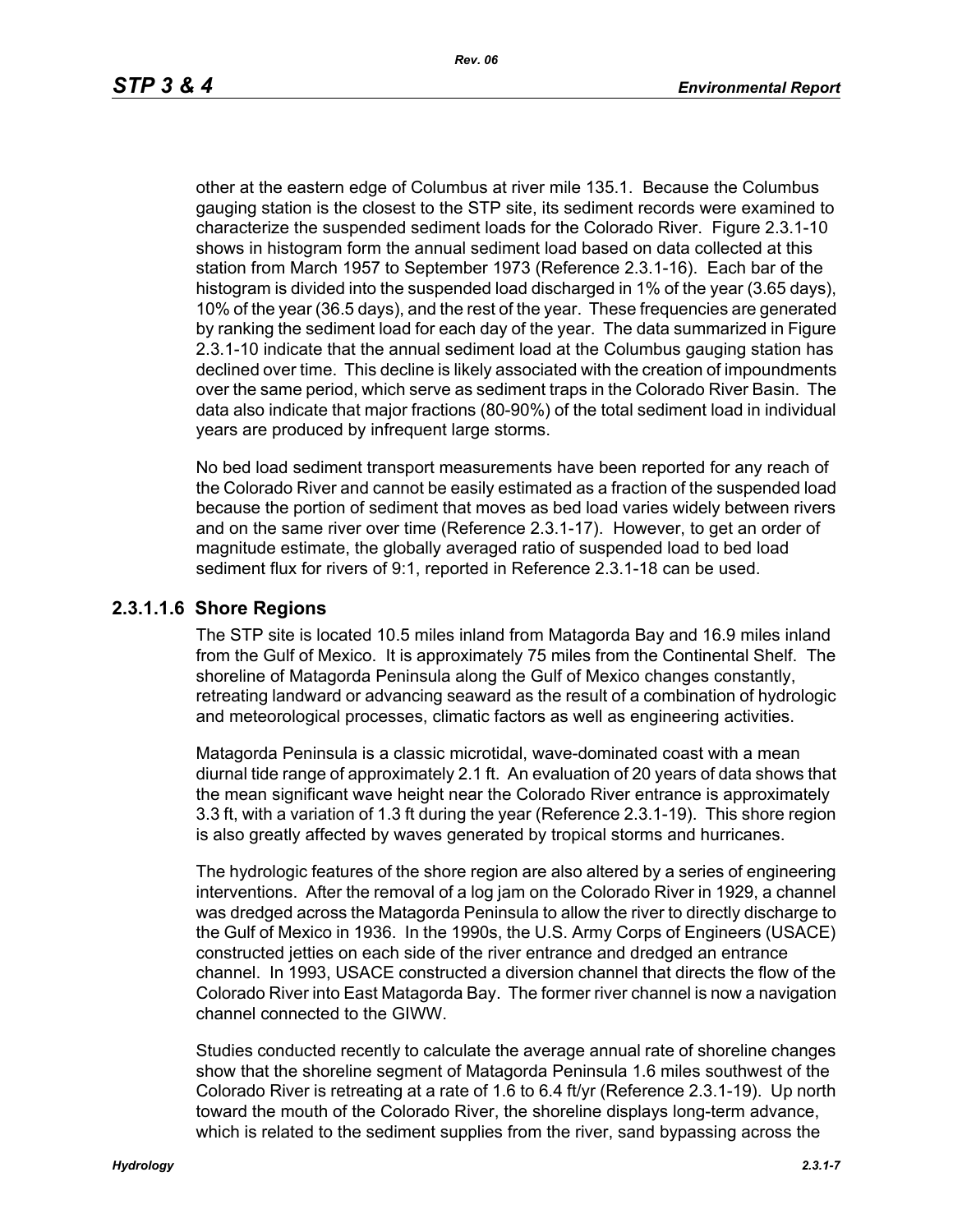entrance jetties, and wave sheltering by the jetties (Reference 2.3.1-19). The shoreline northeast of the Colorado River is relatively stable and shows slight longterm advance in an area 8 miles to the northeast of the river mouth (Reference 2.3.1- 19).

# **2.3.1.1.7 Hydrologic Characteristics of the Intake Structure Area**

STP 3 & 4 will use the MCR for normal plant cooling. The Colorado River is the source of water to make up water losses in the MCR due to evaporation and seepage. For this purpose, STP 3 & 4 will use the existing RMPF on the Colorado River.

Makeup water demands are described in Section 3.3, while the RMPF is discussed in Section 3.4. Based on the dimensions of the RMPF, the total length of the intake is 406 ft, and the depth below normal water surface elevation in front of the intake is 10 ft. The Figure 2.3.1-11 shows a cross section of the Colorado River channel near the RMPF. As can be seen in the figure, the bottom of the river channel is at elevation approximately -14 ft NAVD88. NAVD 88, North America Vertical Datum 88, is the new vertical (elevation) reference system adopted in North America. It is adjusted based on field work prior to 1929 as well as surveys as recent as 1988. Based on the makeup demands described in Section 3.3 and dimensions of the intake presented in Section 3.4, the average water velocity in front of the intake for maximum flow conditions (1200 cfs) would be approximately 0.3 ft/s considering a cross section of approximately 4060 ft<sup>2</sup>.

# **2.3.1.2 Groundwater Resources**

The regional and site-specific data on the physical and hydrologic characteristics of the groundwater resources are summarized in this section to provide the basic data for an evaluation of impacts on the aquifers of the area.

The STP site covers an area of approximately 12,220 acres and is located on the coastal plain of southeastern Texas in Matagorda County (Reference 2.3.1-9). The STP site lies approximately 10 mi north of Matagorda Bay. Nearby communities include Palacios, approximately 10 mi to the southwest, and Bay City, approximately 12 mi to the northeast (Figure 2.3.1-12). The closest major metropolitan center is Houston, approximately 90 mi to the northeast.

The 7000-acre MCR is the predominant feature at the STP site, as shown in Figure 2.3.1-13. The MCR is fully enclosed with a compacted earth embankment and encompasses most of the southern and central portions of the site. The existing STP 1 & 2 facilities are located just outside of the MCR northern embankment. Further north of the embankment and to the northwest of STP 1 & 2 is the proposed area for STP 3 & 4.

The STP site, in general, has less than 15 ft of natural relief in the 4.5 mi distance from the northern to southern boundary. The northern section is at an elevation of approximately 30 ft MSL. The southeastern section is at an elevation of approximately 15 ft above MSL. The Colorado River flows along the southeastern site boundary.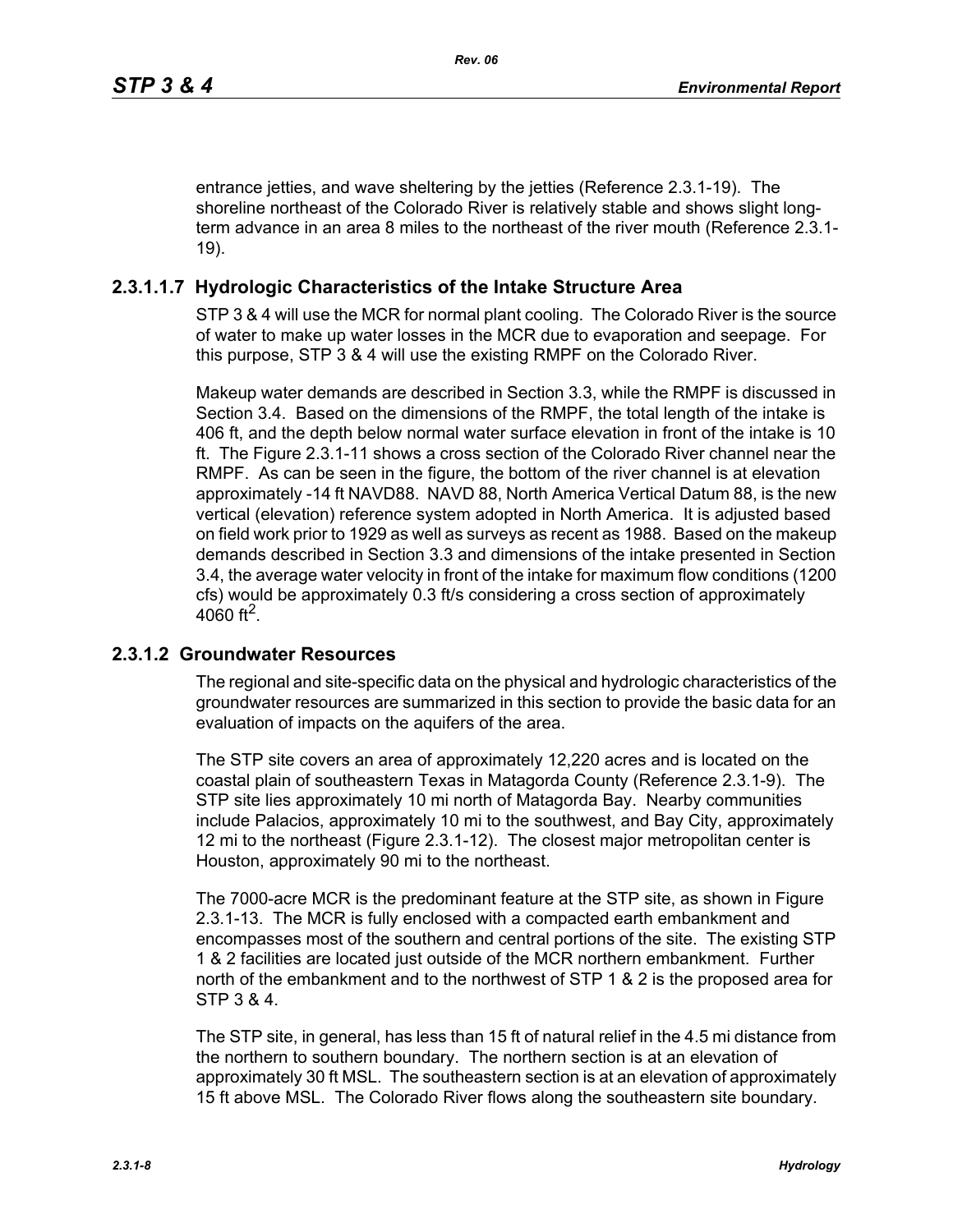There are also several unnamed drainages in the site boundaries, one of which feeds Kelly Lake.

# **2.3.1.2.1 Hydrogeologic Setting**

The STP site lies in the Gulf Coastal Plains physiographic province in the Coastal Prairies sub-province, which extends as a broad band parallel to the Texas Gulf Coast, as shown in Figure 2.3.1-14 (Reference 2.3.1-20). The Coastal Prairies sub-province is characterized by relatively flat topography with land elevation ranging from sea level along the coast to 300 ft above sea level along the northern and western boundaries. The geologic materials underlying the Coastal Prairies sub-province consist of deltaic deposits.

The STP site is underlain by a thick wedge of southeasterly dipping, sedimentary deposits of Holocene through Oligocene age. The site overlies what has been referred to as the Coastal Lowlands Aquifer System (Figure 2.3.1-15). This aquifer system contains numerous local aquifers in a thick sequence of mostly unconsolidated Coastal Plain sediments of alternating and interfingering beds of clay, silt, sand, and gravel. The sediments reach thicknesses of thousands of feet and contain groundwater that ranges from fresh to saline. Large amounts of groundwater are withdrawn from the aquifer system for municipal, industrial, and irrigation needs (Reference 2.3.1-21).

The lithology of the aquifer system reflects three depositional environments: continental (alluvial plain), transitional (delta, lagoon, and beach), and marine (continental shelf). The depositional basin thickens towards the Gulf of Mexico, resulting in a wedge-shaped configuration of hydrogeologic units. Numerous oscillations of ancient shorelines resulted in a complex, overlapping mixture of sand, silt, and clay (Reference 2.3.1-21).

As part of the USGS Regional Aquifer-System Analysis (RASA) program, the Coastal Lowlands Aquifer System was subdivided into five permeable zones and two confining units. The term "Gulf Coast Aquifer" is generally used in Texas to describe the Coastal Lowlands Aquifer System. A comparison of the USGS aquifer system nomenclature to that used in Texas is shown in Figure 2.3.1-16. A cross-sectional representation is shown in Figure 2.3.1-17 (Reference 2.3.1-21).

The Texas nomenclature is used to describe the Gulf Coast Aquifer beneath the site. The hydrogeologic units commonly used to describe the aquifer system (from shallow to deep) are as follows (Figure 2.3.1-16):

- **Chicot Aquifer**
- Evangeline Aquifer
- **Burkeville Confining Unit**
- Jasper Aquifer
- Catahoula Confining Unit (restricted to where present in the Jasper Aquifer)

*Hydrology 2.3.1-9*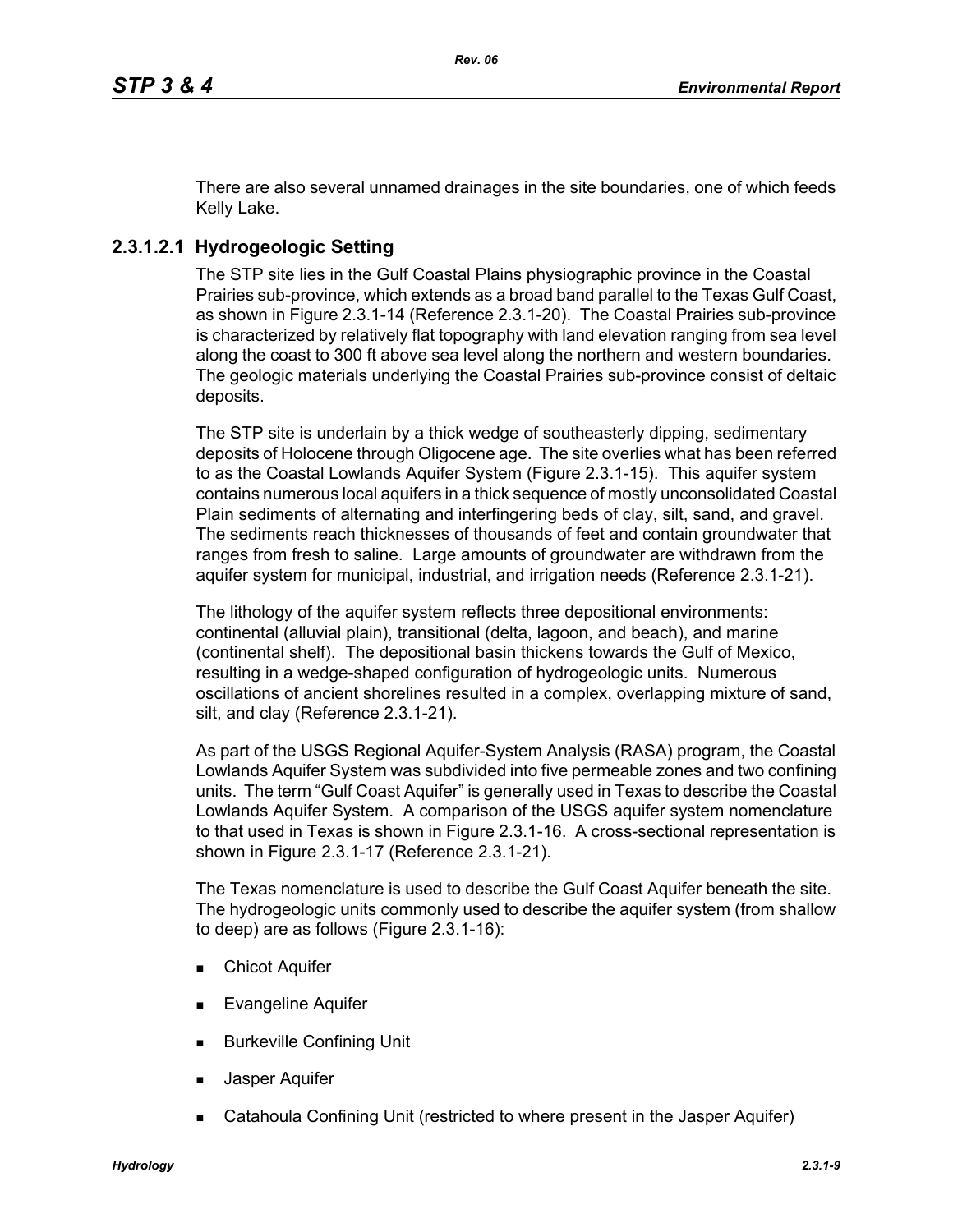■ Vicksburg-Jackson Confining Unit

The base of the Gulf Coast Aquifer is identified as either its contact with the top of the Vicksburg-Jackson Confining Unit or the approximate depth where groundwater has a total dissolved solids concentration of more than 10,000 milligrams per liter (mg/l). The aquifer system is recharged by the infiltration of precipitation that falls on aquifer outcrop areas in the northern and western portion of the province. Discharge occurs by evapotranspiration, loss of water to streams and rivers as base flow, upward leakage to shallow aquifers in low lying coastal areas or to the Gulf of Mexico, and pumping.

With the exception of the shallow zones in the vicinity of the outcrops, the water in the Gulf Coast Aquifer is under confined conditions. In the shallow zones, the specific yield for sandy deposits generally ranges between 10 and 30%. For the confined aquifer, the storage coefficient is estimated to range between 1 x  $10^{-4}$  and 1 x  $10^{-3}$ . The productivity of the aquifer system is directly related to the thickness of the sands in the aquifer system that contain freshwater. The aggregated sand thickness ranges from 0 ft at the up dip limit of the aquifer system to as much as 2000 ft in the east. Estimated values of transmissivity are reported to range from 5000 ft<sup>2</sup>/day to nearly 35,000 ft<sup>2</sup>/day (Reference 2.3.1-21).

The hydrogeologic conceptual model presented herein was developed from multiple conceptual hydrogeologic models that vary in scale and hydrostratigraphic framework. Consideration of the scale and framework were not mutual exclusive, but were intertwined during a series of steps designed to develop a tenable site hydrogeologic conceptual model. Four steps were involved in the development of the scaledependent conceptual models, and include:

- A regional "desktop" study based on published state, federal and other sources;
- A review of documentation addressing STP Units 1 & 2;
- A site-specific geotechnical, geologic, and hydrogeologic field study conducted for proposed Units 3 & 4; and
- An evaluation of site-specific data in conjunction with regional and local information.

The first step of site model conceptualization involved formulating an understanding of the hydrogeologic conditions in Southern Texas and Matagorda County by reviewing regional geologic and hydrogeologic information available from the USGS and Texas. Research indicates that the USGS and the State of Texas developed separate regional hydrogeologic conceptual models to describe the Coastal Lowlands Aquifer System, with the Texas model being the more widely used. Although nomenclature between the two conceptual models varies significantly, the frameworks are largely comparable (Table 2.3.1-16).

The second step involved a review of documentation addressing local hydrogeologic conditions, such as the STP Units 1 & 2 UFSAR and the Annual Environmental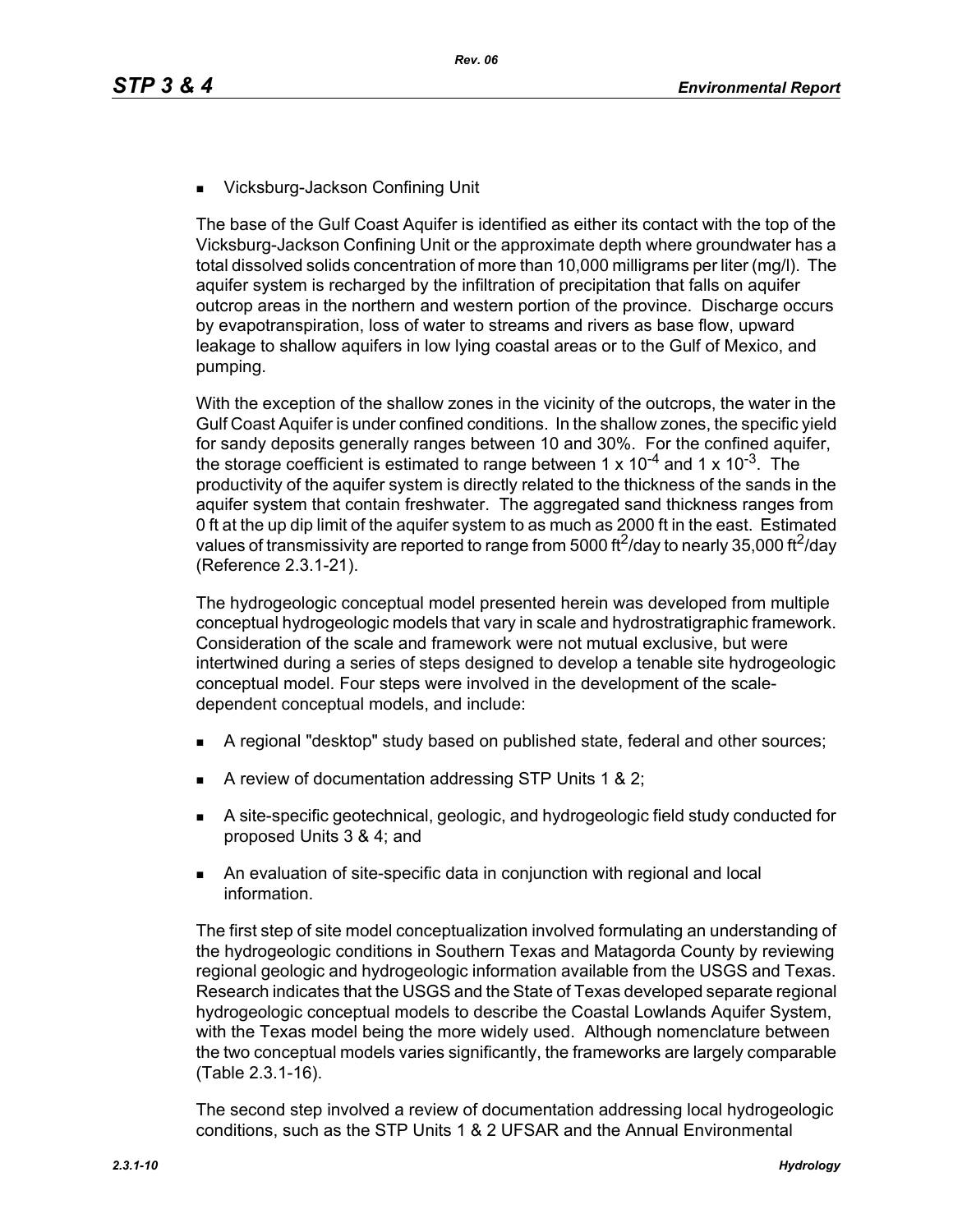Operating Report, to resolve the temporal and localized unknowns. Incorporating the conceptual site model with regional concepts, the Chicot aquifer was subdivided into two distinct confined aquifers - the "Deep Aquifer" and the "Shallow Aquifer".

During the third step, a site-specific subsurface site investigation (SI) was implemented at the proposed Units 3 & 4 site area, concentrated within the STP northern site boundaries and the proposed Units 3 & 4 facility footprint.

The fourth step involved evaluation of the SI field data with the regional and local STP information. This included evaluation of:

- **regional & local groundwater movement;**
- vertical gradients between the aquifers;
- site-specific slug test results and local and regional pumping test results; and
- natural and manmade (i.e., MCR) impacts on water levels in the Shallow Aquifer.

From this effort, site-specific data was integrated with existing STP Units 1 & 2 information and regional information to formulate the conceptual site model described in the following section.

## **2.3.1.2.2 Regional Hydrogeologic Conceptual Model**

The STP site is located over the Gulf Coast Aquifer System, as shown on Figure 2.3.1- 18 (Reference 2.3.1-22). The boundary of the regional area surrounding the STP site is defined as the extent of Matagorda County. The principal aquifer used in Matagorda County is the Chicot Aquifer, which extends to a depth of greater than 1000 ft in the vicinity of the STP site, as shown on Figure 2.3.1-19. The Chicot Aquifer is the shallowest aquifer in the Gulf Coast Aquifer System, and it is comprised of Holocene alluvium in river valleys and the Pleistocene age Beaumont, Montgomery, and Bentley Formations, and the Willis Sand (Reference 2.3.1-23). Groundwater flow beneath Matagorda County is, in general, southeasterly from the recharge areas north and west of the county, to the Gulf of Mexico. Numerous river systems and creeks flow south and southeasterly through Matagorda County. River channel incisions can act as localized areas of recharge and discharge for the underlying aquifer system resulting in localized hydraulic sources and sinks.

The Chicot Aquifer geologic units used for groundwater supply in Matagorda County are the Beaumont Formation and the more localized Holocene alluvium that is associated with the Colorado River floodplain. The following sections describe the pertinent details of these units.

## **2.3.1.2.2.1 Beaumont Formation**

The Beaumont Formation consists of fine-grained mixtures of sand, silt, and clay deposited in alluvial and deltaic environments. In the upper portion of the Beaumont Formation, sands occur as sinuous bodies, representing laterally discontinuous channel deposits, while the clays and silts tend to be more laterally continuous,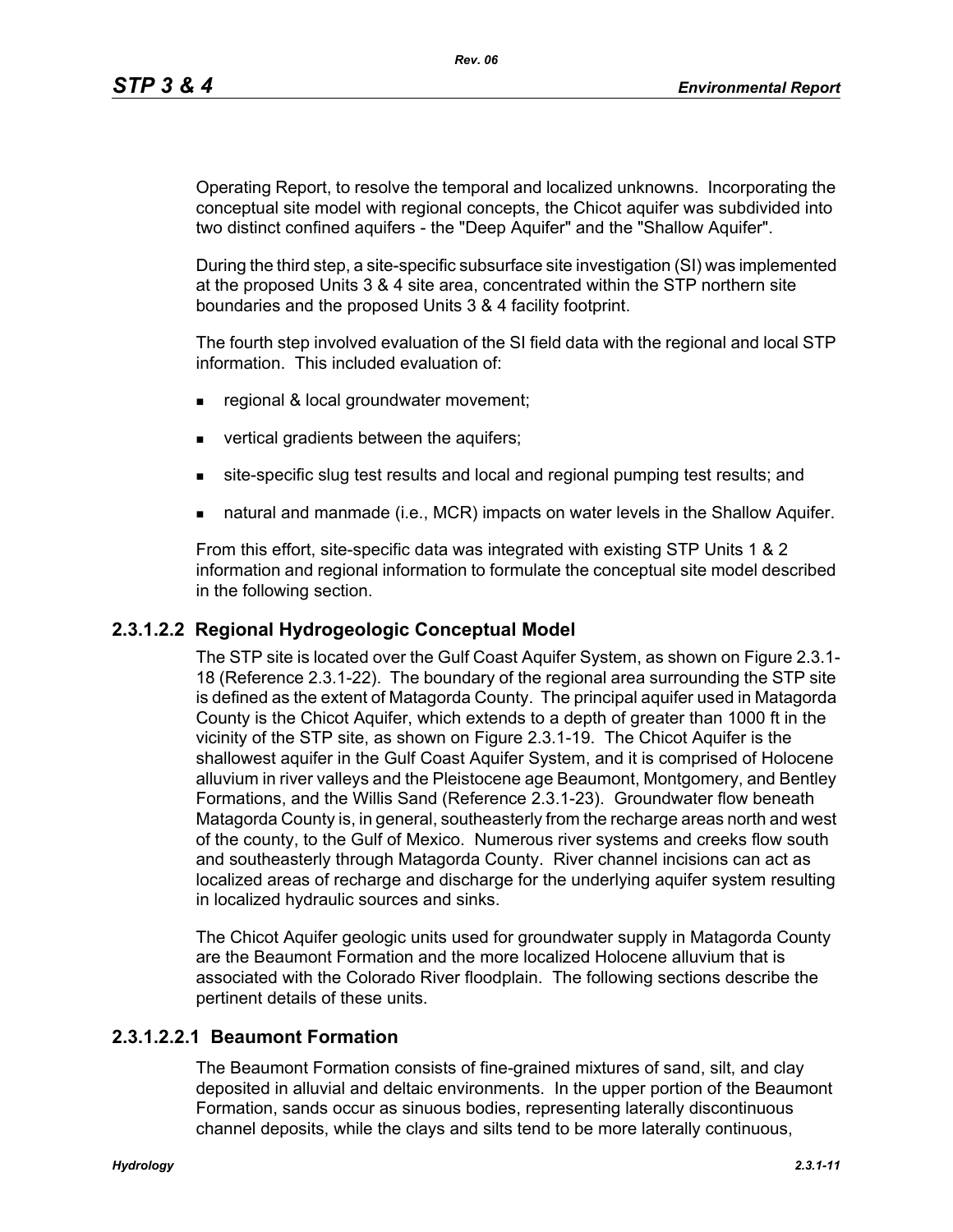representing their deposition as natural levees and flood deposits. The deeper portion of the unit, or the Deep Aquifer, is greater than 250 ft below ground surface in the vicinity of the STP site and has thicker and more continuous sands. This portion of the Beaumont Formation is the primary groundwater production zone for most of Matagorda County. Well yields in this interval are typically between 500 and 1500 gallons per minute (gpm), with yields of up to 3500 gpm reported (Reference 2.3.1-24). Groundwater occurs in this zone under confined conditions.

# **2.3.1.2.2.2 Holocene Alluvium**

Holocene alluvium of the Colorado River floodplain occurs in a relatively narrow band that parallels the river. The alluvial deposits are typically coarser-grained than the materials found in the Beaumont Formation. The alluvium consists of silt, clay, fine- to coarse-grained sand, and gravel along with wood debris and logs (Reference 2.3.1- 24). Because the alluvial materials are deposited in a channel incised into the Beaumont Formation, it is likely that the alluvium is in contact with shallow aquifer units in the Beaumont Formation.

The thickness of the alluvium influences the amount of groundwater that can be withdrawn for use. In the vicinity of the STP site, the alluvium is considered too thin to be a significant source of groundwater.

## **2.3.1.2.3 Local and Site Specific Hydrogeologic Conceptual Model**

The Beaumont Formation in the Chicot Aquifer (and to the lesser extent, the Holocene alluvium associated with the Colorado River floodplain) is the principal water-bearing unit used for groundwater supply in the vicinity of STP. The following sections describe the local and site specific characteristics of these water-bearing units, including groundwater sources and sinks. Discussions include groundwater flow directions and hydraulic gradients, temporal groundwater trends, aquifer properties, and hydrogeochemical characteristics.

## **2.3.1.2.3.1 Local Hydrogeologic Conditions**

The local hydrogeologic system is identified as the STP site area and includes areas of groundwater-surface water interactions within a few miles of the site. In this area, the Chicot Aquifer is divided into two aquifer units, the Shallow Aquifer and the Deep Aquifer. The base of the Shallow Aquifer is approximately 90 to 150 ft below ground surface. The Shallow Aquifer has limited production capability, and it is used for livestock watering and occasional domestic use. Potentiometric heads are generally within 15 ft of ground surface. The Deep Aquifer is the primary groundwater production zone and lies below depths of 250 to 300 ft. A zone of predominately clay materials, usually greater than 150 ft thick, separates the Shallow and Deep Aquifers (Reference 2.3.1-9).

Recharge to the Shallow Aquifer is considered to be within a few miles north of the STP site. Discharge is to the Colorado River alluvial material east of the site. Recharge to the Deep Aquifer is further north in Wharton County, where the aquifer outcrops. Discharge from the Deep Aquifer is to Matagorda Bay and the Colorado River estuary,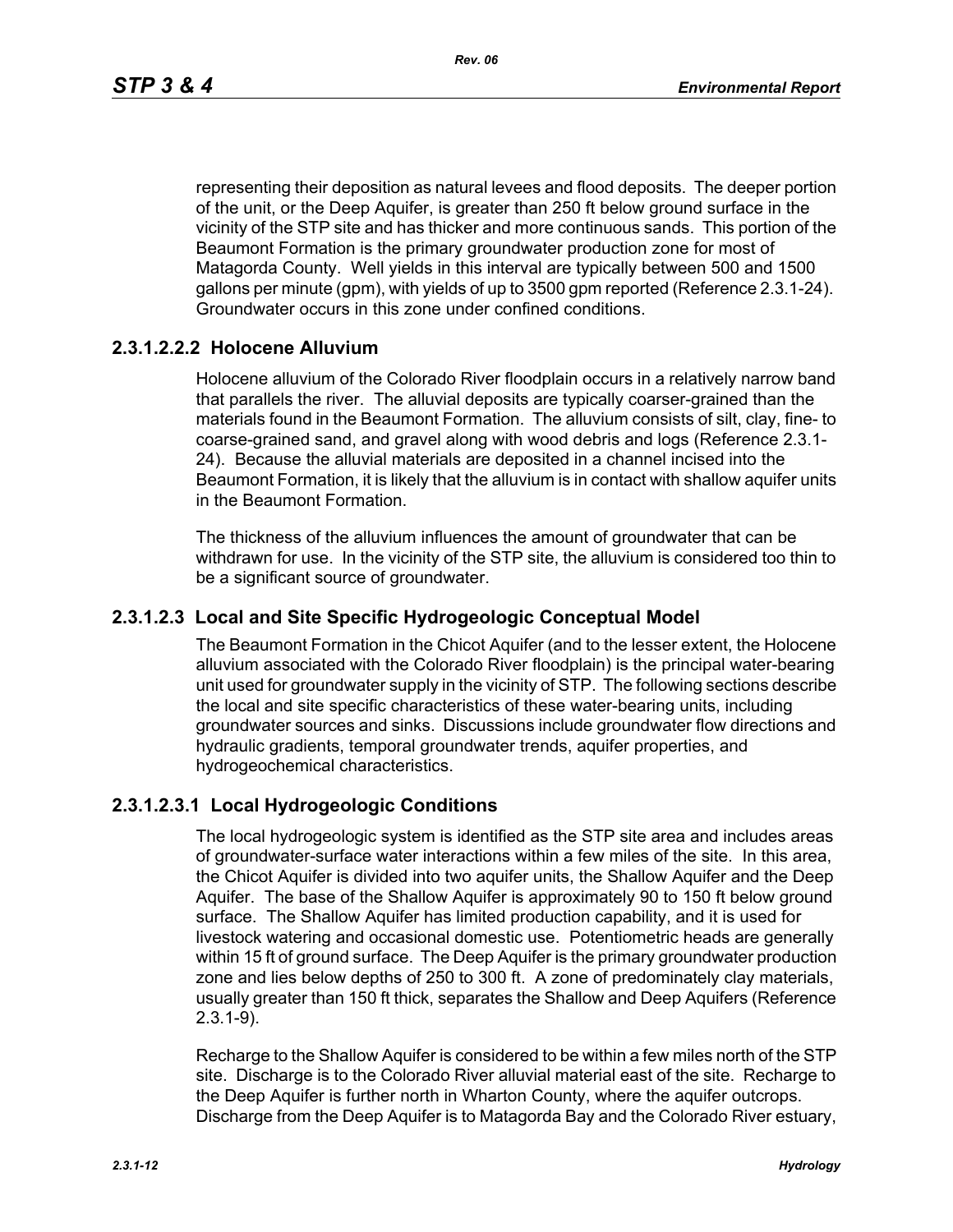approximately 5 mi southeast of the STP site. Shallow Aquifer groundwater quality is generally inferior to that of the Deep Aquifer.

The Shallow Aquifer has been subdivided into Upper and Lower zones. Both zones respond to pumping as confined or semi-confined aquifers with somewhat different potentiometric heads. The Upper Shallow Aquifer is comprised of interbedded sand layers to depths of approximately 50 ft below ground surface. The Lower Shallow Aquifer consists of interbedded sand layers between depths of approximately 50 to 150 ft below ground surface.

Aquifer pumping tests performed in the Shallow Aquifer at the site in support of STP 1 & 2 indicate well yields from 10 to 300 gpm. These tests also indicate a variable degree of hydraulic connection between the Upper Shallow Aquifer and Lower Shallow Aquifer (Reference

2.3.1-9).

# **2.3.1.2.3.2 Site Specific Hydrogeologic Conditions**

The STP 3 & 4 geotechnical and hydrogeological investigation provided information to depths of 600 ft below ground surface. Subsurface information was collected from more than 150 geotechnical borings and cone penetrometer tests (CPTs). A detailed description of the geotechnical subsurface investigation, including the locations of these borings and CPTs is provided in COLA Part 2.

Twenty-eight (28) groundwater observation wells were installed in the vicinity of STP 3 & 4 and completed in the Upper and Lower Shallow Aquifer between October and December 2006. An additional 26 wells were installed in July and August 2008 along the north perimeter of the MCR and the site boundary, and around Kelly Lake. The wells were located to supplement the existing STP site piezometer network in order to provide (a) an adequate distribution for determining groundwater flow directions and (b) hydraulic gradients in the vicinity of STP 3 & 4. Well pairs were installed at all but two locations to determine vertical hydraulic gradients. Field hydraulic conductivity tests (slug tests) were conducted in each observation well. Monthly water level measurements from the first 28 STP 3 & 4 groundwater observation wells were collected from December 2006 through December 2007. Measurements were conducted quarterly during 2008. The September and December 2008 quarterly measurement events are included from all 54 observation wells. Figure 2.3.1-20 shows the locations of observation wells and piezometers at the STP site.

The subsurface data collected in 2006, 2007 and 2008 as part of the STP 3 & 4 subsurface investigation confirmed the aquifer conditions described for STP 1 & 2. The top of the upper sand layer in the Upper Shallow Aquifer is encountered at approximately depth of about 15 to 30 ft below ground surface. The groundwater potentiometric level is approximately 5 to 10 ft below ground surface. The unit is comprised of sand and silty sand, approximately 15 to 20 ft thick.

Multiple sandy units separated by silts and clays define the Lower Shallow Aquifer. The groundwater potentiometric level for these sands intervals is approximately 10 to 15 ft below ground surface in the vicinity of STP 3 & 4.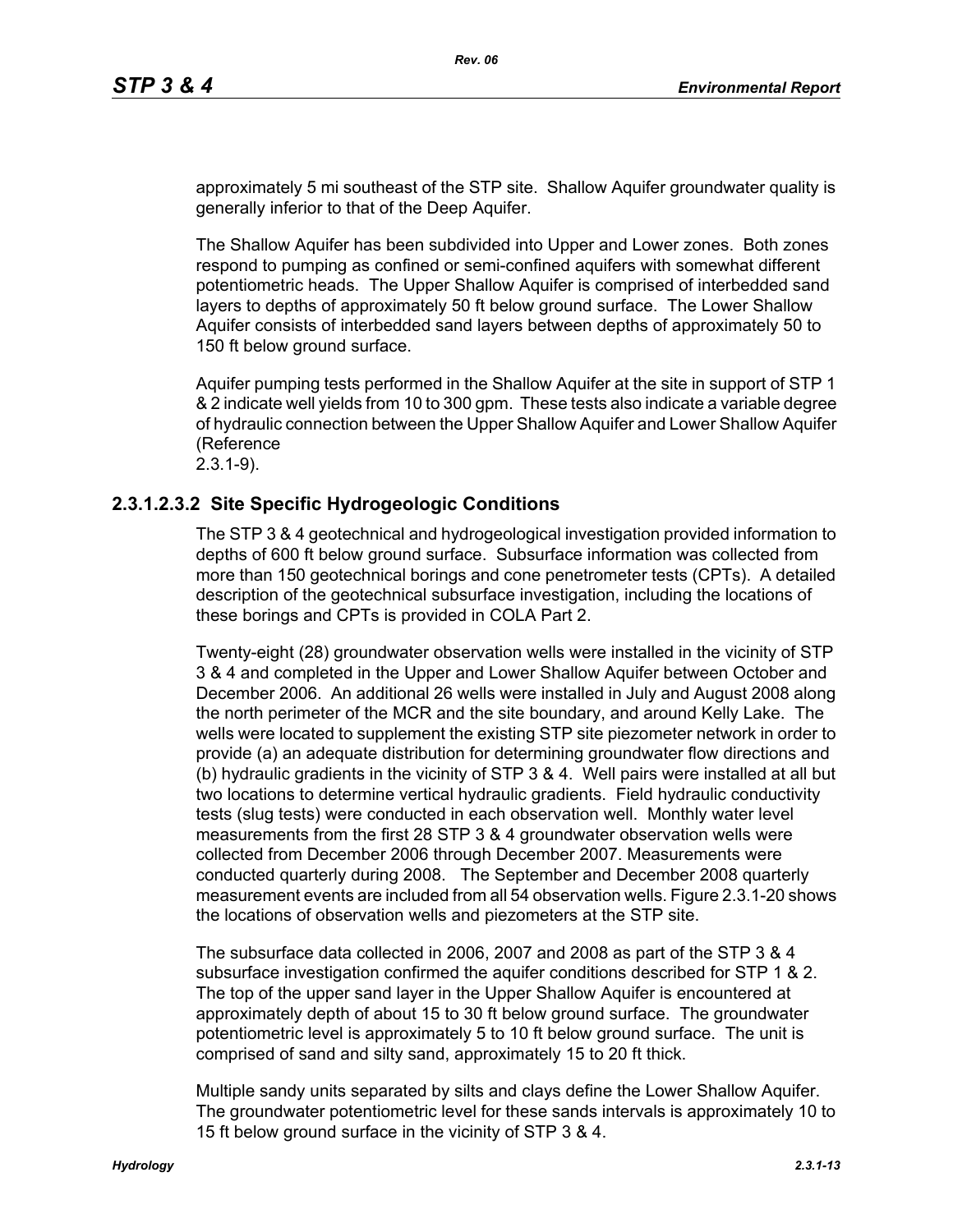# **2.3.1.2.3.3 Groundwater Sources and Sinks**

The natural regional flow pattern in the Beaumont Formation (Chicot Aquifer) is from recharge areas, where the sand layers outcrop at the surface, to discharge areas, which are either at the Gulf of Mexico or to the Colorado River Valley alluvium. The outcrop areas for the Beaumont Formation sands are in northern Matagorda County (Shallow Aquifer) and Wharton County (Deep Aquifer), to the north of Matagorda County. In the outcrop areas, precipitation falling on the ground surface can infiltrate directly into the sands and recharge the aquifer. Groundwater flow, in general, is towards the Gulf of Mexico. Superimposed on this generalized flow pattern is the influence of heavy pumping in the aquifer. Concentrated pumping areas can either alter or reverse the regional flow patterns.

The Holocene alluvium receives recharge from infiltration of precipitation and groundwater flow from the Shallow Aquifer in the Beaumont Formation. In the site area, flow paths in the alluvium are short due to the limited surface area. Discharge from the Holocene alluvium contributes to the base flow of the Colorado River. During certain times of the year the only sources of water to the Colorado River below Bay City are irrigation tail water releases and base flow created by seepage from the Holocene alluvium. Because there are no flow-gauging stations downstream of Bay City, the amount of base flow contributed by seepage is not known (Reference 2.3.1-24).

Groundwater from five production wells is currently used to support STP 1 & 2 plant operations. Water use from these wells includes: makeup water for the ECP, makeup of demineralized water, the potable and sanitary water system, and the plant fire protection system (Reference 2.3.1-25). The groundwater is pumped from the Deep Aquifer. Groundwater is projected to be the main source of makeup water for the STP 3 & 4 UHS, condensate makeup, radwaste and fire protection systems and the source of potable water for STP 3 & 4. The water level within the MCR will remain within the original design levels and therefore, large changes with the MCR seepage rate are not expected. Regional groundwater use trends and future plant groundwater demand projections are discussed in Subsection 2.3.1.2.4.

# **2.3.1.2.3.4 Groundwater Flow Directions and Subsurface Pathways**

A regional potentiometric surface map for the Deep Aquifer in Matagorda County in 1967 is presented on Figure 2.3.1-21 (Reference 2.3.1-24). Figure 2.3.1-22 presents a potentiometric surface map for the Gulf Coast Aquifer from data collected between 2001 and 2005 (Reference 2.3.1-26). Comparison of the figures suggests that the regional flow direction of northwest to southeast is represented on both figures with localized flow disturbances caused by pumping. Comparison of the figures also suggests that groundwater elevations have increased in some parts of Matagorda County. In 1967, groundwater elevations above mean sea level were primarily located in the northern portion of the county. In the 2001-2005 potentiometric surface map, groundwater elevations in both the northern and central portions of the county were above mean sea level. The hydraulic gradient in the STP site area is 0.0006 ft/ft for the 1967 potentiometric surface map and 0.0002 ft/ft for the 2001 to 2005 map. Regional potentiometric surface maps are not available for the Shallow Aquifer, due primarily to limited regional use of this aquifer.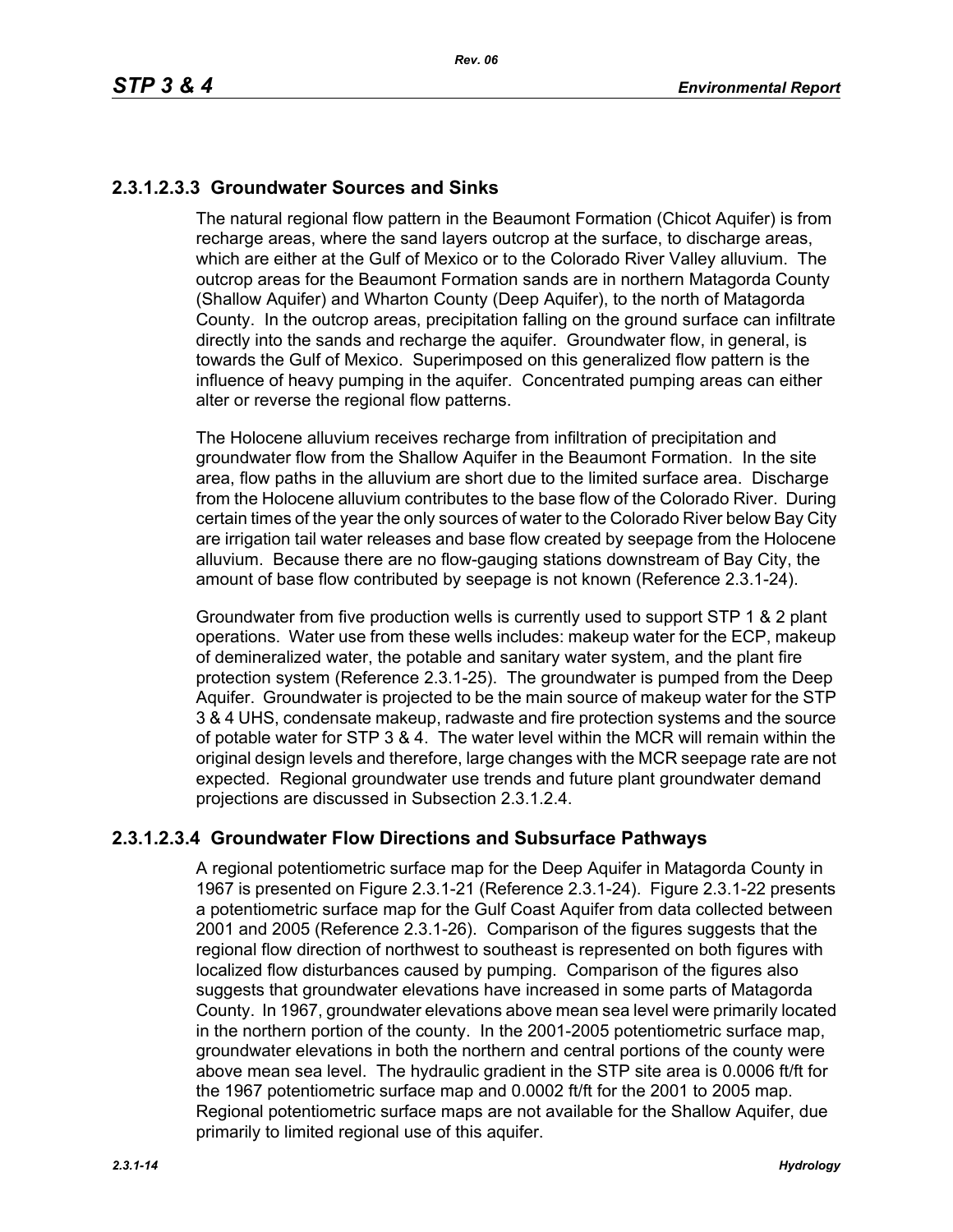The STP piezometer network, site groundwater level measurements from November 1, 2005 and May 1, 2006 were used to develop potentiometric surface maps for the Upper and Lower Shallow Aquifer Figure 2.3.1-23 and the Deep Aquifer Figure 2.3.1- 24. The Upper Shallow Aquifer groundwater flow direction in the vicinity of STP 3 & 4 is generally toward the southeast. There is also an apparent southerly flow direction along the west side of the MCR. This southerly flow direction may be a result of seepage from the MCR or the operation of the relief wells adjacent to the MCR dike. The groundwater flow direction in the vicinity of STP 3 & 4 in the Lower Shallow Aquifer is generally easterly. The Lower Shallow Aquifer flow direction turns southeasterly near the eastern edge of the STP site. Both the Upper and Lower Shallow Aquifer flow directions are consistent with flow toward the Holocene alluvium in the Colorado River floodplain. The groundwater flow directions and gradients are based on the water levels recorded in the observation wells and do not represent localized gradients between the eastern wells and the river. Localized conditions in the vicinity of the Colorado River could vary based on the flow and elevation of the river stage.

The potentiometric maps for the Deep Aquifer show the influence of onsite groundwater production, with most of the onsite groundwater flows toward the production wells. The onsite Deep Aquifer potentiometric surface suggests a reversal of the regional flow direction in the southern portion of the map, where flow is north towards the site pumping wells, rather than toward the southeast.

The potentiometric surface maps were used to estimate hydraulic gradients at the site. A flow line originating in the area of STP 3 & 4 was drawn on each map. The hydraulic gradient along these flow lines is estimated by dividing the head change along the flow line by the length of the flow line. The Upper Shallow Aquifer potentiometric surfaces indicate a hydraulic gradient of approximately 0.001 ft/ft. The Lower Shallow Aquifer potentiometric surface maps indicate a hydraulic gradient of approximately 0.0004 ft/ft. The Deep Aquifer has a hydraulic gradient between 0.0008 and 0.002 ft/ft. The hydraulic gradient in the Deep Aquifer adjacent to STP 3 & 4 appears to be influenced primarily by changes in pumping at Production Well 6 (Figures 2.3.1-20 and -24).

Monthly and quarterly groundwater level measurements have been collected from the Shallow Aquifer observation wells for the STP 3 & 4 subsurface investigation. The measurements are presented in Table 2.3.1-11. Well construction information is provided in Table 2.3.1-12. The measurements were used to prepare the potentiometric maps for February, April, June, September, and December of 2007, and March, June, September, and December 2008 (Figure 2.3.1-25). These maps indicate flow directions toward the southeast and southwest. The Upper Shallow Aquifer potentiometric surface map also shows seepage influence from the south, presumably from the MCR, and from the north, presumably from an irrigation water supply channel, the duck pond/marsh, or another source located to the north of Observation Well OW-954U. The potentiometric surface maps indicate hydraulic gradients of approximately 0.0007 ft/ft to 0.002 ft/ft for the southeast flow component and 0.0005 ft/ft to 0.0008 ft/ft for the southwest flow component in the Upper Shallow Aquifer. The Lower Shallow Aquifer hydraulic gradient is approximately 0.0004 ft/ft to 0.0007 ft/ft.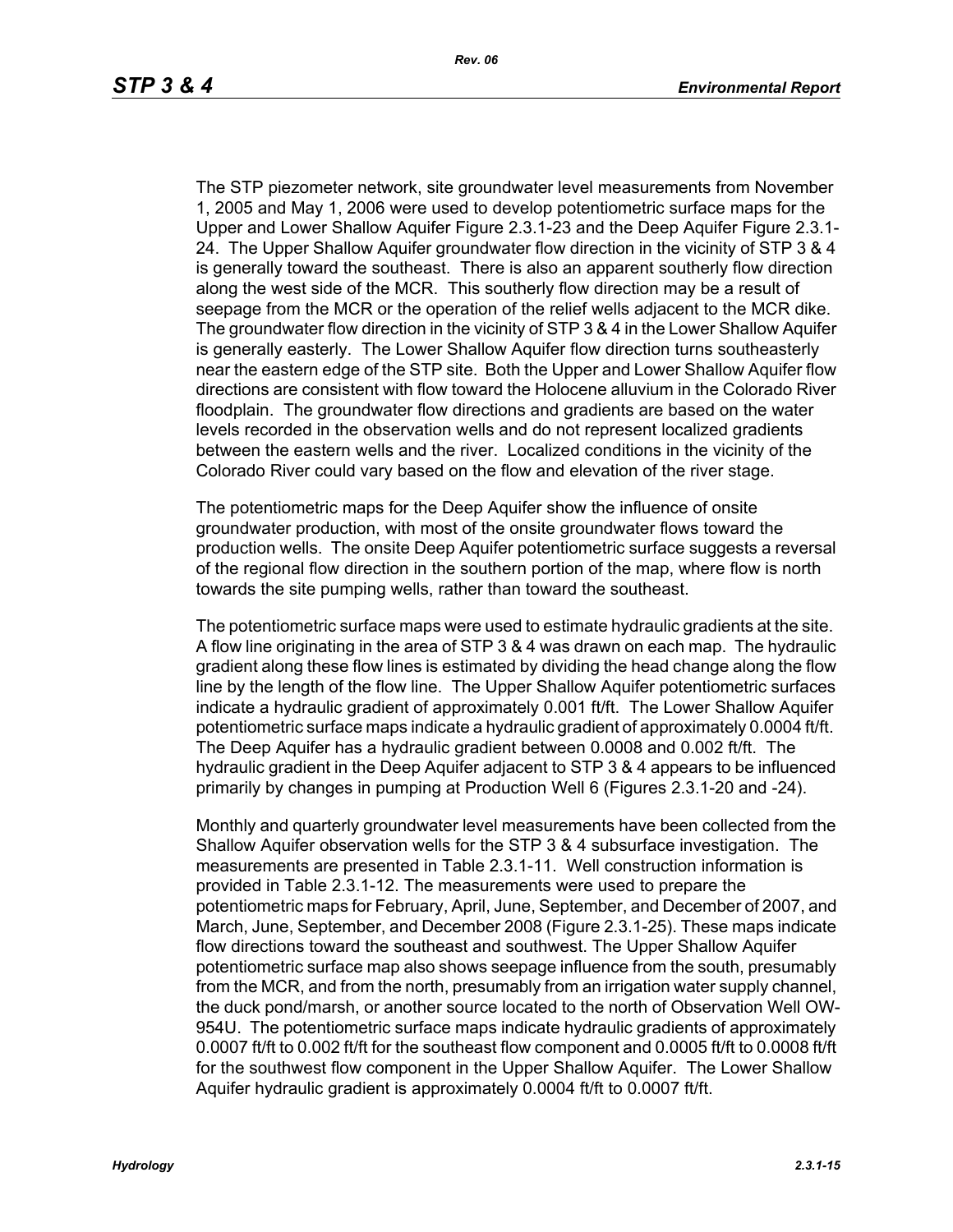As part of the subsurface investigation program, well pairs screened in the Upper and Lower zones of the Shallow Aquifer were installed. These well pairs were used to estimate the vertical hydraulic gradient in the Shallow Aquifer. The vertical flow path length is assumed to be from the midpoint elevation of the Upper zone observation well screen to the midpoint elevation of the Lower zone observation well screen. Figure 2.3.1-26 shows a generalized hydrogeologic section through the STP 3 & 4 area. This figure shows the relationship between the Upper and Lower Shallow Aquifer zones and the interconnection of sand layers in the Lower Shallow Aquifer zone. The head difference over the vertical flow path is the difference in water level elevations between the two paired wells. The hydraulic gradient is estimated by dividing the head difference by the length of the flow path. Table 2.3.1-13 presents the estimated vertical hydraulic gradients. All well pairs except observation well pair OW-959 U/L and OW-961 U/L during September 2008 indicate a downward flow potential between the Upper and Lower zones in the Shallow Aquifer. The estimated vertical hydraulic gradients range from approximately 0.02 ft/ft at well pair 0W-961U/L on December 15, 2008 to 0.29 ft/ft at well pair OW-929U/L on January 30, 2007 in a downward direction. The two upward gradients recorded on September 22, 2008 at well pair OW-959 U/L (0.004), located north of Kelly Lake, and OW-961 U/L (0.007), located south of Kelly Lake, were very slight compared to the range of documented downward vertical gradients at the site. This appears to have been a temporary, perhaps seasonal or weather-related occurrence, considering a downward gradient was recorded at these two locations in the next quarter. A third well pair (OW-960 U/L), located immediately west of Kelly Lake, exhibited no upward gradient during either the September 2008 or the December 2008 groundwater level measurement events.

# **2.3.1.2.3.5 Temporal Groundwater Trends and Variations**

The Texas Water Development Board (TWDB) has been collecting groundwater level data in Matagorda County since the 1940s (Reference 2.3.1-27). Two observation wells near the STP site were selected to prepare the regional hydrographs shown on Figure 2.3.1-27. These wells monitor two different intervals in the Deep Aquifer. Well 8015402 monitors the heavy pumping interval approximately 300 ft below ground surface. This well indicates that between 1957 and the early 1990s a significant drop in groundwater level occurred. Since the early 1990s, the groundwater level has been recovering and has nearly returned to the 1957 level. The second well, Well 8015301, monitors the deeper zone of the Deep Aquifer, corresponding to the production zone in the STP onsite wells. This well shows generally stable water levels over the period of record. Due to the limited groundwater development potential in the Shallow Aquifer, regional temporal measurements of water levels have not been collected.

Groundwater levels are monitored in the historical site observation wells (piezometers) as part of STP 1 & 2 operations. Selected observation wells in proximity to STP 3 & 4 were used to prepare hydrographs of the Shallow and Deep Aquifers, as shown in Figure 2.3.1-28. The monitoring data set selected extends from March 1995 through May 2006. Upper Shallow Aquifer Wells 603B and 601 are located to the west and east, respectively, of STP 3 & 4, and well 602A, which is located immediately north of STP 3. Well 603B shows some seasonal variability, on the order of 1 to 2 ft, while Well 601 shows little seasonal variability. Well 602A shows some seasonal variability, with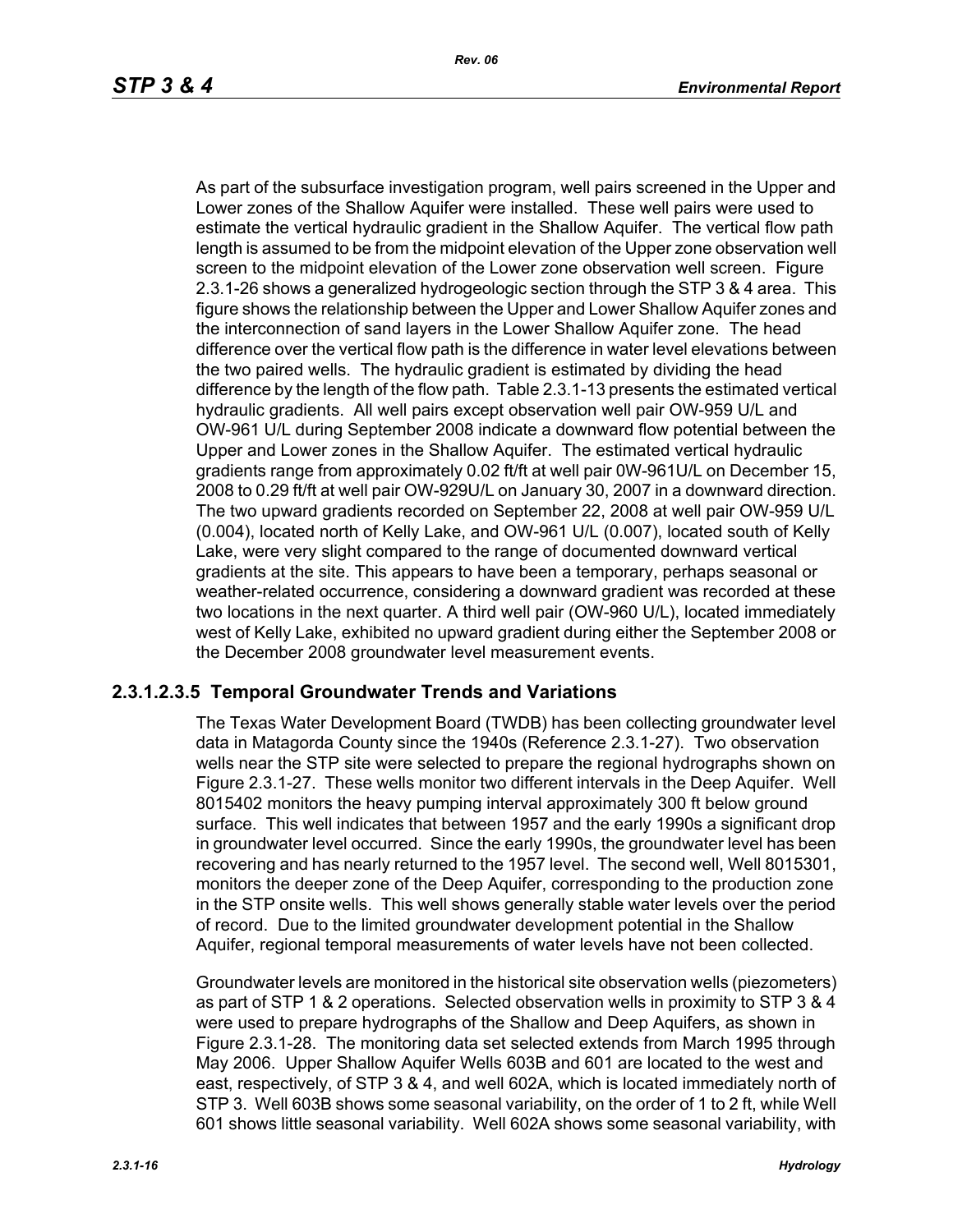*Rev. 06*

a peak groundwater elevation over the period of record of 25.8 ft MSL and with a long term variability of approximately 4 ft. Lower Shallow Aquifer wells 603A and 601A are located to the west and east, respectively, of STP 3 & 4. These wells show some seasonal variability, with an overall decreasing trend in groundwater elevation. The elevation difference between the two wells suggests that they may be screened in different sand units in the Lower zone.

Deep Aquifer wells 613 and 605 are located to the southwest and north, respectively, of STP 3 & 4. These wells show a notable increase in water level elevation between 1996 and 1998. Water levels in Well 613 show a slight declining trend between 2004 and 2006. Well 613 is located in the influence of STP Production Well 6.

The first 28 Shallow Aquifer observation wells installed as part of the STP 3 & 4 subsurface investigation program have been used for water level measurements since December of 2006, and the 13 additional well pairs installed in July and August 2008 were monitored during the third and fourth quarters of 2008. Three well series designations represent the following location areas:

- OW-300 series wells are located in the proposed STP 3 facility area
- OW-400 series wells are located in the proposed STP 4 facility area
- OW-900 series wells include all of the wells located outside of the power block areas

An "L" suffix on the well number indicates a Lower Shallow Aquifer well and a "U" suffix indicates an Upper Shallow Aquifer well.

Figure 2.3.1-29 presents the hydrographs for these wells (December 2006 through December 2008). The temporal variation is approximately 6 ft for the Upper Shallow Aquifer and approximately 4 ft for the Lower Shallow Aquifer wells. These hydrographs suggest short-term temporal variations in the Upper Shallow Aquifer on the order of 1 to 2 ft. The Upper Shallow Aquifer wells show consistently higher groundwater elevations than the adjacent Lower Shallow Aquifer wells. In the power block areas, groundwater is approximately 5 ft below ground surface. An anomalously high reading was obtained from observation wells OW-408U and OW-420U during August 2007. The water level in both aquifers across the power block area during this time exhibited similar trends with the exception of these two data points.

# **2.3.1.2.3.6 Hydrogeologic Properties**

The hydraulic properties of the aquifer materials at the STP site were evaluated using both field methods and laboratory analysis. Field parameters include transmissivity and storage coefficient measurements from historical aquifer pumping tests and hydraulic conductivity values determined from both historical aquifer pumping tests and the slug tests performed in December 2006 and in July and August of 2008 as part of the STP 3 & 4 subsurface investigation.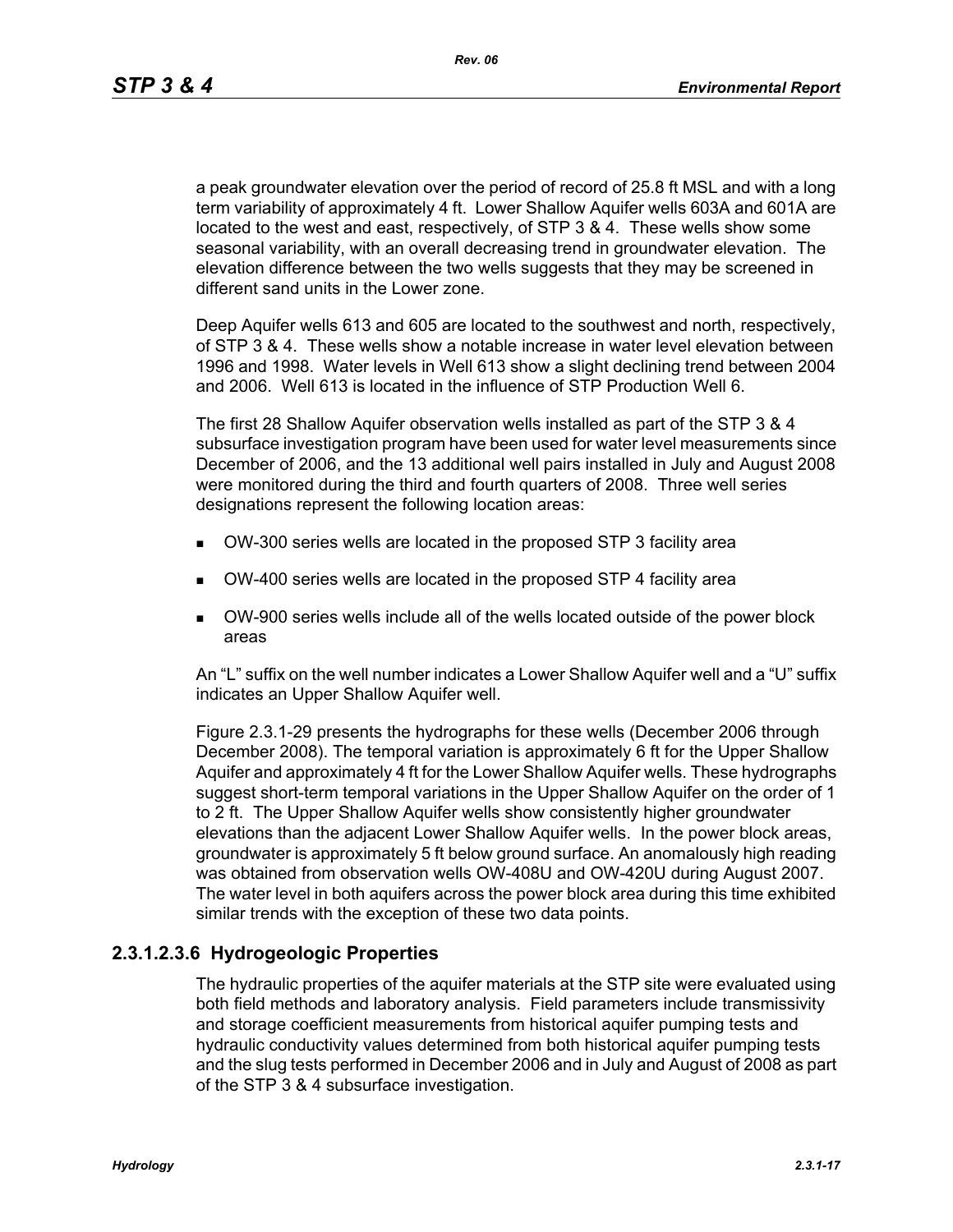The geotechnical parameters derived from laboratory testing include bulk density (or dry unit weight), porosity, effective porosity, and permeability from grain size. Regional and site-specific hydrogeochemical data is also presented.

## **Vadose Zone**

Between 1951 and 1980, the average annual precipitation in the general area of STP was approximately 42 inches, and the corresponding average annual runoff was estimated as about 12 inches (Reference 2.3.1-21). The difference of approximately 30 inches is either evaporated, consumed by plants, or percolates into the vadose zone to recharge the shallow aquifers. Much of the water is returned to the atmosphere by evapotranspiration (Reference 2.3.1-21).

The vadose zone is considered to be relatively thin and limited at the site. The first saturated sand zone is encountered at a depth of approximately 20 ft below ground surface, and is classified as part of the Upper Shallow Aquifer. The aquifer zone exhibits semi-confined to confined conditions. The potentiometric head is under pressure, rising to within 5 ft to 10 ft of ground surface as measured in the onsite observation wells. The soils overlying the sand are generally described as clay.

From the geotechnical data listed in COLA Part 2, measured natural moisture contents from samples collected to a depth of 20 ft ranged from approximately 5% to 29%. The majority of the values ranged between 15% and 25%. Dry unit weights for the materials sampled ranged from approximately 92 pounds per cubic foot (pcf) to 115 pcf. Wet densities when measured, ranged from approximately 97 pcf to 133 pcf.

## **Aquifer Properties**

Regional aquifer properties have been collected by the TWDB (Reference 2.3.1-24). Data for the area in proximity to the STP site is presented on Table 2.3.1-14. Deep Aquifer transmissivity ranges from 10,500 to 195,300 gpd/ft (with one outlying value of 399,000 gpd/ft) and storage coefficient ranges from  $4.6 \times 10^{-5}$  to 1.4 x 10<sup>-3</sup>. Although several of the wells on the table have screened intervals that encompass the depth interval associated with the Shallow Aquifer at the STP site, the screened intervals also extend into the Deep Aquifer, thus the test results cannot be applied to the Shallow Aquifer. Historical aquifer pumping tests have been performed on the STP site at three of the Deep Aquifer production wells and four test wells in the Shallow Aquifer in support of STP 1 & 2. The results of these tests are summarized on Table 2.3.1-15. Transmissivity ranges from 1100 to 50,000 gpd/ft and the storage coefficient ranges from 2.2 x  $10^{-4}$  to 1.7 x  $10^{-3}$ .

Additionally, five short duration aquifer pumping tests (with 6 to 8 hour pumping period) were conducted in the Upper Shallow Aquifer in five MCR relief wells during the construction and filling of the MCR. These tests, due to their short duration and the boundary influences of MCR filling, were not presented or used in the groundwater evaluations because they do not provide representative properties of the Upper Shallow Aquifer.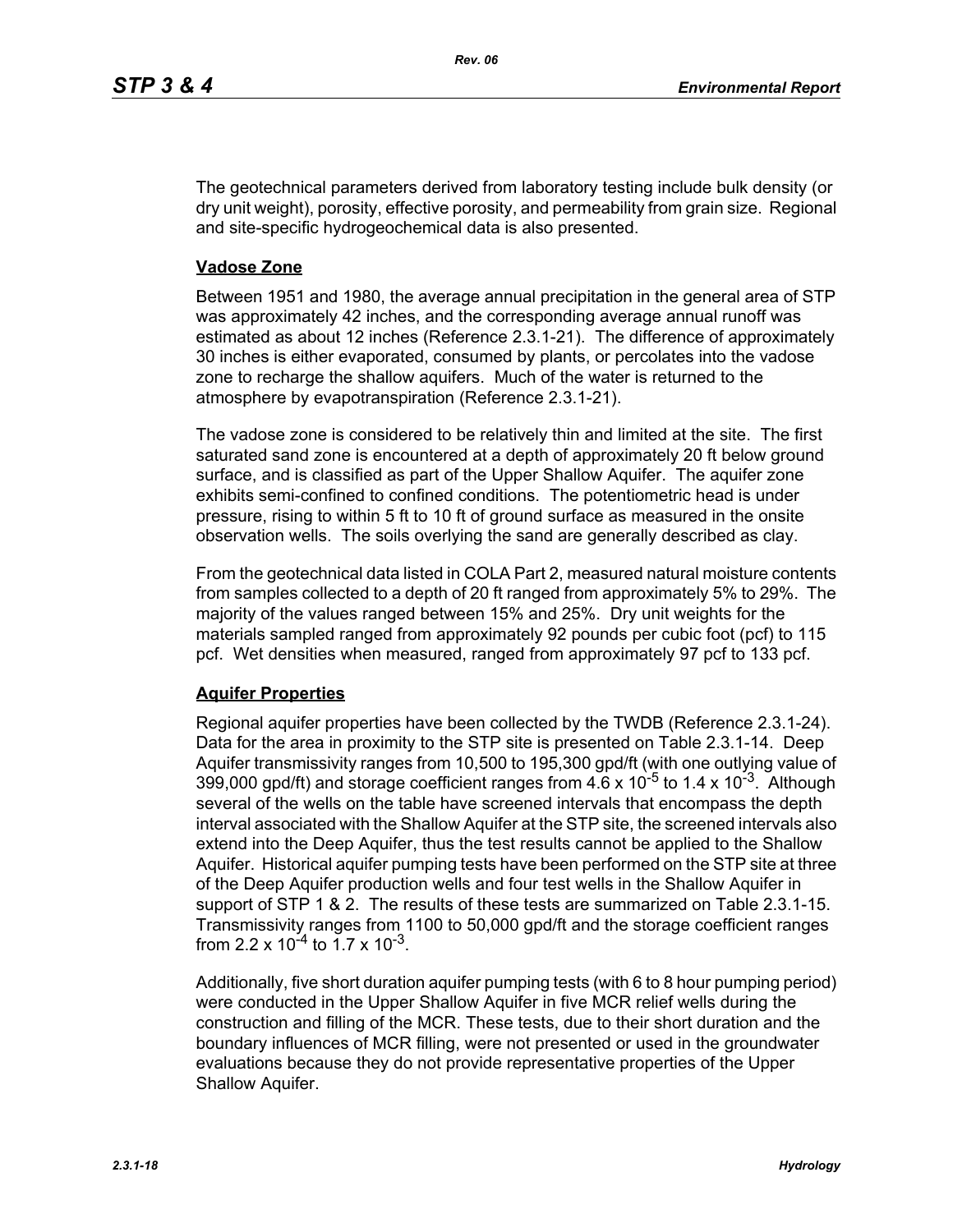Figure 2.3.1-30 presents a graphical comparison of regional and site-specific measurements using box and whisker plots. The box and whisker plot, also known as a boxplot, is a graphical representation of the data based on dividing the data set into quartiles. The data range of the solid portion of the box encompasses 50% of the data and the data range of each "whisker" contains 25% of the data. The ends of the "whiskers" represent the minimum and maximum values in the data set. Examination of the transmissivity plot indicates that the regional and STP Deep Aquifer values fall in the same data range, while the STP Shallow Aquifer data range falls below the regional range. This is caused by two Upper Shallow Aquifer tests that have transmissivity values of 1100 and 12,500 gpd/ft. The plot for storage coefficient indicates that the regional, STP Deep Aquifer, and STP Shallow Aquifer fall in the same data range. The Shallow Aquifer values fall in the upper portion of the regional range of data. This may be a result of aquitard leakage influencing the Shallow Aquifer tests.

Hydraulic conductivity can be determined from aquifer pumping tests by dividing the transmissivity by the saturated thickness. There is uncertainty associated with this method because assumptions are made regarding the amount of permeable material present in the screened interval of the test well. The pumping wells have screened intervals ranging from 16 ft to 819 ft in length, and the saturated thickness is apportioned across this screened interval (possibly underestimating the hydraulic conductivity for the more permeable sands units in the well screen intervals). Hydraulic conductivity values from the aquifer pumping tests are included in Tables 2.3.1-14 and 2.3.1-15.

Hydraulic conductivity can also be determined by the slug test method. This method measures the water level response in the test well to an instantaneous change in water level in the well. A disadvantage of this method is that it measures hydraulic conductivity only in the immediate vicinity of the test well. Generally, slug test results provide reasonable low-end values of the hydraulic conductivity of a given system. However, because the slug test requires minimal equipment and can be performed rapidly, slug tests can be performed in many wells, allowing a determination of spatial variability in hydraulic conductivity. Table 2.3.1-16 presents a summary of slug tests performed in observation wells installed as part of the STP 3 & 4 subsurface investigation. The test results indicate a range of hydraulic conductivity from 7 to 1,316 gpd/ft<sup>2</sup>.

The slug test results for the Upper and Lower zones of the Shallow Aquifer were contoured, as shown on Figure 2.3.1-31, to delineate spatial trends. The Upper Shallow Aquifer contour map indicates the area of highest measured hydraulic conductivity in the vicinity of STP 3. The surrounding measurements suggest these characteristics are localized to this area. The Lower Shallow Aquifer map indicates areas of higher hydraulic conductivity at and southeast of STP 3 & 4 and an isolated area south of Kelly Lake at observation well OW-961. This area corresponds to the area of higher groundwater elevation identified on the February 22, 2007 potentiometric surface map for the Lower Shallow Aquifer, as previously shown on Figure 2.3.1-25.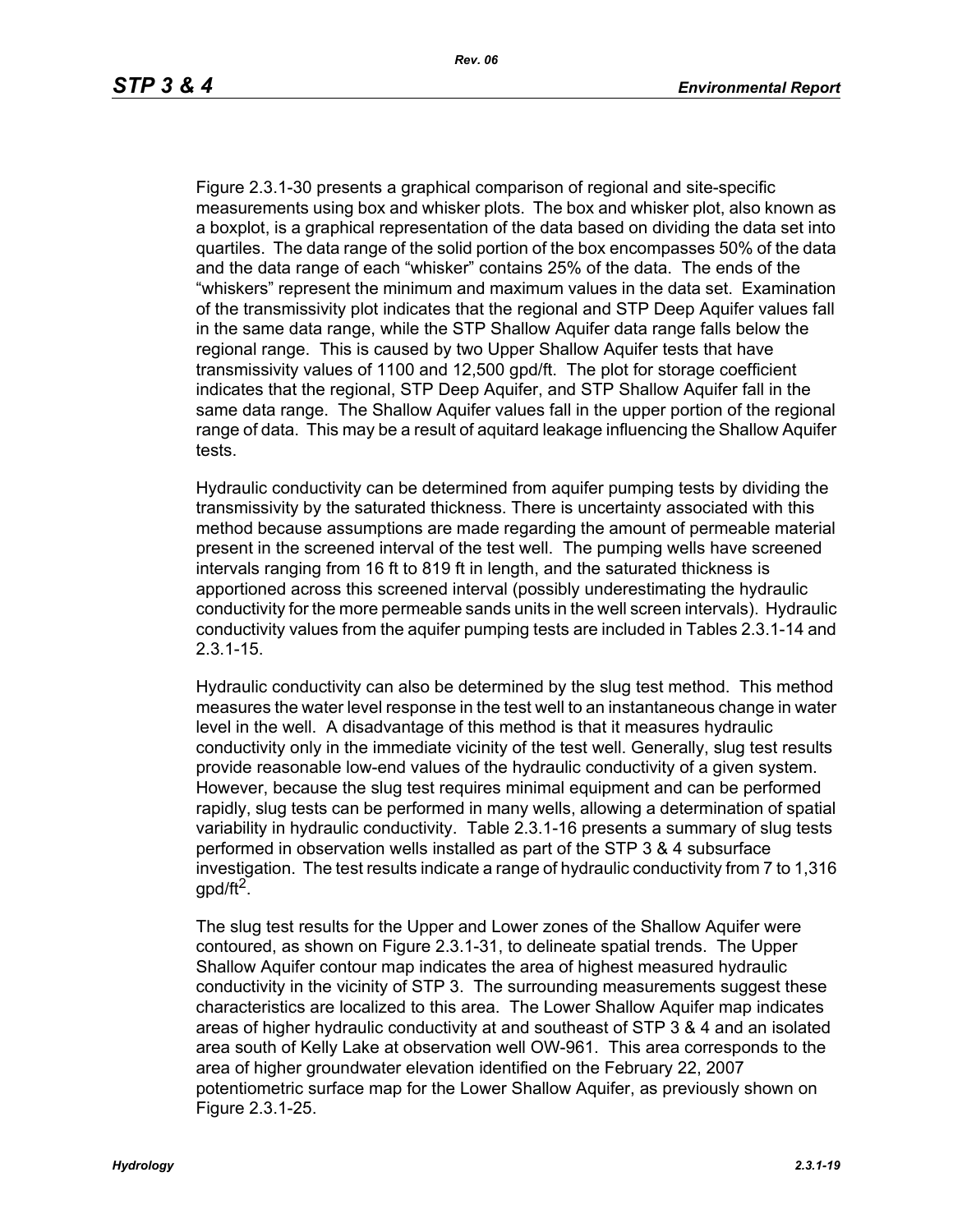Box and whisker plots comparing hydraulic conductivity from regional aquifer pumping tests, STP site aquifer pumping tests, STP site slug tests, and grain size data are shown on Figure 2.3.1-32. The grain size derived hydraulic conductivity is discussed in the next section. The plots indicate that regional aquifer pumping tests have the greatest range of hydraulic conductivity; however, the geometric means for the STP site aquifer pumping test derived hydraulic conductivity values and the slug test results are not significantly different (337 gpd/ft<sup>2</sup> versus 126 gpd/ft<sup>2</sup>).

#### **Geotechnical Properties**

The geotechnical investigation component of the STP 3 & 4 subsurface investigation program included the collection of soil samples for laboratory determination of soil properties. These tests are discussed in FSAR Section 2.5S. A summary of the test results are presented in Table 2.3.1-17. The results have been arranged to reflect the properties of the various hydrogeologic units present at the site. Basic soil properties were used to estimate the hydrogeologic properties of the materials such as porosity, effective porosity, and permeability. Bulk density values were measured by the laboratory, thus no further processing of the data was necessary.

Porosity is determined from a conversion of the void ratio to porosity. The effective porosity (or specific yield) is some fraction of porosity. In general terms, the effective porosity of sands or gravels approximates porosity, while the effective porosity of silts and clays is much less than their porosity. Figure 2.3.1-33 (from Reference 2.3.1-28) shows the relationship between porosity, specific yield, and specific retention for various median grain sizes and sorting conditions. Interpolating from this graph for median grain sizes in the Shallow Aquifer, and using the curve for average material, suggest that the specific yield is approximately 80% of the porosity of the Shallow Aquifer.

Permeability or hydraulic conductivity of sands can be estimated using the D10 grain size using the Hazen formula (Reference 2.3.1-29). This formula is based on empirical studies for the design of sand filters for drinking water. The formula was developed for use in well-sorted sand, and application to poorer-sorted materials would result in overprediction of permeability. Figure 2.3.1-32 included the grain size derived hydraulic conductivity with aquifer pumping test and slug test derived hydraulic conductivity. Comparison of the box plots suggests that the grain size derived hydraulic conductivity is within the range of the slug test hydraulic conductivity values but, is below that of the regional and STP aquifer pumping test values. Comparison of the geometric means indicates the grain size derived hydraulic conductivity is below the geometric means determined from the other cited sources of hydraulic conductivity.

The hydraulic conductivity of the clay materials was measured in the STP 1 & 2 subsurface investigation (Reference 2.3.1-9). Table 2.3.1-18 summarizes the results of these tests. The geometric mean hydraulic conductivity of the clay samples is 0.004  $q$  apd/ft<sup>2</sup> (1.72 x 10<sup>-7</sup> cm/s). The clay samples were collected to a maximum depth of 39 ft below ground surface. The uniform depositional history and effects of consolidation and loading on clay hydraulic conductivity suggest that it would be a conservative assumption to apply these hydraulic conductivity values to deeper clays at the site.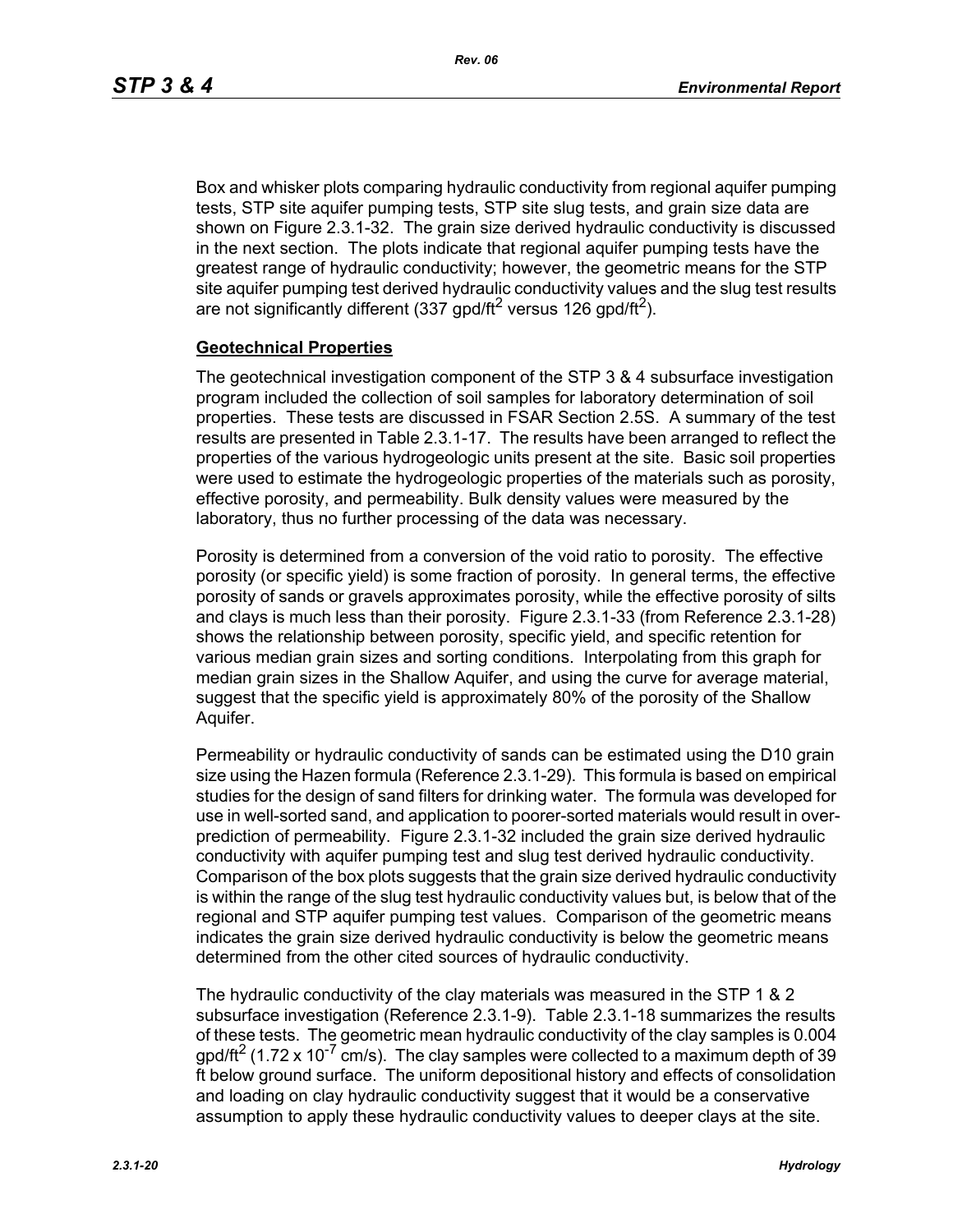## **Hydrogeochemical Characteristics**

Regional hydrogeochemical data were obtained from Reference 2.3.1-24 and are presented in Table 2.3.1-19. The data set includes 10 wells in the Deep Aquifer and seven wells in the Shallow Aquifer. The analytical data was compared to EPA Primary and Secondary Drinking Water Standards (Reference 2.3.1-30), and exceedances are identified on the table. The principal exceedances were for total dissolved solids and chloride (Secondary Drinking Water Standards). Examination of data suggests that the highest concentrations of total dissolved solids and chlorides are present in the Shallow Aquifer.

STP site-specific hydrogeochemical data are presented in Table 2.3.1-20, which includes seven samples from the Deep Aquifer and 23 samples from the Shallow Aquifer. The analytical data were also compared to EPA Primary and Secondary Drinking Water Standards and the exceedances are identified on the table. The principal exceedances were for total dissolved solids and chloride with the highest concentrations present in the Shallow Aquifer.

The hydrogeochemical data can also be used as an indicator of flow patterns in the groundwater system. Variations in chemical composition can be used to define hydrochemical facies in the groundwater system. The hydrochemical facies are classified by the dominant cations and anions in the groundwater sample. These facies can be shown graphically on a trilinear diagram (Reference 2.3.1-31). A trilinear diagram showing the regional and STP site-specific data is presented in Figure 2.3.1- 34. The predominant groundwater type for the Deep Aquifer regional groundwater data is a sodium bicarbonate type, while for the Shallow Aquifer regional data the groundwater type varies from a sodium bicarbonate type to a sodium chloride type. The predominant STP site-specific groundwater type in the Deep Aquifer is sodium bicarbonate, in the Upper Shallow Aquifer is sodium chloride, and in the Lower Shallow Aquifer is sodium bicarbonate. An exception to the Lower Shallow Aquifer hydrochemical facies pattern is observed at observation wells OW-332L and OW-930L, where the water type is sodium chloride. This facies change may indicate the proximity of a zone of vertical interconnection between the Upper and Lower Shallow Aquifers. This observation would be consistent with the findings of aquifer pumping test WW-4 that indicated a localized hydraulic connection between the Upper and Lower Shallow Aquifers (Reference 2.3.1-32). The conclusion that this is a localized connection is based on the absence of a hydraulic connection at the other three aquifer pumping test sites. The source of this interconnection may be either a natural feature, such as an incised channel or scour feature, or a man-made feature, such as an excavation backfilled with pervious material or a leaking well seal. The manmade sources of interconnection are less probable because the depth to the Lower Shallow Aquifer is on the order of 60 ft below ground surface, which would be below most site excavations, and leaky well seals also typically exhibit elevated pH associated with the impacts of cement grout, which is not observed at either of the wells.

## **Hydrogeologic Conceptual Model**

Figure 2.3.1-35 presents a simplified hydrostratigraphic section of the site. The units presented on the section were used as a framework to relate measured or estimated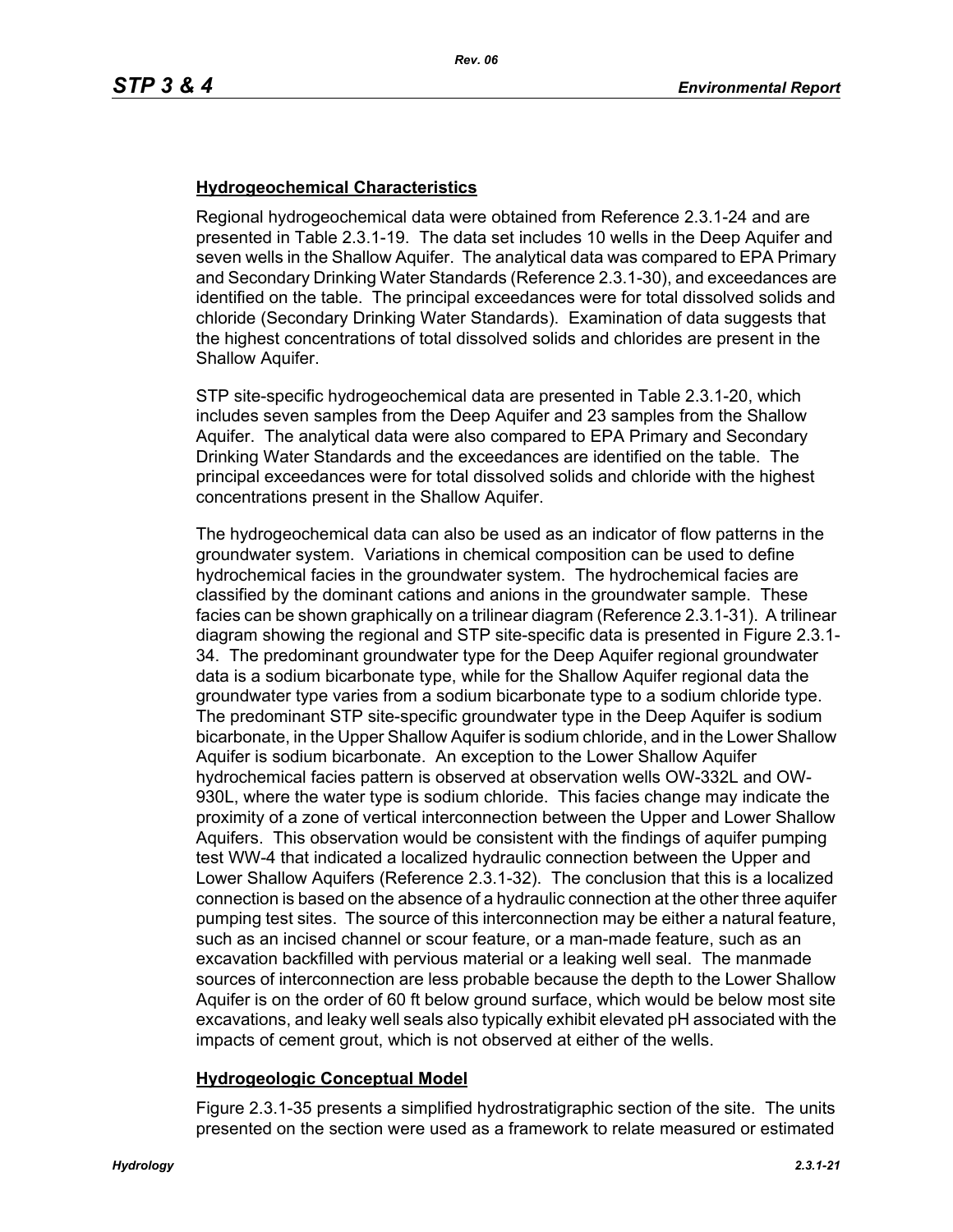*Rev. 06*

properties to the groundwater system. A summary of important properties related to groundwater flow and transport is presented on Table 2.3.1-21. The values for bulk density, total porosity, and effective porosity for the Deep Aquifer were taken from tests performed in the Lower Shallow Aquifer. The similarity of depositional environments and the observed grain size distributions suggest that an assumption of equivalence between the units is reasonable.

To assign representative values, the properties were divided into spatially and temporally variable data. Spatially variable data includes unit thickness, hydraulic conductivity, bulk density, porosity, and effective porosity. Representative values for the spatially variable data were assigned either an arithmetic mean (unit thickness, bulk density, porosity, and effective porosity) or a geometric mean (hydraulic conductivity) of the referenced data set. Temporally variable data are the hydraulic gradient measurements, and the maximum value from each data set are assigned as the representative value.

## **2.3.1.2.4 Groundwater Users and Historical Trends**

Groundwater use is discussed in Subsection 2.3.2.2. A summary is provided in the following sections to assist with the description of the hydrogeologic conceptual model used in the groundwater flow and transport evaluation presented in Subsection 2.3.1.2.5. The databases referenced in this section are periodically updated by the identified source agency. The information used in this evaluation was accessed through the source agency web pages in March 2007.

# **2.3.1.2.4.1 Sole Source Aquifers**

The Gulf Coast Aquifer has not been declared a Sole Source Aquifer (SSA) by the U.S. Environmental Protection Agency (EPA) (Reference 2.3.1-33). A SSA is a source of drinking water for an area that supplies 50% or more of the drinking water with no reasonably available alternative source should the aquifer become contaminated. Figure 2.3.1-36 shows the location of SSAs in EPA Region VI, which includes Texas. The nearest SSA in Texas is the Edwards I and II Aquifer System, which is located approximately 150 mi northwest of the STP site. Based on a southeasterly groundwater flow direction beneath Matagorda County toward the Gulf of Mexico, and the distances to the identified SSAs, the construction and operation of STP 3 & 4 will not impact any SSAs. The identified SSAs are upgradient and beyond the boundaries of the local and regional hydrogeologic systems associated with the STP site.

# **2.3.1.2.4.2 Regional Groundwater Trends**

Groundwater pumpage in the Gulf Coast Aquifer System was relatively small and constant from 1900 until the late 1930s. Pumping rates increased sharply between 1940 and 1960 and then increased relatively slowly through the mid 1980s. By the mid 1980s, withdrawals were primarily from the east and central area of the aquifer system. This included the Houston area; but some of the greatest pumpage was associated with rice irrigation centered in Jackson, Wharton, and portions of adjacent counties including Matagorda (Reference 2.3.1-21).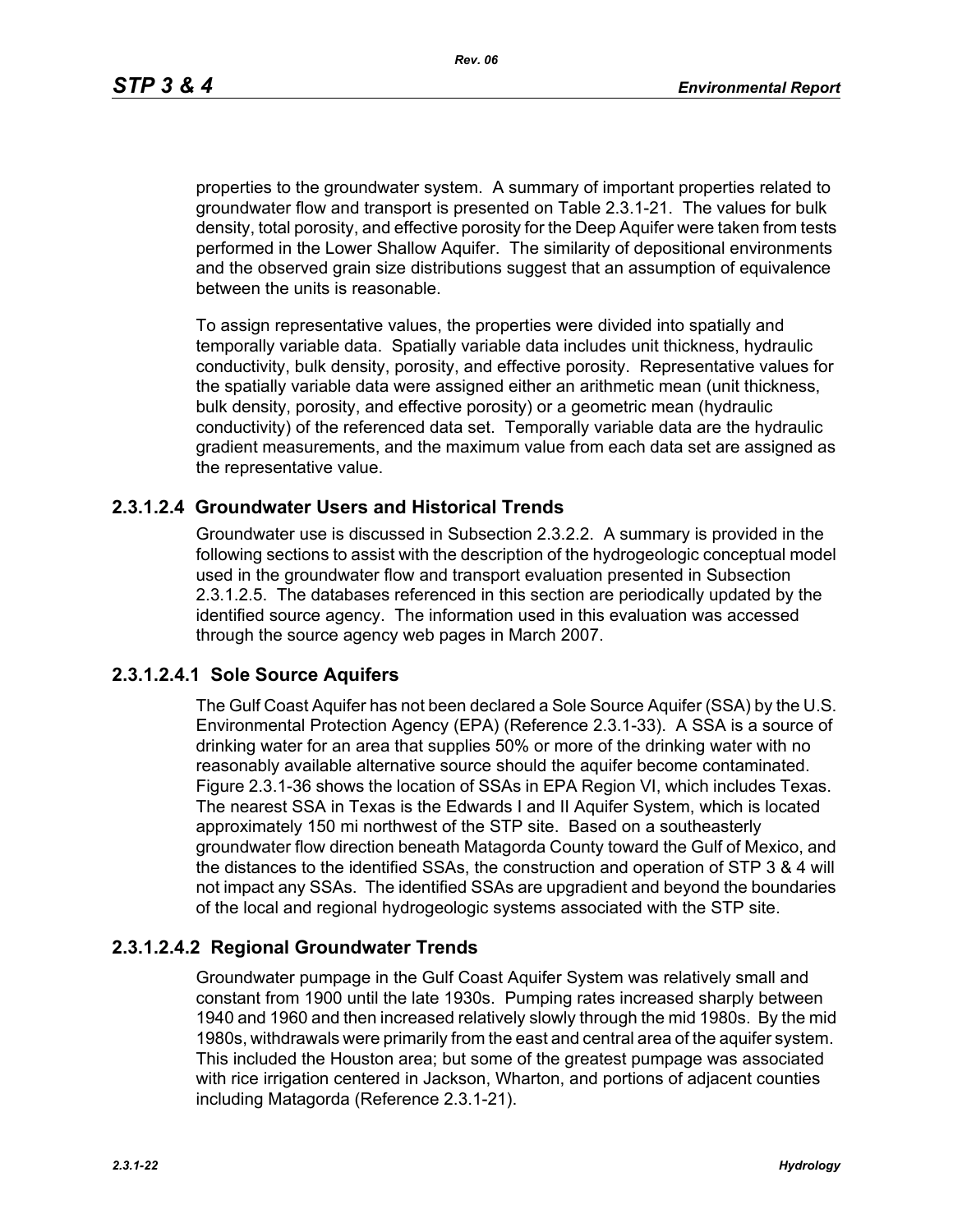Problems associated with groundwater pumpage, such as land subsidence, saltwater encroachment, stream base-flow depletion, and larger pumping lifts, have caused pumpage to be curtailed in some areas. As a result, TWDB began making projections of future groundwater use. For the 10 counties that withdrew the largest amount of water from the Gulf Coast Aquifer System during 1985, state officials projected a large decline in pumping from six counties, including Matagorda County, through 2030. Matagorda County was expected to experience a net decrease of 48% or 15 million gallons per day (mgd), with pumping rates decreasing from 31 mgd to approximately 16 mgd (Reference 2.3.1-21). These water use projections undergo revisions and updating as technical and socioeconomic factors change and are further discussed in Subsection 2.3.2.2.

The EPA monitors drinking water supply systems throughout the country and displays the results on their Safe Drinking Water Information System (SDWIS) website (Reference 2.3.1-34). Figure 2.3.1-37 shows the locations of the SDWIS water supply systems in Matagorda County as of March 2007. A total of 40 systems were identified in Matagorda County by SDWIS, with seven systems serving greater than 1000 people, 18 systems serving greater than 100 to less than 1000 people, and 15 systems serving less than or equal to 100 people. The closest SDWIS water supply systems are the onsite water supply (Water system ID TX1610051) and the Nuclear Training Facility water supply (Water system ID TX1610103). The nearest non-site related SDWIS water supply system is the Selkirk Water System, which is located across the Colorado River from the STP, approximately 4 mi to the southeast.

Regional groundwater use in the site area is controlled by the TWDB and in Matagorda County by the Coastal Plains Groundwater Conservation District (CPGCD). The TWDB maintains a statewide database of wells called the Water Information Integration and Dissemination (WIID) system. This database includes water wells and oil and gas production wells (Reference 2.3.1-35). The CPGCD, in conjunction with the Coastal Bend Groundwater Conservation District (Wharton County), also maintains a database of water wells (Reference 2.3.1-36).

Information from the TWDB database was used to prepare Figure 2.3.1-38, which shows well locations in Matagorda County as of March 2007. The database includes water wells, and oil and gas wells. The search area for wells was limited to Matagorda County because pumping effects in the Deep Aquifer and flow information in the Shallow Aquifer suggest that groundwater use and groundwater impacts from accidents at STP would be limited to this area. The figure presents a total of 838 water wells in Matagorda County. It should be noted that the TWDB database (Driller's Report database) includes 18 wells identified as being in other counties, but the well coordinates plot in Matagorda County. It is not known whether these entries have erroneous county names or location coordinates.

Figure 2.3.1-39 presents the water well information from the CPGCD as of March 2007. The database includes 1989 water wells in Matagorda County. The larger number of wells in this database is a result of including single-family domestic wells.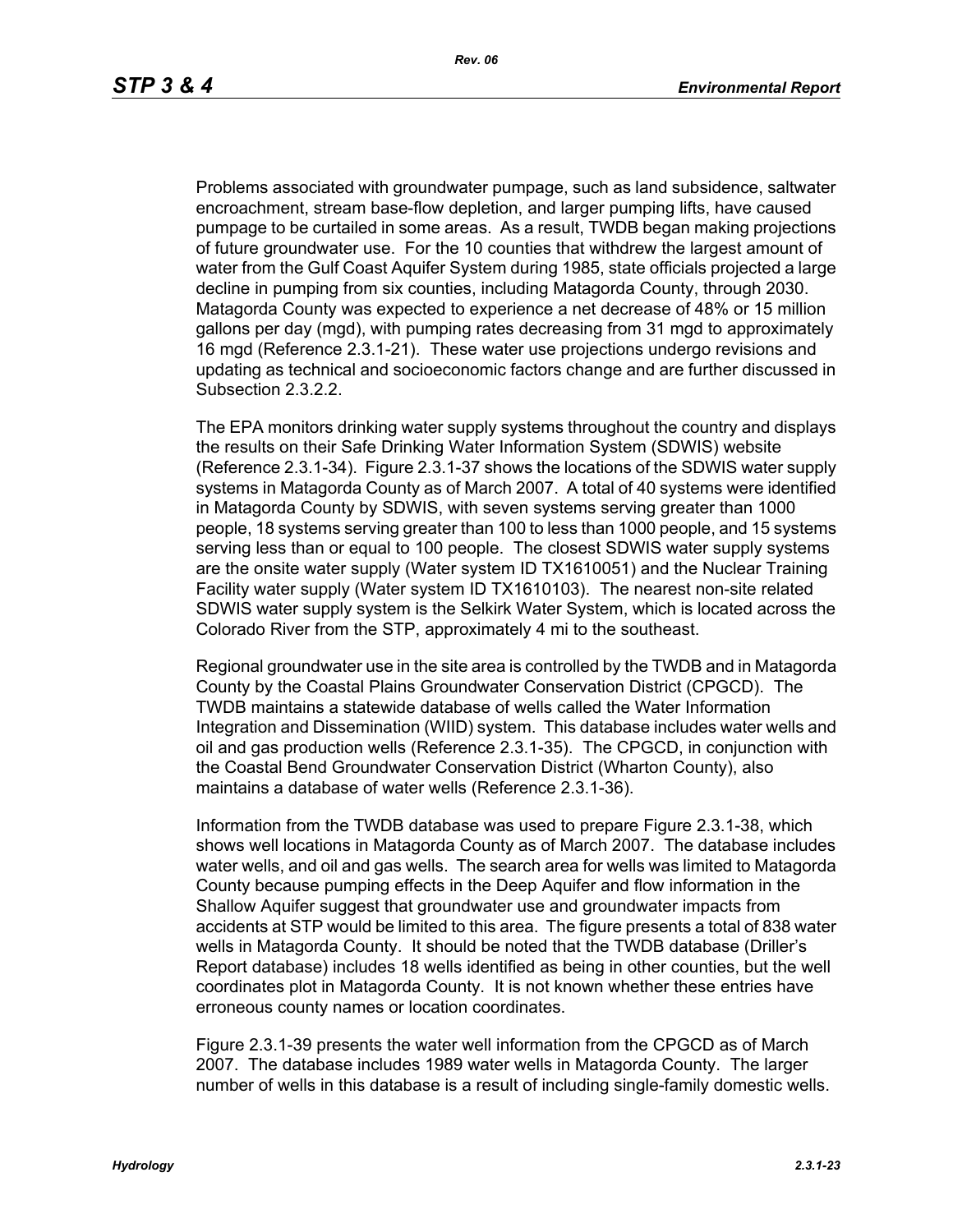The TWDB conducts water use surveys throughout the state (Reference 2.3.1-37). The surveys are based on information submitted by the water user and may include estimated values. These surveys do not include single-family domestic well groundwater use. The TWDB also prepares estimates of future water use as part of water supply planning (Reference 2.3.1-38). These estimates contain uncertainties associated with population growth projections, assumptions about climatic conditions (drought or wet years), and schedules for implementation of water conservation measures. The results of these studies and projections are discussed in Subsection 2.3.2.2 and FSAR Subsection 2.4S.12.

# **2.3.1.2.4.3 Plant Groundwater Use**

Both surface water and groundwater are used on the site to support STP 1 & 2 plant operations. The groundwater is pumped from the Deep Aquifer using five production wells (Production Wells 5 through 8 and the Nuclear Training Facility [NTF] well), as shown on Figure 2.3.1-20. No sustained pumping is permitted within 4000 ft of the STP 1 & 2 plant area in order to minimize the potential for subsidence resulting from lowering of the Deep Aquifer potentiometric head. The exception is the NTF well, which was installed to provide fire protection water to the NTF. Potable water for the NTF is supplied by Production Well 8.

Based on the results of an operating plant (Units 3 and 4) water balance calculation (Reference 2.3.1-42) and a site groundwater use calculation (Reference 2.3.1-43), STPNOC has determined that the STP site groundwater operating permit limit provides adequate groundwater supply for water uses required for the operation of STP Units 1 and 2 and the construction, initial testing, and operation of STP Units 3 and 4. The permit allows groundwater withdrawals from the five site production wells discussed above up to a limit of 9000 acre-feet over the permit term of approximately 3 years. For discussion purposes, this permit limit may be described herein as "approximately 3000 acre-feet/year," recognizing that groundwater withdrawal in a single year may exceed 3000 acre-feet provided that total withdrawals over the permit term do not exceed 9000 acre-feet. As a point of reference, if the permit limit were exactly 3000 acre-feet/year (which is not necessarily the case due to slight variances in the permit term with each permit renewal), the equivalent "normalized" withdrawal rate assuming continuous pumping every minute of every day of each year would be approximately 1860 gpm.

Historical groundwater withdrawal rates associated with operation of Units 1 and 2 are provided in Table 2.3.1-22 and Table 2.3.2-18. This data shows that from 2001 through 2006, annual groundwater use for operation of STP Units 1 and 2 averaged approximately 798 gpm (approximately 1288 acre-feet/year). A small but not insignificant portion of this amount has been diverted to the Main Cooling Reservoir (MCR) as a result of manual operation of the groundwater well pump and header system. With the installation of appropriate automated groundwater well pump and header system controls, this diverted groundwater would be available for use by Units 3 and 4. However, as documented in the site groundwater use calculation (Reference 2.3.1-43), it has been determined that even if this water were not available to Units 3 and 4, the existing STP site groundwater operating permit limit provides adequate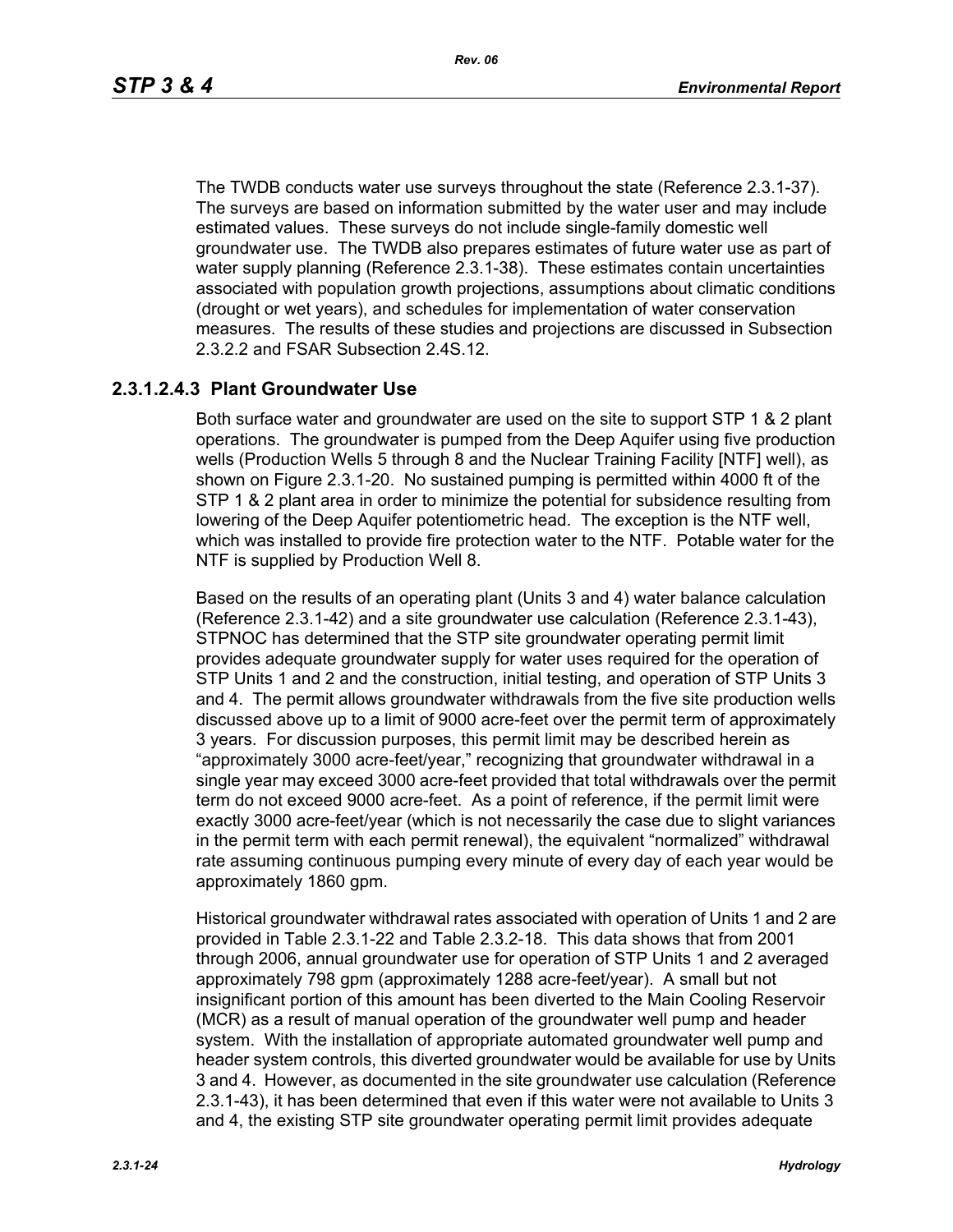groundwater supply for water uses required for the operation of STP Units 1 and 2 and the construction, initial testing, and operation of STP Units 3 and 4.

Water uses projected for the operation of STP Units 3 and 4 are derived from system design data as well as from operational water use data for specific systems for which such data is available (Reference 2.3.1-42). Conservative water use projections for simultaneous operation of both STP Units 3 and 4 are summarized in Table 2.3.2-19 and Table 3.3-1, and include a total estimated normalized groundwater demand of approximately 975 gpm (approximately 1574 acre-feet/year), and approximately 3434 gpm for maximum short-term steady-state conditions.

Water uses for the construction (including concrete production) and initial testing of STP Units 3 and 4 were estimated for each month during the construction period through the commencement of unit operation (Reference 2.3.1-43). As documented in the site groundwater use calculation (Reference 2.3.1-43), monthly construction water uses are projected to range from a normalized rate of approximately 10 gpm to approximately 228 gpm. Similarly, monthly water uses associated with initial testing of STP Units 3 and 4 are projected to range from a normalized rate of approximately 47 gpm to approximately 491 gpm.

When evaluating whether the total site groundwater demand can be satisfied by the available groundwater supply, the groundwater use values quantified above cannot simply be added since the timing and duration of the use must be considered. For example, water uses associated with construction and initial testing of STP Unit 4 will "overlap" with those for operation of Units 1, 2, and 3. Thus, the site groundwater use calculation (Reference 2.3.1-43) considers the schedule projected for each use, and evaluates the total site groundwater usage at each point in time from the commencement of STP Units 3 and 4 construction until both Units 3 and 4 are in operation (i.e., Units 1, 2, 3 and 4 are operating simultaneously). With consideration for the need to maintain water storage capacity to provide for peak site water demands, this evaluation confirms that total site groundwater demand remains below the existing site groundwater permit limit during construction, initial testing, and operation of STP Units 3 and 4.

The design groundwater withdrawal capacity associated with the five (5) site production wells covered by the existing site groundwater operating permit is described in Table 2.3.2-17. Of the total 1950 gpm design capacity indicated in the table, not more than approximately 1650 gpm is considered to be available based on operating experience and the fact that use of the NTF pump is limited to providing fire protection water for the NTF. Therefore, STPNOC intends to install at least one additional site groundwater well with a design capacity of 500 gpm. As documented in the site groundwater use calculation (Reference 2.3.1-43), this additional capacity will allow for sufficient groundwater withdrawal to meet water uses required for: (1) operation of STP Units 1 and 2 and the construction, initial testing, and operation of STP Units 3 and 4; and (2) potential temporary capacity reduction as a result of equipment failure/unavailability. Any additional wells would be properly permitted under applicable Coastal Plains Groundwater Conservation District (CPGCD) and TECQ requirements, and would not involve a request for an increase in the permit limit.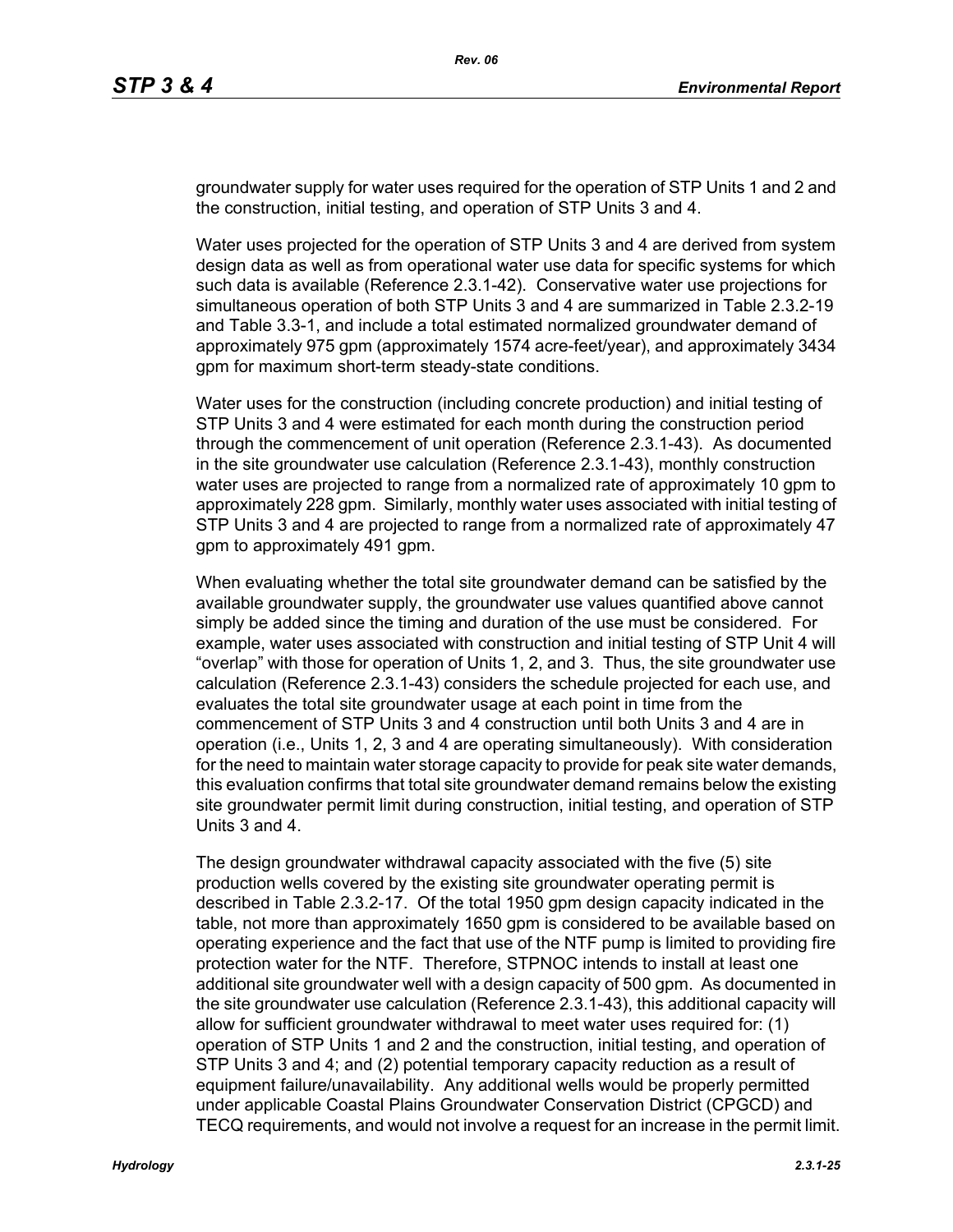As with the existing five (5) site production wells, any new well(s) would be installed to depths within the deep portion of the Chicot Aquifer. The potential impacts to the local groundwater aquifer system as the result of the construction, initial testing, and operation of STP Units 3 and 4 are discussed in Section 4.2 and Section 5.2.

# **2.3.1.2.5 Groundwater Flow and Transport**

The likelihood of an accidental liquid effluent release to groundwater is remote due to multiple levels of protection in the liquid radwaste system. The radwaste building system components are designed to prevent environmental releases, and include a stainless steel lined compartment to contain tank spillage and specially constructed building components surrounding the tanks to capture and prevent releases from the Radwaste Building. These design components would mitigate any potential release from the building tanks to the subsurface environment. Discussion of sorption and radioactive decay effects on offsite exposure is presented in COLA Part 2. Provided in the next section is a brief description of the potential groundwater pathways in the highly unlike event that a release could occur.

# **2.3.1.2.5.1 Groundwater Pathway**

The Shallow Aquifer would be the most likely hydrogeologic unit to be impacted by an accidental liquid effluent release on site. The Upper Shallow Aquifer has a predominant flow direction from the proposed STP 3 & 4 power block toward the southeast. A minor transient southwest flow component from STP 4 toward Little Robbins Slough has also been identified in the Upper Shallow Aquifer. A similar southwest flow component was not identified for the Lower Shallow Aquifer. Examination of Figure 2.3.1-40 (Reference 2.3.1-39) indicates that a potential Upper Shallow Aquifer groundwater discharge area would be the unnamed surface water tributary, located to the east of the STP 1 & 2 ECP, which flows into Kelly Lake, approximately 7300 ft from STP 3. Although Kelly Lake is a plausible pathway exposure point, it is approximately 3,500 feet further from STP 3 than the unnamed tributary exposure point, which renders it a less conservative analysis than the unnamed tributary exposure point. A second possible discharge area for both the Upper and Lower Shallow Aquifer is at Well 2004120846, which is an 80 ft deep livestock well located east of the site boundary, approximately 9000 ft from STP 3. A third possible discharge area for both Shallow Aquifer zones would be the Colorado River, approximately 17,800 ft to the southeast of STP 3. A fourth possible discharge area for the Upper Shallow aquifer is Little Robbins Slough at the west site boundary, approximately 6,000 feet southwest of STP 4. This exposure point accounts for the transient southwest component of flow from STP 4 in the Upper Shallow Aquifer.

Over much of the site, the Lower Shallow Aquifer is isolated from the Upper Shallow Aquifer by a less permeable confining layer. However, aquifer pumping test data and hydrogeochemical data suggest that leakage through the less permeable confining layer separating these to aquifer zones is occurring. Additionally, excavations for the foundations of some of the deeper structures are projected to depths associated with the Lower Shallow Aquifer. A consistent downward vertical hydraulic gradient exists between the Upper and Lower Shallow Aquifer, which would provide the driving force for movement of groundwater from the Upper to the Lower Shallow Aquifer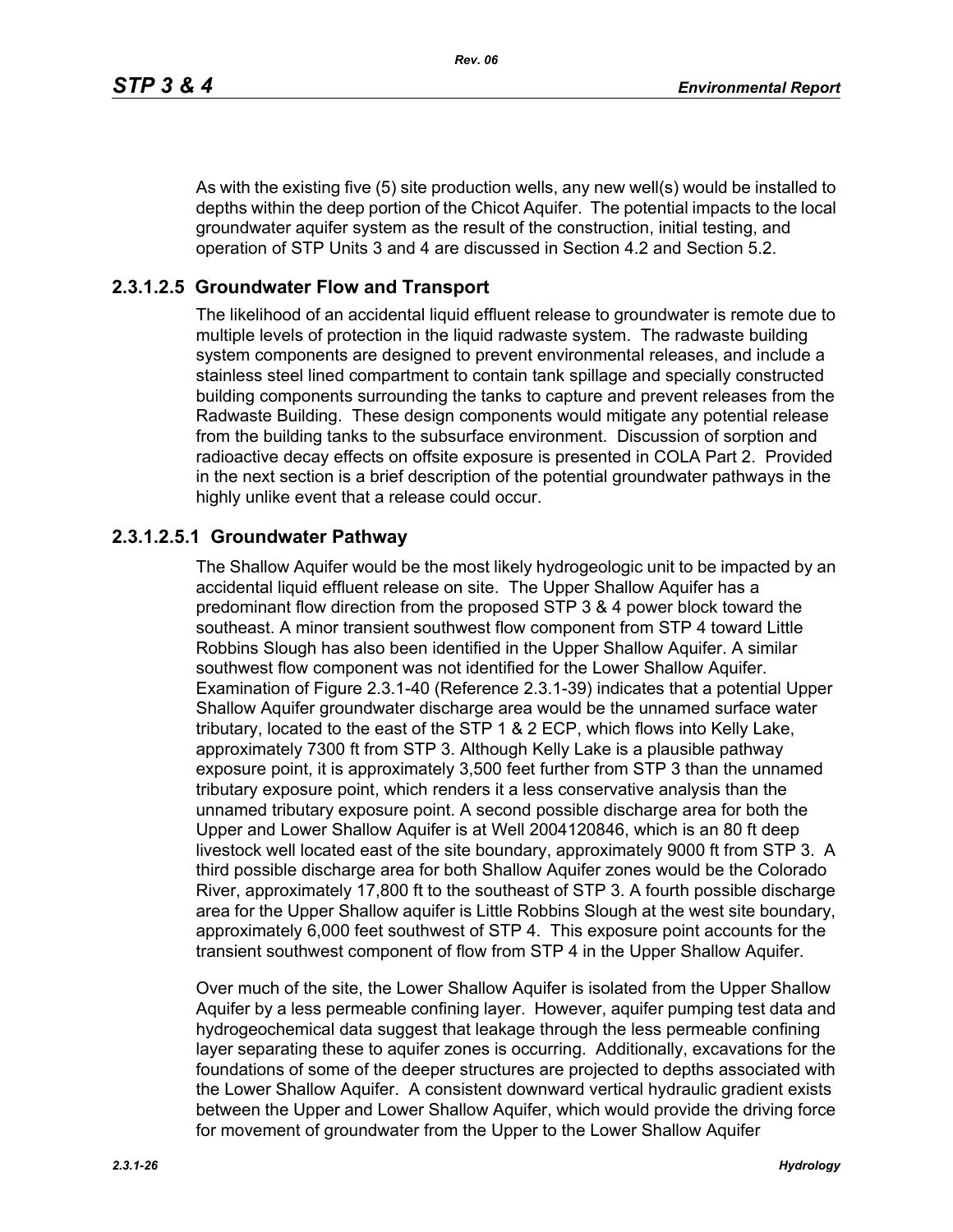An effluent release scenario would be a direct effluent release into the surrounding excavation backfill material. The downward hydraulic head between the Upper and Lower Shallow Aquifer zones would result in vertical migration downward through the backfill to the Lower Shallow Aquifer. The Lower Shallow Aquifer has an east to southeast flow direction. Due to the depth to the top of the aquifer, and the downward vertical hydraulic gradient in the Lower Shallow Aquifer, it is unlikely that discharge would occur into the unnamed tributary to the east of the STP 1 & 2 ECP. Likely discharge points are Well 2004120846 as discussed above or the Colorado River alluvium, where the river channel has incised into the Lower Shallow Aquifer, approximately 17,800 ft from STP 3 & 4.

The Deep Aquifer is the least likely hydrogeologic unit to be impacted by an accidental liquid effluent release. A release of contaminants would follow the path of least resistance, which is the permeable sand layers within the Shallow Aquifer. The Deep Aquifer is separated from the Shallow Aquifer by a 100 to 150 ft thick clay and silt layer with low permeability. Surface maps for the Deep Aquifer indicate that groundwater flow beneath the site is moving toward the site production wells, thus precluding the potential for offsite migration. These factors suggest that there is no credible offsite release pathway for the Deep Aquifer.

#### **2.3.1.2.5.2 Advective Transport**

Advective transport assumes that an accidental liquid effluent release travels at the same velocity as groundwater flow. The groundwater flow velocity or average linear velocity is estimated from Reference 2.3.1-29:

$$
v = \frac{Ki}{n_e}
$$

where:

 $v =$  average linear velocity (ft/day)

 $K =$  hydraulic conductivity (ft/day)

 $i =$  hydraulic gradient (ft/ft)

 $n_e$  = effective porosity (decimal)

The travel time from the effluent source to the receptor would be:

$$
T = \frac{D}{v}
$$

where:

$$
T =
$$
travel time (day)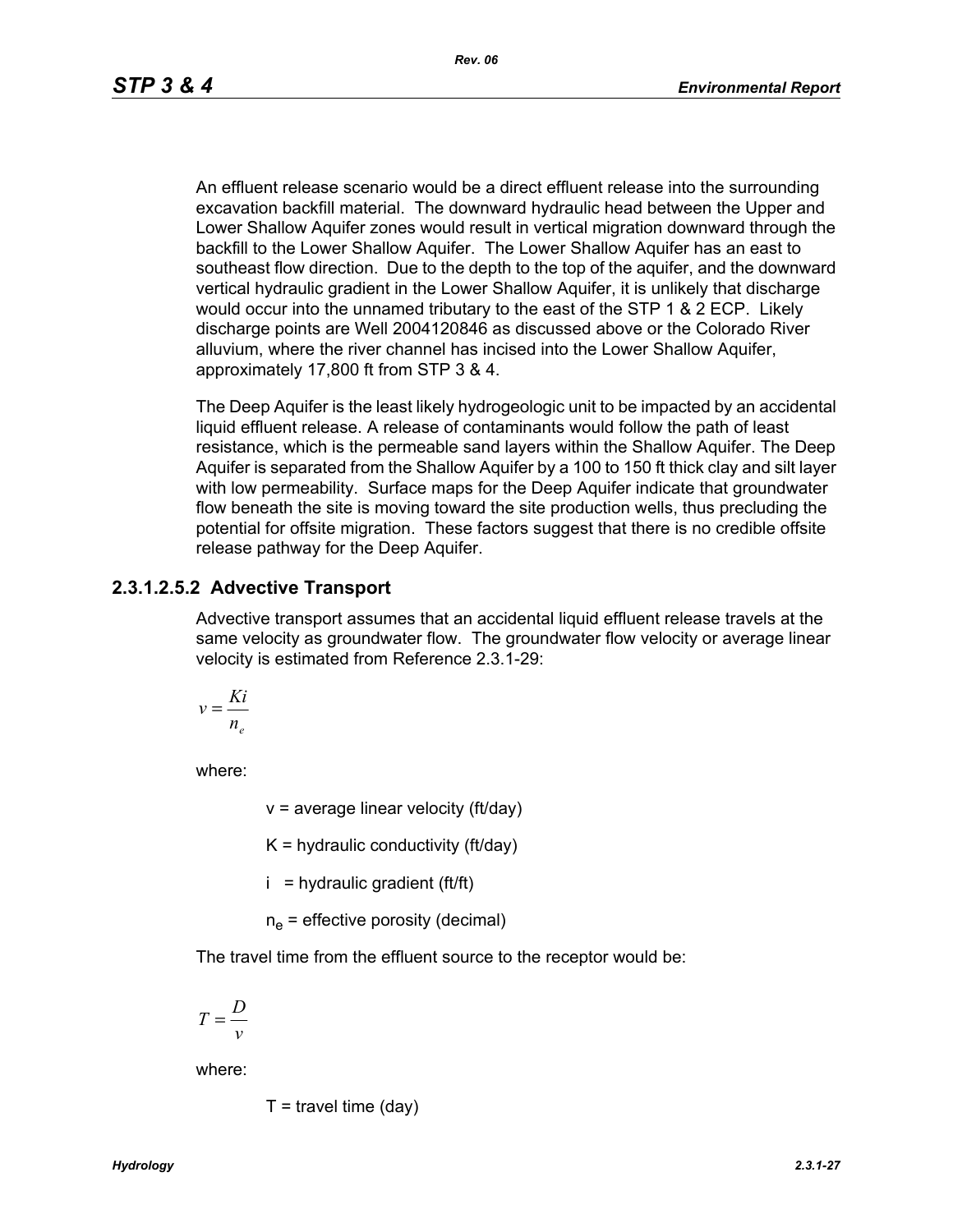- $D =$  distance from source to receptor (ft)
- $v =$  average linear groundwater velocity (ft/day)

Table 2.3.1-23 presents average linear velocity and travel time estimates for the Shallow Aquifer using representative properties from Table 2.3.1-21. The average linear velocity in the Upper Shallow Aquifer is estimated to be 0.13 ft/day and in the Lower Shallow Aquifer to be 0.16 ft/day. In the Upper Shallow Aquifer, the estimated average travel time to the unnamed tributary or the hypothetical well at the east site boundary is about 154 years, to Well 2004120846 about 190 years, and to the Colorado River about 375 years. In the Lower Shallow Aquifer, the estimated average travel time to the hypothetical well at the east site boundary is about 125 years, to Well 2004120846 is about 154 years, and to the Colorado River is about 305 years. Table 2.3.1-23 also includes groundwater velocity and travel time ranges for a southwest transport pathway in the Upper Shallow Aquifer from Unit 4 to the west property boundary. The average linear velocity and estimated average travel time for this pathway is estimated to be 0.05 ft/d and about 330 years, respectively. Bounding average linear velocities and travel times based on the calculated range for hydraulic conductivities, hydraulic gradients, and effective porosities are also presented in Table 2.3.1-23.

# **2.3.1.2.6 Monitoring and Safeguards**

Groundwater level monitoring in the STP 3 & 4 area is currently being implemented through the use of the groundwater observation wells installed in 2006 and through the periodic review of water levels from selected historical wells in the vicinity of the site.

Some of the existing STP 3 & 4 area observation wells will be taken out of service prior to construction activities due to anticipated earth moving and construction requirements. Prior to commencing construction activities, the observation well monitoring network will be evaluated in order to determine groundwater data gaps and needs created by the abandonment of existing wells. These data needs will be met by the installation of additional observation wells, if required. As part of the detailed engineering for STP 3 & 4, the groundwater monitoring program described in Section 6 and Subsection 2.4S.12.4 of the FSAR will be evaluated to determine if modification of the existing program is required to adequately monitor plant effects on the groundwater.

Construction activities at STP 3 & 4 should not adversely affect the local or regional groundwater systems. The Shallow Aquifer will be temporarily impacted during construction dewatering activities. The Deep Aquifer is not expected to be impacted by construction activities. Construction and water related impacts are discussed in Sections 4.2 and 6.3.

During excavation and construction of STP 3 & 4, the hydrostatic loading on the excavation and structures will be controlled by a temporary construction dewatering system which includes the installation of a slurry wall around the perimeter of the entire excavation. Typical dewatering systems for this type of cut and fill excavation would consist of a combination of perimeter dewatering wells and open pumping from sumps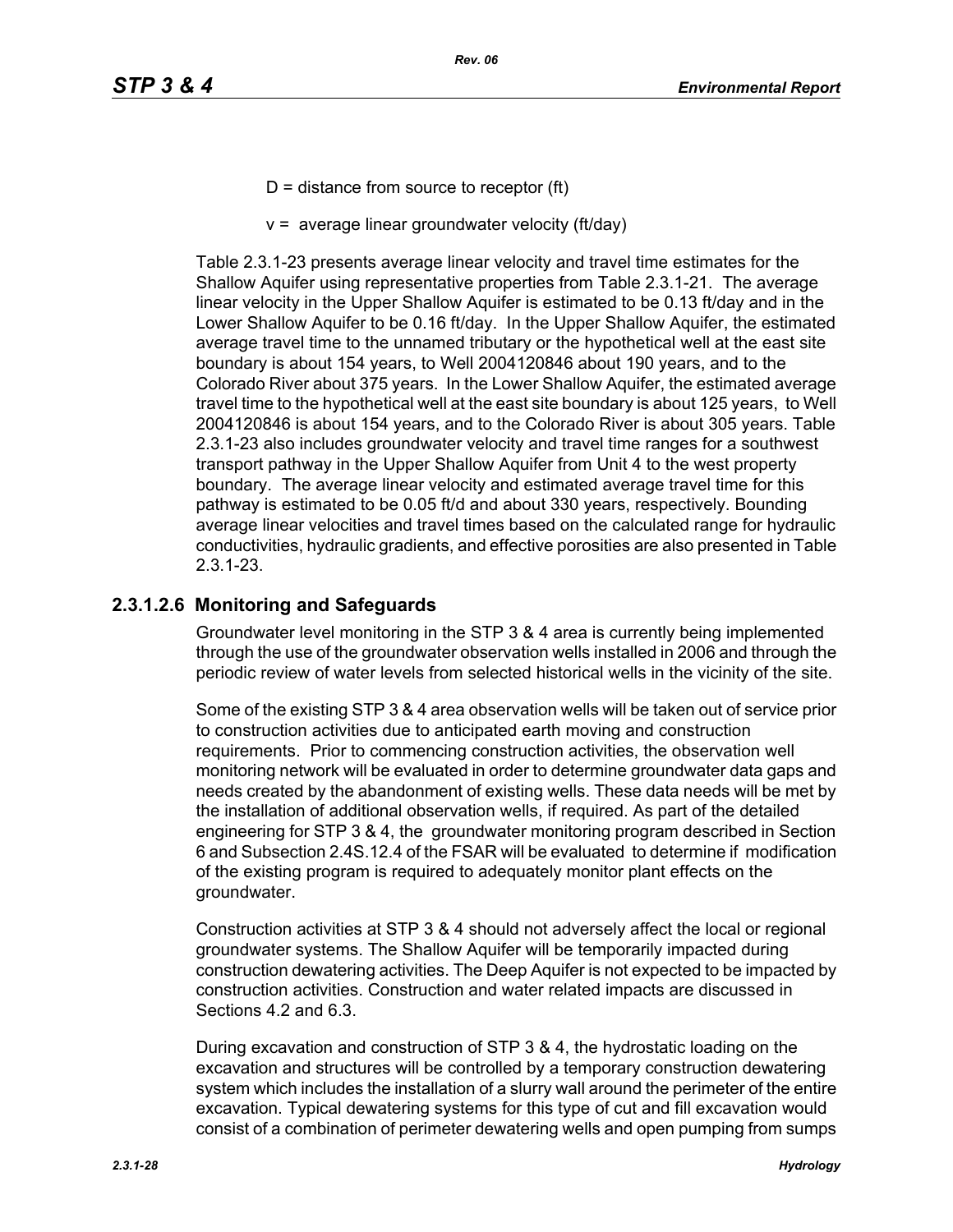in the excavation. The perimeter dewatering wells would control lateral inflow and assist in removing water stored in the excavation. The open pumping system would control precipitation runoff, assist in water storage removal, and the removal of any inflow to the excavation.

Excavations for the construction of STP 3 & 4 are preliminarily planned to depths of at least 94 ft below nominal post-construction site grade (approximately 34 ft MSL). The reactor building bottom of foundation is expected to be placed at a depth of approximately 84 ft below existing grade, with the control building at a depth of approximately 76 ft, the UHS basins and pump houses at 30 ft and 62 ft (respectively), and the turbine building at the lowest stepped depth of approximately 60 ft. Perimeter construction dewatering will be required to a depth of at least 35 ft with deeper excavation dewatering to a depth of at least 100 ft. The excavation design includes the addition of a slurry wall. The wall is located outside the foundation and excavation areas, at least 30 feet from the top edge of the excavation, and is continuous around the perimeter. The low permeability wall will hydraulically isolate the excavation inside the wall and allow the excavation to be dewatered, minimizing the effect on the groundwater outside the wall. Details are in Section 2.5S.4.5.2 of the FSAR.

The hydrogeologic conditions encountered beneath the STP 3 & 4 area are, in general, similar to that beneath STP 1 & 2. The initial dewatering rate is estimated to be 6700 gpm and is expected to decline due to the slurry wall. The range in pumping rates is dependent on the hydraulic conductivity used in the analysis. Since the excavation required for the construction of STP 3 & 4 is estimated to be deeper than that for STP 1 & 2, the flow rates estimated for STP 3 & 4 are considered to be within reason in comparison to actual flow rates measured at STP 1 & 2 which were between 1300 and 2900 gpm. The slurry wall will reduce the amount of water to be removed. The slurry wall is a permanent featureas opposed to other typed of cut off walls which are temporary. Some dewatering would still be required to remove storage, precipitation runoff, and vertical inflow. Methods to mitigate the potential for subsidence to existing structures include cut-off walls, injection wells, and infiltration trenches. The entire dewatering system consists of a combination of deepwells, recharge wells, jet eductors, sand drains, wellpoints, pumps, standby pumps, sumps, sump pumps, trenches, and necessary appurtenances capable of achieving the design requirements to dewater or to depressurize the major water-bearing strata.

The ground surface elevation within the power block areas prior to construction is approximately 29 ft to 32 ft MSL. The post construction grade will range from approximately 32 ft to 36.6 ft MSL. Floor grade for the main building facilities is expected to be at approximately 35 ft MSL. Based on the water level elevations collected to date, the groundwater depth in the power block area for both units is below the maximum groundwater level of 61 cm (2 ft) below ground surface as specified in ABWR DCD Tier 2, Table 2.0-1 (Reference 2.3.1-40). Based on this observation, a permanent dewatering system is not a design feature for the STP 3 & 4 facilities.

Post-construction groundwater conditions are anticipated to have some localized changes resulting from excavation, backfilling, and placements of buildings. However, based on observations of STP 1 & 2 post-construction groundwater conditions, the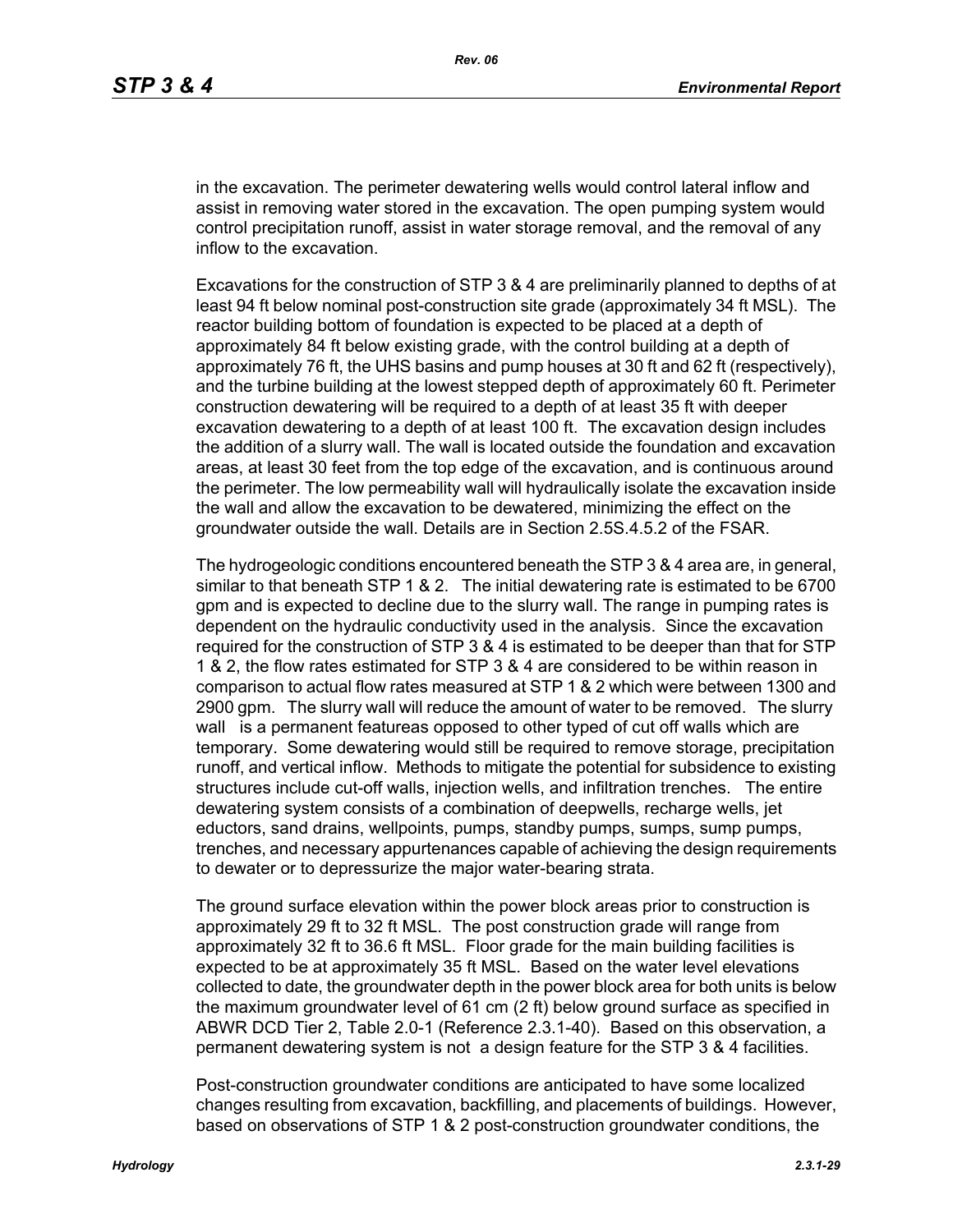effects would be minimal and may include localized communication between the Upper and Lower Shallow Aquifers and an increased cone of depression in the Deep Aquifer resulting from increased groundwater use for STP 3 & 4.

## **2.3.1.3 References**

- 2.3.1-1 "The 2005 Initially Prepared Regional Water Plans (for the 2006 Adopted Regional Water Plans) for Lower Colorado Planning Region (Region K)," Chapter 1. Texas Water Development Board (TWDB) website. Available at http://www.twdb.state.tx.us/rwpg/main-docs/IPP-index.htm), accessed on April 5, 2007.
- 2.3.1-2 "Arc Hydro Developments for the Lower Colorado River Basin," Online Report 04-6, Daniel R. Obenour and Dr. David R. Maidment, Centers for Research In Water Resources, University of Texas at Austin, May 2004. Available at http://www.crwr.utexas.edu/online.shtml, accessed on April 24, 2007.
- 2.3.1-3 "Colorado River Flood Guide," Lower Colorado River Authority (LCRA), January 2003.
- 2.3.1-4 U.S. Army Corps of Engineers, National Inventory of Dams (http://crunch. tec.army.mil/nidpublic/webpages/nid.cfm), website accessed on April 11, 2007.
- 2.3.1-5 Website on dams, lakes and structures designed for flood management, water supply, hydroelectricity, Lower Colorado River Authority. Available at http://www.lcra.org/water/dams.html, accessed on April 5, 2007.
- 2.3.1-6 "Volume 4, Colorado River basin, Lavaca River basin, and intervening coastal basins," Water Resources Data, Texas, Water Year 2004, Long, Susan C. Aragon; Reece, Brian D.; Eames, Deanna R., U.S. Geological Survey. Available at http://pubs.usgs.gov/wdr/2004/WDR-TX-04- 4/index.html, website accessed on April 10, 2007.
- 2.3.1-7 "Surface-water for the Nation, National Water Information System," U.S. Geological Survey. Available at http://waterdata.usgs.gov/nwis/sw, website accessed on May 10, 2007.
- 2.3.1-8 "Flood Damage Evaluation Project, Volume II-B, Chapter 4, Hydrology and Volume II-C, Chapter 6, Hydraulics," Halff Associates, Inc, prepared for the Lower Colorado River Authority and Fort Worth District Corps of Engineers, July 2002.
- 2.3.1-9 "STPEGS Updated Final Safety Analysis Report, Units 1 and 2," Revision 13.
- 2.3.1-10 United States Geological Survey, 2007: Daily Streamflow Data for Bay City Gauging Station, Texas. http://waterdata.usgs.gov/nwis/dv/ ?site\_no=08162500&referred\_module=sw.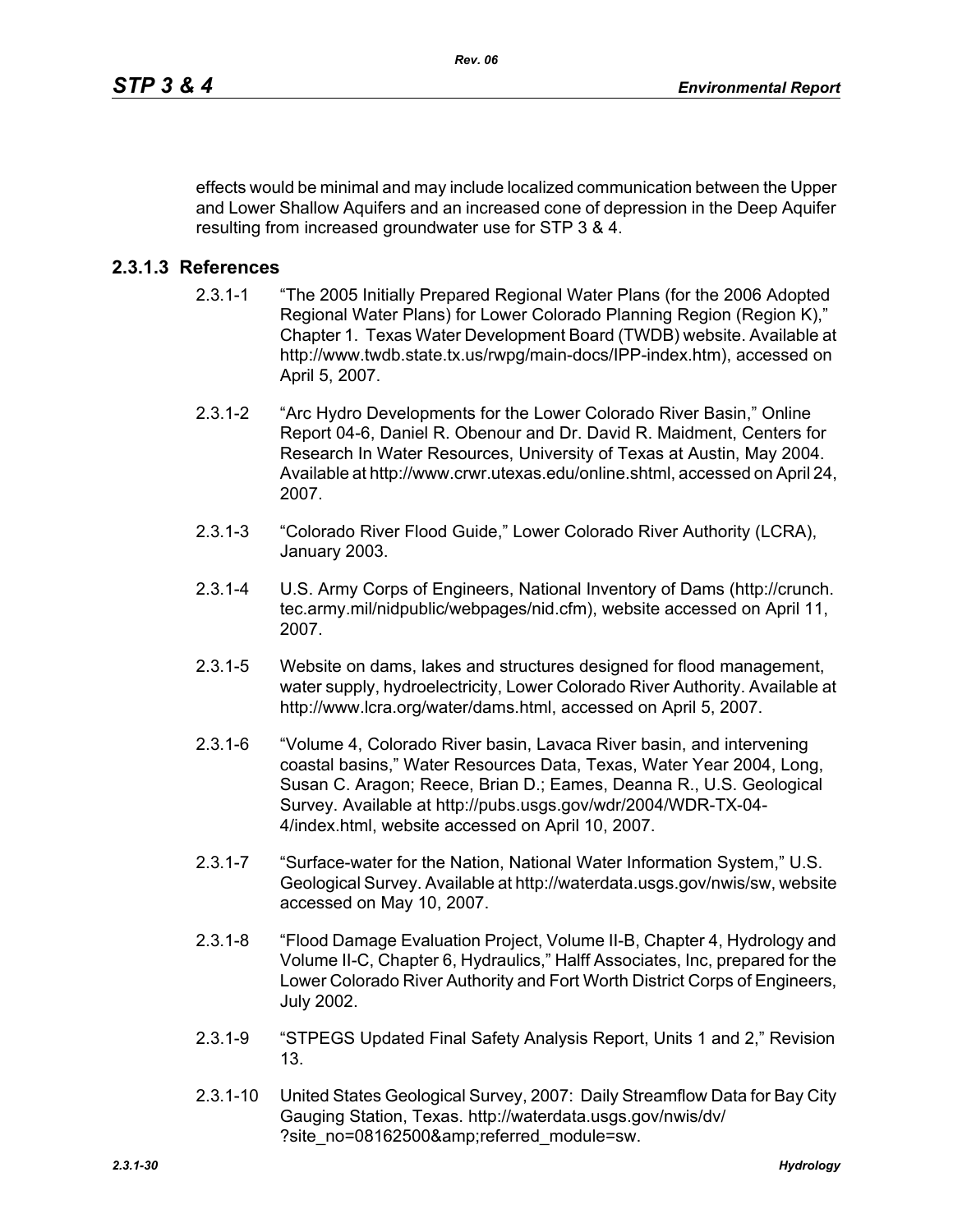- 2.3.1-11 Amended and Restated Contract by and between the Lower Colorado River Authority and STP Nuclear Operating Company, Effective as of January 1, 2006.
- 2.3.1-12 Water Management Plan for the Lower Colorado River Basin Effective September 20, 1989 including Amendments through May 14, 2003.
- 2.3.1-13 "Texas Coastal Wetlands, Status and Trends, Mid-1950s to Early 1990s," Moulton, D.W., Dahl, T.E., Dall, D.M., United States Department of the Interior, U.S. Fish and Wildlife Service, Southwestern Region, March 1997.
- 2.3.1-14 "Status and Trends of Wetlands on Barrier Islands, Central Texas Coast," White, W.A., Tremblay, T.A., Waldinger, R.L., Calnan, T.R., Texas General Land Office, February 2003. Available at http://www.glo.state.tx.us/coastal/pub.
- 2.3.1-15 "National Wetlands Inventory, Wetlands Mapper," U.S. Fish and Wildlife Service. Available at http://www.fws.gov/nwi/, accessed on May 7, 2007.
- 2.3.1-16 "Suspended-Sediment Database Daily Values of Suspended Sediment and Ancillary Data," U.S. Geological Survey. Available at http://co.water.usgs.gov/ sediment/seddatabase.cfm, accessed on May 7, 2007.
- 2.3.1-17 "A Protocol for Establishing Sediment TMDLs," Keyes and Radcliffe, developed by the Georgia Conservancy and the UGA Institute of Ecology, 2002.
- 2.3.1-18 "Predicting the terrestrial flux of sediment to the global ocean: a planetary perspective," Sedimentary Geology 162 (203) 5-24, James Syvitski, S. D. Peckham, R. Hilberman, and Thierry Mulder.
- 2.3.1-19 "Texas Shoreline Change Project Gulf of Mexico Shoreline Change from the Brazos River to Pass Cavallo," James C. Gibeaut et al., Bureau of Economic Geology, The University of Texas at Austin, TX, October 2000.
- 2.3.1-20 "Physiographic Map of Texas," The University of Texas at Austin, Bureau of Economic Geology, 1996. Available at http://www.lib.utexas.edu/geo/maps.html, accessed May 5, 2007.
- 2.3.1-21 "Ground Water Atlas of the United States Oklahoma, Texas," HA 730E, Ryder, Paul D., U.S. Geological Survey, 1996. Available at http://capp.water.usgs.gov/ gwa/ch\_e/index.html, accessed April 16, 2007.
- 2.3.1-22 "Major Aquifers of Texas," 2000. Available at http://www.twdb.state.tx.us/ mapping/index.asp, accessed March 1, 2007.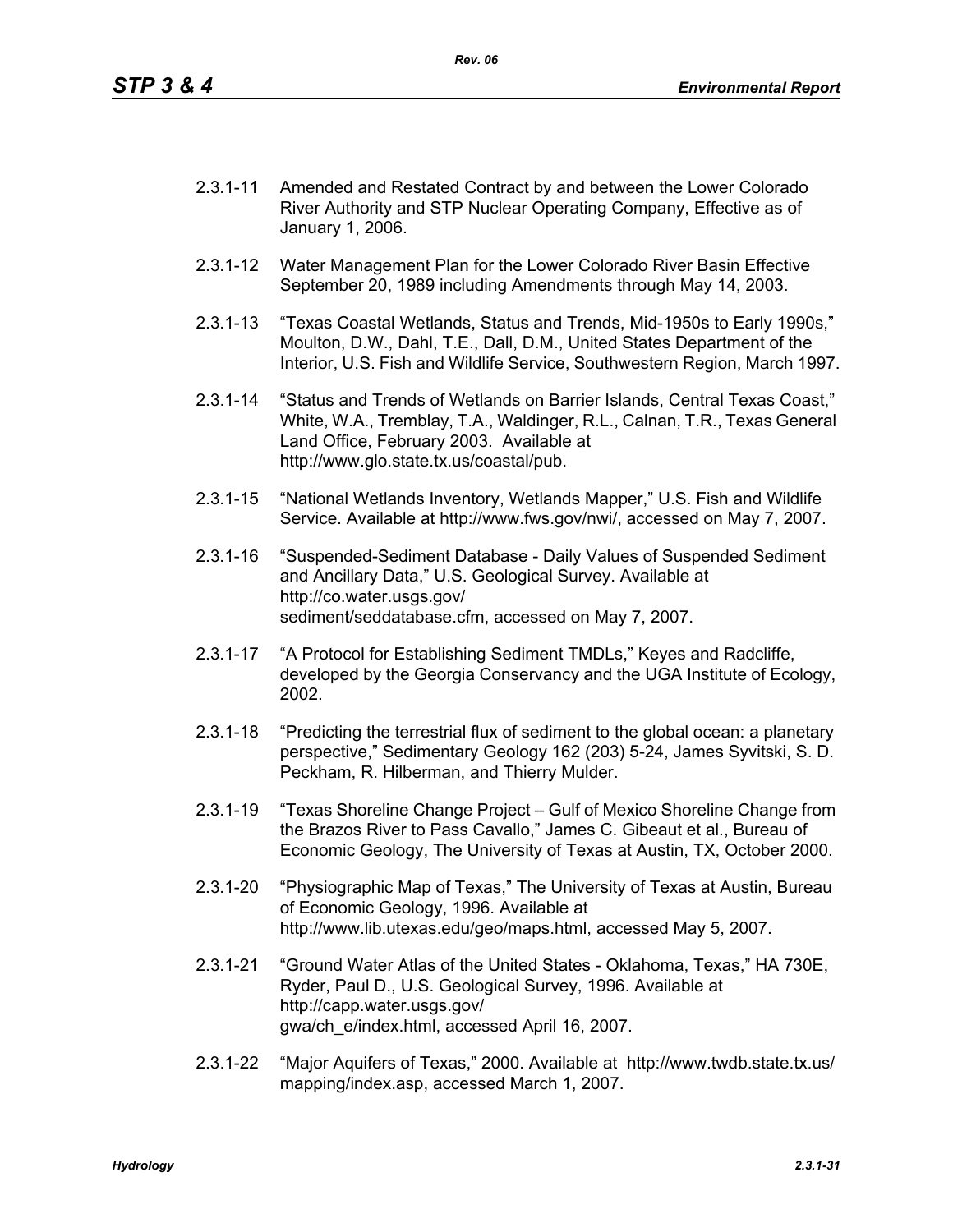- 2.3.1-23 "Stratigraphic and Hydrogeologic Framework of Part of the Coastal Plain of Texas," Texas Department of Water Resources Report 236, Baker, E.T., 1979. Available at http://www.twdb.state.tx.us/publications/reports/ GroundWaterReports/GWReports/Individual%20Report%20htm%20files/ Report%20236.htm.
- 2.3.1-24 "Ground-Water Resources of Matagorda County, Texas, Texas Water Development Board Report 91," W. Hammond, Jr., Cooperative study by the Texas Water Development Board, Lower Colorado River Authority, and Matagorda County Commissioners Court, 1969. Available at http://www.twdb. state.tx.us/publications/reports/GroundWaterReports/GWReports/Individu al%20Report%20htm%20files/Report%2091.htm, accessed February 23, 2007.
- 2.3.1-25 "South Texas Project Electrical Generating Station 2005 Annual Environmental Operating Report," STPNOC, 2006.
- 2.3.1-26 "Hydrochemistry, Salinity Distribution, and Trace Constituents: Implications for Salinity Sources, Geochemical Evolution, and Flow Systems Characterization, Gulf Coast Aquifer, Texas, in Aquifers of the Gulf Coast of Texas, Texas Water Development Board Report 365," Chowdhury, A., Boghici, R. and Hopkins, J., 2006. Available at http://www.twdb.state.tx.us/publications/reports/ GroundWaterReports/GWReports/R365/AGCindex.htm, accessed February 23, 2007.
- 2.3.1-27 "Well Database Information," Texas Water Development Board. Available at http://www.twdb.state.tx.us/publications/reports/GroundWaterReports/GW DatabaseReports/Database%20in%20ASCII/Matagorda/wlevels.txt, accessed march 14, 2007.
- 2.3.1-28 "Hydrogeology," Davis, S.N and DeWiest, R.J.M., 1966.
- 2.3.1-29 "Applied Hydrogeology," Fetter, C.W., 1988.
- 2.3.1-30 "Drinking Water Contaminants," U.S. Environmental Protection Agency, 2007. Available at http://www.epa.gov/safewater/contaminants/index.html, accessed April 9, 2007.
- 2.3.1-31 "A Graphic Procedure in the Geochemical Interpretation of Water Analyses, Transactions, American Geophysical Union," 25, 914-923, Piper, A.M., 1944.
- 2.3.1-32 "Basic Data Report Ground Water South Texas Project," submitted to Brown and Root, Inc., August 29, Woodward-Clyde Consultants, 1975.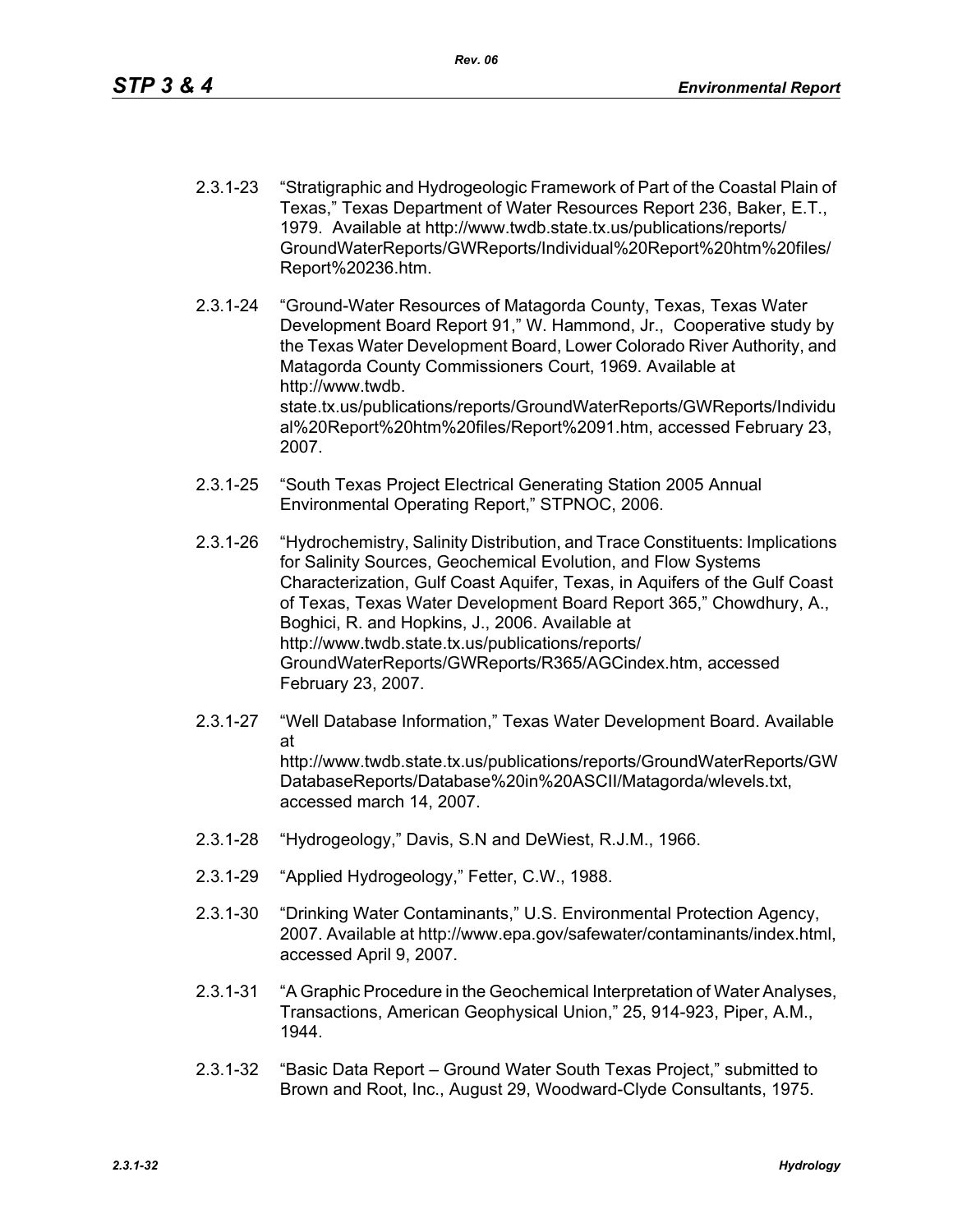- 2.3.1-33 U.S. Environmental Protection Agency Region VI Sole Source Aquifer Map, Available at http://www.epa.gov/region6/6wq/swp/ssa/maps.htm, accessed March 2, 2007.
- 2.3.1-34 U.S. Environmental Protection Agency Safe Drinking Water Information System (SDWIS). Available at http://oaspub.epa.gov/enviro/sdw\_query\_v2.get\_list? wsys\_name=&fac\_search=fac\_beginning&fac\_county=MATAGORDA&po p\_serv=500&pop\_serv=3300&pop\_serv=10000&pop\_serv=100000&pop\_ serv=100001&sys\_status=active&pop\_serv=&wsys\_id=&fac\_state=TX&la st fac\_name=&page=1&query\_results=&total\_rows\_found=, accessed March 15, 2007.
- 2.3.1-35 Texas Water Development Board Water Information Integration and Dissemination (WIID) system. Available at http://wiid.twdb.state.tx.us/, accessed March 20, 2007.
- 2.3.1-36 Coastal Plain/Coastal Bend Groundwater Conservation Districts Database Available at http://www.gis.aecom/cbcpgcd/, accessed March 20, 2007.
- 2.3.1-37 "Historical Water Use Information," Texas Water Development Board. Available at http://www.twdb.state.tx.us/wushistorical/, accessed March 12, 2007.
- 2.3.1-38 "Water Use Projections," Texas Water Development Board. Available at http://www.twdb.state.tx.us/DATA/db07/defaultReadOnly.asp, accessed March 12, 2007.
- 2.3.1-39 "Blessing SE, Texas," 28096-G1-TF-024, DMA 6741 1 SE-SERIES V882, United States Geological Survey, 1995. Available at http://www.tnris.org/ datadownload/quad.jsp?Quad=Blessing%20SE&num=28096-G1.
- 2.3.1-40 ABWR Design Control Document, Tier 2, GE Nuclear Energy, Revision 4.
- 2.3.1-41 River Basin Map of Texas, 1996, Bureau of Economic Geology, The University of Texas at Austin, Texas, 78713.
- 2.3.1-42 Response to Wastewater Discharge Permit Renewal, NPDES Permit # TX0064947. Houston Lighting and Power to USEPA Letter Correspondence. May 21, 1993.
- 2.3.1-43 "Plant Water Balance," Fluor Nuclear Power Calculation No. U7-SITE-G-CALC-DESN-2001.
- 2.3.1-44 "Site Groundwater Use for Construction, Initial Testing, Startup, and Operations," Fluor Nuclear Power Calculation No. U7-SITE-G-CALC-DESN-2002.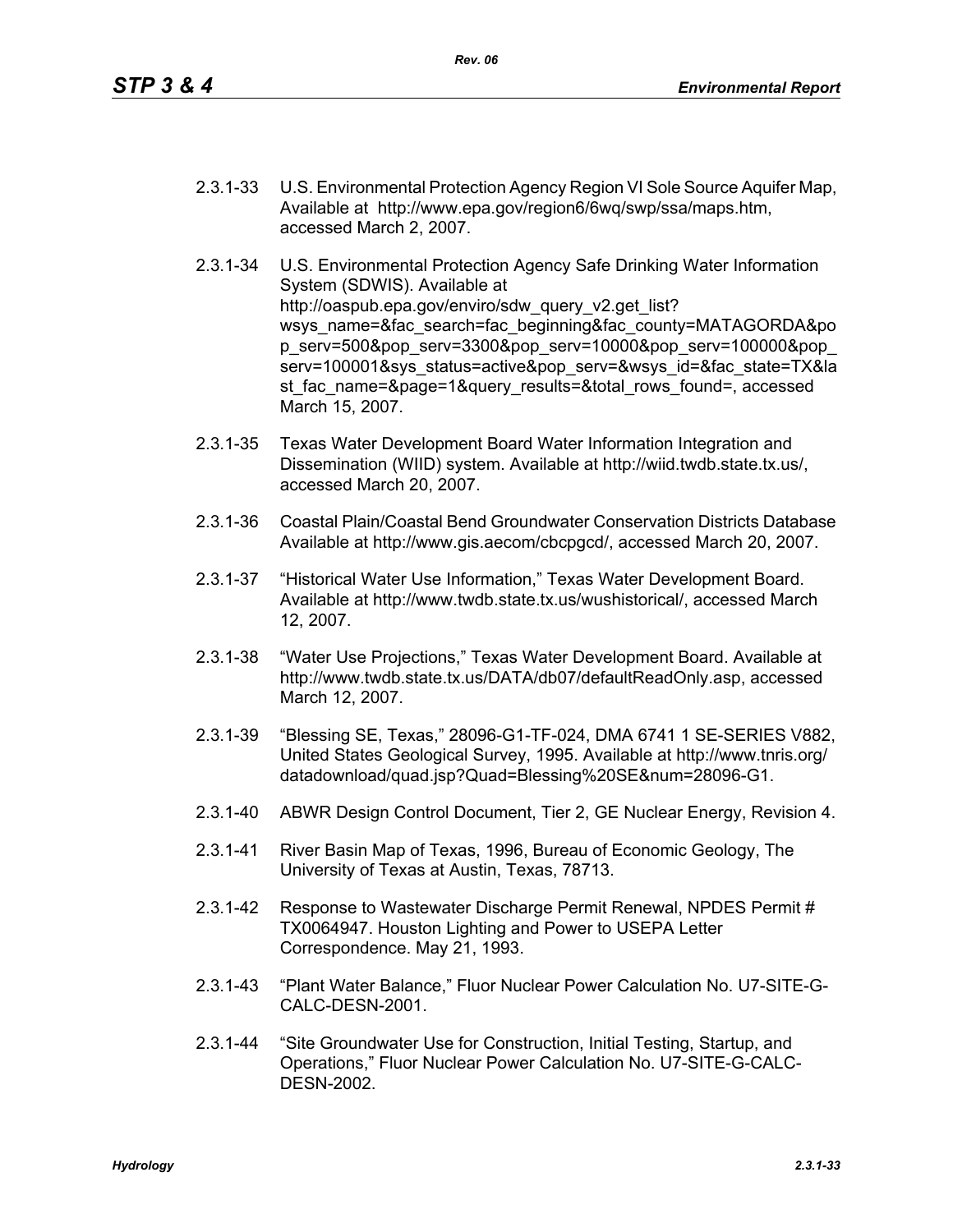| <b>Stream Name</b>      | County                 | Drainage Area<br>(sq. miles) |  |  |  |  |  |
|-------------------------|------------------------|------------------------------|--|--|--|--|--|
| <b>Beals Creek</b>      | <b>Mitchell County</b> | $9,802$ [1]                  |  |  |  |  |  |
| Concho River            | Concho County          | $6,574$ [2]                  |  |  |  |  |  |
| San Saba River          | San Baba County        | $3,046$ [3]                  |  |  |  |  |  |
| Llano River             | <b>Llano County</b>    | 4,197 [4]                    |  |  |  |  |  |
| <b>Pedernales River</b> | <b>Blanco County</b>   | 901                          |  |  |  |  |  |
| Pecan Bayou             | Mills County           | 2,073                        |  |  |  |  |  |
| <b>Barton Creek</b>     | <b>Travis County</b>   | 215                          |  |  |  |  |  |
| <b>Onion Creek</b>      | <b>Travis County</b>   | 321                          |  |  |  |  |  |

# **Table 2.3.1-1 Major Freshwater Streams in the Colorado River Basin**

Data in the Table are taken from Reference 2.3.1-6

Notes:

- [1] Of the drainage area, about 7,814 mi<sup>2</sup> is probably not contributing.
- [2] Of the drainage area, about 1,131 mi<sup>2</sup> is probably not contributing.
- [3] Of the drainage area, about 7 mi<sup>2</sup> is probably not contributing.
- $\left[4\right]$  Of the drainage area, about 5 mi<sup>2</sup> is probably not contributing.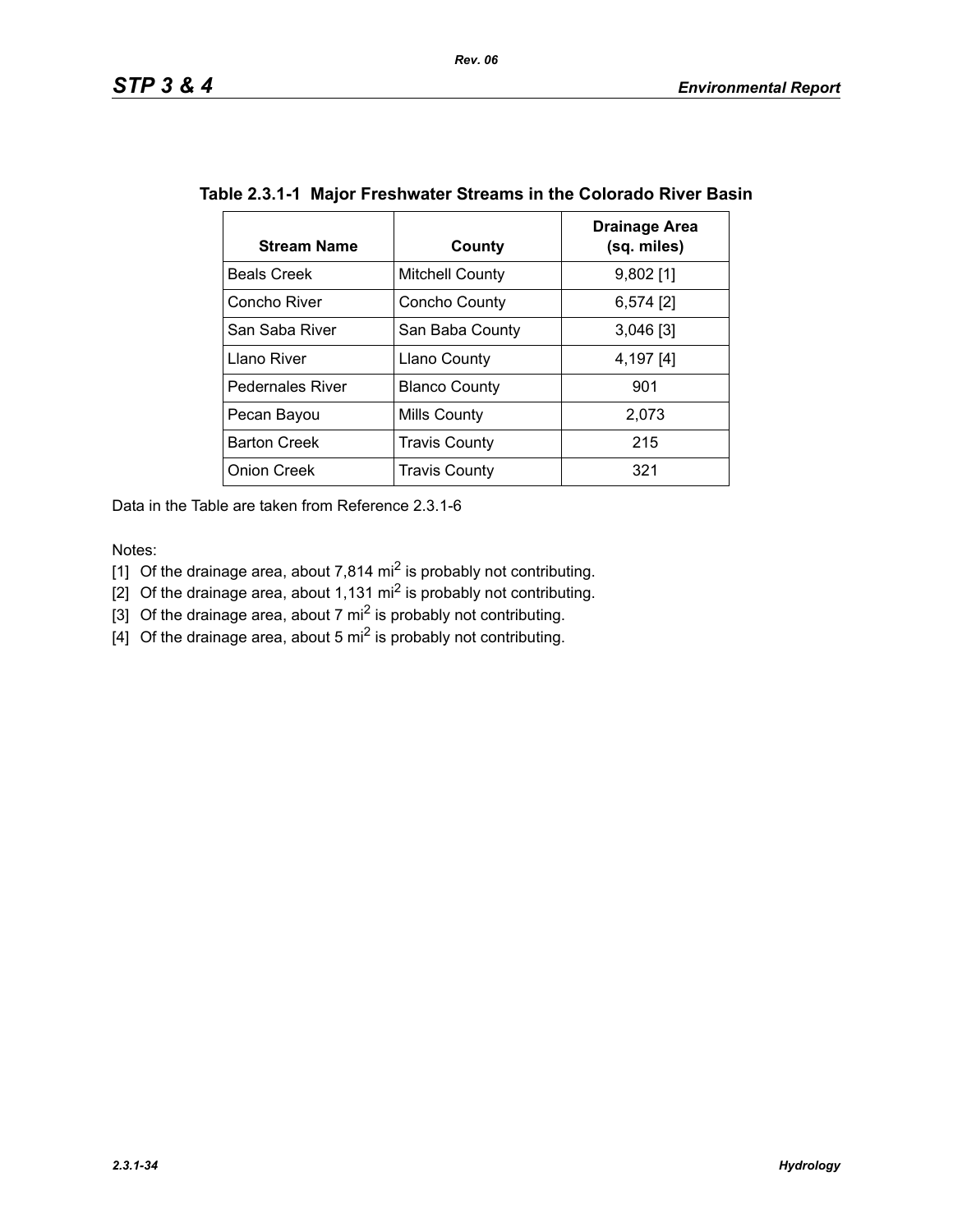|                |                                                   |               |                                         | Maximum<br>Height | Maximum<br>Storage | Drainage Area | Area<br>Surface | Year<br>Completed | Dam Type      | Dam<br>Purposes |               |               | Owner       |                                                      | Longitude Latitude |         |
|----------------|---------------------------------------------------|---------------|-----------------------------------------|-------------------|--------------------|---------------|-----------------|-------------------|---------------|-----------------|---------------|---------------|-------------|------------------------------------------------------|--------------------|---------|
|                | Dam Name                                          | <b>NID ID</b> | <b>River</b>                            | ft                | acre-ft            | sq mi         | acre            |                   |               |                 | <b>Hazard</b> | County        | <b>Type</b> | <b>Owner Name</b>                                    | degrees            | degrees |
|                | Mansfield<br>Dam<br>(Marshall<br>Ford Dam)        | TX01087       | Colorado<br>River                       | 278               | 3,223,000          | 38,130        | 18,929          | 1942              | <b>REPGER</b> | IH              | H             | Travis        | L.          | Lower<br>Colorado River<br>Authority                 | -97.9067           | 30.3917 |
| $\overline{2}$ | <b>Twin Buttes</b>                                | TX00022       | Middle<br>And South<br>Concho<br>Rivers | 134               | 1,087,530          | 2,472         | 32,660          | 1962              | <b>RE</b>     | <b>ICR</b>      | H             | Tom Green $F$ |             | DOI BR                                               | -100.5333          | 31.3767 |
| 3              | <b>Buchanan</b><br>Dam                            | TX00989       | Colorado<br>River                       | 146               | 982.000            | 50.1          | 23,060          | 1937              | <b>PGRE</b>   | <b>IH</b>       | H             | <b>Burnet</b> | L           | Lower<br>Colorado River<br>Authority                 | -98.4183           | 30.7517 |
| 4              | Robert Lee<br>Dam                                 | TX03517       | Colorado<br>River                       | 140               | 810,000            | 4,140         | 18,000          | 1969              | <b>RE</b>     | R               | H             | Coke          | L           | Colorado River<br>Municipal<br><b>Water District</b> | $-100.515$         | 31.895  |
| 5              | OC Fisher<br>Dam (San<br>Angelo Dam)              | TX00012       | Concho<br>River                         | 128               | 696,300            | 1,511         | 3,854           | 1952              | <b>RE</b>     | ${\sf R}$       | H             | Tom Green $F$ |             | Corps Of<br>Engineers<br><b>SWF</b>                  | $-100.4833$        | 31.4667 |
| 6              | Simon<br>Freese Dam<br>(Stacy Dam)                | TX06386       | Colorado<br>River                       | 148               | 540,340            | 18.4          | 19,149          | 1989              | <b>RECN</b>   | ${\sf R}$       | H             | Coleman       | L           | Colorado River<br>Municipal<br><b>Water District</b> | -99.6683           | 31.4967 |
| $\overline{7}$ | Lake<br>Brownwood<br>Dam                          | TX02789       | Pecan<br>Bayou                          | 120               | 448,200            | 2.4           | 7,300           | 1933              | <b>RE</b>     | ${\sf R}$       | H             | Brown         | L           | <b>Brown County</b><br>WID No 1                      | $-99.0017$         | 31.8383 |
| 8              | Lake J B<br>Thomas Dam<br>(Colorado<br>River Dam) | TX04138       | Colorado<br>River                       | 105               | 360,000            | 3,524         | 7,820           | 1952              | <b>RE</b>     | $\mathsf{R}$    | H             | Scurry        | L           | Colorado River<br>Municipal<br><b>Water District</b> | $-101.135$         | 32.5833 |
| 9              | <b>Alvin Wirtz</b><br>Dam                         | TX00986       | Colorado<br>River                       | 118               | 227,000            | 37.8          | 6,375           | 1951              | <b>RE</b>     | <b>HR</b>       | H             | <b>Burnet</b> | L           | Lower<br>Colorado River<br>Authority                 | -98.3383           | 30.555  |

*STP 3 & 4*

2.3.1-35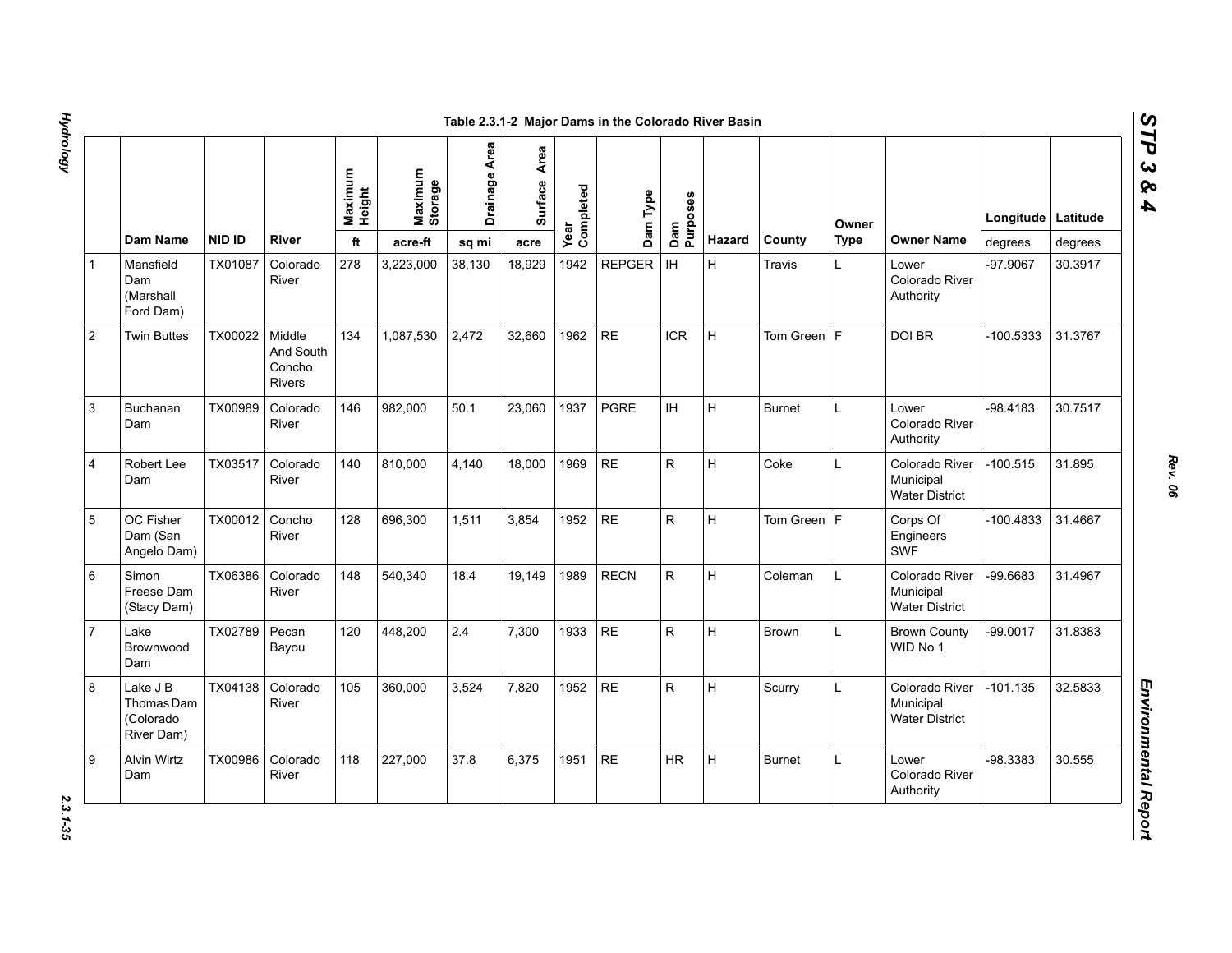| N  |
|----|
|    |
| ట  |
|    |
|    |
|    |
| دە |
|    |
|    |

|    | Dam Name                                      | <b>NID ID</b> | <b>River</b>               | Maximum<br>Height<br>ft | Maximum<br>Storage<br>$\operatorname{\sf acre\text{-}ft}$ | Drainage Area<br>sq mi | Area<br><b>Surface</b><br>acre | Completed<br>Year | Dam Type    | Dam<br>Purposes | Hazard      | County        | Owner<br><b>Type</b> | <b>Owner Name</b>                                    | Longitude   Latitude<br>degrees | degrees |
|----|-----------------------------------------------|---------------|----------------------------|-------------------------|-----------------------------------------------------------|------------------------|--------------------------------|-------------------|-------------|-----------------|-------------|---------------|----------------------|------------------------------------------------------|---------------------------------|---------|
| 10 | <b>Brady Dam</b>                              | TX01659       | <b>Brady</b><br>Creek      | 104                     | 212,400                                                   | 513                    | 2,020                          | 1963              | <b>RE</b>   | $\mathsf{R}$    | H           | McCulloch     | L                    | City Of Brady                                        | -99.3917                        | 31.14   |
| 11 | Natural Dam<br>Salt Lake [1]                  | TX06028       | Sulphur<br>Springs<br>Draw | 47                      | 207,265                                                   | 556                    | 3.710                          | 1989              | $\sf RE$    | <b>CP</b>       | H.          | Howard        | L                    | Colorado River<br>Municipal<br><b>Water District</b> | $-101.625$                      | 32.2183 |
| 12 | Coleman<br>Dam                                | TX02152       | Jim Ned<br>Creek           | 92                      | 91,680                                                    | 299                    | 1,886                          | 1966              | <b>RE</b>   | R               | H           | Coleman       | L                    | City Of<br>Coleman                                   | $-99.465$                       | 32.03   |
| 13 | Champion<br>Creek Dam                         | TX01691       | Champion<br>Creek          | 120                     | 90,200                                                    | 164                    | 1,560                          | 1959              | <b>RE</b>   | $\mathsf{R}$    | L           | Mitchell      | U                    | TU Electric                                          | $-100.86$                       | 32.2817 |
| 14 | Cedar Creek<br>Dam                            | TX04380       | Cedar<br>Creek             | 106                     | 88,628                                                    | 6.3                    | 2,400                          | 1977              | <b>RE</b>   | $\mathsf C$     | H           | Fayette       | Г                    | Lower<br>Colorado River<br>Authority                 | -96.7367                        | 29.915  |
| 15 | Oak Creek<br>Dam                              | TX03516       | Oak Creek                  | 95                      | 79.336                                                    | 244                    | 2,375                          | 1950              | <b>RE</b>   | $\mathsf{C}$    | H           | Coke          | L                    | City Of<br>Sweetwater                                | $-100.2667$                     | 32.04   |
| 16 | Tom Miller<br>Dam                             | TX01086       | Colorado<br>River          | 85                      | 73,100                                                    | 26,124                 | 1,830                          | 1939              | <b>CNPG</b> | <b>HR</b>       | H           | Travis        | L                    | City Of Austin                                       | $-97.7867$                      | 30.295  |
| 17 | Colorado<br>City Dam<br>(Morgan<br>Creek Dam) | TX01693       | Morgan<br>Creek            | 85                      | 70,700                                                    | 322                    | 1,610                          | 1949              | <b>RE</b>   | R               | L           | Mitchell      | U                    | TU Electric                                          | -100.9167                       | 32.3183 |
| 18 | Roy Inks<br>Dam                               | TX00988       | Colorado<br>River          | 96                      | 63,500                                                    | 32,076                 | 803                            | 1938              | PG          | <b>HR</b>       | H           | <b>Burnet</b> | L                    | Lower<br>Colorado River<br>Authority                 | $-98.385$                       | 30.73   |
| 19 | Mitchell<br>County Dam<br>$[1]$               | TX06420       | Beals<br>Creek             | 70                      | 50,241                                                    | 15.3                   | 1,603                          | 1991              | <b>REOT</b> | T.              | $\mathbf S$ | Mitchell      | L                    | Colorado River<br>Municipal<br><b>Water District</b> | -101.105                        | 32.24   |
| 20 | <b>Hords Creek</b><br>Dam                     | TX00006       | Hords<br>Creek             | 91                      | 49,290                                                    | 48                     | 510                            | 1948              | $\sf RE$    | $\mathsf R$     | H           | Coleman       | F                    | Corps Of<br>Engineers<br><b>SWF</b>                  | -99.5667                        | 31.85   |

*Rev. 06*

*STP 3 & 4*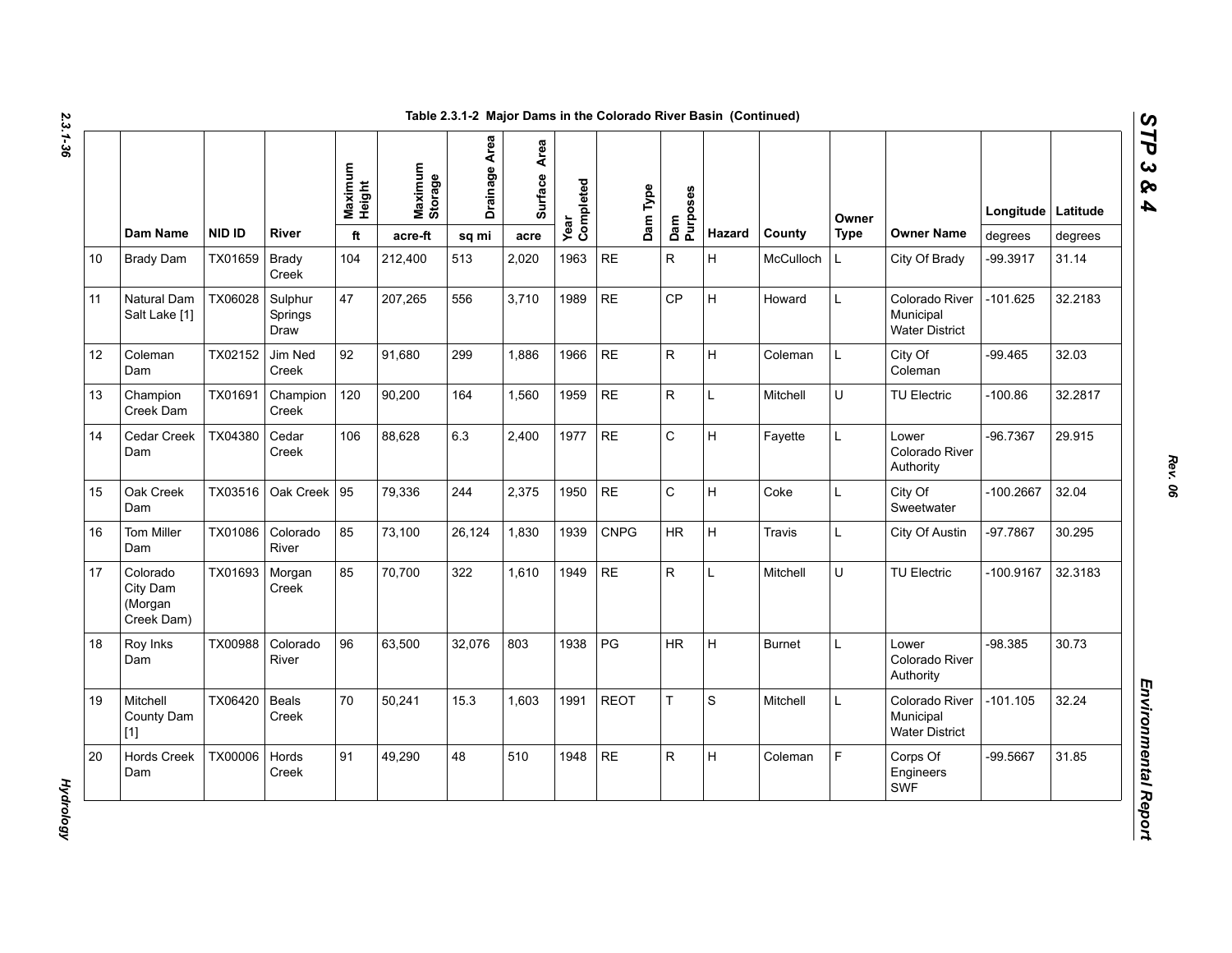|    |                                                                             |         |                                  |                   |                    | Table 2.3.1-2 Major Dams in the Colorado River Basin (Continued) |                 |                   |           |          |                 |              |                |             |                                                      |             |          |
|----|-----------------------------------------------------------------------------|---------|----------------------------------|-------------------|--------------------|------------------------------------------------------------------|-----------------|-------------------|-----------|----------|-----------------|--------------|----------------|-------------|------------------------------------------------------|-------------|----------|
|    |                                                                             |         |                                  | Maximum<br>Height | Maximum<br>Storage | Drainage Area                                                    | Area<br>Surface | Year<br>Completed |           | Dam Type | Dam<br>Purposes |              |                | Owner       |                                                      | Longitude   | Latitude |
|    | Dam Name                                                                    | NID ID  | River                            | ft                | acre-ft            | sq mi                                                            | acre            |                   |           |          |                 | Hazard       | County         | <b>Type</b> | <b>Owner Name</b>                                    | degrees     | degrees  |
| 21 | Decker<br>Creek Dam                                                         | TX01089 | Decker<br>Creek                  | 83                | 45,200             | 9.3                                                              | 1,269           | 1967              | <b>RE</b> |          | $\mathsf{R}$    | H            | Travis         | L           | City Of Austin                                       | -97.5967    | 30.285   |
| 22 | Nasworthy<br>Dam                                                            | TX03139 | South<br>Concho<br>River         | 47                | 42,500             | 3,833                                                            |                 | 1930              | <b>RE</b> |          | ${\sf R}$       | Iн.          | Tom Green L    |             | City Of San<br>Angelo                                | $-100.4783$ | 31.3883  |
| 23 | <b>Ballinger</b><br>Municipal<br>Lake Dam<br>(Lake<br>Moonen<br>Dam)        | TX05952 | Valley<br>Creek                  | 76                | 34,353             |                                                                  | 560             | 1985              | <b>RE</b> |          | ${\sf R}$       | H            | <b>Runnels</b> | L.          | City of<br><b>Ballinger</b>                          | -100.0433   | 31.73    |
| 24 | Elm Creek<br>Dam                                                            | TX05776 | Elm Creek                        | 57                | 33,500             | 65.5                                                             | 643             | 1983              | <b>RE</b> |          | ${\sf R}$       | H            | Runnels        | L           | City of Winters                                      | -99.8683    | 31.9383  |
| 25 | Sulphur<br>Springs Draw<br>Dam [1]                                          | TX06482 | Sulphur<br>Springs<br>Draw       | 33                | 20,692             | 258                                                              | 970             | 1993              | <b>RE</b> |          | $\bar{T}$       | S            | Martin         | L           | Colorado River<br>Municipal<br><b>Water District</b> | -101.7486   | 32.3217  |
| 26 | Bastrop Dam                                                                 | TX02718 | Spicer<br>Creek                  | 80                | 16,962             | 8.7                                                              | 244             | 1964              | <b>RE</b> |          | ${\sf R}$       | H            | Bastrop        | L           | Lower<br>Colorado River<br>Authority                 | $-97.2917$  | 30.155   |
| 27 | <b>Upper Pecan</b><br>Bayou WS<br>SCS Site 17<br>Dam<br>(Lake Clyde<br>Dam) | TX02940 | North<br>Prong<br>Pecan<br>Bayou | 63                | 16,550             | 38                                                               | 449             | 1970              | <b>RE</b> |          | $\mathsf{C}$    | S            | Callahan       | L.          | Callahan<br>Divide SWCD                              | $-99.47$    | 32.3133  |
| 28 | <b>Brady Creek</b><br>WS SCS Site<br>17 Dam                                 | TX01677 | South<br>Brady<br>Creek          | 50                | 13,511             | 28.8                                                             | 76              | 1962              | <b>RE</b> |          | $\mathsf{C}$    | $\mathsf{L}$ | McCulloch      | L           | McCulloch<br><b>SWCD</b>                             | -99.5967    | 31.1467  |
| 29 | <b>Brady Creek</b><br>WS SCS Site<br>28 Dam                                 | TX01626 | Fitzgerald<br>Creek              | 42                | 13,042             | 21.88                                                            | 67              | 1957              | <b>RE</b> |          | $\mathsf C$     | $\mathbf{L}$ | Concho         | L           | Concho SWCD                                          | $-99.88$    | 31.1486  |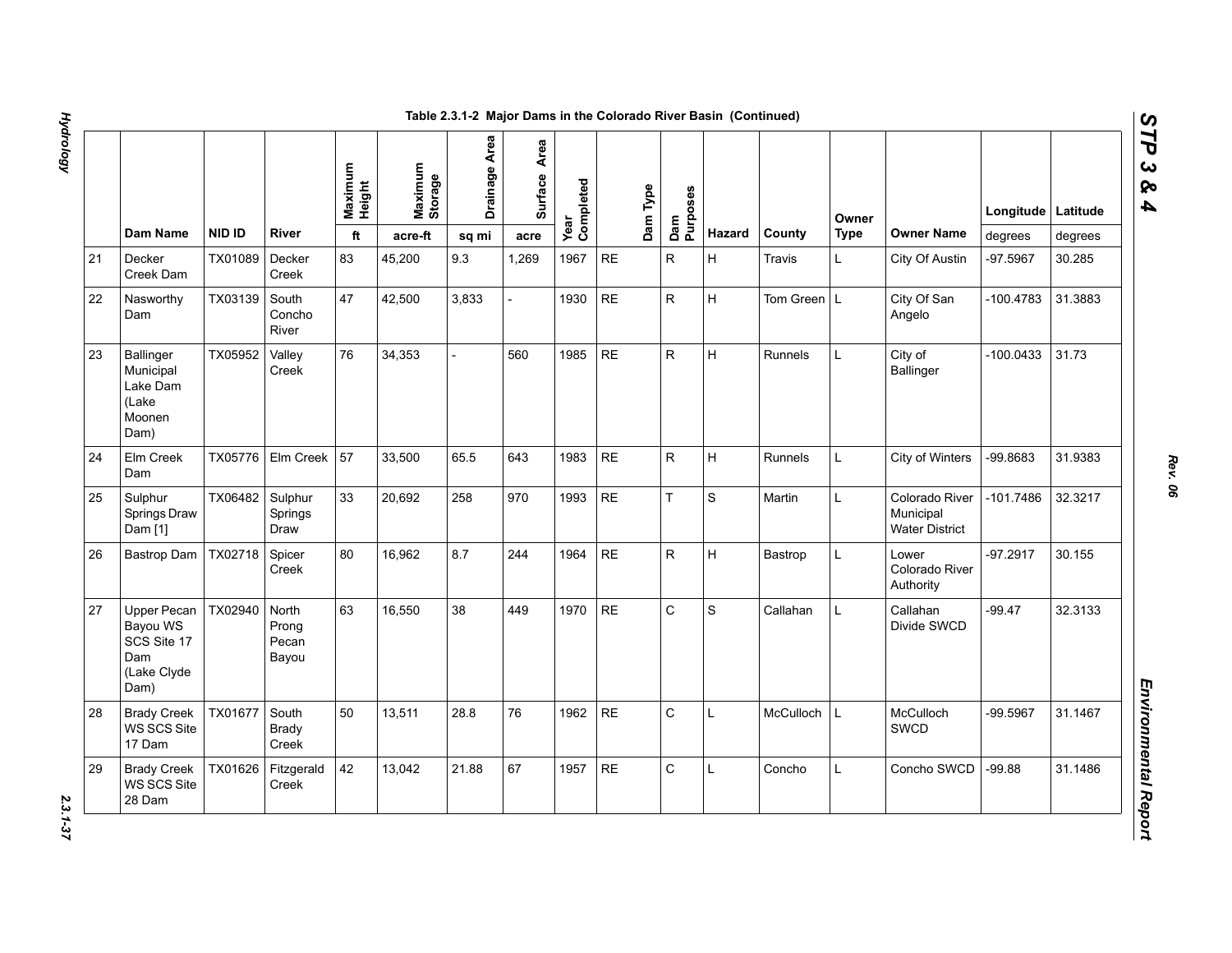| Dam Name<br><b>NID ID</b><br><b>River</b><br>Hazard<br>County<br><b>Type</b><br><b>Owner Name</b><br>ft<br>acre-ft<br>degrees<br>sq mi<br>degrees<br>acre<br>$\mathsf C$<br>TX01625 Brady<br>50<br>1958<br>$\sf RE$<br><b>Brady Creek</b><br>11,155<br>22.5<br>L<br>Concho<br>Concho SWCD<br>$-99.975$<br>31.1683<br>L<br>WS SCS Site<br>Creek<br>31 Dam<br>$\mathsf C$<br>TX03245 Elm Creek 41<br>$\sf RE$<br>$\sf H$<br>10,032<br>1945<br>City of Winters<br>-99.8733<br>31.9517<br>Old Lake<br>Runnels<br>$\overline{a}$<br>L<br>$\overline{a}$<br>Winters City<br>Dam |        |  | Maximum<br>Height | Maximum<br>Storage | <b>Drainage Area</b> | Surface Area | Year<br>Completed | Dam Type<br>Dam<br>Purposes |  | Owner | Longitude Latitude |  |
|---------------------------------------------------------------------------------------------------------------------------------------------------------------------------------------------------------------------------------------------------------------------------------------------------------------------------------------------------------------------------------------------------------------------------------------------------------------------------------------------------------------------------------------------------------------------------|--------|--|-------------------|--------------------|----------------------|--------------|-------------------|-----------------------------|--|-------|--------------------|--|
|                                                                                                                                                                                                                                                                                                                                                                                                                                                                                                                                                                           |        |  |                   |                    |                      |              |                   |                             |  |       |                    |  |
|                                                                                                                                                                                                                                                                                                                                                                                                                                                                                                                                                                           | $30\,$ |  |                   |                    |                      |              |                   |                             |  |       |                    |  |
|                                                                                                                                                                                                                                                                                                                                                                                                                                                                                                                                                                           | 31     |  |                   |                    |                      |              |                   |                             |  |       |                    |  |
|                                                                                                                                                                                                                                                                                                                                                                                                                                                                                                                                                                           |        |  |                   |                    |                      |              |                   |                             |  |       |                    |  |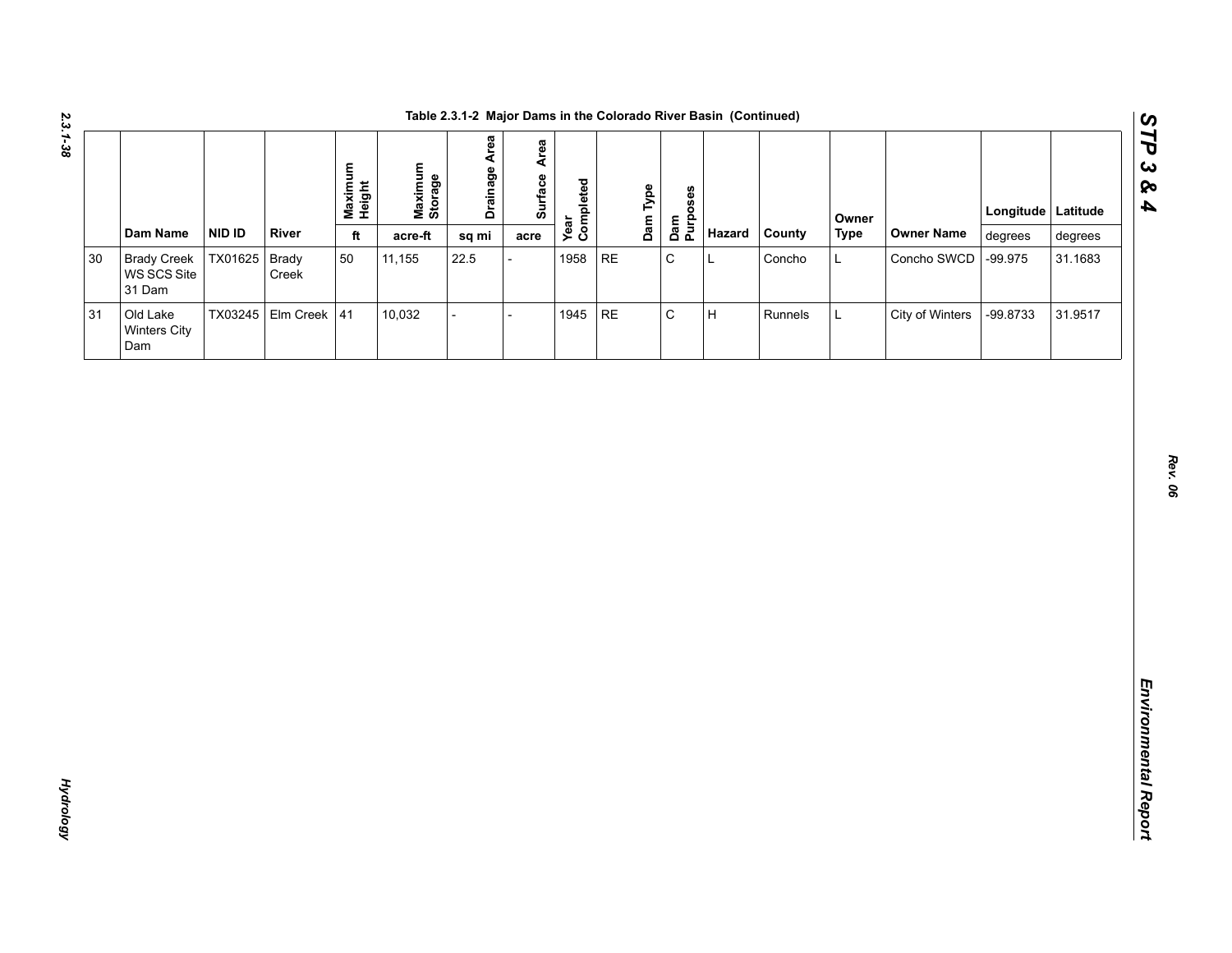| Dam Type (in the        |                                                      |                         |                                                                                             | <b>Downstream Hazard Potential</b>                                                                                             |                                                                            |
|-------------------------|------------------------------------------------------|-------------------------|---------------------------------------------------------------------------------------------|--------------------------------------------------------------------------------------------------------------------------------|----------------------------------------------------------------------------|
| order of<br>importance) | Dam Purpose                                          | <b>Owner Type</b>       |                                                                                             | Potential hazard to the downstream area resulting from failure or misoperation of the dam or facilities:                       |                                                                            |
| RE - Earth              | I - Irrigation                                       | F - Federal             | $L - Low$                                                                                   | S - Significant                                                                                                                | H - High                                                                   |
| ER - Rockfill           | H - Hydroelectric                                    | S - State               | Dams assigned the low<br>hazard potential                                                   | Dams assigned the significant hazard<br>potential classification are those dams                                                | Dams assigned the high<br>hazard potential                                 |
| PG - Gravity            | C - Flood Control<br>and Storm Water<br>Management   | L - Local<br>Government | classification are those<br>where failure or misoperation<br>results in no probable loss of | where failure or misoperation results in no<br>probable loss of human life but can cause<br>economic loss, environment damage, | classification are those<br>where failure or<br>misoperation will probably |
| <b>CB</b> - Buttress    | N - Navigation                                       | U - Public Utility      | human life and low economic<br>and/or environmental losses.                                 | disruption of lifeline facilities, or impact<br>other concerns. Significant hazard                                             | cause loss of human life.                                                  |
| VA - Arch               | S - Water Supply                                     | P - Private             | Losses are principally limited                                                              | potential classification dams are often                                                                                        |                                                                            |
| MV - Multi-Arch         | R - Recreation                                       |                         | to the owner's property                                                                     | located in predominantly rural or<br>agricultural areas but could be located in                                                |                                                                            |
| CN - Concrete           | P - Fire Protection,<br>Stock, Or Small<br>Farm Pond |                         |                                                                                             | areas with population and significant<br>infrastructure                                                                        |                                                                            |
| MS - Masonry            | F - Fish and<br><b>Wildlife Pond</b>                 |                         |                                                                                             |                                                                                                                                | Economic,                                                                  |
| ST - Stone              | D - Debris Control                                   |                         | <b>Hazard Potential</b><br><b>Classification</b>                                            | <b>Loss of Human Life</b>                                                                                                      | <b>Environmental, Lifeline</b><br><b>Losses</b>                            |
| TC - Timber Crib        | T - Tailings                                         |                         | Low                                                                                         | None expected                                                                                                                  | Low and generally limited to                                               |
| OT - Other              | O - Other                                            |                         |                                                                                             |                                                                                                                                | owner                                                                      |
|                         |                                                      |                         | Significant                                                                                 | None expected                                                                                                                  | Yes                                                                        |
|                         |                                                      |                         |                                                                                             |                                                                                                                                | Yes (but not necessary)                                                    |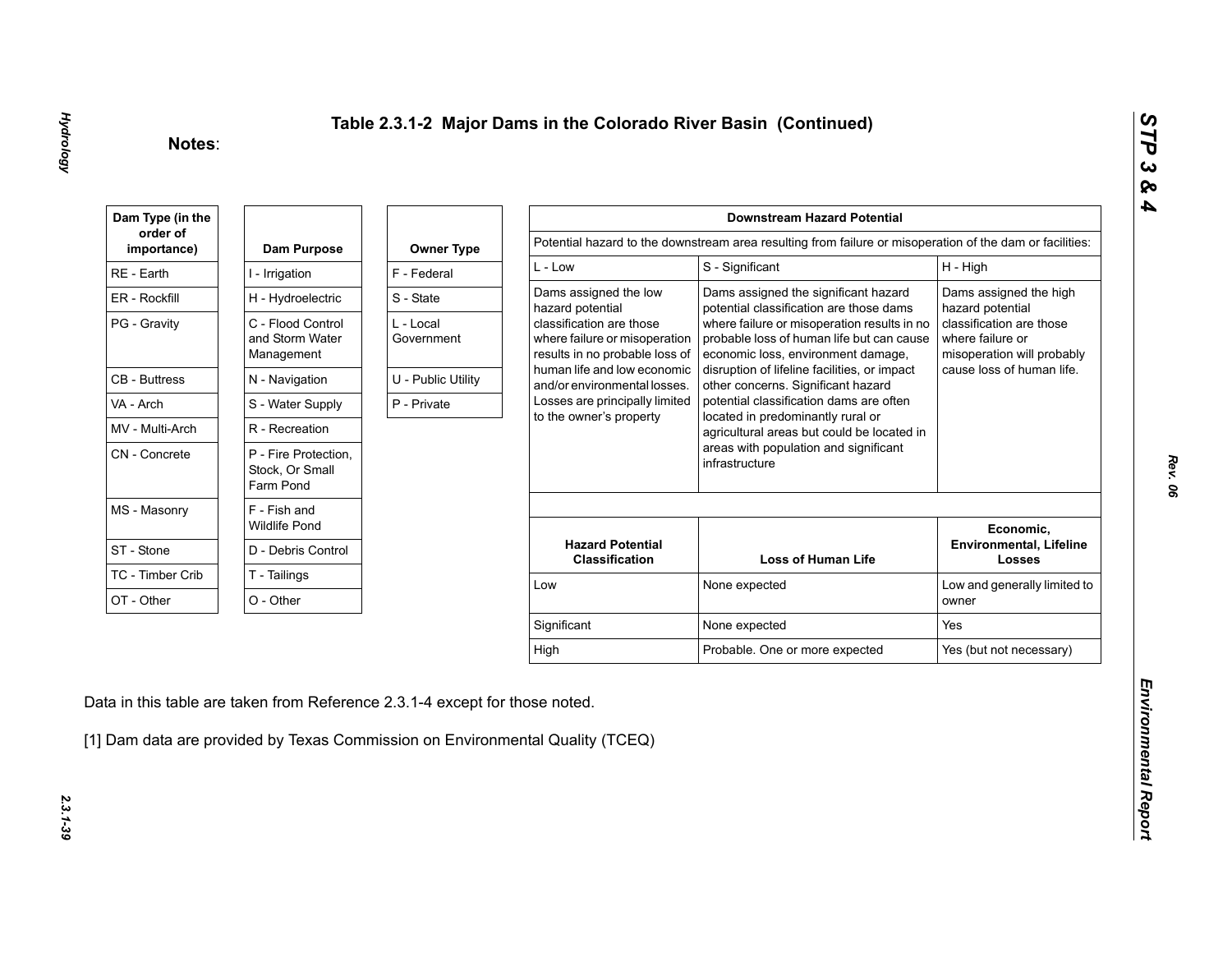|              |                                                    | Location        |               |          |                                                                                     | <b>Drainage Area</b>                                                                                                                           | Period of                  |                        |                | <b>Historical Annual Flow Rate</b><br>(cfs) |             |
|--------------|----------------------------------------------------|-----------------|---------------|----------|-------------------------------------------------------------------------------------|------------------------------------------------------------------------------------------------------------------------------------------------|----------------------------|------------------------|----------------|---------------------------------------------|-------------|
| Gauge<br>No. | Gauge<br><b>Name</b>                               | (river<br>mile) | Longitud<br>е | Latitude | County                                                                              | (square mile)<br>[1]                                                                                                                           | Record<br><b>From Year</b> | Years of<br>Record [2] | <b>Maximum</b> | <b>Minimum</b>                              | <b>Mean</b> |
| 08158000     | Austin                                             | 290.3           | 97.694        | 30.244   | <b>Travis</b>                                                                       | 39,009                                                                                                                                         | 1898                       | 106                    | 7,535          | 590                                         | 2,168       |
| 08159200     | Bastrop                                            | 236.6           | 97.319        | 30.104   | Bastrop                                                                             | 39,979                                                                                                                                         | 1960                       | 44                     | 9,073          | 828                                         | 2,227       |
| 08159500     | Smithville                                         | 212.1           | 97.161        | 30.013   | Bastrop                                                                             | 40,371                                                                                                                                         | 1930                       | 74                     | 6,780          | 794                                         | 2,654       |
| 08160400     | LaGrange                                           | 177             | 96.904        | 29.912   | Fayette                                                                             | 40,874                                                                                                                                         | 1988                       | 16                     | 9,913          | 930                                         | 2,662       |
| 08161000     | Columbus                                           | 135.1           | 96.537        | 29.706   | Colorado                                                                            | 41,640                                                                                                                                         | 1916                       | 88                     | 10,810         | 653                                         | 3,100       |
| 08162000     | Wharton                                            | 66.6            | 96.104        | 29.309   | Wharton                                                                             | 42,003                                                                                                                                         | 1939                       | 65                     | 11,120         | 615                                         | 2,740       |
| 08162500     | <b>Bay City</b>                                    | 32.5            | 96.012        | 28.974   | Matagorda                                                                           | 42,240                                                                                                                                         | 1948                       | 56                     | 14,270         | 375                                         | 2,628       |
| NOTES:       | Data in this table is taken from Reference 2.3.1-6 |                 |               |          | [1] All drainage areas include 11,403 square miles of probably noncontributing area | [2] All gauges listed in the table are currently active, and "years of record" is counted from the beginning year up to the water year of 2004 |                            |                        |                |                                             |             |
|              |                                                    |                 |               |          |                                                                                     |                                                                                                                                                |                            |                        |                |                                             |             |
|              |                                                    |                 |               |          |                                                                                     |                                                                                                                                                |                            |                        |                |                                             |             |
|              |                                                    |                 |               |          |                                                                                     |                                                                                                                                                |                            |                        |                |                                             |             |
|              |                                                    |                 |               |          |                                                                                     |                                                                                                                                                |                            |                        |                |                                             |             |
|              |                                                    |                 |               |          |                                                                                     |                                                                                                                                                |                            |                        |                |                                             |             |
|              |                                                    |                 |               |          |                                                                                     |                                                                                                                                                |                            |                        |                |                                             |             |
|              |                                                    |                 |               |          |                                                                                     |                                                                                                                                                |                            |                        |                |                                             |             |
|              |                                                    |                 |               |          |                                                                                     |                                                                                                                                                |                            |                        |                |                                             |             |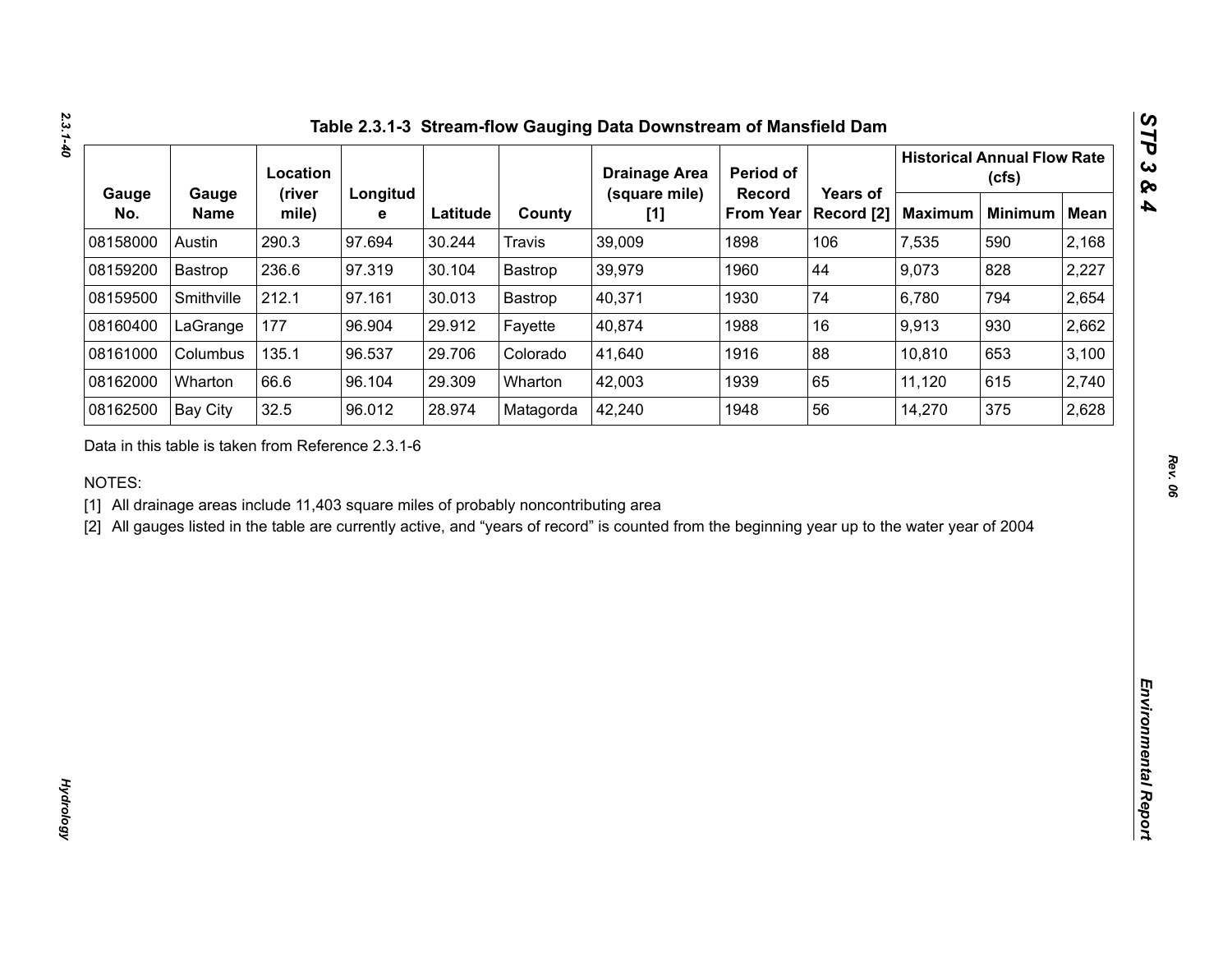| Day of                  |       |       |       |       |            | Daily mean values (cfs) |       |     |       |       |            |            |
|-------------------------|-------|-------|-------|-------|------------|-------------------------|-------|-----|-------|-------|------------|------------|
| month                   | Jan   | Feb   | Mar   | Apr   | <b>May</b> | Jun                     | Jul   | Aug | Sep   | Oct   | <b>Nov</b> | <b>Dec</b> |
| 1                       | 2,780 | 1,830 | 3,340 | 2,240 | 3,850      | 3,940                   | 2,560 | 976 | 1,660 | 1,110 | 3,120      | 2,360      |
| $\overline{2}$          | 2,830 | 1,980 | 3,240 | 2,090 | 3,700      | 4,060                   | 2,500 | 950 | 1,840 | 1,050 | 3,470      | 2,300      |
| 3                       | 2,660 | 2,120 | 3,060 | 2,180 | 2,940      | 4,390                   | 2,340 | 962 | 1,800 | 1,030 | 2,900      | 2,500      |
| $\overline{\mathbf{4}}$ | 2,460 | 2,290 | 2,940 | 2,390 | 3,110      | 4,920                   | 2,220 | 972 | 1,340 | 967   | 2,550      | 2,340      |
| $\sqrt{5}$              | 2,250 | 2,730 | 3,010 | 2,640 | 3,450      | 4,820                   | 2,120 | 981 | 1,160 | 1,020 | 2,500      | 2,370      |
| $\,6\,$                 | 2,160 | 3,280 | 3,050 | 2,680 | 3,500      | 4,270                   | 2,200 | 947 | 1,210 | 1,070 | 2,790      | 2,370      |
| $\overline{7}$          | 2,300 | 3,540 | 3,110 | 2,620 | 3,530      | 4,380                   | 2,160 | 900 | 1,380 | 1,180 | 2,890      | 2,220      |
| $\bf 8$                 | 2,440 | 3,390 | 3,170 | 2,660 | 3,110      | 4,550                   | 2,160 | 877 | 1,350 | 1,530 | 2,680      | 2,190      |
| $\boldsymbol{9}$        | 2,540 | 3,420 | 3,120 | 2,640 | 3,050      | 4,600                   | 2,170 | 834 | 1,240 | 1,610 | 2,280      | 2,020      |
| 10 <sup>1</sup>         | 2,600 | 3,190 | 2,880 | 2,640 | 2,700      | 4,190                   | 2,190 | 856 | 1,230 | 1,780 | 2,130      | 1,890      |
| 11                      | 2,680 | 2,890 | 2,690 | 2,770 | 2,880      | 3,720                   | 2,330 | 847 | 1,630 | 1,880 | 2,220      | 2,040      |
| 12                      | 2,760 | 3,300 | 2,710 | 2,740 | 3,150      | 3,970                   | 2,660 | 834 | 2,070 | 2,160 | 2,180      | 2,300      |
| 13                      | 2,890 | 3,530 | 2,740 | 2,700 | 3,520      | 4,990                   | 2,620 | 816 | 2,390 | 2,260 | 2,370      | 2,550      |
| 14                      | 2,850 | 3,260 | 2,750 | 2,580 | 3,770      | 5,610                   | 2,150 | 750 | 2,680 | 2,580 | 2,880      | 2,450      |
| 15                      | 2,540 | 3,150 | 2,870 | 2,380 | 3,750      | 5,710                   | 2,040 | 750 | 3,110 | 2,920 | 2,990      | 2,210      |
| 16                      | 2,250 | 3,210 | 3,110 | 2,590 | 4,030      | 5,370                   | 2,240 | 790 | 2,570 | 2,860 | 2,750      | 2,220      |
| 17                      | 2,100 | 3,300 | 3,170 | 2,690 | 4,290      | 4,560                   | 2,140 | 768 | 1,890 | 2,910 | 2,530      | 2,450      |
| 18                      | 2,200 | 3,350 | 3,120 | 3,110 | 4,160      | 4,450                   | 1,900 | 741 | 1,530 | 3,430 | 2,300      | 2,610      |
| 19                      | 2,380 | 3,020 | 3,120 | 3,290 | 4,440      | 4,530                   | 1,730 | 760 | 1,790 | 4,610 | 2,350      | 2,730      |
| 20                      | 2,770 | 2,700 | 2,910 | 3,080 | 4,440      | 4,440                   | 1,680 | 693 | 2,130 | 4,680 | 2,680      | 2,260      |
| 21                      | 3,280 | 2,580 | 2,670 | 3,210 | 3,980      | 4,380                   | 1,590 | 689 | 2,110 | 4,150 | 2,610      | 2,060      |
| 22                      | 3,340 | 3,340 | 2,710 | 3,140 | 3,610      | 4,070                   | 1,460 | 692 | 2,140 | 3,720 | 2,620      | 2,200      |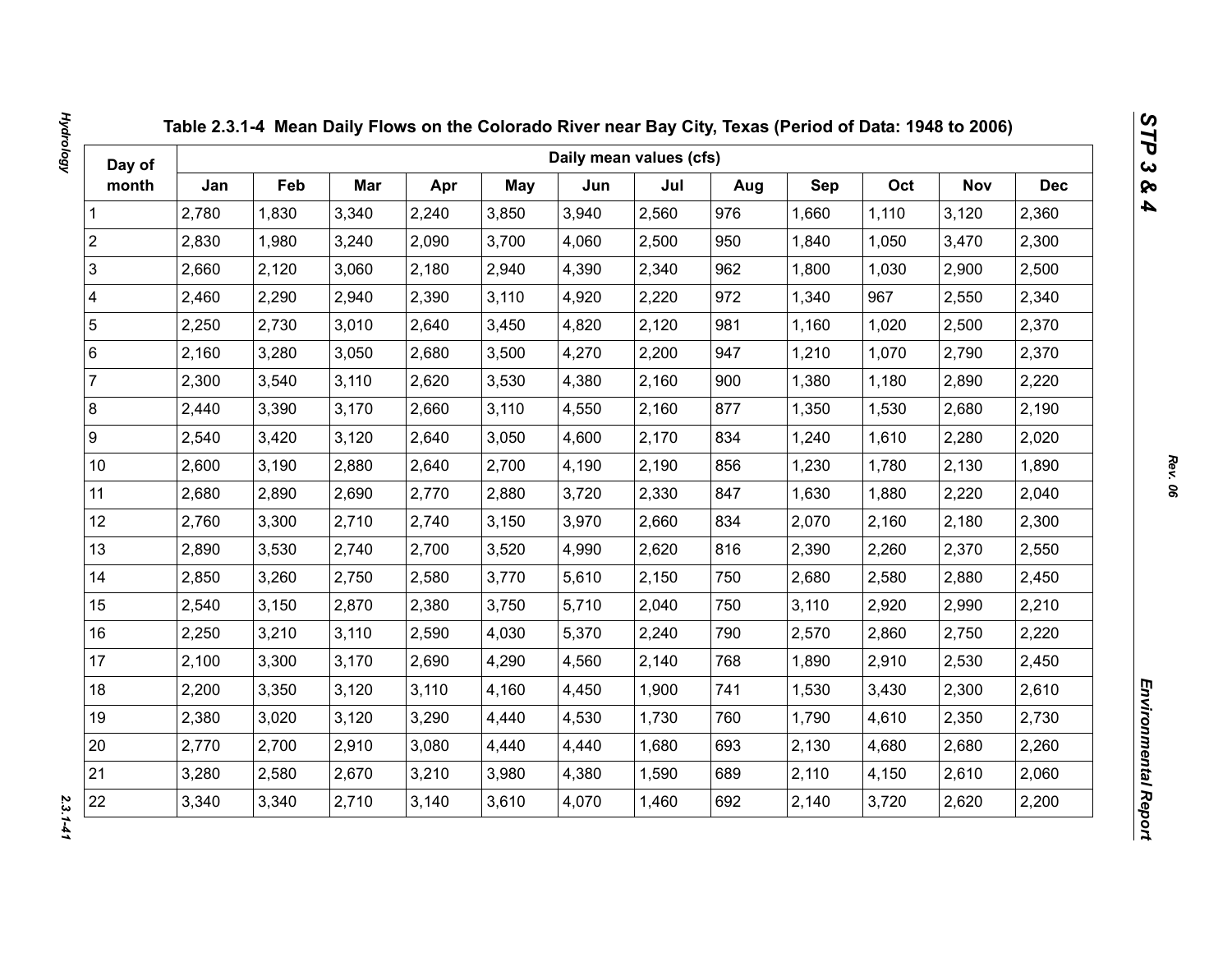| Day of                    |       |       |       |       |       | Daily mean values (cfs) |       |       |       |       |       |            |
|---------------------------|-------|-------|-------|-------|-------|-------------------------|-------|-------|-------|-------|-------|------------|
| month                     | Jan   | Feb   | Mar   | Apr   | May   | Jun                     | Jul   | Aug   | Sep   | Oct   | Nov   | <b>Dec</b> |
| 23                        | 3,240 | 3,990 | 2,550 | 3,100 | 4,040 | 3,430                   | 1,360 | 707   | 2,240 | 3,440 | 2,890 | 2,380      |
| 24                        | 2,980 | 4,280 | 2,790 | 2,790 | 4,000 | 3,310                   | 1,330 | 726   | 1,930 | 3,760 | 3,110 | 2,760      |
| 25                        | 2,850 | 4,540 | 2,920 | 2,410 | 4,020 | 3,590                   | 1,280 | 732   | 1,550 | 3,420 | 3,320 | 3,240      |
| 26                        | 2,470 | 4,500 | 2,920 | 2,400 | 3,680 | 4,600                   | 1,390 | 755   | 1,370 | 3,040 | 3,640 | 3,270      |
| 27                        | 2,370 | 4,260 | 2,450 | 3,010 | 3,490 | 4,430                   | 1,370 | 745   | 1,560 | 2,890 | 3,910 | 3,050      |
| 28                        | 2,330 | 3,740 | 2,230 | 3,130 | 3,680 | 3,490                   | 1,260 | 734   | 1,550 | 2,270 | 3,690 | 2,790      |
| 29                        | 2,220 | 3,540 | 2,290 | 2,940 | 3,930 | 2,910                   | 1,130 | 793   | 1,170 | 2,190 | 2,620 | 2,720      |
| 30                        | 2,060 |       | 2,460 | 3,080 | 3,870 | 2,610                   | 1,050 | 924   | 1,010 | 2,120 | 2,500 | 2,570      |
| 31                        | 1,910 |       | 2,420 |       | 3,760 |                         | 1,010 | 1,370 |       | 2,550 |       | 2,640      |
| Source: Reference 2.3.1-7 |       |       |       |       |       |                         |       |       |       |       |       |            |
|                           |       |       |       |       |       |                         |       |       |       |       |       |            |

*2.3.1-42*

**Hydrology** *Hydrology*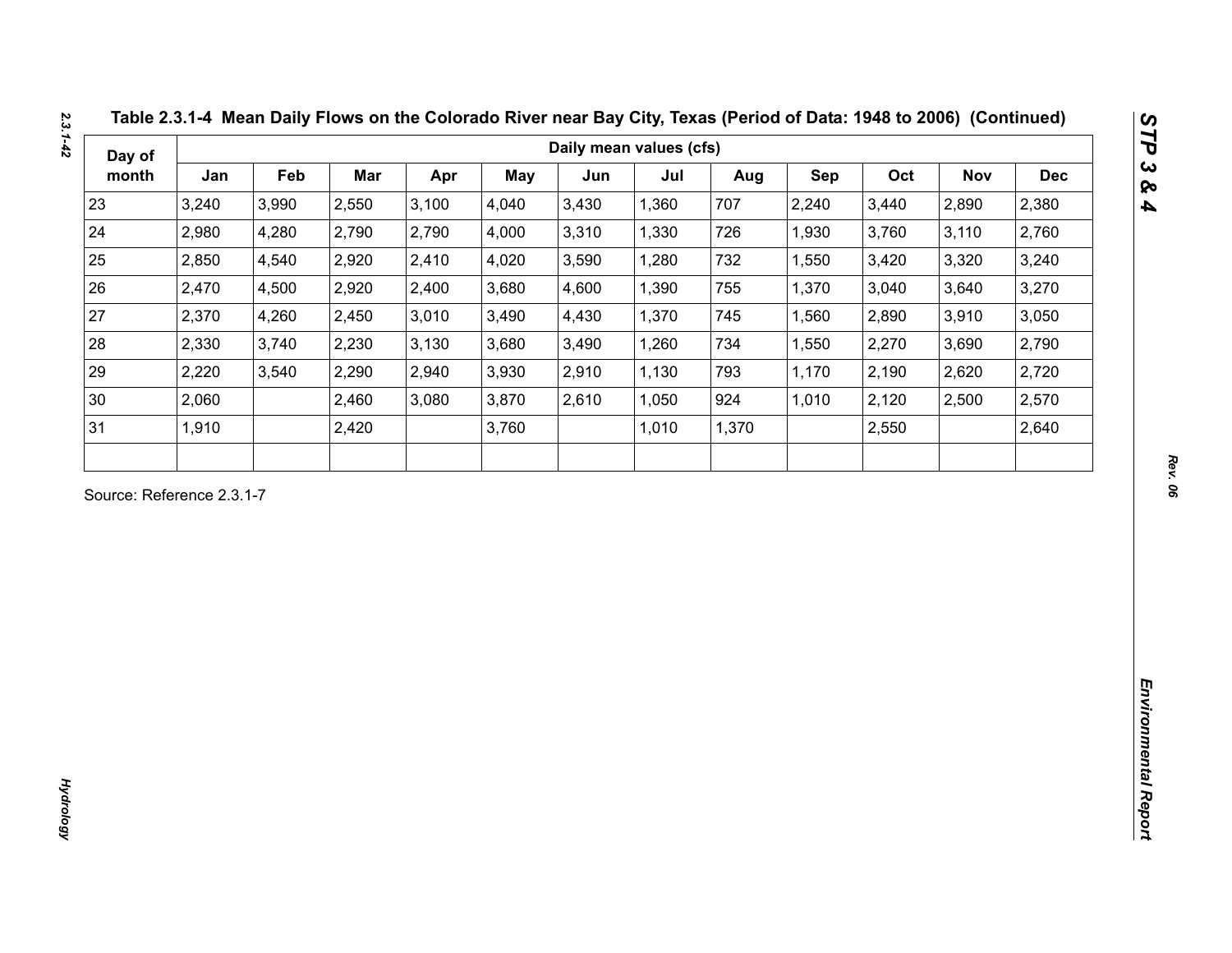|      |        |        |       |        |            |        | Monthly mean flows (cfs) |        |            |        |            |            |
|------|--------|--------|-------|--------|------------|--------|--------------------------|--------|------------|--------|------------|------------|
| Year | Jan    | Feb    | Mar   | Apr    | <b>May</b> | Jun    | Jul                      | Aug    | <b>Sep</b> | Oct    | <b>Nov</b> | <b>Dec</b> |
| 1948 |        |        |       |        | 1,009      | 325.9  | 599.4                    | 637.1  | 928.4      | 875.3  | 894.5      | 794.5      |
| 1949 | 942.8  | 2,850  | 2,093 | 6,018  | 1,457      | 889.4  | 935.8                    | 525.5  | 1,115      | 4,507  | 1,635      | 2,530.     |
| 1950 | 1,908  | 3,713  | 1,167 | 2,626  | 1,476      | 3,532  | 815.5                    | 341.3  | 1,357      | 691.7  | 680.1      | 788.2      |
| 1951 | 841.0  | 1,045  | 528.8 | 294.5  | 446.3      | 1,489  | 71.4                     | 298.9  | 1,289      | 634.7  | 439.5      | 405.8      |
| 1952 | 344.0  | 449.6  | 344.7 | 979.2  | 1,830.     | 453.7  | 503.1                    | 235.5  | 763.3      | 389.8  | 622.1      | 1,940.     |
| 1953 | 1,374  | 1,612  | 714.1 | 458.0  | 4,924      | 177.9  | 619.1                    | 897.6  | 1,508      | 1,315  | 883.9      | 1,625      |
| 1954 | 784.4  | 402.8  | 260.3 | 383.7  | 676.1      | 221.9  | 193.2                    | 545.4  | 474.1      | 453.2  | 378.5      | 362.0      |
| 1955 | 485.3  | 1,646  | 295.9 | 436.0  | 1,418      | 2,640. | 1,511                    | 1,541. | 1,073      | 2,508  | 1,793      | 898.4      |
| 1956 | 496.9  | 993.9  | 388.0 | 472.4  | 886.3      | 814.6  | 164.2                    | 367.2  | 313.6      | 285.9  | 225.5      | 296.8      |
| 1957 | 249.2  | 347.6  | 2,037 | 5,027  | 27,750     | 24,560 | 4,058                    | 1,757  | 4,975      | 12,820 | 8,559      | 6,173      |
| 1958 | 6,146  | 9,910. | 7,537 | 5,050. | 5,611      | 3,544  | 3,412                    | 2,080. | 3,804      | 2,330. | 2,609      | 1,035      |
| 1959 | 1,231  | 3,675  | 1,348 | 7,564  | 2,926      | 1,500. | 844.0                    | 2,506  | 2,575      | 10,410 | 6,010.     | 4,408      |
| 1960 | 4,205  | 4,954  | 3,693 | 3,829  | 5,898      | 8,909  | 2,566                    | 1,949  | 1,113      | 4,944  | 7,059      | 3,708      |
| 1961 | 4,849  | 8,289  | 4,682 | 3,672  | 1,877      | 8,613  | 7,675                    | 2,876  | 11,160     | 1,736  | 4,713      | 3,580.     |
| 1962 | 2,672  | 1,058  | 699.6 | 562.4  | 341.2      | 1,183  | 582.5                    | 274.5  | 888.3      | 813.0  | 680.9      | 1,358      |
| 1963 | 979.0  | 1,637  | 577.1 | 387.3  | 355.5      | 384.2  | 635.8                    | 313.0  | 393.0      | 351.7  | 317.8      | 342.5      |
| 1964 | 257.5  | 482.2  | 800.0 | 125.0  | 226.8      | 504.6  | 115.3                    | 114.1  | 878.1      | 765.9  | 694.6      | 572.8      |
| 1965 | 2,233  | 4,850. | 773.8 | 367.6  | 6,250.     | 6,364  | 1,369                    | 189.0  | 447.1      | 1,018  | 3,464      | 4,101      |
| 1966 | 1,890. | 1,966  | 1,556 | 2,154  | 6,532      | 1,129  | 427.9                    | 583.0  | 93.9       | 588.1  | 850.6      | 296.7      |
| 1967 | 269.8  | 246.4  | 257.4 | 323.6  | 452.6      | 294.4  | 1.00                     | 311.4  | 2,675      | 1,101  | 1,329      | 676.5      |
| 1968 | 8,228  | 6,700. | 5,908 | 6,859  | 10,130     | 12,050 | 3,375                    | 739.0  | 1,907      | 764.0  | 626.7      | 2,456      |
| 1969 | 879.2  | 4,002  | 3,773 | 4,274  | 5,566      | 901.8  | 371.3                    | 200.0  | 326.2      | 1,480. | 3,614      | 2,680.     |

 $2.3.1 - 4.3$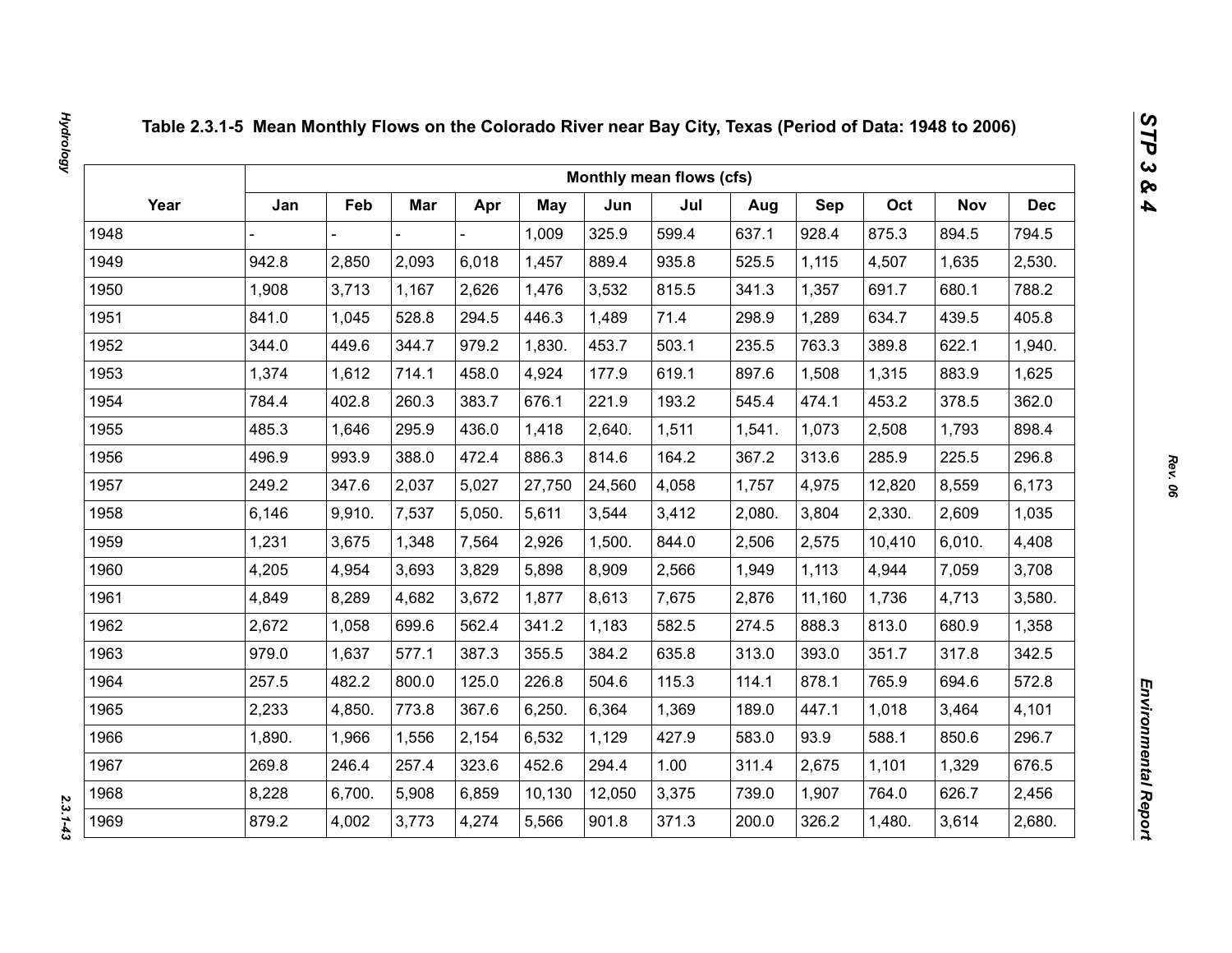|      |        |        |       |        |            |        | Monthly mean flows (cfs) |       |       |        |            |            |
|------|--------|--------|-------|--------|------------|--------|--------------------------|-------|-------|--------|------------|------------|
| Year | Jan    | Feb    | Mar   | Apr    | <b>May</b> | Jun    | Jul                      | Aug   | Sep   | Oct    | <b>Nov</b> | <b>Dec</b> |
| 1970 | 2,800. | 3,238  | 7,371 | 5,460. | 6,987      | 4,276  | 2,139                    | 887.9 | 1,341 | 3,801  | 703.1      | 458.5      |
| 1971 | 592.2  | 342.5  | 282.7 | 559.0  | 533.4      | 155.5  | 280.6                    | 795.3 | 2,592 | 1,684  | 3,462      | 4,883      |
| 1972 | 1,907  | 1,530. | 747.9 | 353.2  | 4,537      | 850.6  | 923.9                    | 310.7 | 425.5 | 766.7  | 889.2      | 498.3      |
| 1973 | 1,727  | 2,727  | 3,638 | 5,810. | 2,428      | 8,229  | 877.9                    | 1,431 | 2,916 | 8,905  | 2,676      | 2,460.     |
| 1974 | 6,414  | 1,898  | 1,231 | 908.8  | 2,437      | 817.0  | 571.1                    | 1,088 | 7,521 | 4,549  | 13,470     | 5,084      |
| 1975 | 3,441  | 7,820. | 3,765 | 2,708  | 13,140     | 10,050 | 4,447                    | 1,388 | 787.6 | 908.6  | 26.3       | 1,009      |
| 1976 | 679.8  | 462.7  | 528.5 | 3,941  | 3,922      | 2,255  | 4,164                    | 1,275 | 1,303 | 2,507  | 2,814      | 7,003      |
| 1977 | 2,169  | 5,394  | 1,754 | 13,410 | 7,448      | 3,135  | 910.2                    | 489.1 | 935.1 | 536.7  | 826.1      | 536.3      |
| 1978 | 1,007  | 1,169  | 400.5 | 809.7  | 328.8      | 1,006  | 673.5                    | 451.7 | 2,733 | 545.0  | 1,222      | 770.1      |
| 1979 | 4,633  | 3,838  | 2,045 | 3,806  | 6,679      | 6,579  | 1,905                    | 877.2 | 3,956 | 594.3  | 484.3      | 540.7      |
| 1980 | 1,708  | 1,013  | 739.8 | 939.9  | 3,121      | 444.6  | 634.9                    | 349.4 | 625.2 | 787.4  | 723.5      | 885.8      |
| 1981 | 974.1  | 732.4  | 2,285 | 1,457  | 1,952      | 16,580 | 4,606                    | 839.6 | 4,463 | 2,223  | 7,674      | 1,617      |
| 1982 | 1,052  | 1,472  | 1,206 | 1,474  | 7,430.     | 1,147  | 1,853                    | 876.2 | 729.8 | 658.6  | 1,019      | 760.9      |
| 1983 | 869.9  | 3,082  | 3,599 | 783.2  | 2,818      | 869.9  | 1,770.                   | 902.8 | 2,444 | 1,523  | 881.7      | 641.5      |
| 1984 | 949.0  | 520.1  | 284.0 | 232.3  | 869.0      | 459.3  | 589.9                    | 405.4 | 520.7 | 4,810. | 1,272      | 1,261      |
| 1985 | 1,979  | 2,052  | 3,955 | 2,652  | 953.3      | 1,799  | 986.7                    | 408.8 | 550.5 | 1,408  | 4,370.     | 2,738      |
| 1986 | 1,710. | 1,208  | 918.3 | 419.4  | 2,804      | 4,216  | 924.6                    | 688.3 | 1,375 | 4,545  | 5,594      | 10,260     |
| 1987 | 6,866  | 5,326  | 6,758 | 2,751  | 2,261      | 30,360 | 5,321                    | 1,646 | 2,025 | 1,658  | 1,510.     | 1,241      |
| 1988 | 896.2  | 572.6  | 2,327 | 650.3  | 501.8      | 637.1  | 464.5                    | 750.1 | 427.5 | 606.8  | 385.0      | 382.7      |
| 1989 | 1,446  | 1,009  | 691.5 | 655.7  | 1,730      | 1,064  | 553.3                    | 495.6 | 270.0 | 253.7  | 377.8      | 292.5      |
| 1990 | 301.7  | 632.6  | 505.1 | 1,009  | 1,391      | 290.4  | 656.8                    | 259.5 | 547.7 | 368.6  | 423.4      | 321.4      |
| 1991 | 6,215  | 2,923  | 1,402 | 6,727  | 2,353      | 855.2  | 1,412                    | 644.6 | 1,101 | 711.8  | 665.5      | 16,200     |

**Hydrology** *Hydrology*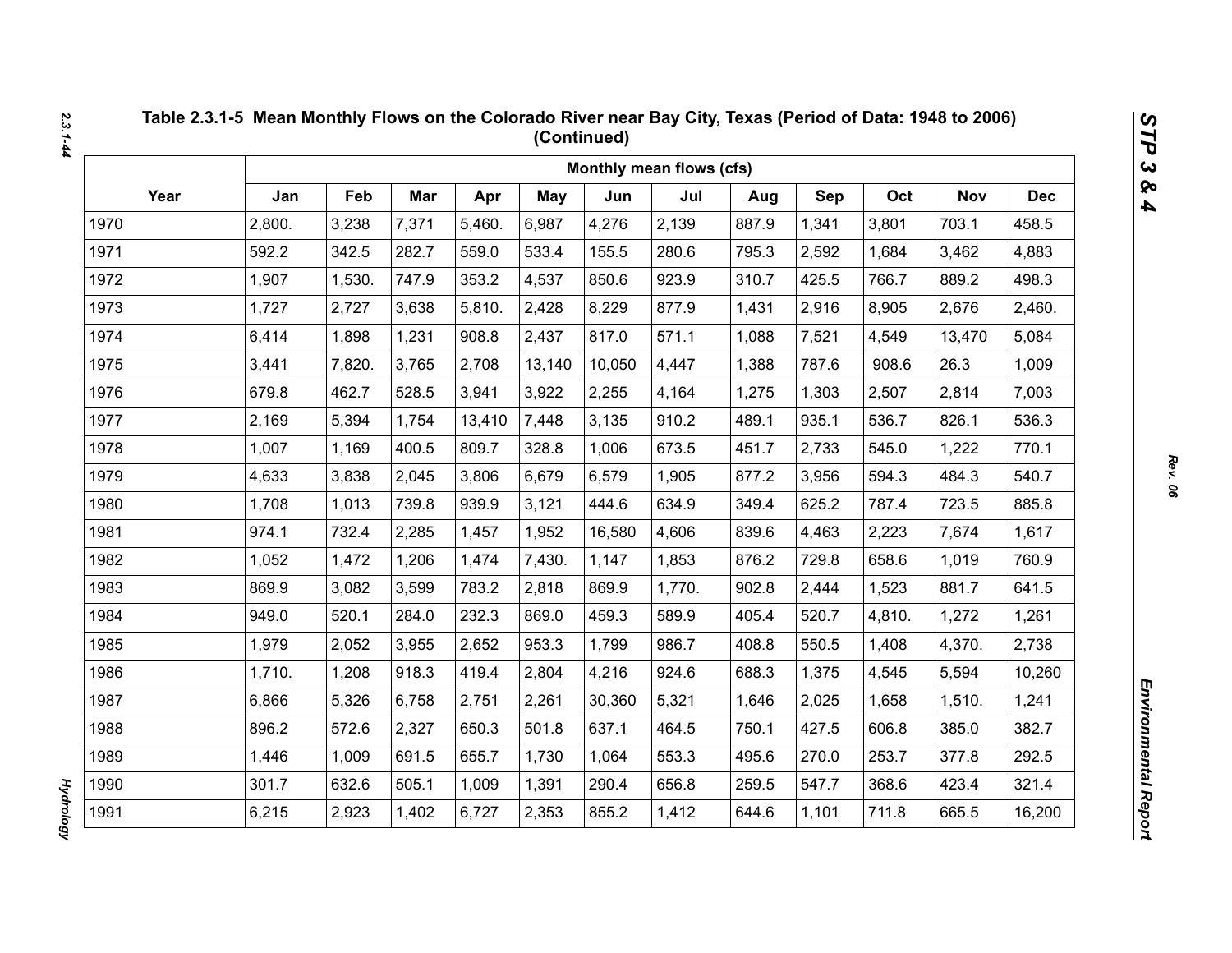|      |        |        |            |        |        |        | Monthly mean flows (cfs) |       |       |        |            |            |
|------|--------|--------|------------|--------|--------|--------|--------------------------|-------|-------|--------|------------|------------|
| Year | Jan    | Feb    | <b>Mar</b> | Apr    | May    | Jun    | Jul                      | Aug   | Sep   | Oct    | <b>Nov</b> | <b>Dec</b> |
| 1992 | 25,780 | 42,200 | 25,780     | 12,620 | 20,920 | 23,050 | 2,216                    | 988.2 | 1,223 | 1,031  | 2,147      | 2,314      |
| 1993 | 4,205  | 3,464  | 5,037      | 5,061  | 6,483  | 7,369  | 1,062                    | 824.7 | 766.5 | 1,209  | 1,034      | 732.4      |
| 1994 | 616.8  | 878.5  | 759.8      | 702.6  | 2,440. | 1,706  | 339.1                    | 1,121 | 738.4 | 10,040 | 1,698      | 3,667      |
| 1995 | 3,368  | 929.7  | 3,987      | 3,173  | 1,449  | 9,092  | 1,294                    | 739.5 | 654.9 | 585.8  | 884.1      | 1,653      |
| 1996 | 615.2  | 538.2  | 358.5      | 404.2  | 276.4  | 2,177  | 467.5                    | 1,025 | 2,548 | 563.6  | 787.2      | 912.3      |
| 1997 | 2,164  | 2,570. | 13,680     | 10,230 | 7,736  | 14,140 | 14,240                   | 1,114 | 1,774 | 5,248  | 1,461      | 2,175      |
| 1998 | 2,078  | 5,535  | 7,130.     | 3,469  | 752.4  | 366.6  | 419.1                    | 656.2 | 3,662 | 16,110 | 12,830     | 4,822      |
| 1999 | 2,533  | 1,221  | 2,603      | 1,391  | 1,224  | 1,957  | 1,212                    | 430.6 | 425.9 | 712.8  | 444.6      | 437.7      |
| 2000 | 497.8  | 422.7  | 375.6      | 764.6  | 1,379  | 1,141  | 368.0                    | 276.8 | 310.1 | 752.3  | 4,818      | 1,875      |
| 2001 | 3,794  | 2,983  | 5,009      | 2,529  | 1,707  | 394.8  | 321.7                    | 846.8 | 4,622 | 2,255  | 4,325      | 5,888      |
| 2002 | 2,066  | 986.1  | 738.0      | 1,670. | 586.5  | 547.5  | 12,820                   | 2,044 | 3,221 | 5,244  | 9,011      | 6,110.     |
| 2003 | 4,029  | 7,271  | 4,822      | 1,401  | 554.6  | 1,103  | 2,025                    | 786.5 | 1,603 | 917.4  | 1,171      | 744.2      |
| 2004 | 1,520. | 2,472  | 1,232      | 1,972  | 3,660. | 10,710 | 4,053                    | 926.9 | 802.8 | 1,822  | 19,720     | 9,539      |
| 2005 | 3,317  | 5,745  | 7,733      | 3,005  | 1,457  | 1,069  | 1,364                    | 547.2 | 873.8 | 918.1  | 605.0      | 548.1      |
| 2006 | 493.1  | 476.6  | 505.0      | 592.2  | 649.5  | 960.2  | 1,349                    | 372.4 | 636.4 |        |            |            |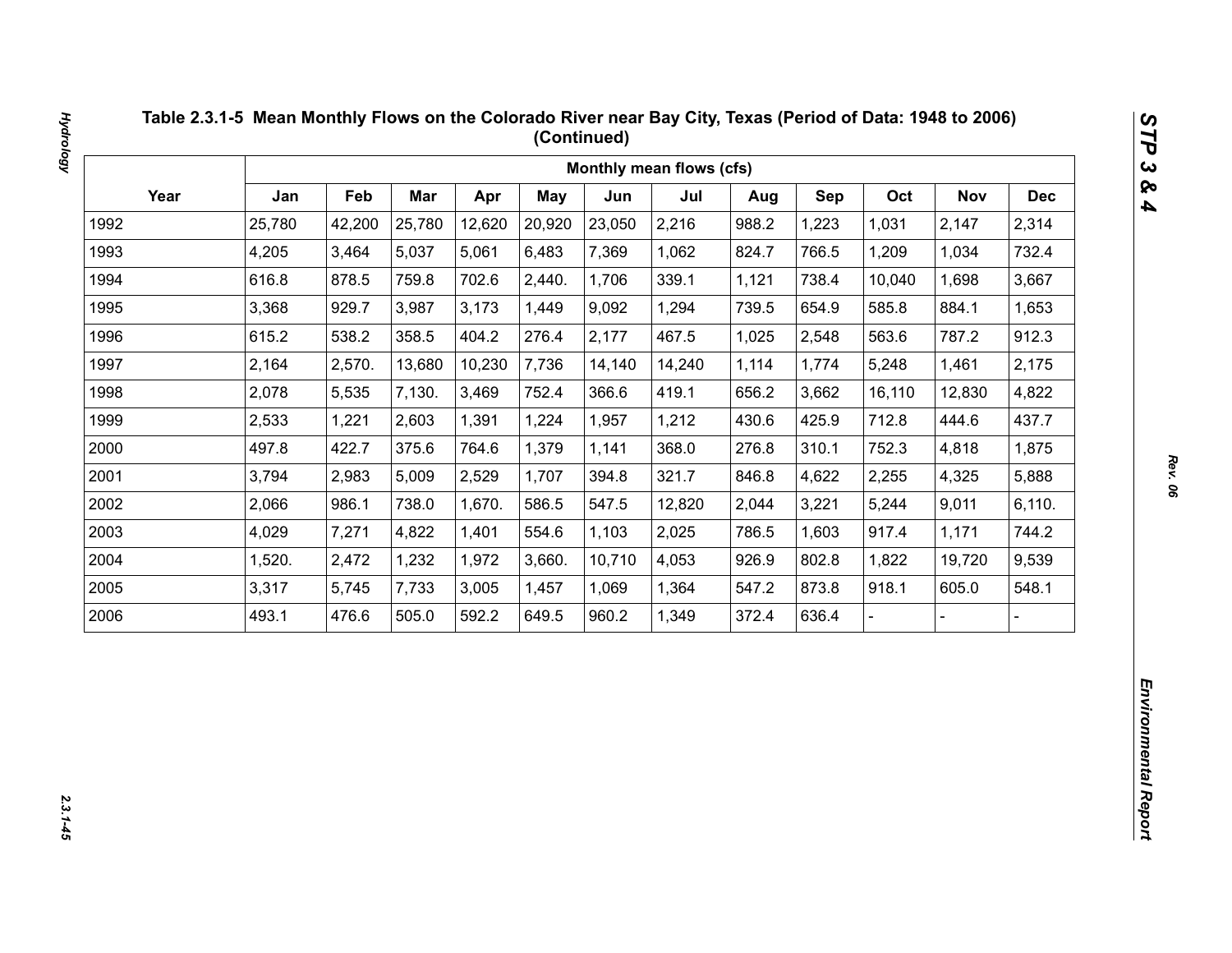| Table 2.3.1-5 Mean Monthly Flows on the Colorado River near Bay City, Texas (Period of Data: 1948 to 2006) (Continue |  |  |
|----------------------------------------------------------------------------------------------------------------------|--|--|
|----------------------------------------------------------------------------------------------------------------------|--|--|

| Year<br><b>Maximum Monthly</b><br>Discharge<br>Minimum Monthly<br>Discharge<br>Average Monthly<br>Discharge<br>Source: Reference 2.3.1-7 | Jan<br>25,780<br>249.2<br>2,560 | Feb<br>42,200<br>246.4<br>3,230 | Mar<br>25,780<br>257.4<br>2,860 | Apr<br>13,410<br>125<br>2,730 | <b>May</b><br>27,750<br>226.8<br>3,660 | Jun<br>30,360<br>155.5<br>4,280 | Jul<br>14,240<br>$\mathbf{1}$<br>1,880 | Aug<br>2,876<br>114.1<br>835 | Sep<br>11,160<br>93.9<br>1,750 | Oct<br>16,110<br>253.7<br>2,460 | <b>Nov</b><br>19,720<br>225.5<br>2,780 | <b>Dec</b><br>16,200<br>292.5<br>2,450 |
|------------------------------------------------------------------------------------------------------------------------------------------|---------------------------------|---------------------------------|---------------------------------|-------------------------------|----------------------------------------|---------------------------------|----------------------------------------|------------------------------|--------------------------------|---------------------------------|----------------------------------------|----------------------------------------|
|                                                                                                                                          |                                 |                                 |                                 |                               |                                        |                                 |                                        |                              |                                |                                 |                                        |                                        |
|                                                                                                                                          |                                 |                                 |                                 |                               |                                        |                                 |                                        |                              |                                |                                 |                                        |                                        |
|                                                                                                                                          |                                 |                                 |                                 |                               |                                        |                                 |                                        |                              |                                |                                 |                                        |                                        |
|                                                                                                                                          |                                 |                                 |                                 |                               |                                        |                                 |                                        |                              |                                |                                 |                                        |                                        |
|                                                                                                                                          |                                 |                                 |                                 |                               |                                        |                                 |                                        |                              |                                |                                 |                                        |                                        |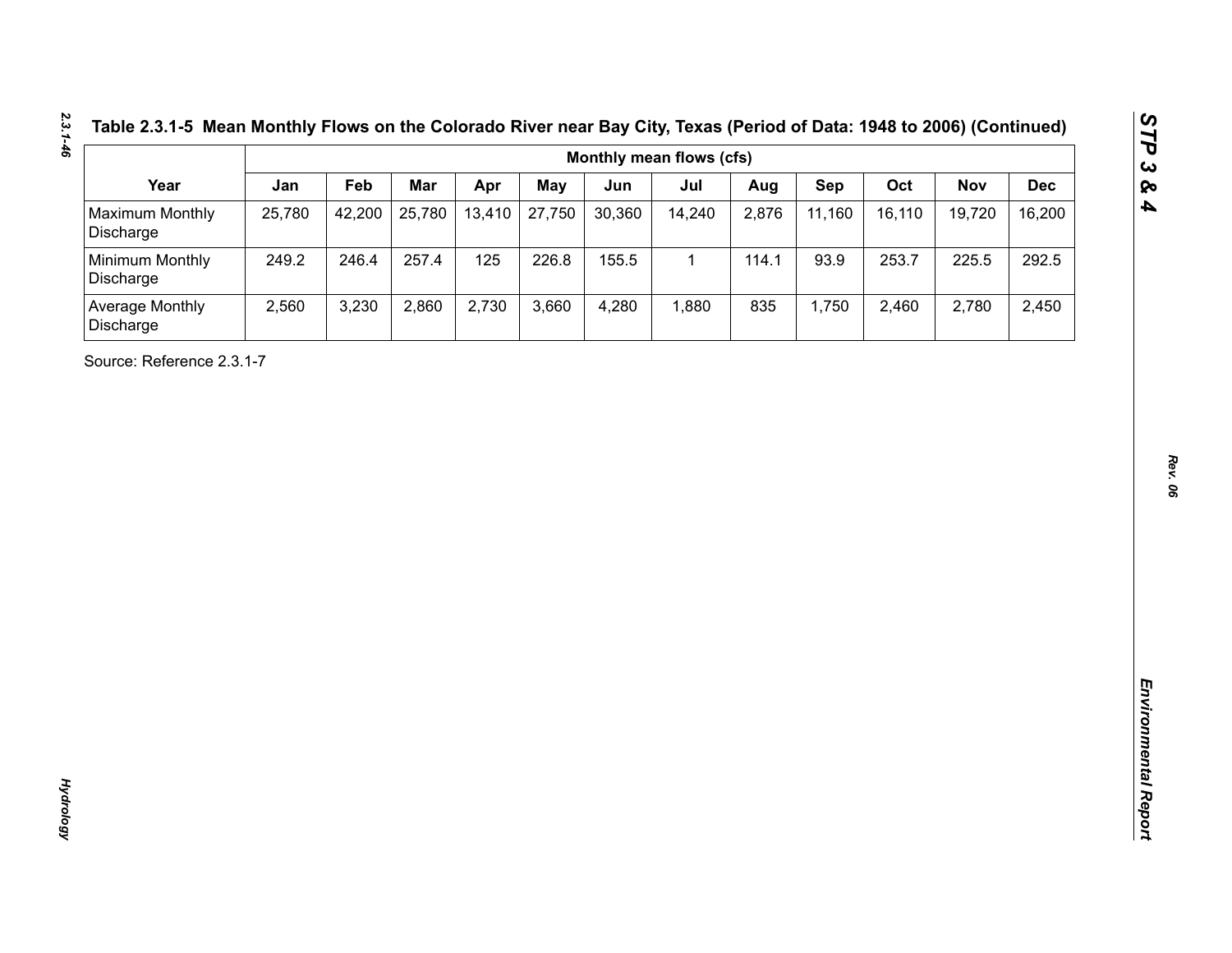|      |       |       |                 |                |                |                | Monthly minimum flows (cfs) |                |                |                |                |            |
|------|-------|-------|-----------------|----------------|----------------|----------------|-----------------------------|----------------|----------------|----------------|----------------|------------|
| Year | Jan   | Feb   | Mar             | Apr            | May            | Jun            | Jul                         | Aug            | Sep            | Oct            | <b>Nov</b>     | <b>Dec</b> |
| 1948 |       |       |                 |                | 44             | 16             | 154                         | 221            | 394            | 600            | 655            | 630        |
| 1949 | 655   | 865   | 1,420           | 560            | 81             | 88             | 305                         | 162            | 340            | 610            | 1,150          | 1,120      |
| 1950 | 1,120 | 1,120 | 810             | 460            | 586            | 635            | 137                         | 157            | 568            | 508            | 498            | 530        |
| 1951 | 610   | 605   | 298             | $\overline{7}$ | 8              | $\mathbf 0$    | 0                           | $\mathbf 0$    | 521            | 386            | 400            | 350        |
| 1952 | 322   | 302   | 229             | 151            | $\mathbf{1}$   | $\mathbf 0$    | 143                         | 50             | 90             | 242            | 290            | 660        |
| 1953 | 630   | 930   | 226             | $\mathbf 0$    | 386            | 11             | 48                          | $\overline{2}$ | 256            | 346            | 431            | 440        |
| 1954 | 467   | 350   | 92              | $\overline{2}$ | 190            | 28             | 43                          | 208            | 238            | 318            | 342            | 318        |
| 1955 | 368   | 350   | 53              | 23             | $\mathbf{1}$   | 386            | 550                         | 740            | 526            | 1,080          | 1,020          | 530        |
| 1956 | 404   | 440   | 60              | 53             | 15             | 205            | $\overline{0}$              | 12             | 114            | 156            | 128            | 92         |
| 1957 | 219   | 231   | 305             | 455            | 7,430          | 5,780          | 2,260                       | 925            | 1,710          | 2,130          | 6,180          | 4,400      |
| 1958 | 4,110 | 2,400 | 6,540           | 3,660          | 3,000          | 2,520          | 1,400                       | 1,670          | 1,600          | 1,600          | 1,300          | 710        |
| 1959 | 805   | 1,460 | 900             | 850            | 1,300          | 562            | 510                         | 1,080          | 1,920          | 2,760          | 3,840          | 3,160      |
| 1960 | 2,280 | 2,200 | 2,130           | 2,840          | 1,850          | 1,090          | 1,360                       | 1,270          | 500            | 1,170          | 2,350          | 1,700      |
| 1961 | 1,670 | 1,390 | 3,920           | 2,590          | 1,200          | 800            | 3,110                       | 2,350          | 2,270          | 1,200          | 1,140          | 2,700      |
| 1962 | 1,570 | 785   | 225             | 50             | 5              | 416            | 201                         | 107            | 342            | 466            | 449            | 650        |
| 1963 | 550   | 449   | 26              | 14             | 12             | 22             | 76                          | 12             | 12             | 52             | 253            | 247        |
| 1964 | 5     | 256   | 10 <sup>°</sup> | $\overline{3}$ | $\overline{2}$ | $\overline{2}$ | $\overline{3}$              | $\mathbf{1}$   | $\mathbf{1}$   | $\overline{2}$ | $\overline{3}$ | 238        |
| 1965 | 255   | 722   | 227             | 24             | 12             | 4,240          | 92                          | 16             | 16             | 510            | 1,070          | 1,070      |
| 1966 | 1,100 | 710   | 432             | 60             | 2,060          | 300            | 10                          | 3              | $\overline{2}$ | 72             | 282            | 258        |
| 1967 | 190   | 8     | $\overline{2}$  | $\mathbf 1$    | $\mathbf{1}$   |                | $\mathbf{1}$                | $\mathbf 0$    | $\mathbf{1}$   | 221            | 304            | 490        |
| 1968 | 476   | 6,010 | 3,850           | 5,100          | 4,500          | 3,900          | 1,050                       | 258            | 205            | 182            | 428            | 781        |
| 1969 | 569   | 520   | 1,440           | 365            | 1,640          | 234            | $\mathbf{1}$                | 0              | $\mathbf 0$    | $\mathbf 0$    | 2,810          | 1,520      |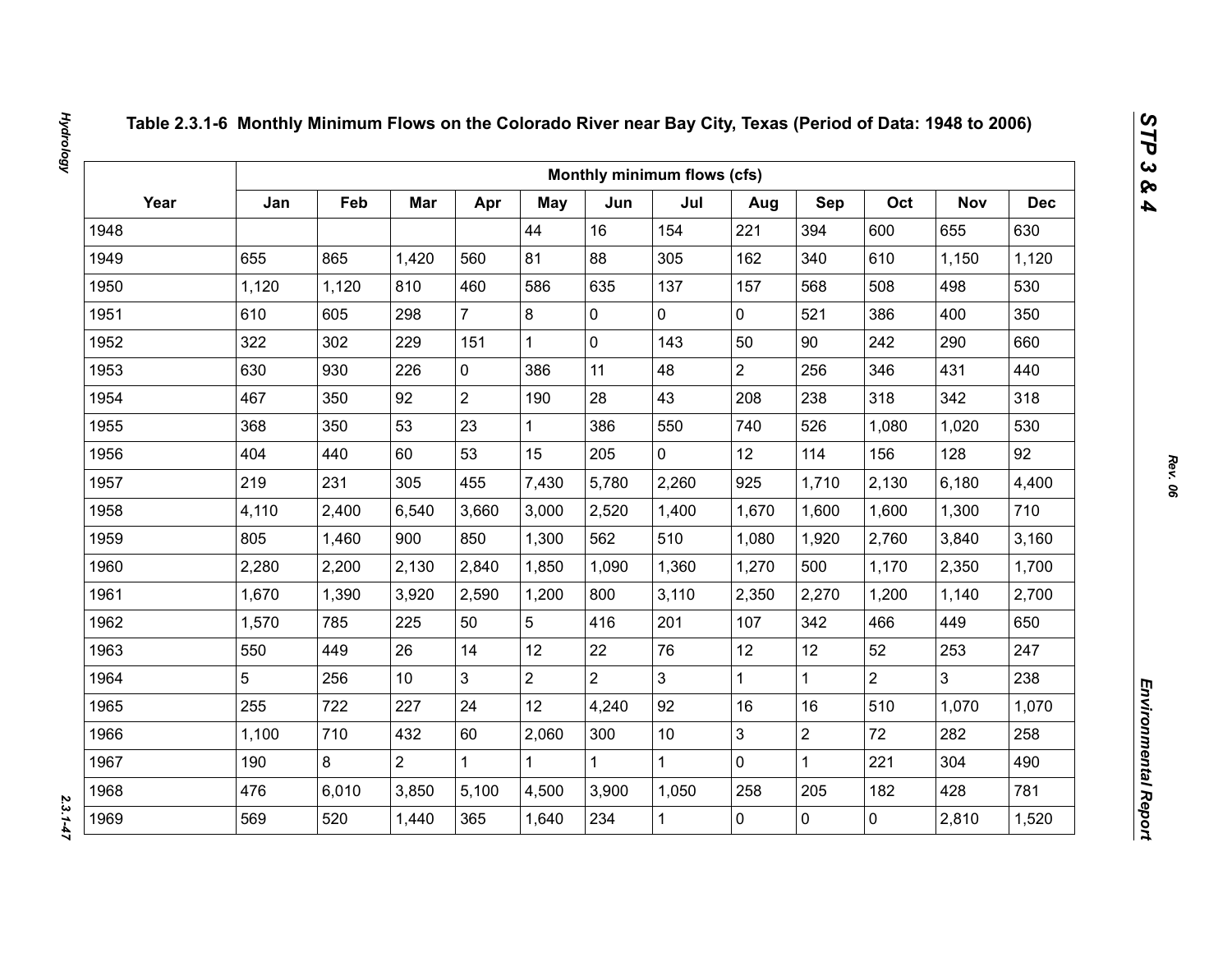|      |       |       |                |                |                |       | Monthly minimum flows (cfs) |                 |       |       |            |            |
|------|-------|-------|----------------|----------------|----------------|-------|-----------------------------|-----------------|-------|-------|------------|------------|
| Year | Jan   | Feb   | Mar            | Apr            | May            | Jun   | Jul                         | Aug             | Sep   | Oct   | <b>Nov</b> | <b>Dec</b> |
| 1970 | 2,020 | 1,390 | 4,440          | 3,560          | 350            | 1,670 | 504                         | 84              | 406   | 72    | 410        | 370        |
| 1971 | 380   | 280   | $\overline{2}$ | 5              | 3              | 1     | 5                           | 6               | 239   | 40    | 2,150      | 1,670      |
| 1972 | 626   | 645   | 10             | $\overline{2}$ | 9              | 6     | 96                          | 3               | 8     | 332   | 529        | 300        |
| 1973 | 400   | 1,100 | 1,100          | 1,020          | 1,490          | 415   | 100                         | 500             | 31    | 265   | 1,520      | 1,210      |
| 1974 | 2,300 | 1,060 | 262            | 150            | 15             | 41    | 86                          | 10 <sup>1</sup> | 1,720 | 2,510 | 6,290      | 1,540      |
| 1975 | 1,470 | 1,540 | 1,020          | 1,560          | 2,930          | 4,850 | 1,740                       | 500             | 128   | 284   | 557        | 490        |
| 1976 | 477   | 234   | 111            | 330            | 415            | 829   | 752                         | 699             | 618   | 807   | 832        | 1,540      |
| 1977 | 1,480 | 1,770 | 1,040          | 1,460          | 4,690          | 803   | 537                         | 309             | 174   | 294   | 388        | 369        |
| 1978 | 388   | 479   | 161            | 240            | 166            | 222   | 348                         | 227             | 597   | 363   | 365        | 459        |
| 1979 | 1,170 | 1,110 | 521            | 1,190          | 500            | 847   | 613                         | 624             | 379   | 393   | 413        | 385        |
| 1980 | 356   | 357   | 299            | 352            | 451            | 351   | 345                         | $\mathbf{1}$    | 66    | 467   | 476        | 573        |
| 1981 | 535   | 534   | 370            | 675            | 15             | 1,370 | 1,220                       | 406             | 593   | 586   | 2,060      | 1,010      |
| 1982 | 635   | 597   | 807            | 474            | 728            | 737   | 791                         | 356             | 314   | 424   | 372        | 439        |
| 1983 | 379   | 433   | 310            | 38             | 156            | 265   | 303                         | 70              | 159   | 40    | 443        | 480        |
| 1984 | 521   | 373   | 70             | 45             | 3 <sup>1</sup> | 15    | 225                         | 9               | 17    | 271   | 685        | 610        |
| 1985 | 982   | 690   | 873            | 1,500          | 178            | 260   | 307                         | 87              | 142   | 236   | 600        | 1,150      |
| 1986 | 1,100 | 708   | 85             | 48             | 494            | 1,440 | 501                         | 340             | 337   | 502   | 3,630      | 2,390      |
| 1987 | 4,090 | 1,950 | 4,460          | 380            | 583            | 8,370 | 2,580                       | 610             | 1,420 | 1,230 | 797        | 644        |
| 1988 | 576   | 526   | 509            | $\overline{7}$ | 81             | 24    | 168                         | 478             | 129   | 260   | 290        | 283        |
| 1989 | 357   | 558   | 125            | 157            | 48             | 33    | 148                         | 60              | 77    | 36    | 261        | 198        |
| 1990 | 230   | 238   | 85             | 265            | 137            | 37    | 226                         | 119             | 68    | 61    | 253        | 180        |
| 1991 | 392   | 1,100 | 468            | 783            | 415            | 431   | 568                         | 72              | 559   | 441   | 439        | 486        |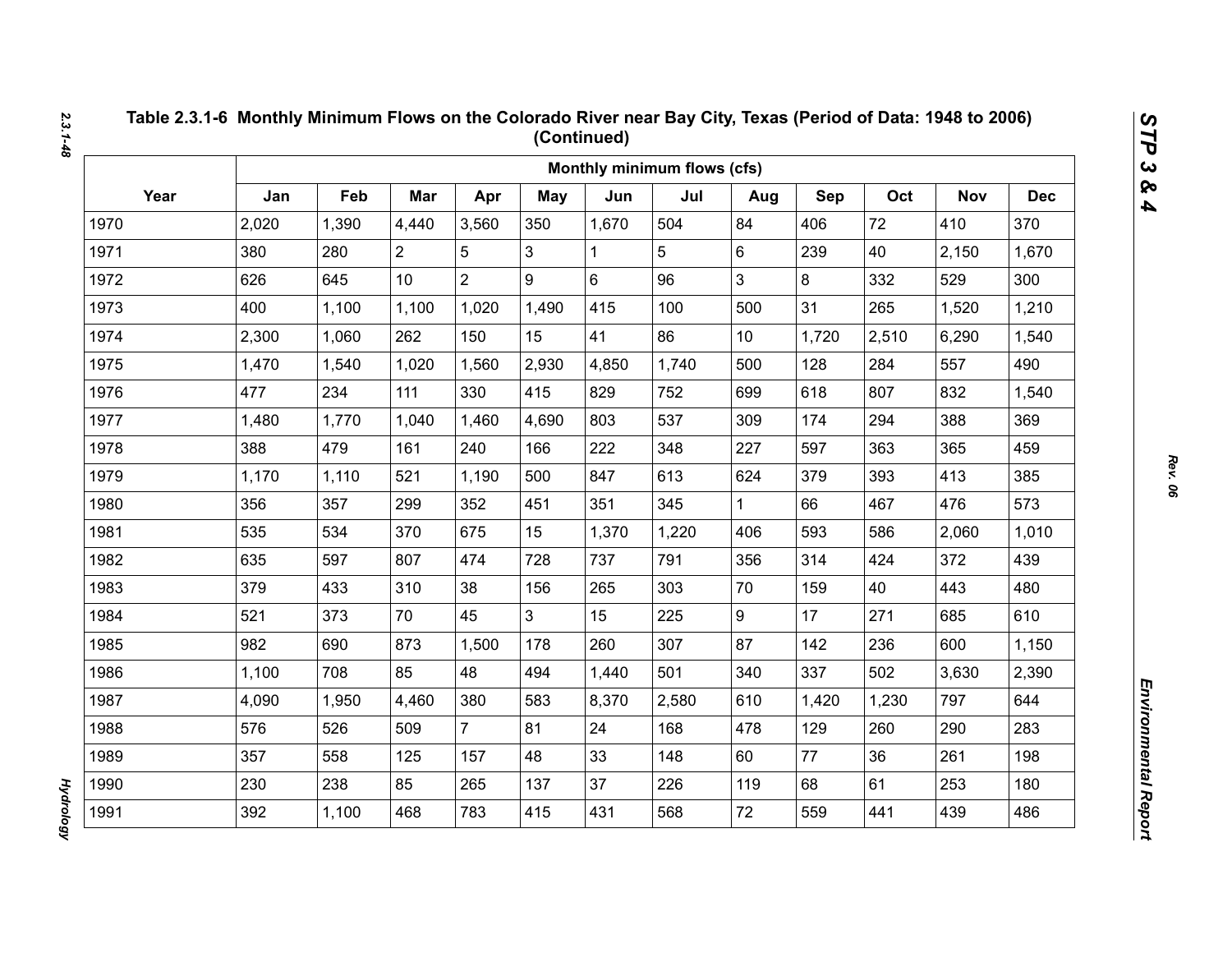| Year<br>Jan<br>Feb<br>Mar<br>Oct<br>Apr<br><b>May</b><br>Jun<br>Jul<br>Sep<br><b>Nov</b><br>Aug<br>13,000<br>5,530<br>5,040<br>2,930<br>733<br>496<br>898<br>1992<br>17,000<br>1,980<br>590<br>645<br>1993<br>1,470<br>2,200<br>39<br>175<br>215<br>349<br>533<br>684<br>1,940<br>1,670<br>1,940<br>90<br>67<br>1994<br>515<br>555<br>278<br>51<br>138<br>374<br>918<br>394<br>541<br>1995<br>1,460<br>795<br>1,070<br>617<br>203<br>265<br>99<br>506<br>147<br>551<br>370<br>20<br>20<br>20<br>236<br>20<br>393<br>1996<br>546<br>236<br>448<br>247<br>648<br>1997<br>188<br>533<br>6,180<br>3,210<br>4,570<br>3,610<br>1,770<br>503<br>821<br>470<br>869<br>2,790<br>1,020<br>227<br>15<br>239<br>1998<br>1,000<br>1,090<br>429<br>245<br>145<br>3,870<br>1999<br>1,490<br>943<br>743<br>690<br>478<br>488<br>340<br>253<br>118<br>349<br>484<br>21<br>37<br>2000<br>281<br>30<br>48<br>41<br>285<br>718<br>320<br>201<br>10 <sub>1</sub><br>2001<br>2,300<br>48<br>95<br>178<br>589<br>578<br>472<br>2,010<br>1,160<br>755<br>503<br>2002<br>894<br>433<br>545<br>292<br>2,000<br>535<br>191<br>120<br>669<br>1,020<br>1,510<br>2003<br>869<br>578<br>593<br>1,790<br>1,300<br>2,160<br>115<br>631<br>249<br>262<br>206<br>2004<br>517<br>277<br>354<br>980<br>800<br>627<br>316<br>928<br>357<br>358<br>376<br>2005<br>670<br>372<br>2,250<br>3,090<br>4,030<br>1,350<br>632<br>180<br>391<br>591<br>660<br>2006<br>428<br>370<br>250<br>250<br>270<br>337<br>382<br>210<br>230 |  |  |  | Monthly minimum flows (cfs) |  |  |            |
|-------------------------------------------------------------------------------------------------------------------------------------------------------------------------------------------------------------------------------------------------------------------------------------------------------------------------------------------------------------------------------------------------------------------------------------------------------------------------------------------------------------------------------------------------------------------------------------------------------------------------------------------------------------------------------------------------------------------------------------------------------------------------------------------------------------------------------------------------------------------------------------------------------------------------------------------------------------------------------------------------------------------------------------------------------------------------------------------------------------------------------------------------------------------------------------------------------------------------------------------------------------------------------------------------------------------------------------------------------------------------------------------------------------------------------------------------------------------------------------|--|--|--|-----------------------------|--|--|------------|
|                                                                                                                                                                                                                                                                                                                                                                                                                                                                                                                                                                                                                                                                                                                                                                                                                                                                                                                                                                                                                                                                                                                                                                                                                                                                                                                                                                                                                                                                                     |  |  |  |                             |  |  | <b>Dec</b> |
|                                                                                                                                                                                                                                                                                                                                                                                                                                                                                                                                                                                                                                                                                                                                                                                                                                                                                                                                                                                                                                                                                                                                                                                                                                                                                                                                                                                                                                                                                     |  |  |  |                             |  |  | 927        |
|                                                                                                                                                                                                                                                                                                                                                                                                                                                                                                                                                                                                                                                                                                                                                                                                                                                                                                                                                                                                                                                                                                                                                                                                                                                                                                                                                                                                                                                                                     |  |  |  |                             |  |  | 520        |
|                                                                                                                                                                                                                                                                                                                                                                                                                                                                                                                                                                                                                                                                                                                                                                                                                                                                                                                                                                                                                                                                                                                                                                                                                                                                                                                                                                                                                                                                                     |  |  |  |                             |  |  | 899        |
|                                                                                                                                                                                                                                                                                                                                                                                                                                                                                                                                                                                                                                                                                                                                                                                                                                                                                                                                                                                                                                                                                                                                                                                                                                                                                                                                                                                                                                                                                     |  |  |  |                             |  |  | 460        |
|                                                                                                                                                                                                                                                                                                                                                                                                                                                                                                                                                                                                                                                                                                                                                                                                                                                                                                                                                                                                                                                                                                                                                                                                                                                                                                                                                                                                                                                                                     |  |  |  |                             |  |  | 359        |
|                                                                                                                                                                                                                                                                                                                                                                                                                                                                                                                                                                                                                                                                                                                                                                                                                                                                                                                                                                                                                                                                                                                                                                                                                                                                                                                                                                                                                                                                                     |  |  |  |                             |  |  | 753        |
|                                                                                                                                                                                                                                                                                                                                                                                                                                                                                                                                                                                                                                                                                                                                                                                                                                                                                                                                                                                                                                                                                                                                                                                                                                                                                                                                                                                                                                                                                     |  |  |  |                             |  |  | 2,290      |
|                                                                                                                                                                                                                                                                                                                                                                                                                                                                                                                                                                                                                                                                                                                                                                                                                                                                                                                                                                                                                                                                                                                                                                                                                                                                                                                                                                                                                                                                                     |  |  |  |                             |  |  | 333        |
|                                                                                                                                                                                                                                                                                                                                                                                                                                                                                                                                                                                                                                                                                                                                                                                                                                                                                                                                                                                                                                                                                                                                                                                                                                                                                                                                                                                                                                                                                     |  |  |  |                             |  |  | 823        |
|                                                                                                                                                                                                                                                                                                                                                                                                                                                                                                                                                                                                                                                                                                                                                                                                                                                                                                                                                                                                                                                                                                                                                                                                                                                                                                                                                                                                                                                                                     |  |  |  |                             |  |  | 1,930      |
|                                                                                                                                                                                                                                                                                                                                                                                                                                                                                                                                                                                                                                                                                                                                                                                                                                                                                                                                                                                                                                                                                                                                                                                                                                                                                                                                                                                                                                                                                     |  |  |  |                             |  |  | 1,530      |
|                                                                                                                                                                                                                                                                                                                                                                                                                                                                                                                                                                                                                                                                                                                                                                                                                                                                                                                                                                                                                                                                                                                                                                                                                                                                                                                                                                                                                                                                                     |  |  |  |                             |  |  | 398        |
|                                                                                                                                                                                                                                                                                                                                                                                                                                                                                                                                                                                                                                                                                                                                                                                                                                                                                                                                                                                                                                                                                                                                                                                                                                                                                                                                                                                                                                                                                     |  |  |  |                             |  |  | 3,040      |
|                                                                                                                                                                                                                                                                                                                                                                                                                                                                                                                                                                                                                                                                                                                                                                                                                                                                                                                                                                                                                                                                                                                                                                                                                                                                                                                                                                                                                                                                                     |  |  |  |                             |  |  | 460        |
|                                                                                                                                                                                                                                                                                                                                                                                                                                                                                                                                                                                                                                                                                                                                                                                                                                                                                                                                                                                                                                                                                                                                                                                                                                                                                                                                                                                                                                                                                     |  |  |  |                             |  |  |            |
| 832<br>544<br>420<br>536<br>Average Minimum<br>1,157<br>1,212<br>1,182<br>845<br>327<br>1,065<br>941<br><b>Monthly Flow</b>                                                                                                                                                                                                                                                                                                                                                                                                                                                                                                                                                                                                                                                                                                                                                                                                                                                                                                                                                                                                                                                                                                                                                                                                                                                                                                                                                         |  |  |  |                             |  |  | 933        |

 $2.3.1 - 49$ 

*Hydrology 2.3.1-49*

**Hydrology**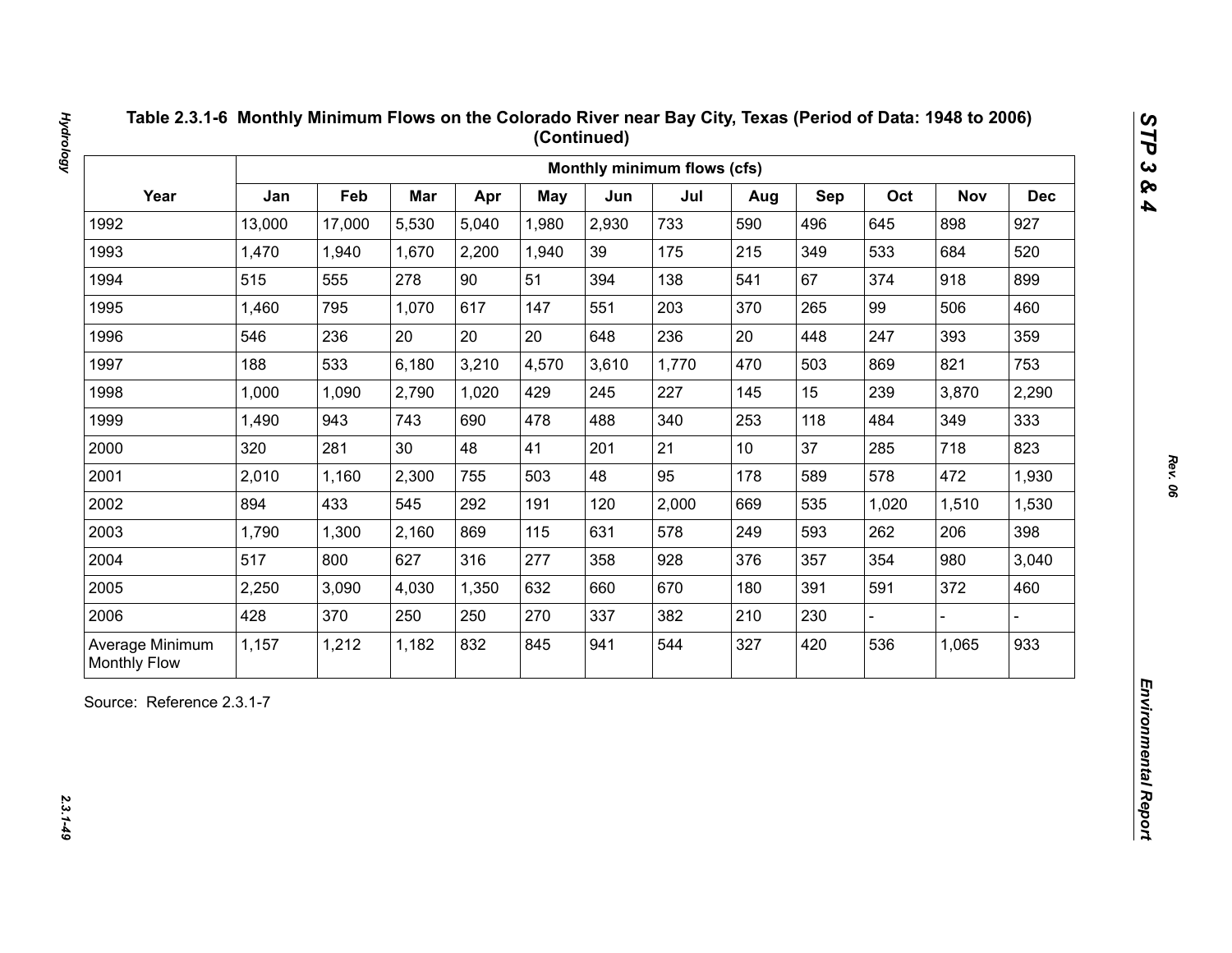|      |        |        |        |        |            | Monthly maximum flows (cfs) |        |        |        |        |            |            |
|------|--------|--------|--------|--------|------------|-----------------------------|--------|--------|--------|--------|------------|------------|
| Year | Jan    | Feb    | Mar    | Apr    | <b>May</b> | Jun                         | Jul    | Aug    | Sep    | Oct    | <b>Nov</b> | <b>Dec</b> |
| 1948 |        |        |        |        | 6,060      | 1,220                       | 1,280  | 1,420  | 2,060  | 1,740  | 1,540      | 1,280      |
| 1949 | 1,700  | 27,200 | 6,670  | 31,300 | 8,060      | 2,700                       | 2,350  | 1,220  | 1,700  | 17,700 | 2,260      | 8,060      |
| 1950 | 4,780  | 10,600 | 1,580  | 10,400 | 5,320      | 23,100                      | 2,880  | 578    | 6,060  | 930    | 1,080      | 1,340      |
| 1951 | 1,250  | 1,850  | 1,340  | 1,970  | 960        | 10,100                      | 266    | 724    | 4,160  | 1,310  | 521        | 530        |
| 1952 | 377    | 930    | 545    | 5,400  | 18,700     | 2,600                       | 2,250  | 595    | 1,280  | 762    | 4,120      | 7,540      |
| 1953 | 6,670  | 3,170  | 1,480  | 5,850  | 22,100     | 555                         | 4,490  | 10,200 | 6,330  | 8,060  | 1,810      | 7,630      |
| 1954 | 1,930  | 462    | 359    | 1,050  | 2,810      | 1,120                       | 413    | 1,890  | 960    | 790    | 436        | 404        |
| 1955 | 1,280  | 8,800  | 508    | 1,020  | 10,400     | 4,460                       | 3,170  | 2,900  | 1,620  | 4,360  | 2,410      | 1,810      |
| 1956 | 845    | 3,380  | 575    | 1,150  | 2,050      | 1,220                       | 449    | 1,080  | 600    | 431    | 308        | 1,000      |
| 1957 | 312    | 925    | 7,750  | 48,400 | 51,800     | 43,200                      | 5,520  | 2,960  | 34,800 | 56,800 | 21,100     | 7,780      |
| 1958 | 12,500 | 52,200 | 11,000 | 6,660  | 22,600     | 8,510                       | 5,940  | 2,440  | 19,100 | 5,040  | 5,590      | 2,060      |
| 1959 | 2,440  | 10,400 | 2,600  | 32,400 | 12,200     | 5,000                       | 1,540  | 4,700  | 3,900  | 28,200 | 13,000     | 12,300     |
| 1960 | 8,520  | 9,640  | 4,300  | 10,000 | 37,900     | 68,400                      | 6,710  | 3,160  | 1,850  | 31,600 | 42,200     | 11,400     |
| 1961 | 11,700 | 24,600 | 6,560  | 7,450  | 4,100      | 54,800                      | 40,400 | 3,380  | 65,200 | 2,510  | 19,400     | 5,440      |
| 1962 | 5,120  | 1,740  | 1,250  | 3,020  | 1,990      | 4,520                       | 2,380  | 740    | 3,600  | 1,940  | 1,500      | 2,970      |
| 1963 | 2,060  | 7,100  | 1,640  | 2,970  | 1,150      | 960                         | 1,870  | 765    | 930    | 742    | 465        | 870        |
| 1964 | 1,450  | 1,300  | 2,620  | 617    | 958        | 5,740                       | 612    | 571    | 6,600  | 4,160  | 1,870      | 2,990      |
| 1965 | 18,800 | 22,600 | 2,270  | 1,560  | 26,000     | 16,800                      | 4,240  | 465    | 2,190  | 2,030  | 10,100     | 14,100     |
| 1966 | 2,670  | 4,240  | 6,800  | 7,960  | 13,800     | 3,070                       | 800    | 1,810  | 495    | 1,450  | 1,360      | 355        |
| 1967 | 665    | 722    | 1,210  | 2,840  | 4,140      | 4,420                       | 1      | 1,700  | 18,700 | 5,410  | 8,010      | 1,570      |
| 1968 | 39,600 | 8,440  | 8,080  | 20,700 | 30,000     | 48,500                      | 6,820  | 1,130  | 8,880  | 2,040  | 3,560      | 13,700     |
| 1969 | 2,420  | 21,300 | 17,300 | 17,700 | 12,300     | 3,160                       | 622    | 2,040  | 1,540  | 3,100  | 5,930      | 6,770      |

*Hydrology* 

**Hydrology**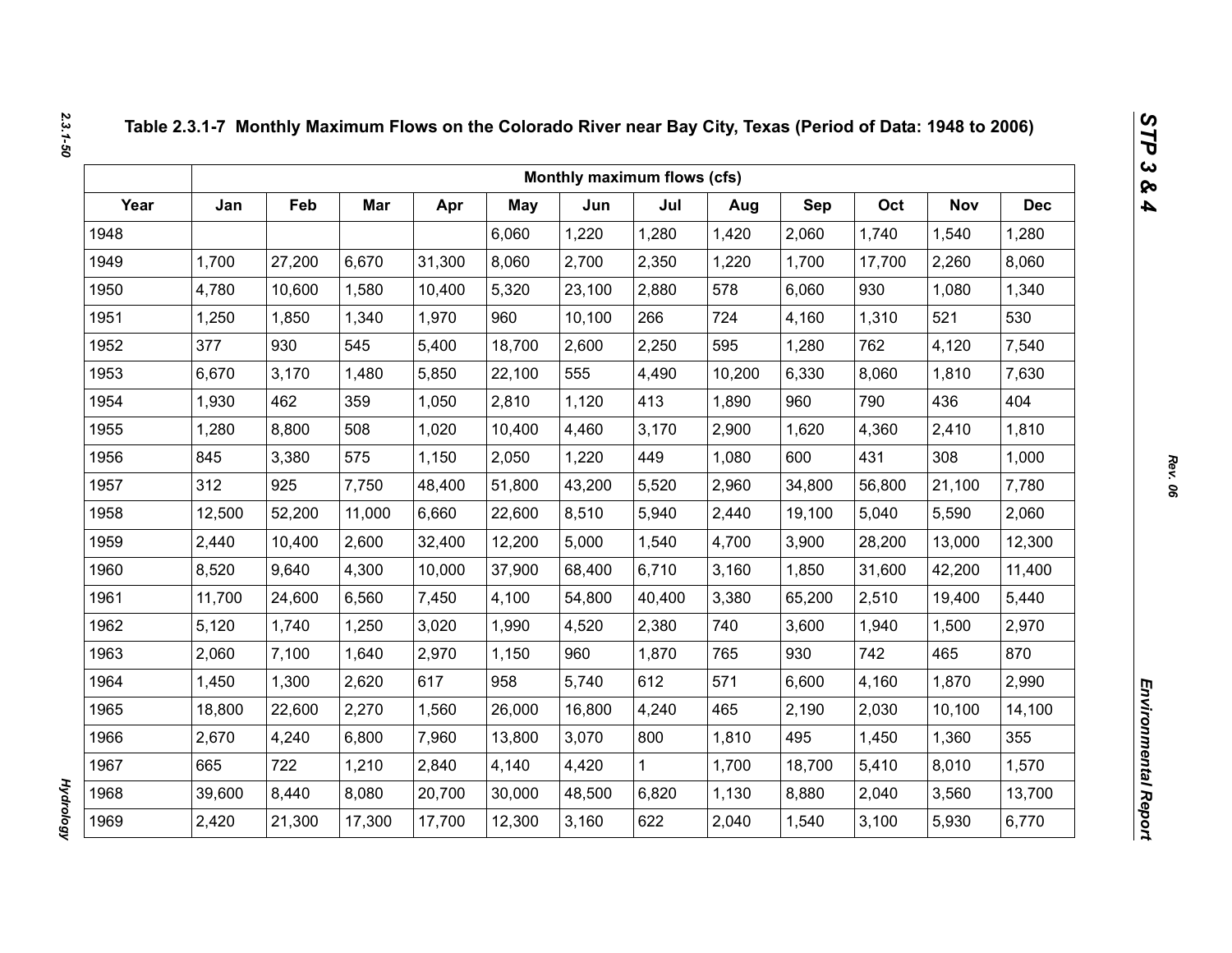|      |        |        |        |        |        | Monthly maximum flows (cfs) |        |       |        |        |            |            |
|------|--------|--------|--------|--------|--------|-----------------------------|--------|-------|--------|--------|------------|------------|
| Year | Jan    | Feb    | Mar    | Apr    | May    | Jun                         | Jul    | Aug   | Sep    | Oct    | <b>Nov</b> | <b>Dec</b> |
| 1970 | 4,200  | 9,600  | 16,300 | 7,680  | 21,100 | 15,200                      | 3,320  | 2,300 | 5,300  | 18,100 | 1,390      | 603        |
| 1971 | 1,950  | 450    | 610    | 1,810  | 1,550  | 633                         | 733    | 3,510 | 13,900 | 4,820  | 4,930      | 12,100     |
| 1972 | 3,840  | 4,070  | 6,550  | 1,230  | 23,400 | 4,250                       | 2,090  | 1,210 | 1,460  | 1,930  | 2,400      | 698        |
| 1973 | 7,000  | 6,360  | 19,100 | 33,200 | 4,900  | 57,000                      | 2,720  | 2,740 | 11,400 | 31,700 | 6,700      | 4,320      |
| 1974 | 21,400 | 3,860  | 3,450  | 1,610  | 12,900 | 3,640                       | 931    | 6,790 | 33,800 | 6,300  | 33,100     | 9,060      |
| 1975 | 5,320  | 17,600 | 6,280  | 6,770  | 47,000 | 31,800                      | 9,610  | 4,620 | 1,530  | 1,610  | 2,550      | 6,800      |
| 1976 | 1,960  | 743    | 1,690  | 17,100 | 15,500 | 11,200                      | 6,060  | 3,350 | 2,280  | 12,400 | 13,100     | 22,800     |
| 1977 | 4,280  | 20,000 | 2,860  | 49,100 | 19,400 | 4,760                       | 1,670  | 784   | 3,380  | 884    | 2,320      | 797        |
| 1978 | 4,110  | 3,120  | 948    | 2,180  | 614    | 4,370                       | 1,050  | 794   | 16,600 | 815    | 7,730      | 2,340      |
| 1979 | 13,000 | 17,200 | 10,600 | 16,000 | 21,800 | 36,500                      | 6,330  | 2,790 | 24,800 | 869    | 648        | 1,620      |
| 1980 | 10,600 | 2,360  | 5,270  | 3,280  | 13,100 | 602                         | 939    | 1,460 | 2,310  | 1,990  | 1,140      | 1,530      |
| 1981 | 1,760  | 1,140  | 4,500  | 5,220  | 7,990  | 41,600                      | 12,600 | 5,020 | 35,900 | 4,690  | 43,500     | 3,400      |
| 1982 | 2,590  | 4,270  | 1,940  | 4,240  | 34,600 | 1,970                       | 2,480  | 1,370 | 990    | 1,030  | 5,190      | 1,740      |
| 1983 | 3,790  | 11,600 | 19,000 | 2,480  | 21,400 | 2,510                       | 9,670  | 3,380 | 18,100 | 9,430  | 3,360      | 1,580      |
| 1984 | 2,750  | 767    | 490    | 460    | 6,090  | 1,210                       | 1,450  | 852   | 1,070  | 19,300 | 3,350      | 3,860      |
| 1985 | 5,620  | 11,900 | 8,810  | 6,790  | 2,560  | 7,730                       | 3,230  | 688   | 1,000  | 4,400  | 21,100     | 12,500     |
| 1986 | 3,450  | 4,160  | 3,180  | 1,060  | 10,000 | 8,050                       | 2,360  | 936   | 7,370  | 11,000 | 12,700     | 37,800     |
| 1987 | 11,100 | 23,500 | 20,900 | 6,640  | 7,060  | 50,300                      | 8,000  | 3,530 | 3,030  | 2,320  | 4,880      | 5,490      |
| 1988 | 2,670  | 688    | 8,680  | 2,200  | 1,480  | 3,250                       | 1,100  | 1,070 | 1,470  | 1,380  | 563        | 483        |
| 1989 | 6,140  | 3,450  | 2,710  | 2,170  | 6,990  | 4,470                       | 1,190  | 1,290 | 576    | 577    | 817        | 516        |
| 1990 | 457    | 5,520  | 3,350  | 3,440  | 4,100  | 529                         | 1,730  | 421   | 1,730  | 575    | 959        | 574        |
| 1991 | 20,200 | 13,700 | 2,560  | 21,600 | 6,540  | 2,640                       | 5,060  | 2,810 | 2,620  | 912    | 1,220      | 66,700     |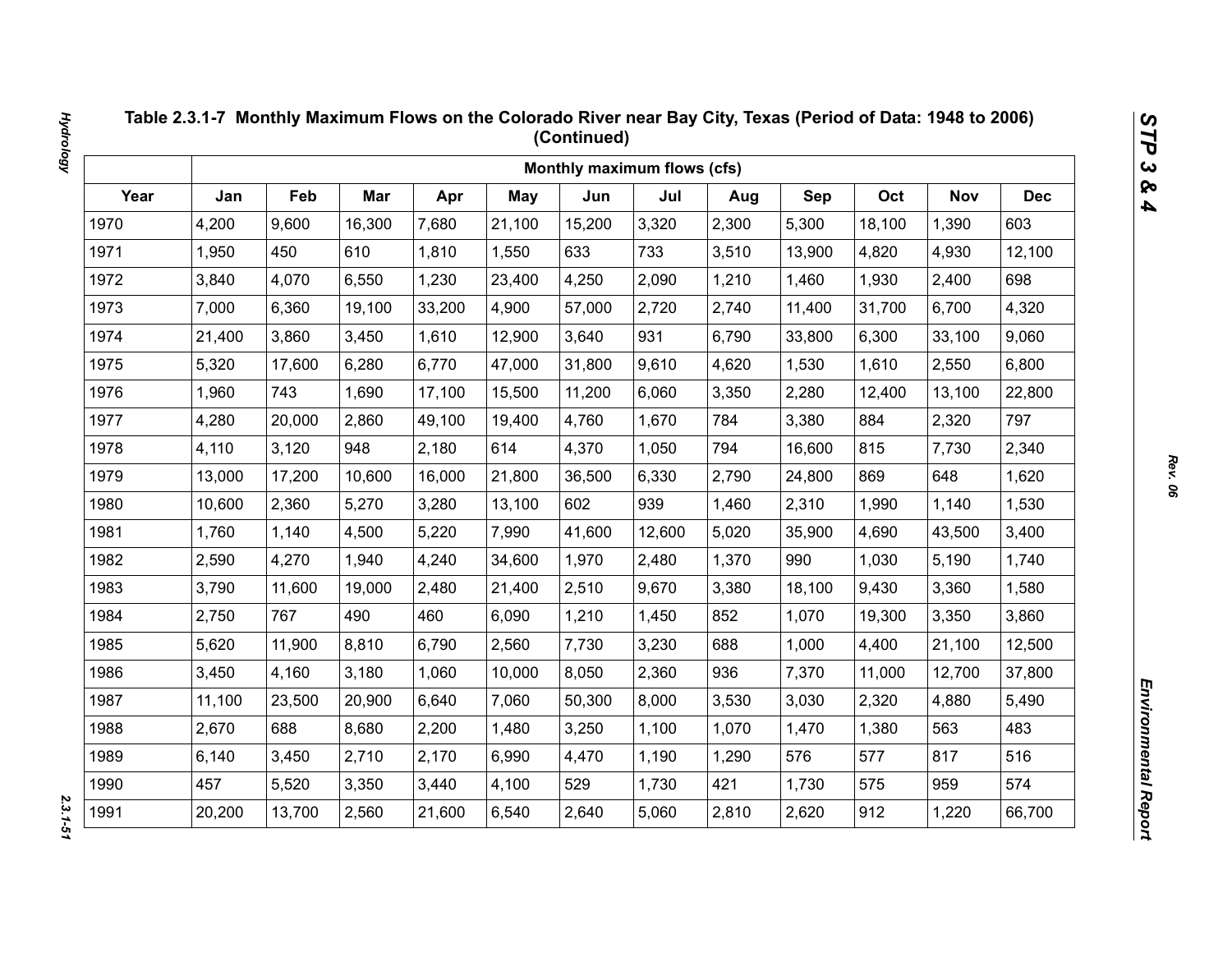|                                           |        |        |        |        |            | Monthly maximum flows (cfs) |        |        |        |        |            |            |
|-------------------------------------------|--------|--------|--------|--------|------------|-----------------------------|--------|--------|--------|--------|------------|------------|
| Year                                      | Jan    | Feb    | Mar    | Apr    | <b>May</b> | Jun                         | Jul    | Aug    | Sep    | Oct    | <b>Nov</b> | <b>Dec</b> |
| 1992                                      | 40,500 | 62,000 | 60,900 | 26,600 | 51,500     | 56,200                      | 4,690  | 2,170  | 2,020  | 1,560  | 6,780      | 6,600      |
| 1993                                      | 11,500 | 10,500 | 10,100 | 15,800 | 26,200     | 36,500                      | 2,670  | 1,470  | 1,530  | 4,010  | 4,550      | 1,050      |
| 1994                                      | 1,230  | 1,980  | 1,380  | 1,530  | 10,300     | 5,810                       | 620    | 2,640  | 2,600  | 69,800 | 4,520      | 19,000     |
| 1995                                      | 13,300 | 1,410  | 22,100 | 12,400 | 5,720      | 37,300                      | 5,540  | 1,530  | 1,660  | 1,170  | 2,310      | 10,400     |
| 1996                                      | 734    | 761    | 821    | 877    | 1,010      | 10,800                      | 1,400  | 2,990  | 10,300 | 1,070  | 3,600      | 2,230      |
| 1997                                      | 15,200 | 7,590  | 35,400 | 19,700 | 12,700     | 27,300                      | 27,600 | 1,790  | 10,200 | 30,600 | 6,640      | 5,220      |
| 1998                                      | 7,860  | 16,300 | 12,600 | 8,090  | 1,220      | 595                         | 788    | 2,030  | 20,900 | 79,300 | 54,500     | 13,000     |
| 1999                                      | 4,970  | 2,080  | 7,100  | 4,240  | 2,750      | 9,210                       | 2,730  | 738    | 774    | 1,030  | 574        | 537        |
| 2000                                      | 949    | 705    | 1,810  | 2,880  | 5,280      | 6,270                       | 1,700  | 901    | 859    | 1,770  | 13,200     | 8,520      |
| 2001                                      | 7,490  | 4,630  | 13,300 | 6,180  | 5,190      | 1,230                       | 940    | 16,100 | 22,300 | 11,000 | 24,700     | 19,600     |
| 2002                                      | 4,120  | 1,560  | 1,090  | 10,900 | 1,640      | 2,470                       | 31,200 | 3,440  | 14,500 | 21,500 | 45,800     | 17,100     |
| 2003                                      | 10,300 | 44,500 | 11,300 | 2,190  | 879        | 2,720                       | 7,980  | 1,800  | 6,880  | 4,520  | 9,400      | 2,070      |
| 2004                                      | 5,410  | 9,940  | 2,370  | 4,750  | 14,200     | 24,000                      | 18,000 | 2,050  | 1,210  | 5,730  | 72,900     | 27,600     |
| 2005                                      | 5,940  | 17,200 | 12,600 | 5,370  | 4,260      | 2,230                       | 4,370  | 971    | 1,880  | 1,800  | 1,380      | 715        |
| 2006                                      | 559    | 601    | 1,240  | 1,470  | 2,850      | 2,260                       | 5,550  | 691    | 1,260  |        |            |            |
| Average<br>Maximum<br><b>Monthly Flow</b> | 6,816  | 9,817  | 7,419  | 9,304  | 12,393     | 14,123                      | 5,002  | 2,364  | 8,170  | 9,534  | 9,881      | 7,635      |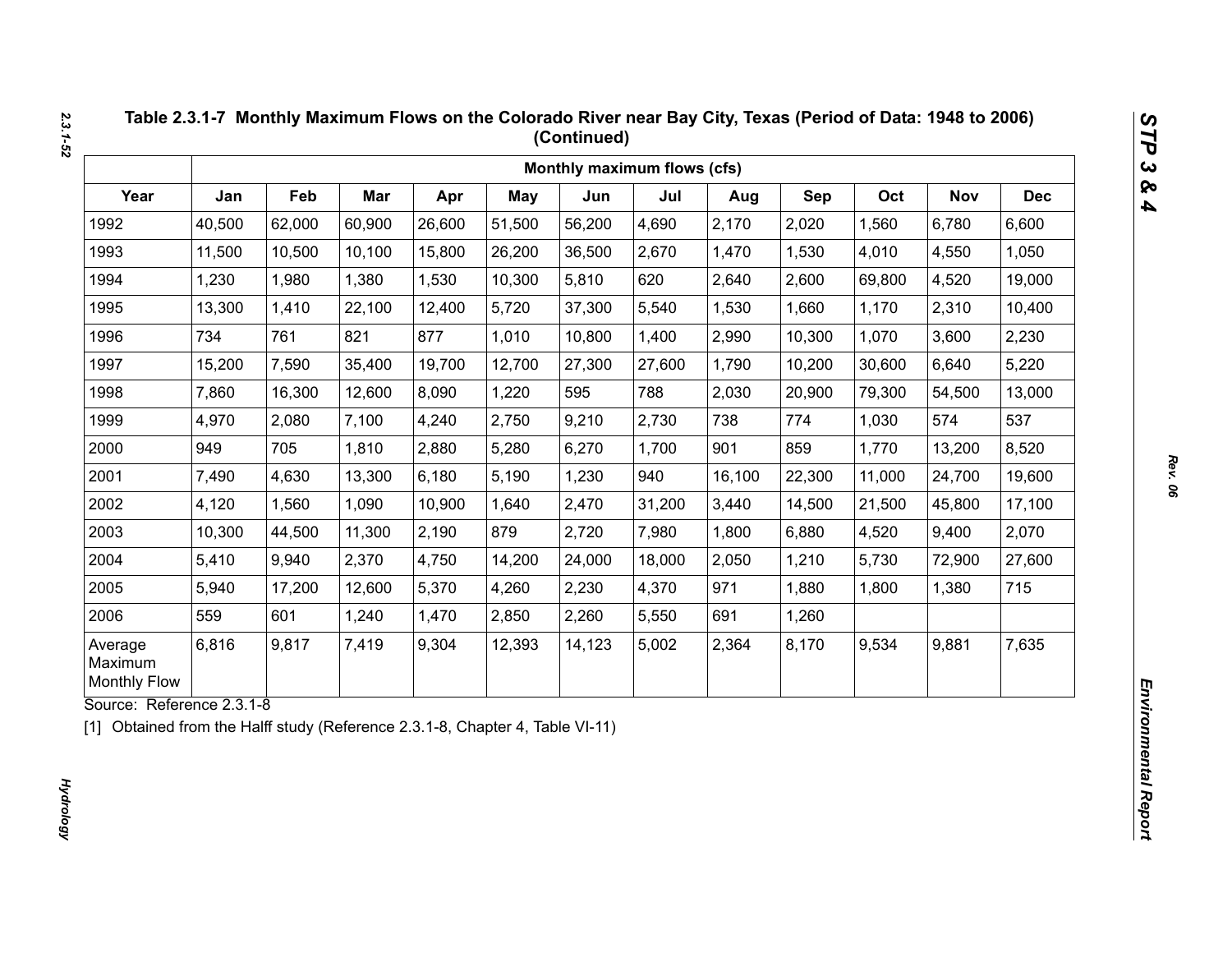| <b>Flood Frequency</b> | <b>Discharge for Regulated</b><br><b>Flow Conditions [1] (cfs)</b> |
|------------------------|--------------------------------------------------------------------|
| $2-Yr$                 | 27,000                                                             |
| $5-Yr$                 | 48,000                                                             |
| $10-Yr$                | 63,000                                                             |
| $25-Yr$                | 88,000                                                             |
| $50-Yr$                | 100,000                                                            |
| 100-Yr                 | 116,000                                                            |
| $500-Yr$               | n/a                                                                |

## **Table 2.3.1-8 Flood Frequency Distribution for the Colorado River at Wharton**

Source: Reference 2.3.1-8

[1] Obtained from the Halff study (Reference 2.3.1-8, Chapter 4, Table VI-11)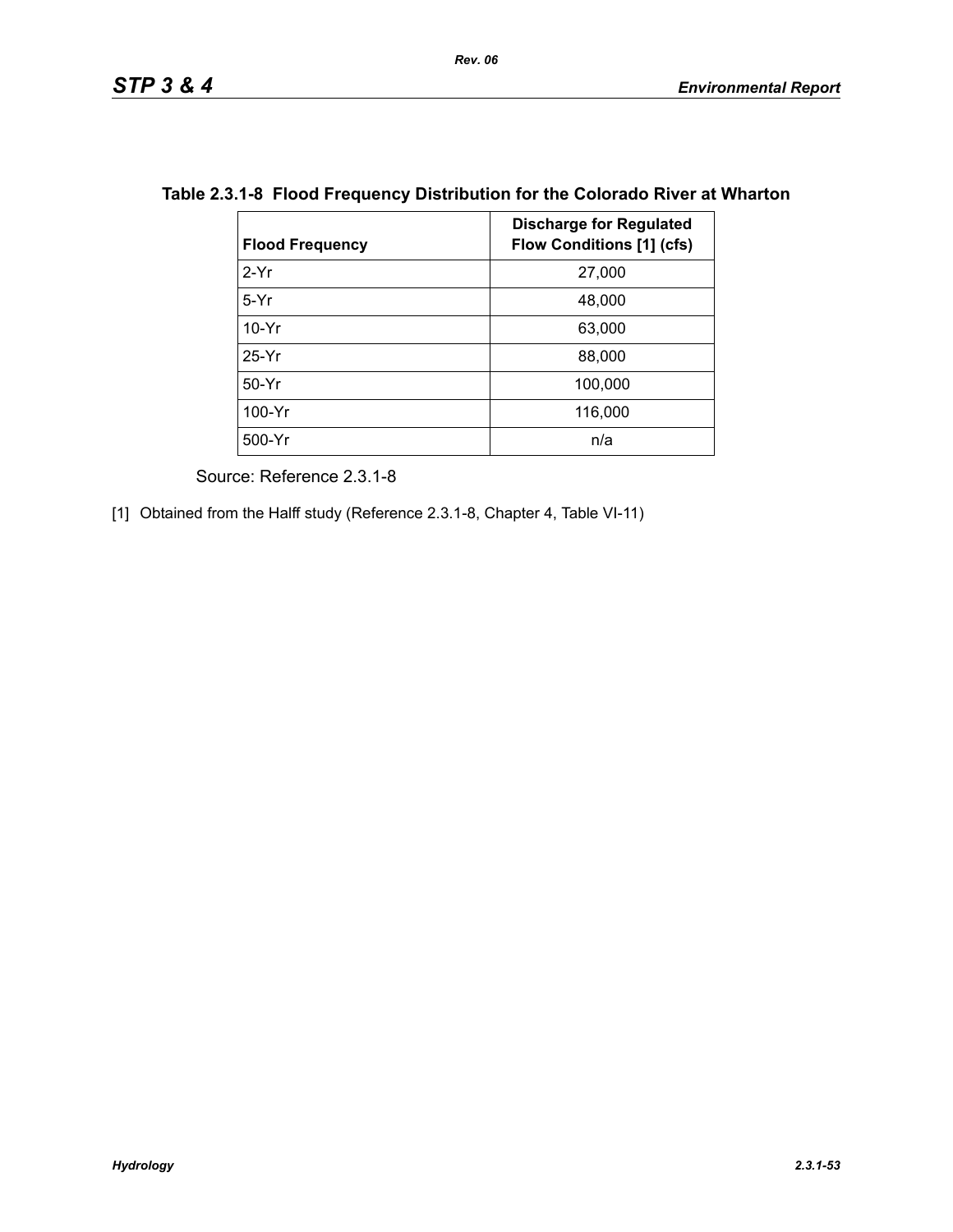| <b>Water Year</b> | 1-Day Minimum<br>Flow (cfs) | <b>Water Year</b> | $\mathbf 1$ |
|-------------------|-----------------------------|-------------------|-------------|
| 1948              | 16                          | 1978              | 161         |
| 1949              | 81                          | 1979              | 363         |
| 1950              | 137                         | 1980              | 0.9         |
| 1951              | 0                           | 1981              | 15          |
| 1952              | 0                           | 1982              | 314         |
| 1953              | 0                           | 1983              | 38          |
| 1954              | 2.3                         | 1984              | 3.1         |
| 1955              | 1.4                         | 1985              | 87          |
| 1956              | 0                           | 1986              | 48          |
| 1957              | 92                          | 1987              | 380         |
| 1958              | 1400                        | 1988              | 6.8         |
| 1959              | 510                         | 1989              | 33          |
| 1960              | 500                         | 1990              | 36          |
| 1961              | 800                         | 1991              | 61          |
| 1962              | 4.9                         | 1992              | 439         |
| 1963              | 12                          | 1993              | 39          |
| 1964              | 1.3                         | 1994              | 51          |
| 1965              | 2.3                         | 1995              | 147         |
| 1966              | $\overline{2}$              | 1996              | 20          |
| 1967              | 0.4                         | 1997              | 188         |
| 1968              | 205                         | 1998              | 15          |
| 1969              | 0.4                         | 1999              | 118         |
| 1970              | 0.4                         | 2000              | 9.5         |
| 1971              | 0.7                         | 2001              | 48          |
| 1972              | $\overline{c}$              | 2002              | 120         |
| 1973              | 31                          | 2003              | 115         |
| 1974              | 10                          | 2004              | 206         |
| 1975              | 128                         | 2005              | 180         |
| 1976              | 111                         | 2006              | 210         |
| 1977              | 174                         |                   |             |

# **Table 2.3.1-9 Historical Minimum Daily Flow Information for Bay City**

| ay Minimum |                   | 1-Day Minimum |
|------------|-------------------|---------------|
| Flow (cfs) | <b>Water Year</b> | Flow (cfs)    |
|            | 1978              | 161           |
|            | 1979              | 363           |
|            | 1980              | 0.9           |
|            | 1981              | 15            |
|            | 1982              | 314           |
|            | 1983              | 38            |
|            | 1984              | 3.1           |
|            | 1985              | 87            |
|            | 1986              | 48            |
|            | 1987              | 380           |
|            | 1988              | 6.8           |
|            | 1989              | 33            |
|            | 1990              | 36            |
|            | 1991              | 61            |
|            | 1992              | 439           |
|            | 1993              | 39            |
|            | 1994              | 51            |
|            | 1995              | 147           |
|            | 1996              | 20            |
|            | 1997              | 188           |
|            | 1998              | 15            |
|            | 1999              | 118           |
|            | 2000              | 9.5           |
|            | 2001              | 48            |
|            | 2002              | 120           |
|            | 2003              | 115           |
|            | 2004              | 206           |
|            | 2005              | 180           |
|            | 2006              | 210           |
|            |                   |               |
|            |                   |               |

Source: Reference 2.3.1-10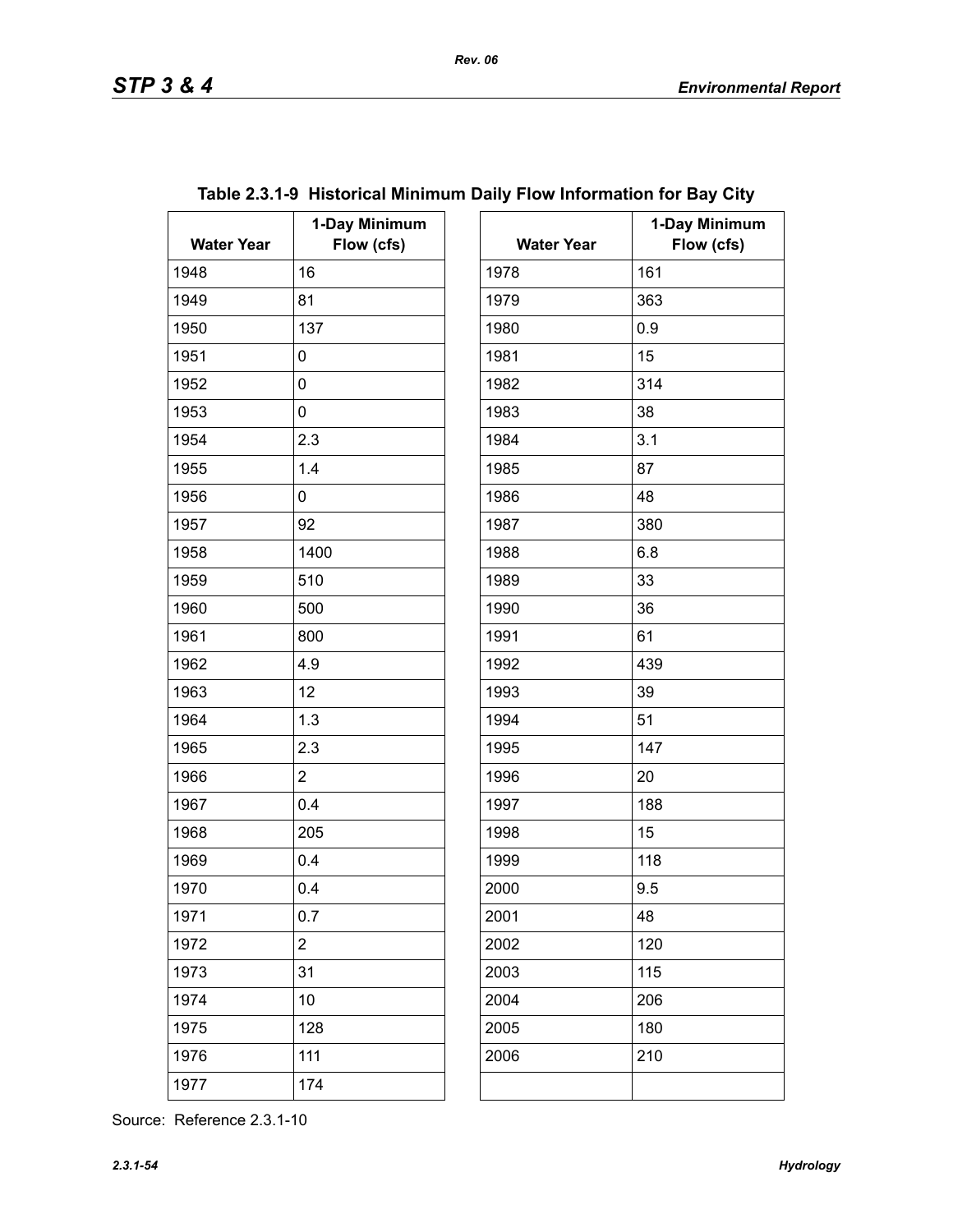| <b>Water Year</b> | 7-Day Minimum<br>Flow (cfs) | <b>Water Year</b> | $7-$ |
|-------------------|-----------------------------|-------------------|------|
| 1948              | 61                          | 1978              | 218  |
| 1949              | 143                         | 1979              | 374  |
| 1950              | 177                         | 1980              | 59   |
| 1951              | $\mathbf 1$                 | 1981              | 243  |
| 1952              | $\overline{2}$              | 1982              | 456  |
| 1953              | 15                          | 1983              | 127  |
| 1954              | 58                          | 1984              | 11   |
| 1955              | 37                          | 1985              | 205  |
| 1956              | 13                          | 1986              | 56   |
| 1957              | 121                         | 1987              | 598  |
| 1958              | 1789                        | 1988              | 83   |
| 1959              | 684                         | 1989              | 41   |
| 1960              | 714                         | 1990              | 68   |
| 1961              | 890                         | 1991              | 90   |
| 1962              | $\overline{7}$              | 1992              | 503  |
| 1963              | 13                          | 1993              | 348  |
| 1964              | 1.4                         | 1994              | 137  |
| 1965              | 17                          | 1995              | 200  |
| 1966              | $\overline{2}$              | 1996              | 20   |
| 1967              | 0.5                         | 1997              | 286  |
| 1968              | 312                         | 1998              | 68   |
| 1969              | 0.5                         | 1999              | 210  |
| 1970              | 0.5                         | 2000              | 14   |
| 1971              | 1.3                         | 2001              | 110  |
| 1972              | 19                          | 2002              | 206  |
| 1973              | 366                         | 2003              | 214  |
| 1974              | 35                          | 2004              | 375  |
| 1975              | 348                         | 2005              | 288  |
| 1976              | 223                         | 2006              | 266  |
| 1977              | 297                         |                   |      |
|                   |                             |                   |      |

|                   | Table 2.3.1-10 Historical Minimum 7-Day Low Flow Information for Bay City |                   |               |
|-------------------|---------------------------------------------------------------------------|-------------------|---------------|
|                   | 7-Day Minimum                                                             |                   | 7-Day Minimum |
| <b>Water Year</b> | Flow (cfs)                                                                | <b>Water Year</b> | Flow (cfs)    |

| <b>Water Year</b> | <i>ı</i> -vay wınınınun<br>Flow (cfs) |
|-------------------|---------------------------------------|
| 1978              | 218                                   |
| 1979              | 374                                   |
| 1980              | 59                                    |
| 1981              | 243                                   |
| 1982              | 456                                   |
| 1983              | 127                                   |
| 1984              | 11                                    |
| 1985              | 205                                   |
| 1986              | 56                                    |
| 1987              | 598                                   |
| 1988              | 83                                    |
| 1989              | 41                                    |
| 1990              | 68                                    |
| 1991              | 90                                    |
| 1992              | 503                                   |
| 1993              | 348                                   |
| 1994              | 137                                   |
| 1995              | 200                                   |
| 1996              | 20                                    |
| 1997              | 286                                   |
| 1998              | 68                                    |
| 1999              | 210                                   |
| 2000              | 14                                    |
| 2001              | 110                                   |
| 2002              | 206                                   |
| 2003              | 214                                   |
| 2004              | 375                                   |
| 2005              | 288                                   |
| 2006              | 266                                   |
|                   |                                       |

### Source: Reference 2.3.1-10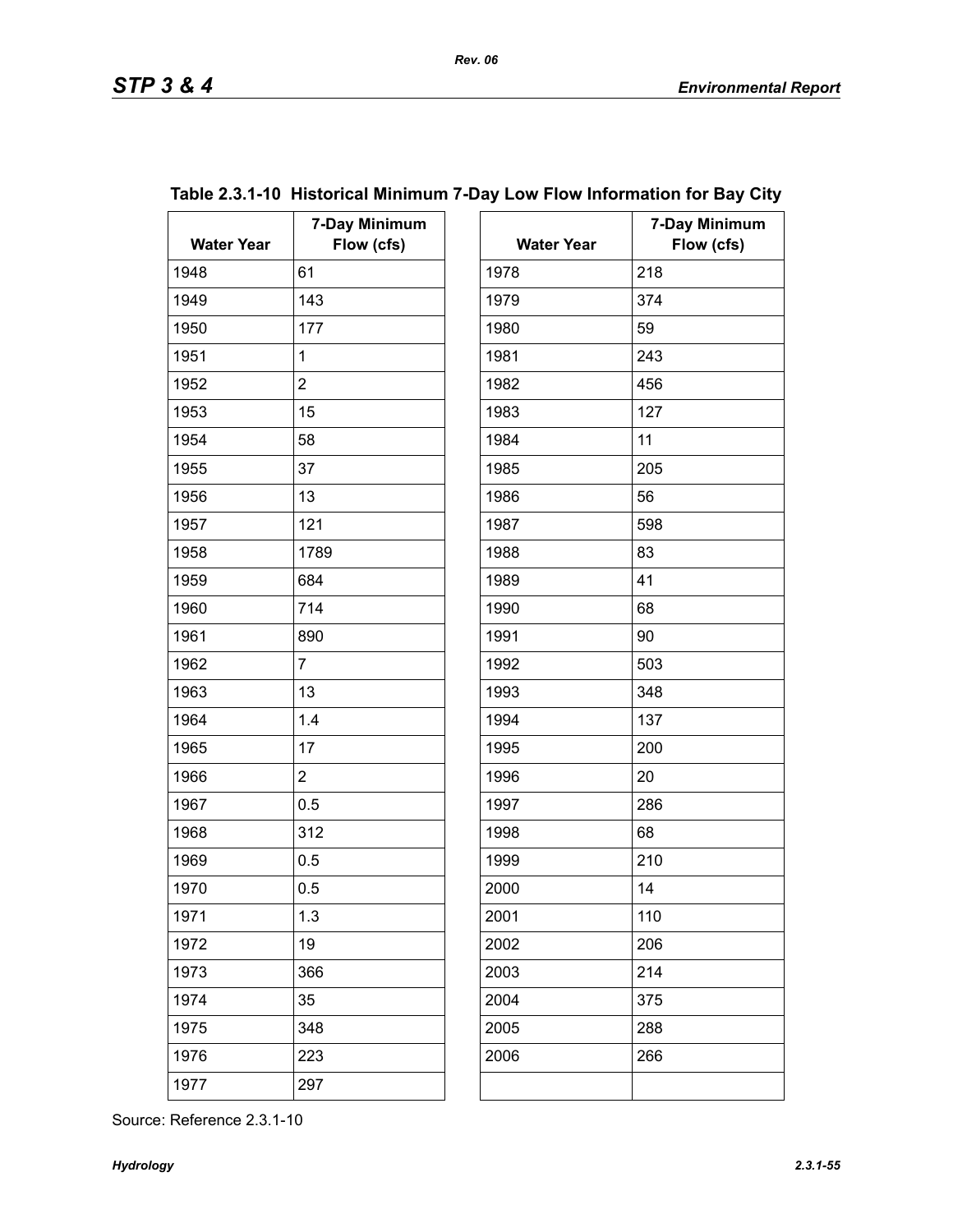|                   |                                  |                                 |                                                                         |                                        | December 28, 2006     | <b>January 30, 2007</b>                |                                     | <b>February 22, 2007</b>               |                       | March 29, 2007                            |                              | April 27, 2007                                   |                              | May 25, 2007                                     |                       | June 27, 2007                             |                       |
|-------------------|----------------------------------|---------------------------------|-------------------------------------------------------------------------|----------------------------------------|-----------------------|----------------------------------------|-------------------------------------|----------------------------------------|-----------------------|-------------------------------------------|------------------------------|--------------------------------------------------|------------------------------|--------------------------------------------------|-----------------------|-------------------------------------------|-----------------------|
| <b>WELL ID</b>    | WELL<br><b>DEPTH</b><br>(ft bgs) | OF<br><b>SCREEN</b><br>(ft bgs) | <b>BOTTOM REFERENCE</b><br><b>POINT</b><br><b>ELEVATION</b><br>(ft MSL) | Depth to<br>Water<br>(f <sup>t</sup> ) | Elevation<br>(ft MSL) | Depth to<br>Water<br>(f <sup>t</sup> ) | <b>Elevation</b><br>(ft MSL)        | Depth to<br>Water<br>(f <sup>t</sup> ) | Elevation<br>(ft MSL) | Depth<br>to<br>Water<br>(f <sup>t</sup> ) | <b>Elevation</b><br>(ft MSL) | <b>Depth</b><br>to<br>Water<br>(f <sup>t</sup> ) | <b>Elevation</b><br>(ft MSL) | <b>Depth</b><br>to<br>Water<br>(f <sup>t</sup> ) | Elevation<br>(ft MSL) | Depth<br>to<br>Water<br>(f <sup>t</sup> ) | Elevation<br>(ft MSL) |
|                   |                                  |                                 |                                                                         |                                        |                       |                                        | <b>Shallow Aquifer - Upper Zone</b> |                                        |                       |                                           |                              |                                                  |                              |                                                  |                       |                                           |                       |
| OW-308 U          | 47.1                             | 48                              | 31.80                                                                   | 7.78                                   | 24.02                 | 6.46                                   | 25.34                               | 7.46                                   | 24.34                 | 7.41                                      | 24.39                        | 7.17                                             | 24.63                        | 7.07                                             | 24.73                 | 7.72                                      | 24.08                 |
| OW-332 U          | 46.1                             | 45                              | 32.10                                                                   | 8.01                                   | 24.09                 | 6.57                                   | 25.53                               | 7.46                                   | 24.64                 | 7.39                                      | 24.71                        | 6.25                                             | 25.85                        | 7.09                                             | 25.01                 | 8.05                                      | 24.05                 |
| OW-348 U          | 39.1                             | 38                              | 32.28                                                                   | 8.09                                   | 24.19                 | 6.52                                   | 25.76                               | 7.71                                   | 24.57                 | 7.66                                      | 24.62                        | 7.34                                             | 24.94                        | 7.25                                             | 25.03                 | 7.95                                      | 24.33                 |
| OW-349 U          | 46.1                             | 45                              | 31.29                                                                   | 7.28                                   | 24.01                 | 5.82                                   | 25.47                               | 6.97                                   | 24.32                 | 6.91                                      | 24.38                        | 6.56                                             | 24.73                        | 6.50                                             | 24.79                 | 7.19                                      | 24.10                 |
| OW-408 U          | 43.1                             | 42                              | 33.57                                                                   | 9.71                                   | 23.86                 | 8.30                                   | 25.27                               | 9.13                                   | 24.44                 | 9.08                                      | 24.49                        | 8.95                                             | 24.62                        | 8.94                                             | 24.63                 | 9.47                                      | 24.10                 |
| OW-420 U          | 49.1                             | 48                              | 33.79                                                                   | 9.98                                   | 23.81                 | 8.42                                   | 25.37                               | 9.32                                   | 24.47                 | 9.26                                      | 24.53                        | 9.08                                             | 24.71                        | 8.99                                             | 24.80                 | 9.59                                      | 24.20                 |
| OW-438 U          | 41                               | 40                              | 32.18                                                                   | 8.45                                   | 23.73                 | 6.55                                   | 25.63                               | 7.21                                   | 24.97                 | 7.14                                      | 25.04                        | 7.17                                             | 25.01                        | 7.00                                             | 25.18                 | 7.97                                      | 24.21                 |
| OW-910 U          | 36.1                             | 35                              | 32.32                                                                   | 9.11                                   | 23.21                 | 7.57                                   | 24.75                               | 8.30                                   | 24.02                 | 8.23                                      | 24.09                        | 8.10                                             | 24.22                        | 8.00                                             | 24.32                 | 8.49                                      | 23.83                 |
| OW-928 U          | 39.6                             | 38.5                            | 31.69                                                                   | 8.18                                   | 23.51                 | 6.21                                   | 25.48                               | 6.85                                   | 24.84                 | 6.72                                      | 24.97                        | 6.69                                             | 25.00                        | 6.59                                             | 25.10                 | 7.33                                      | 24.36                 |
| OW-929 U          | 60.1                             | 59                              | 38.71                                                                   | 12.92                                  | 25.79                 | 11.33                                  | 27.38                               | 11.68                                  | 27.03                 | 11.75                                     | 26.96                        | 11.77                                            | 26.94                        | 11.81                                            | 26.90                 | 13.17                                     | 25.54                 |
| OW-930 U          | 36.1                             | 35                              | 27.33                                                                   | 7.92                                   | 19.41                 | 5.79                                   | 21.54                               | 7.05                                   | 20.28                 | 6.98                                      | 20.35                        | 6.45                                             | 20.88                        | 7.31                                             | 20.02                 | 7.97                                      | 19.36                 |
| OW-931 U          | 36                               | 35                              | 32.10                                                                   | 9.82                                   | 22.28                 | 8.81                                   | 23.29                               | 9.43                                   | 22.67                 | 9.34                                      | 22.76                        | 9.19                                             | 22.91                        | 9.25                                             | 22.85                 | 9.33                                      | 22.77                 |
| OW-932 U          | 39.6                             | 38.5                            | 32.83                                                                   | 8.52                                   | 24.31                 | 7.03                                   | 25.80                               | 8.04                                   | 24.79                 | 7.96                                      | 24.87                        | 7.77                                             | 25.06                        | 7.68                                             | 25.15                 | 8.27                                      | 24.56                 |
| OW-933 U          | 37.1                             | 36                              | 30.62                                                                   | 6.44                                   | 24.18                 | 4.97                                   | 25.65                               | 5.95                                   | 24.67                 | 5.91                                      | 24.71                        | 5.57                                             | 25.05                        | 5.50                                             | 25.12                 | 5.87                                      | 24.75                 |
| OW-934 U          | 41.1                             | 40                              | 30.39                                                                   | 10.22                                  | 20.17                 | 9.54                                   | 20.85                               | 10.04                                  | 20.35                 | 10.08                                     | 20.31                        | 9.91                                             | 20.48                        | 10.00                                            | 20.39                 | 10.36                                     | 20.03                 |
|                   |                                  |                                 |                                                                         |                                        |                       |                                        | <b>Shallow Aquifer - Lower Zone</b> |                                        |                       |                                           |                              |                                                  |                              |                                                  |                       |                                           |                       |
| OW-308 L          | 97.1                             | 96                              | 31.78                                                                   | 16.08                                  | 15.70                 | 15.08                                  | 16.70                               | 14.91                                  | 16.87                 | 14.67                                     | 17.11                        | 14.21                                            | 17.57                        | 14.32                                            | 17.46                 | 14.30                                     | 17.48                 |
| OW-332 L [1]      | 103.2                            | 102.1                           | 31.85                                                                   | 15.22                                  | 16.63                 |                                        |                                     |                                        |                       |                                           |                              |                                                  |                              |                                                  |                       |                                           |                       |
| $OW-332 L(R)$ [1] | 103.1                            | 102                             | 32.08                                                                   |                                        |                       |                                        |                                     | 15.29                                  | 16.79                 | 15.05                                     | 17.03                        | 14.59                                            | 17.49                        | 14.71                                            | 17.37                 | 14.68                                     | 17.40                 |
| OW-348 L          | 79.1                             | 78.2                            | 31.86                                                                   | 16.16                                  | 15.70                 | 15.08                                  | 16.78                               | 14.94                                  | 16.92                 | 14.71                                     | 17.15                        | 14.29                                            | 17.57                        | 14.40                                            | 17.46                 | 14.36                                     | 17.50                 |
| OW-349 L          | 81.1                             | 80                              | 31.03                                                                   | 15.22                                  | 15.81                 | 14.19                                  | 16.84                               | 14.02                                  | 17.01                 | 13.80                                     | 17.23                        | 13.35                                            | 17.68                        | 13.48                                            | 17.55                 | 13.42                                     | 17.61                 |
| <b>OW-408L</b>    | 81.3                             | 80.2                            | 33.76                                                                   | 18.05                                  | 15.71                 | 17.05                                  | 16.71                               | 16.86                                  | 16.90                 | 16.64                                     | 17.12                        | 16.20                                            | 17.56                        | 16.32                                            | 17.44                 | 16.28                                     | 17.48                 |
| OW-438 L          | 104.1                            | 103                             | 31.57                                                                   | 15.85                                  | 15.72                 | 14.96                                  | 16.61                               | 14.75                                  | 16.82                 | 14.49                                     | 17.08                        | 14.02                                            | 17.55                        | 14.12                                            | 17.45                 | 14.10                                     | 17.47                 |
| OW-910 L          | 92.1                             | 91                              | 32.48                                                                   | 16.62                                  | 15.86                 | 16.22                                  | 16.26                               | 15.77                                  | 16.71                 | 15.59                                     | 16.89                        | 15.27                                            | 17.21                        | 15.22                                            | 17.26                 | 15.13                                     | 17.35                 |
| OW-928 L          | 121.1                            | 120                             | 31.56                                                                   | 15.75                                  | 15.81                 | 15.00                                  | 16.56                               | 14.75                                  | 16.81                 | 14.50                                     | 17.06                        | 14.03                                            | 17.53                        | 14.13                                            | 17.43                 | 14.06                                     | 17.50                 |
| OW-929 L          | 98.1                             | 97                              | 38.63                                                                   | 23.47                                  | 15.16                 | 22.41                                  | 16.22                               | 22.26                                  | 16.37                 | 22.00                                     | 16.63                        | 21.51                                            | 17.12                        | 21.70                                            | 16.93                 | 21.67                                     | 16.96                 |
| OW-930 L          | 106.5                            | 105                             | 27.98                                                                   | 14.90                                  | 13.08                 | 13.41                                  | 14.57                               | 13.35                                  | 14.63                 | 13.21                                     | 14.77                        | 12.81                                            | 15.17                        | 13.09                                            | 14.89                 | 12.99                                     | 14.99                 |
| OW-932 L          | 79.6                             | 785                             | 32.79                                                                   | 17.23                                  | 15.56                 | 16.01                                  | 16.78                               | 15.90                                  | 16.89                 | 15.73                                     | 17.06                        | 15.35                                            | 17.44                        | 15.48                                            | 17.31                 | 15.38                                     | 17.41                 |
| OW-933 L          | 87.1                             | 86                              | 30.45                                                                   | 14.60                                  | 15.85                 | 13.37                                  | 17.08                               | 13.29                                  | 17.16                 | 13.11                                     | 17.34                        | 12.71                                            | 17.74                        | 12.84                                            | 17.61                 | 12.72                                     | 17.73                 |
| OW-934 L          | 100                              | 99                              | 30.94                                                                   | 17.07                                  | 13.87                 | 15.83                                  | 15.11                               | 15.73                                  | 15.21                 | 15.51                                     | 15.43                        | 15.09                                            | 15.85                        | 15.33                                            | 15.61                 | 15.23                                     | 15.71                 |

*Hydrology* 

**Hydrology** 

*Rev. 06*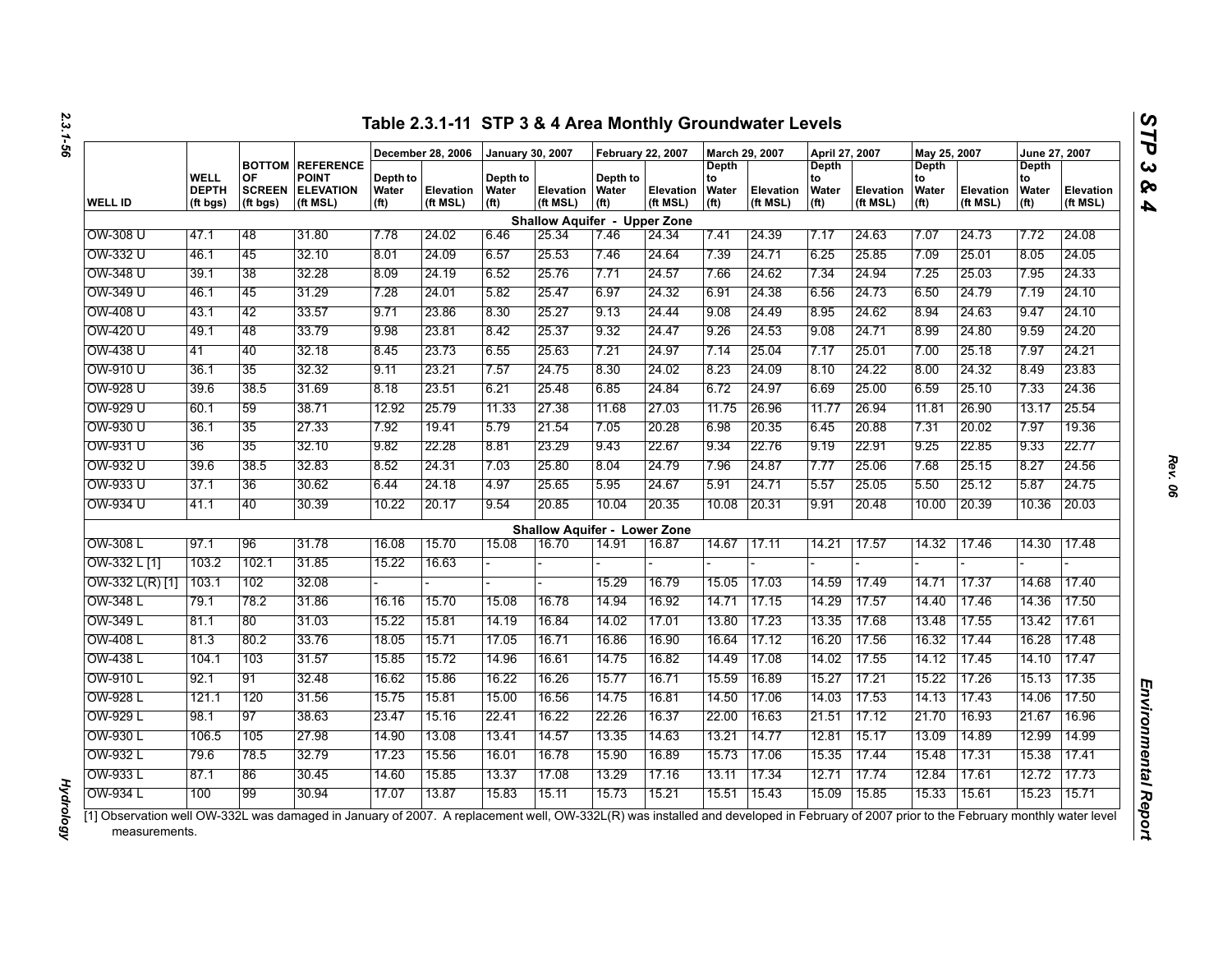| נ       |
|---------|
|         |
| 7<br>P  |
|         |
| د<br>c, |
| భం      |
| A       |

|                |                        |                  | <b>Well Pad</b>                  | Reference                 | <b>Borehole</b>         | Well              |              | Screen Interval Depth [4] |          | <b>Screen Interval Elevation [4]</b>          |       | <b>Filter Pack Interval Depth</b> |
|----------------|------------------------|------------------|----------------------------------|---------------------------|-------------------------|-------------------|--------------|---------------------------|----------|-----------------------------------------------|-------|-----------------------------------|
| Well Number[2] | Northing (ft)<br>$[3]$ | Easting (ft) [3] | <b>Elevation</b><br>(ft MSL) [3] | Elevation<br>(ft MSL) [3] | <b>Diameter</b><br>(in) | Depth<br>(ft bgs) | Top (ft bgs) | Bottom (ft bgs)           |          | Top (ft MSL)   Bottom (ft MSL)   Top (ft bgs) |       | Bottom (ft bgs)                   |
| <b>OW-308L</b> | 363196.43              | 2943374.36       | 29.87                            | 31.78                     | 8                       | 97.1              | 86.0         | 96.0                      | -56.13   | -66.13                                        | 82.0  | 97.1                              |
| <b>OW-308U</b> | 363195.64              | 2943354.04       | 29.88                            | 31.80                     | $\overline{8}$          | 47.1              | 36.0         | 46.0                      | $-6.12$  | -16.12                                        | 32.0  | 47.1                              |
| OW-332L [1]    | 363739.87              | 2943610.91       | 30.24                            | 31.85                     | 8                       | 103.2             | 92.1         | 102.1                     | $-61.86$ | $-71.86$                                      | 88.0  | 103.2                             |
| OW-332L(R)     | 363729.36              | 2943608.74       | 30.01                            | 32.08                     | 8                       | 103.1             | 92.0         | 102.0                     | $-61.99$ | $-71.99$                                      | 87.0  | 103.1                             |
| <b>OW-332U</b> | 363739.21              | 2943591.02       | 30.24                            | 32.10                     | $\overline{8}$          | 46.1              | 35.0         | 45.0                      | -4.76    | $-14.76$                                      | 31.0  | 46.1                              |
| <b>OW-348L</b> | 362685.92              | 2943014.48       | 30.08                            | 31.86                     | 8                       | 79.1              | 68.2         | 78.2                      | $-38.12$ | $-48.12$                                      | 64.0  | 79.1                              |
| <b>OW-348U</b> | 362685.23              | 2942994.44       | 30.51                            | 32.28                     | 8                       | 39.1              | 28.0         | 38.0                      | 2.51     | $-7.49$                                       | 24.0  | 39.1                              |
| <b>OW-349L</b> | 362901.84              | 2943602.97       | 29.41                            | 31.03                     | 8                       | 81.1              | 70.0         | 80.0                      | $-40.59$ | $-50.59$                                      | 65.0  | 81.1                              |
| OW-349U        | 362902.40              | 2943582.28       | 29.40                            | 31.29                     | 8                       | 46.1              | 35.0         | 45.0                      | $-5.60$  | $-15.60$                                      | 31.0  | 46.1                              |
| <b>OW-408L</b> | 363196.18              | 2942472.54       | 31.73                            | 33.76                     | 8                       | 81.3              | 70.2         | 80.2                      | $-38.47$ | $-48.47$                                      | 66.0  | 81.3                              |
| <b>OW-408U</b> | 363194.01              | 2942456.01       | 31.50                            | 33.57                     | $\overline{8}$          | 43.1              | 32.0         | 42.0                      | -0.50    | $-10.50$                                      | 28.0  | 43.1                              |
| <b>OW-420U</b> | 362902.15              | 2942018.94       | 32.25                            | 33.79                     | 8                       | 49.1              | 38.0         | 48.0                      | $-5.75$  | $-15.75$                                      | 34.0  | 49.1                              |
| <b>OW-438L</b> | 363790.77              | 2942045.09       | 30.11                            | 31.57                     | 8                       | 104.1             | 93.0         | 103.0                     | $-62.89$ | $-72.89$                                      | 89.0  | 104.1                             |
| <b>OW-438U</b> | 363792.04              | 2942025.17       | 30.53                            | 32.18                     | $\overline{8}$          | 41.0              | 30.0         | 40.0                      | 0.53     | $-9.47$                                       | 26.0  | 41.0                              |
| <b>OW-910L</b> | 363363.45              | 2941266.45       | 30.75                            | 32.48                     | 8                       | 92.1              | 81.0         | 91.0                      | $-50.25$ | $-60.25$                                      | 77.0  | 92.1                              |
| OW-910U        | 363362.02              | 2941246.57       | 30.69                            | 32.32                     | 8                       | 36.1              | 25.0         | 35.0                      | 5.69     | $-4.31$                                       | 21.0  | 36.1                              |
| <b>OW-928L</b> | 364932.30              | 2940376.21       | 29.81                            | 31.56                     | 8                       | 121.1             | 110.0        | 120.0                     | $-80.19$ | $-90.19$                                      | 106.0 | 121.1                             |
| <b>OW-928U</b> | 364933.86              | 2940356.48       | 30.02                            | 31.69                     | 8                       | 39.6              | 28.5         | 38.5                      | 1.52     | $-8.48$                                       | 24.5  | 39.6                              |
| <b>OW-929L</b> | 364671.50              | 2945497.78       | 36.93                            | 38.63                     | 8                       | 98.1              | 87.0         | 97.0                      | $-50.07$ | $-60.07$                                      | 83.0  | 98.1                              |
| <b>OW-929U</b> | 364672.34              | 2945477.58       | 36.91                            | 38.71                     | 8                       | 60.1              | 49.0         | 59.0                      | -12.09   | $-22.09$                                      | 45.0  | 60.1                              |
| <b>OW-930L</b> | 360214.45              | 2949525.96       | 26.21                            | 27.98                     | 8                       | 106.5             | 95.0         | 105.0                     | -68.79   | $-78.79$                                      | 91.0  | 106.5                             |
| OW-930U        | 360209.72              | 2949506.58       | 25.62                            | 27.33                     | 8                       | 36.1              | 25.0         | 35.0                      | 0.62     | $-9.38$                                       | 21.0  | 36.1                              |
| <b>OW-931U</b> | 361979.42              | 2939520.36       | 30.53                            | 32.10                     | 7                       | 36.0              | 25.0         | 35.0                      | 5.53     | $-4.47$                                       | 21.0  | 36.0                              |
| <b>OW-932L</b> | 361899.37              | 2942115.90       | 31.09                            | 32.79                     | 8                       | 79.6              | 68.5         | 78.5                      | $-37.41$ | -47.41                                        | 64.5  | 79.6                              |
| <b>OW-932U</b> | 361898.53              | 2942097.29       | 31.35                            | 32.83                     | $\boldsymbol{8}$        | 39.6              | 28.5         | 38.5                      | 2.85     | $-7.15$                                       | 24.5  | 39.6                              |
| <b>OW-933L</b> | 361898.05              | 2943515.01       | 28.74                            | 30.45                     | 8                       | 87.1              | 76.0         | 86.0                      | $-47.26$ | $-57.26$                                      | 72.0  | 87.1                              |
| <b>OW-933U</b> | 361897.65              | 2943494.66       | 28.87                            | 30.62                     | 8                       | 37.1              | 26.0         | 36.0                      | 2.87     | $-7.13$                                       | 23.0  | 37.1                              |
| <b>OW-934L</b> | 362082.08              | 2948254.12       | 29.04                            | 30.94                     | 17                      | 100.0             | 89.0         | 99.0                      | -59.96   | $-69.96$                                      | 85.0  | 100.0                             |
|                | 362079.87              | 2948234.20       | 28.54                            | 30.39                     | 8                       | 41.1              | 30.0         | 40.0                      | -1.46    | $-11.46$                                      | 26.0  | 41.1                              |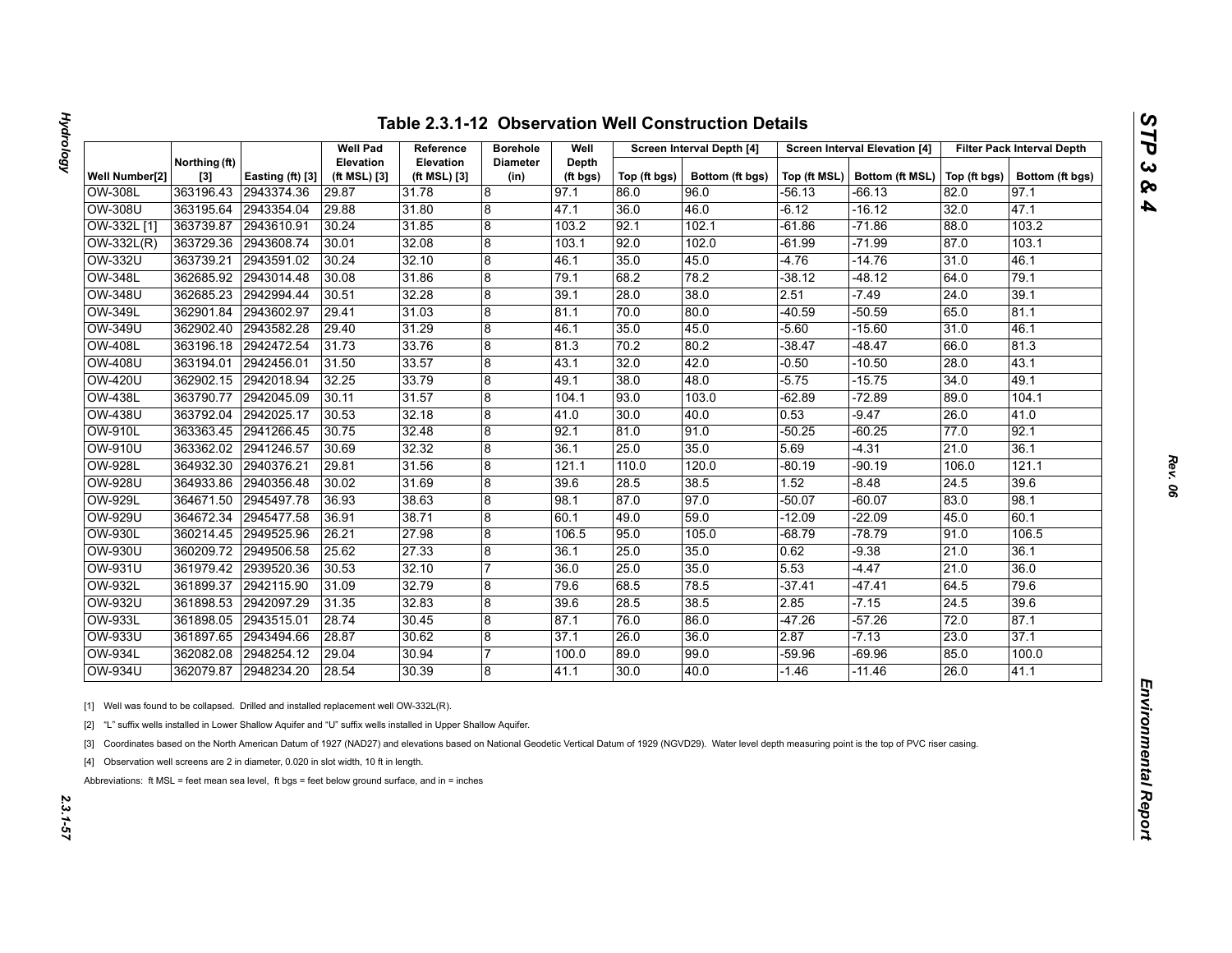|                |                  |                                        |                 |                              |                      |                       | Table 2.3.1-13 Estimated Vertical Hydraulic Gradients in the STP 3 & 4 Area |                 |                       |                             |                       |           |                   |                   |         |             |
|----------------|------------------|----------------------------------------|-----------------|------------------------------|----------------------|-----------------------|-----------------------------------------------------------------------------|-----------------|-----------------------|-----------------------------|-----------------------|-----------|-------------------|-------------------|---------|-------------|
|                |                  |                                        |                 | <b>Upper Well Screen [1]</b> |                      |                       |                                                                             |                 | Lower Well Screen [1] |                             |                       |           |                   | Groundwater [2]   |         |             |
| Date           | <b>Well Pair</b> | Ground<br><b>Elevation (ft</b><br>MSL) | Top (ft<br>bgs) | <b>Bottom</b><br>(ft bgs)    | Midpoint (ft<br>bgs) | Elevation<br>(ft MSL) | <b>Ground Elevation</b><br>(ft MSL)                                         | Top (ft<br>bgs) | Bottom (ft<br>bgs)    | <b>Midpoint</b><br>(ft bgs) | Elevation<br>(ft MSL) | $dx$ (ft) | Upper (ft<br>MSL) | Lower (ft<br>MSL) | dh (ft) | $i$ (ft/ft) |
| 12/28/2006     | OW-308 U/L       | 29.88                                  | 36              | 46                           | 41                   | $-11.12$              | 29.87                                                                       | 86              | 96                    | 91                          | $-61.13$              | 50.0      | 24.02             | 15.70             | 8.32    | 0.166       |
| 1/30/2007      | OW-308 U/L       | 29.88                                  | 36              | 46                           | 41                   | $-11.12$              | 29.87                                                                       | 86              | 96                    | 91                          | $-61.13$              | 50.0      | 25.34             | 16.70             | 8.64    | 0.173       |
| 2/22/2007      | OW-308 U/L       | 29.88                                  | 36              | 46                           | 41                   | $-11.12$              | 29.87                                                                       | 86              | 96                    | 91                          | $-61.13$              | 50.0      | 24.34             | 16.87             | 7.47    | 0.149       |
| 3/29/2007      | OW-308 U/L       | 29.88                                  | 36              | 46                           | 41                   | $-11.12$              | 29.87                                                                       | 86              | 96                    | 91                          | $-61.13$              | 50.0      | 24.39             | 17.11             | 7.28    | 0.146       |
| 4/27/2007      | OW-308 U/L       | 29.88                                  | 36              | 46                           | 41                   | $-11.12$              | 29.87                                                                       | 86              | 96                    | 91                          | $-61.13$              | 50.0      | 24.63             | 17.57             | 7.06    | 0.141       |
| 5/25/2007      | OW-308 U/L       | 29.88                                  | 36              | 46                           | 41                   | $-11.12$              | 29.87                                                                       | 86              | 96                    | 91                          | $-61.13$              | 50.0      | 24.73             | 17.46             | 7.27    | 0.145       |
| 6/27/2007      | OW-308 U/L       | 29.88                                  | 36              | 46                           | 41                   | $-11.12$              | 29.87                                                                       | 86              | 96                    | 91                          | $-61.13$              | 50.0      | 24.08             | 17.48             | 6.60    | 0.132       |
| 12/28/2006 [3] | OW-332 U/L       | 30.24                                  | 35              | 45                           | 40                   | $-9.76$               | 30.24                                                                       | 92.1            | 102.1                 | 97.1                        | $-66.86$              | 57.1      | 24.09             | 16.63             | 7.46    | 0.131       |
| 2/22/2007 [3]  | OW-332 U/L(R)    | 30.24                                  | 35              | 45                           | 40                   | $-9.76$               | 30.01                                                                       | 92              | 102                   | 97                          | $-66.99$              | 57.2      | 24.64             | 16.79             | 7.85    | 0.137       |
| 3/29/2007 [3]  | OW-332 U/L(R)    | 30.24                                  | 35              | 45                           | 40                   | $-9.76$               | 30.01                                                                       | 92              | 102                   | 97                          | $-66.99$              | 57.2      | 24.71             | 17.03             | 7.68    | 0.134       |
| 4/27/2007 [3]  | OW-332 U/L(R)    | 30.24                                  | 35              | 45                           | 40                   | $-9.76$               | 30.01                                                                       | 92              | 102                   | 97                          | $-66.99$              | 57.2      | 25.85             | 17.49             | 8.36    | 0.146       |
| 5/25/2007 [3]  | OW-332 U/L(R)    | 30.24                                  | 35              | 45                           | 40                   | $-9.76$               | 30.01                                                                       | 92              | 102                   | 97                          | $-66.99$              | 57.2      | 25.01             | 17.37             | 7.64    | 0.133       |
| 6/27/2007 [3]  | OW-332 U/L(R)    | 30.24                                  | 35              | 45                           | 40                   | $-9.76$               | 30.01                                                                       | 92              | 102                   | 97                          | $-66.99$              | 57.2      | 24.05             | 17.40             | 6.65    | 0.116       |
| 12/28/2006     | OW-348 U/L       | 30.51                                  | 28              | 38                           | 33                   | $-2.49$               | 30.08                                                                       | 68.2            | 78.2                  | 73.2                        | $-43.12$              | 40.6      | 24.19             | 15.70             | 8.49    | 0.209       |
| 1/30/2007      | OW-348 U/L       | 30.51                                  | 28              | 38                           | 33                   | $-2.49$               | 30.08                                                                       | 68.2            | 78.2                  | 73.2                        | $-43.12$              | 40.6      | 25.76             | 16.78             | 8.98    | 0.221       |
| 2/22/2007      | OW-348 U/L       | 30.51                                  | 28              | 38                           | 33                   | $-2.49$               | 30.08                                                                       | 68.2            | 78.2                  | 73.2                        | $-43.12$              | 40.6      | 24.57             | 16.92             | 7.65    | 0.188       |
| 3/29/2007      | OW-348 U/L       | 30.51                                  | 28              | 38                           | 33                   | $-2.49$               | 30.08                                                                       | 68.2            | 78.2                  | 73.2                        | $-43.12$              | 40.6      | 24.62             | 17.15             | 7.47    | 0.184       |
| 4/27/2007      | OW-348 U/L       | 30.51                                  | 28              | 38                           | 33                   | $-2.49$               | 30.08                                                                       | 68.2            | 78.2                  | 73.2                        | $-43.12$              | 40.6      | 24.94             | 17.57             | 7.37    | 0.181       |
| 5/25/2007      | OW-348 U/L       | 30.51                                  | 28              | 38                           | 33                   | $-2.49$               | 30.08                                                                       | 68.2            | 78.2                  | 73.2                        | $-43.12$              | 40.6      | 25.03             | 17.46             | 7.57    | 0.186       |
| 6/27/2007      | OW-348 U/L       | 30.51                                  | 28              | 38                           | 33                   | $-2.49$               | 30.08                                                                       | 68.2            | 78.2                  | 73.2                        | $-43.12$              | 40.6      | 24.33             | 17.50             | 6.83    | 0.168       |
| 12/28/2006     | OW-349 U/L       | 29.40                                  | 35              | 45                           | 40                   | $-10.6$               | 29.41                                                                       | 70              | 80                    | 75                          | $-45.59$              | 35.0      | 24.01             | 15.81             | 8.20    | 0.234       |
| 1/30/2007      | OW-349 U/L       | 29.40                                  | 35              | 45                           | 40                   | $-10.6$               | 29.41                                                                       | 70              | 80                    | 75                          | $-45.59$              | 35.0      | 25.47             | 16.84             | 8.63    | 0.247       |
| 2/22/2007      | OW-349 U/L       | 29.40                                  | 35              | 45                           | 40                   | $-10.6$               | 29.41                                                                       | 70              | 80                    | 75                          | -45.59                | 35.0      | 24.32             | 17.01             | 7.31    | 0.209       |
| 3/29/2007      | OW-349 U/L       | 29.40                                  | 35              | 45                           | 40                   | $-10.6$               | 29.41                                                                       | 70              | 80                    | 75                          | $-45.59$              | 35.0      | 24.38             | 17.23             | 7.15    | 0.204       |
| 4/27/2007      | OW-349 U/L       | 29.40                                  | 35              | 45                           | 40                   | $-10.6$               | 29.41                                                                       | 70              | 80                    | 75                          | $-45.59$              | 35.0      | 24.73             | 17.68             | 7.05    | 0.201       |
| 5/25/2007      | OW-349 U/L       | 29.40                                  | 35              | 45                           | 40                   | $-10.6$               | 29.41                                                                       | 70              | 80                    | 75                          | $-45.59$              | 35.0      | 24.79             | 17.55             | 7.24    | 0.207       |
| 6/27/2007      | OW-349 U/L       | 29.40                                  | 35              | 45                           | 40                   | $-10.6$               | 29.41                                                                       | 70              | 80                    | 75                          | $-45.59$              | 35.0      | 24.10             | 17.61             | 6.49    | 0.185       |
| 12/28/2006     | OW-408 U/L       | 31.50                                  | 32              | 42                           | 37                   | $-5.5$                | 31.73                                                                       | 70.2            | 80.2                  | 75.2                        | $-43.47$              | 38.0      | 23.86             | 15.71             | 8.15    | 0.215       |

*Rev. 06*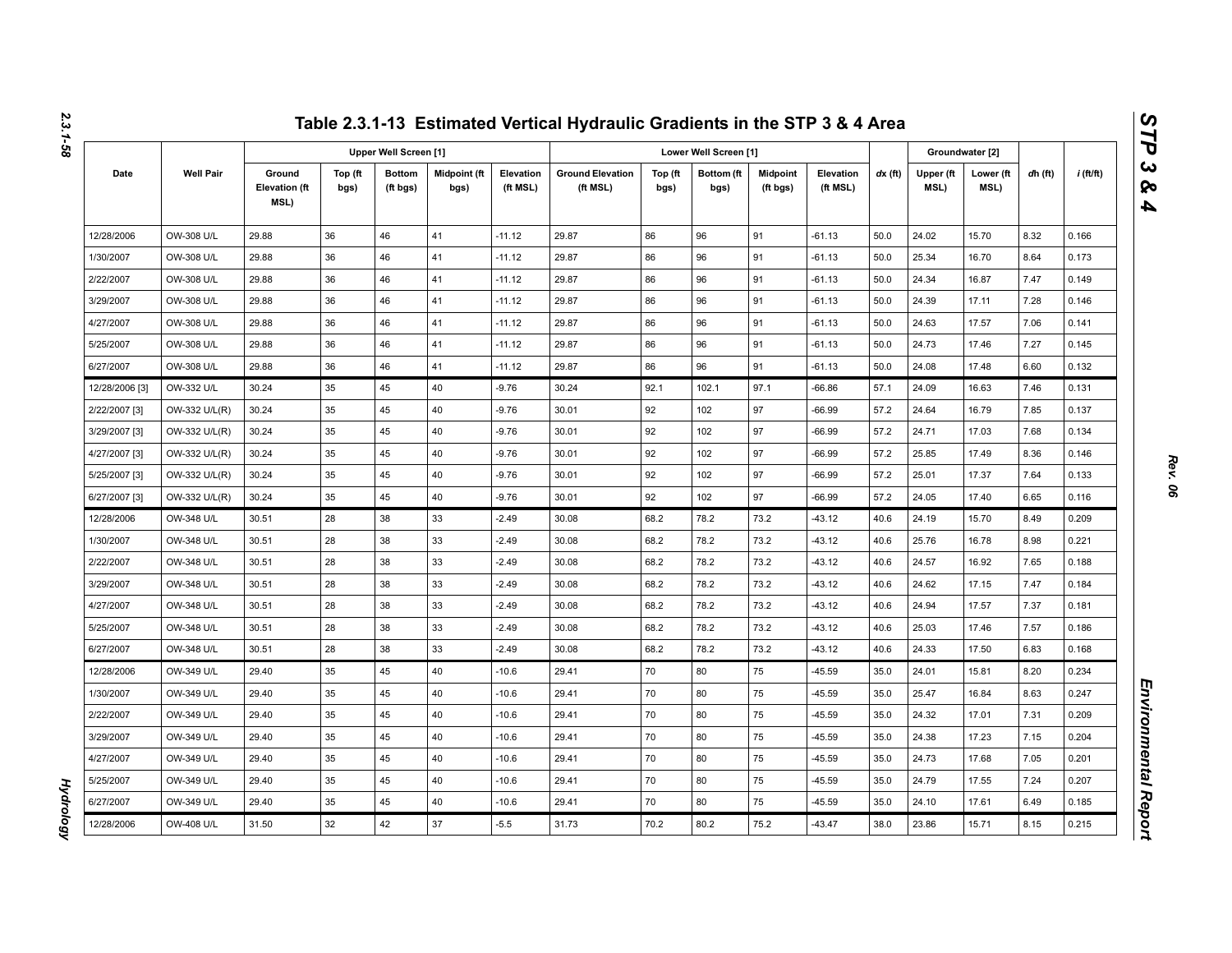|            |                  |                                        |                 |                              |                             |                       | Table 2.3.1-13 Estimated Vertical Hydraulic Gradients in the STP 3 & 4 Area (Continued) |                 |                       |                             |                       |           |                   |                   |         |                  |
|------------|------------------|----------------------------------------|-----------------|------------------------------|-----------------------------|-----------------------|-----------------------------------------------------------------------------------------|-----------------|-----------------------|-----------------------------|-----------------------|-----------|-------------------|-------------------|---------|------------------|
|            |                  |                                        |                 | <b>Upper Well Screen [1]</b> |                             |                       |                                                                                         |                 | Lower Well Screen [1] |                             |                       |           |                   | Groundwater [2]   |         |                  |
| Date       | <b>Well Pair</b> | Ground<br><b>Elevation (ft</b><br>MSL) | Top (ft<br>bgs) | <b>Bottom</b><br>(ft bgs)    | <b>Midpoint (ft</b><br>bgs) | Elevation<br>(ft MSL) | <b>Ground Elevation</b><br>(ft MSL)                                                     | Top (ft<br>bgs) | Bottom (ft<br>bgs)    | <b>Midpoint</b><br>(ft bgs) | Elevation<br>(ft MSL) | $dx$ (ft) | Upper (ft<br>MSL) | Lower (ft<br>MSL) | dh (ft) | <i>i</i> (ft/ft) |
| 1/30/2007  | OW-408 U/L       | 31.50                                  | 32              | 42                           | 37                          | $-5.5$                | 31.73                                                                                   | 70.2            | 80.2                  | 75.2                        | $-43.47$              | 38.0      | 25.27             | 16.71             | 8.56    | 0.225            |
| 2/22/2007  | OW-408 U/L       | 31.50                                  | 32              | 42                           | 37                          | $-5.5$                | 31.73                                                                                   | 70.2            | 80.2                  | 75.2                        | $-43.47$              | 38.0      | 24.44             | 16.90             | 7.54    | 0.199            |
| 3/29/2007  | OW-408 U/L       | 31.50                                  | 32              | 42                           | 37                          | $-5.5$                | 31.73                                                                                   | 70.2            | 80.2                  | 75.2                        | $-43.47$              | 38.0      | 24.49             | 17.12             | 7.37    | 0.194            |
| 4/27/2007  | OW-408 U/L       | 31.50                                  | 32              | 42                           | 37                          | $-5.5$                | 31.73                                                                                   | 70.2            | 80.2                  | 75.2                        | $-43.47$              | 38.0      | 24.62             | 17.56             | 7.06    | 0.186            |
| 5/25/2007  | OW-408 U/L       | 31.50                                  | 32              | 42                           | 37                          | $-5.5$                | 31.73                                                                                   | 70.2            | 80.2                  | 75.2                        | $-43.47$              | 38.0      | 24.63             | 17.44             | 7.19    | 0.189            |
| 6/27/2007  | OW-408 U/L       | 31.50                                  | 32              | 42                           | 37                          | $-5.5$                | 31.73                                                                                   | 70.2            | 80.2                  | 75.2                        | $-43.47$              | 38.0      | 24.10             | 17.48             | 6.62    | 0.174            |
| 12/28/2006 | OW-438 U/L       | 30.53                                  | 30              | 40                           | 35                          | $-4.47$               | 30.11                                                                                   | 93              | 103                   | 98                          | $-67.89$              | 63.4      | 23.73             | 15.72             | 8.01    | 0.126            |
| 1/30/2007  | OW-438 U/L       | 30.53                                  | 30              | 40                           | 35                          | $-4.47$               | 30.11                                                                                   | 93              | 103                   | 98                          | $-67.89$              | 63.4      | 25.63             | 16.61             | 9.02    | 0.142            |
| 2/22/2007  | OW-438 U/L       | 30.53                                  | 30              | 40                           | 35                          | $-4.47$               | 30.11                                                                                   | 93              | 103                   | 98                          | $-67.89$              | 63.4      | 24.97             | 16.82             | 8.15    | 0.129            |
| 3/29/2007  | OW-438 U/L       | 30.53                                  | 30              | 40                           | 35                          | $-4.47$               | 30.11                                                                                   | 93              | 103                   | 98                          | $-67.89$              | 63.4      | 25.04             | 17.08             | 7.96    | 0.126            |
| 4/27/2007  | OW-438 U/L       | 30.53                                  | 30              | 40                           | 35                          | $-4.47$               | 30.11                                                                                   | 93              | 103                   | 98                          | $-67.89$              | 63.4      | 25.01             | 17.55             | 7.46    | 0.118            |
| 5/25/2007  | OW-438 U/L       | 30.53                                  | 30              | 40                           | 35                          | $-4.47$               | 30.11                                                                                   | 93              | 103                   | 98                          | $-67.89$              | 63.4      | 25.18             | 17.45             | 7.73    | 0.122            |
| 6/27/2007  | OW-438 U/L       | 30.53                                  | 30              | 40                           | 35                          | $-4.47$               | 30.11                                                                                   | 93              | 103                   | 98                          | $-67.89$              | 63.4      | 24.21             | 17.47             | 6.74    | 0.106            |
| 12/28/2006 | OW-910 U/L       | 30.69                                  | 25              | 35                           | 30                          | 0.69                  | 30.75                                                                                   | 81              | 91                    | 86                          | $-55.25$              | 55.9      | 23.21             | 15.86             | 7.35    | 0.131            |
| 1/30/2007  | OW-910 U/L       | 30.69                                  | 25              | 35                           | 30                          | 0.69                  | 30.75                                                                                   | 81              | 91                    | 86                          | $-55.25$              | 55.9      | 24.75             | 16.26             | 8.49    | 0.152            |
| 2/22/2007  | OW-910 U/L       | 30.69                                  | 25              | 35                           | 30                          | 0.69                  | 30.75                                                                                   | 81              | 91                    | 86                          | $-55.25$              | 55.9      | 24.02             | 16.71             | 7.31    | 0.131            |
| 3/29/2007  | OW-910 U/L       | 30.69                                  | 25              | 35                           | 30                          | 0.69                  | 30.75                                                                                   | 81              | 91                    | 86                          | $-55.25$              | 55.9      | 24.09             | 16.89             | 7.20    | 0.129            |
| 4/27/2007  | OW-910 U/L       | 30.69                                  | 25              | 35                           | 30                          | 0.69                  | 30.75                                                                                   | 81              | 91                    | 86                          | $-55.25$              | 55.9      | 24.22             | 17.21             | 7.01    | 0.125            |
| 5/25/2007  | OW-910 U/L       | 30.69                                  | 25              | 35                           | 30                          | 0.69                  | 30.75                                                                                   | 81              | 91                    | 86                          | $-55.25$              | 55.9      | 24.32             | 17.26             | 7.06    | 0.126            |
| 6/27/2007  | OW-910 U/L       | 30.69                                  | 25              | 35                           | 30                          | 0.69                  | 30.75                                                                                   | 81              | 91                    | 86                          | $-55.25$              | 55.9      | 23.83             | 17.35             | 6.48    | 0.116            |
| 12/28/2006 | OW-928 U/L       | 30.02                                  | 28.5            | 38.5                         | 33.5                        | $-3.48$               | 29.81                                                                                   | 110             | 120                   | 115                         | $-85.19$              | 81.7      | 23.51             | 15.81             | 7.70    | 0.094            |
| 1/30/2007  | OW-928 U/L       | 30.02                                  | 28.5            | 38.5                         | 33.5                        | $-3.48$               | 29.81                                                                                   | 110             | 120                   | 115                         | -85.19                | 81.7      | 25.48             | 16.56             | 8.92    | 0.109            |
| 2/22/2007  | OW-928 U/L       | 30.02                                  | 28.5            | 38.5                         | 33.5                        | $-3.48$               | 29.81                                                                                   | 110             | 120                   | 115                         | $-85.19$              | 81.7      | 24.84             | 16.81             | 8.03    | 0.098            |
| 3/29/2007  | OW-928 U/L       | 30.02                                  | 28.5            | 38.5                         | 33.5                        | $-3.48$               | 29.81                                                                                   | 110             | 120                   | 115                         | -85.19                | 81.7      | 24.97             | 17.06             | 7.91    | 0.097            |
| 4/27/2007  | OW-928 U/L       | 30.02                                  | 28.5            | 38.5                         | 33.5                        | $-3.48$               | 29.81                                                                                   | 110             | 120                   | 115                         | $-85.19$              | 81.7      | 25.00             | 17.53             | 7.47    | 0.091            |
| 5/25/2007  | OW-928 U/L       | 30.02                                  | 28.5            | 38.5                         | 33.5                        | $-3.48$               | 29.81                                                                                   | 110             | 120                   | 115                         | -85.19                | 81.7      | 25.10             | 17.43             | 7.67    | 0.094            |
| 6/27/2007  | OW-928 U/L       | 30.02                                  | 28.5            | 38.5                         | 33.5                        | $-3.48$               | 29.81                                                                                   | 110             | 120                   | 115                         | $-85.19$              | 81.7      | 24.36             | 17.50             | 6.86    | 0.084            |
| 12/28/2006 | OW-929 U/L       | 36.91                                  | 49              | 59                           | 54                          | $-17.09$              | 36.93                                                                                   | 87              | 97                    | 92                          | $-55.07$              | 38.0      | 25.79             | 15.16             | 10.63   | 0.280            |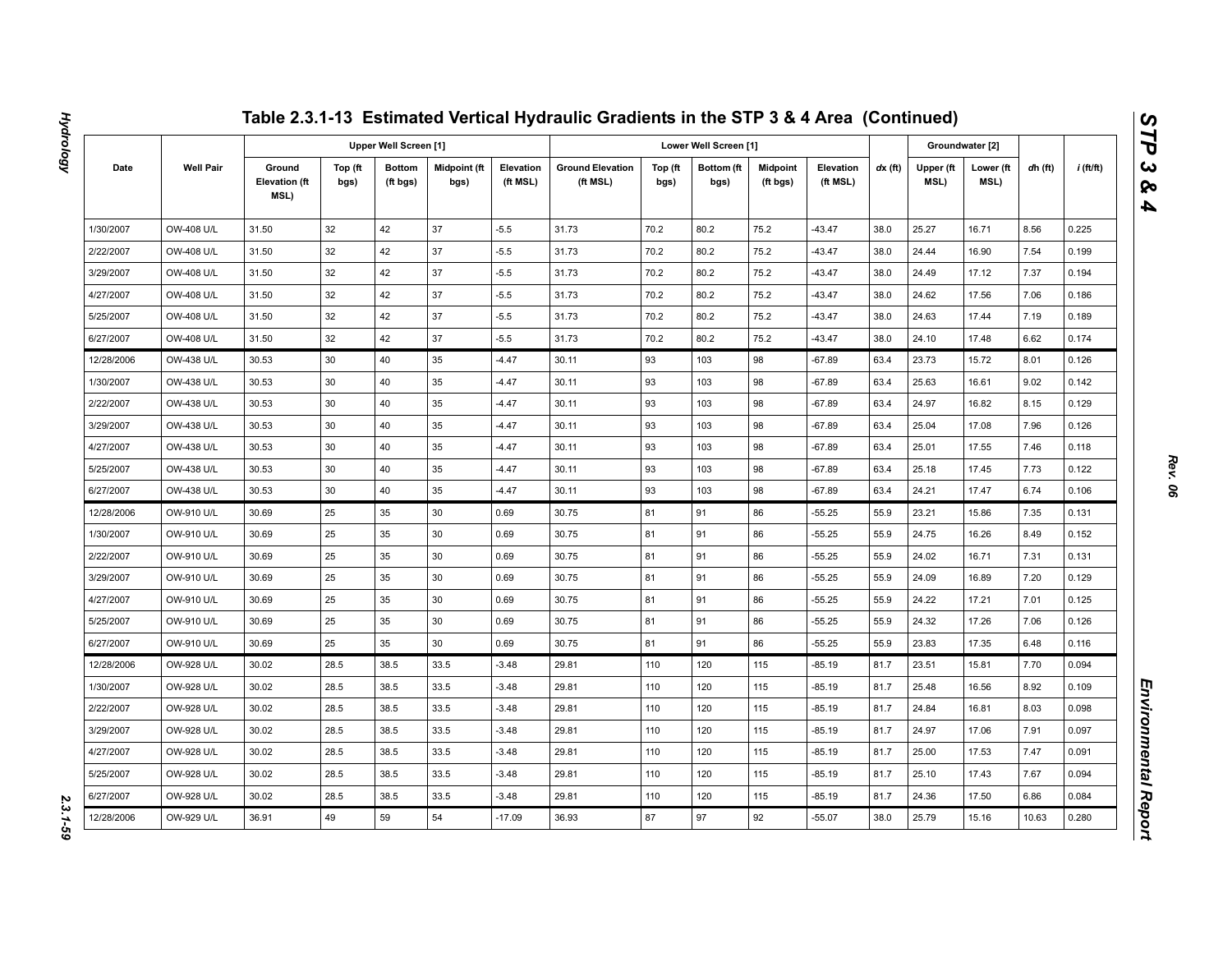|            |                  |                                        |                 |                           |                      |                       | Table 2.3.1-13 Estimated Vertical Hydraulic Gradients in the STP 3 & 4 Area (Continued) |                 |                       |                             |                       |           |                   |                   |         |             |
|------------|------------------|----------------------------------------|-----------------|---------------------------|----------------------|-----------------------|-----------------------------------------------------------------------------------------|-----------------|-----------------------|-----------------------------|-----------------------|-----------|-------------------|-------------------|---------|-------------|
|            |                  |                                        |                 | Upper Well Screen [1]     |                      |                       |                                                                                         |                 | Lower Well Screen [1] |                             |                       |           |                   | Groundwater [2]   |         |             |
| Date       | <b>Well Pair</b> | Ground<br><b>Elevation (ft</b><br>MSL) | Top (ft<br>bgs) | <b>Bottom</b><br>(ft bgs) | Midpoint (ft<br>bgs) | Elevation<br>(ft MSL) | <b>Ground Elevation</b><br>(ft MSL)                                                     | Top (ft<br>bgs) | Bottom (ft<br>bgs)    | <b>Midpoint</b><br>(ft bgs) | Elevation<br>(ft MSL) | $dx$ (ft) | Upper (ft<br>MSL) | Lower (ft<br>MSL) | dh (ft) | $i$ (ft/ft) |
| 1/30/2007  | OW-929 U/L       | 36.91                                  | 49              | 59                        | 54                   | $-17.09$              | 36.93                                                                                   | 87              | 97                    | 92                          | $-55.07$              | 38.0      | 27.38             | 16.22             | 11.16   | 0.294       |
| 2/22/2007  | OW-929 U/L       | 36.91                                  | 49              | 59                        | 54                   | $-17.09$              | 36.93                                                                                   | 87              | 97                    | 92                          | $-55.07$              | 38.0      | 27.03             | 16.37             | 10.66   | 0.281       |
| 3/29/2007  | OW-929 U/L       | 36.91                                  | 49              | 59                        | 54                   | $-17.09$              | 36.93                                                                                   | 87              | 97                    | 92                          | $-55.07$              | 38.0      | 26.96             | 16.63             | 10.33   | 0.272       |
| 4/27/2007  | OW-929 U/L       | 36.91                                  | 49              | 59                        | 54                   | $-17.09$              | 36.93                                                                                   | 87              | 97                    | 92                          | $-55.07$              | 38.0      | 26.94             | 17.12             | 9.82    | 0.259       |
| 5/25/2007  | OW-929 U/L       | 36.91                                  | 49              | 59                        | 54                   | $-17.09$              | 36.93                                                                                   | 87              | 97                    | 92                          | $-55.07$              | 38.0      | 26.90             | 16.93             | 9.97    | 0.263       |
| 6/27/2007  | OW-929 U/L       | 36.91                                  | 49              | 59                        | 54                   | $-17.09$              | 36.93                                                                                   | 87              | 97                    | 92                          | $-55.07$              | 38.0      | 25.54             | 16.96             | 8.58    | 0.226       |
| 12/28/2006 | OW-930 U/L       | 25.62                                  | 25              | 35                        | 30                   | $-4.38$               | 26.21                                                                                   | 95              | 105                   | 100                         | $-73.79$              | 69.4      | 19.41             | 13.08             | 6.33    | 0.091       |
| 1/30/2007  | OW-930 U/L       | 25.62                                  | 25              | 35                        | 30                   | $-4.38$               | 26.21                                                                                   | 95              | 105                   | 100                         | $-73.79$              | 69.4      | 21.54             | 14.57             | 6.97    | 0.100       |
| 2/22/2007  | OW-930 U/L       | 25.62                                  | 25              | 35                        | 30                   | $-4.38$               | 26.21                                                                                   | 95              | 105                   | 100                         | $-73.79$              | 69.4      | 20.28             | 14.63             | 5.65    | 0.081       |
| 3/29/2007  | OW-930 U/L       | 25.62                                  | 25              | 35                        | 30                   | $-4.38$               | 26.21                                                                                   | 95              | 105                   | 100                         | $-73.79$              | 69.4      | 20.35             | 14.77             | 5.58    | 0.080       |
| 4/27/2007  | OW-930 U/L       | 25.62                                  | 25              | 35                        | 30                   | $-4.38$               | 26.21                                                                                   | 95              | 105                   | 100                         | $-73.79$              | 69.4      | 20.88             | 15.17             | 5.71    | 0.082       |
| 5/25/2007  | OW-930 U/L       | 25.62                                  | 25              | 35                        | 30                   | $-4.38$               | 26.21                                                                                   | 95              | 105                   | 100                         | $-73.79$              | 69.4      | 20.02             | 14.89             | 5.13    | 0.074       |
| 6/27/2007  | OW-930 U/L       | 25.62                                  | 25              | 35                        | 30                   | $-4.38$               | 26.21                                                                                   | 95              | 105                   | 100                         | $-73.79$              | 69.4      | 19.36             | 14.99             | 4.37    | 0.063       |
| 12/28/2006 | OW-932 U/L       | 31.35                                  | 28.5            | 38.5                      | 33.5                 | $-2.15$               | 31.09                                                                                   | 68.5            | 78.5                  | 73.5                        | $-42.41$              | 40.3      | 24.31             | 15.56             | 8.75    | 0.217       |
| 1/30/2007  | OW-932 U/L       | 31.35                                  | 28.5            | 38.5                      | 33.5                 | $-2.15$               | 31.09                                                                                   | 68.5            | 78.5                  | 73.5                        | $-42.41$              | 40.3      | 25.80             | 16.78             | 9.02    | 0.224       |
| 2/22/2007  | OW-932 U/L       | 31.35                                  | 28.5            | 38.5                      | 33.5                 | $-2.15$               | 31.09                                                                                   | 68.5            | 78.5                  | 73.5                        | $-42.41$              | 40.3      | 24.79             | 16.89             | 7.90    | 0.196       |
| 3/29/2007  | OW-932 U/L       | 31.35                                  | 28.5            | 38.5                      | 33.5                 | $-2.15$               | 31.09                                                                                   | 68.5            | 78.5                  | 73.5                        | $-42.41$              | 40.3      | 24.87             | 17.06             | 7.81    | 0.194       |
| 4/27/2007  | OW-932 U/L       | 31.35                                  | 28.5            | 38.5                      | 33.5                 | $-2.15$               | 31.09                                                                                   | 68.5            | 78.5                  | 73.5                        | $-42.41$              | 40.3      | 25.06             | 17.44             | 7.62    | 0.189       |
| 5/25/2007  | OW-932 U/L       | 31.35                                  | 28.5            | 38.5                      | 33.5                 | $-2.15$               | 31.09                                                                                   | 68.5            | 78.5                  | 73.5                        | $-42.41$              | 40.3      | 25.15             | 17.31             | 7.84    | 0.195       |
| 6/27/2007  | OW-932 U/L       | 31.35                                  | 28.5            | 38.5                      | 33.5                 | $-2.15$               | 31.09                                                                                   | 68.5            | 78.5                  | 73.5                        | $-42.41$              | 40.3      | 24.56             | 17.41             | 7.15    | 0.178       |
| 12/28/2006 | OW-933 U/L       | 28.87                                  | 26              | 36                        | 31                   | $-2.13$               | 28.74                                                                                   | 76              | 86                    | 81                          | $-52.26$              | 50.1      | 24.18             | 15.85             | 8.33    | 0.166       |
| 1/30/2007  | OW-933 U/L       | 28.87                                  | 26              | 36                        | 31                   | $-2.13$               | 28.74                                                                                   | 76              | 86                    | 81                          | $-52.26$              | 50.1      | 25.65             | 17.08             | 8.57    | 0.171       |
| 2/22/2007  | OW-933 U/L       | 28.87                                  | 26              | 36                        | 31                   | $-2.13$               | 28.74                                                                                   | 76              | 86                    | 81                          | $-52.26$              | 50.1      | 24.67             | 17.16             | 7.51    | 0.150       |
| 3/29/2007  | OW-933 U/L       | 28.87                                  | 26              | 36                        | 31                   | $-2.13$               | 28.74                                                                                   | 76              | 86                    | 81                          | -52.26                | 50.1      | 24.71             | 17.34             | 7.37    | 0.147       |
| 4/27/2007  | OW-933 U/L       | 28.87                                  | 26              | 36                        | 31                   | $-2.13$               | 28.74                                                                                   | 76              | 86                    | 81                          | $-52.26$              | 50.1      | 25.05             | 17.74             | 7.31    | 0.146       |
| 5/25/2007  | OW-933 U/L       | 28.87                                  | 26              | 36                        | 31                   | $-2.13$               | 28.74                                                                                   | 76              | 86                    | 81                          | -52.26                | 50.1      | 25.12             | 17.61             | 7.51    | 0.150       |
| 6/27/2007  | OW-933 U/L       | 28.87                                  | 26              | 36                        | 31                   | $-2.13$               | 28.74                                                                                   | 76              | 86                    | 81                          | $-52.26$              | 50.1      | 24.75             | 17.73             | 7.02    | 0.140       |
| 12/28/2006 | OW-934 U/L       | 28.54                                  | 30              | 40                        | 35                   | $-6.46$               | 29.04                                                                                   | 89              | 99                    | 94                          | $-64.96$              | 58.5      | 20.17             | 13.87             | 6.30    | 0.108       |

*Hydrology* 

**Hydrology**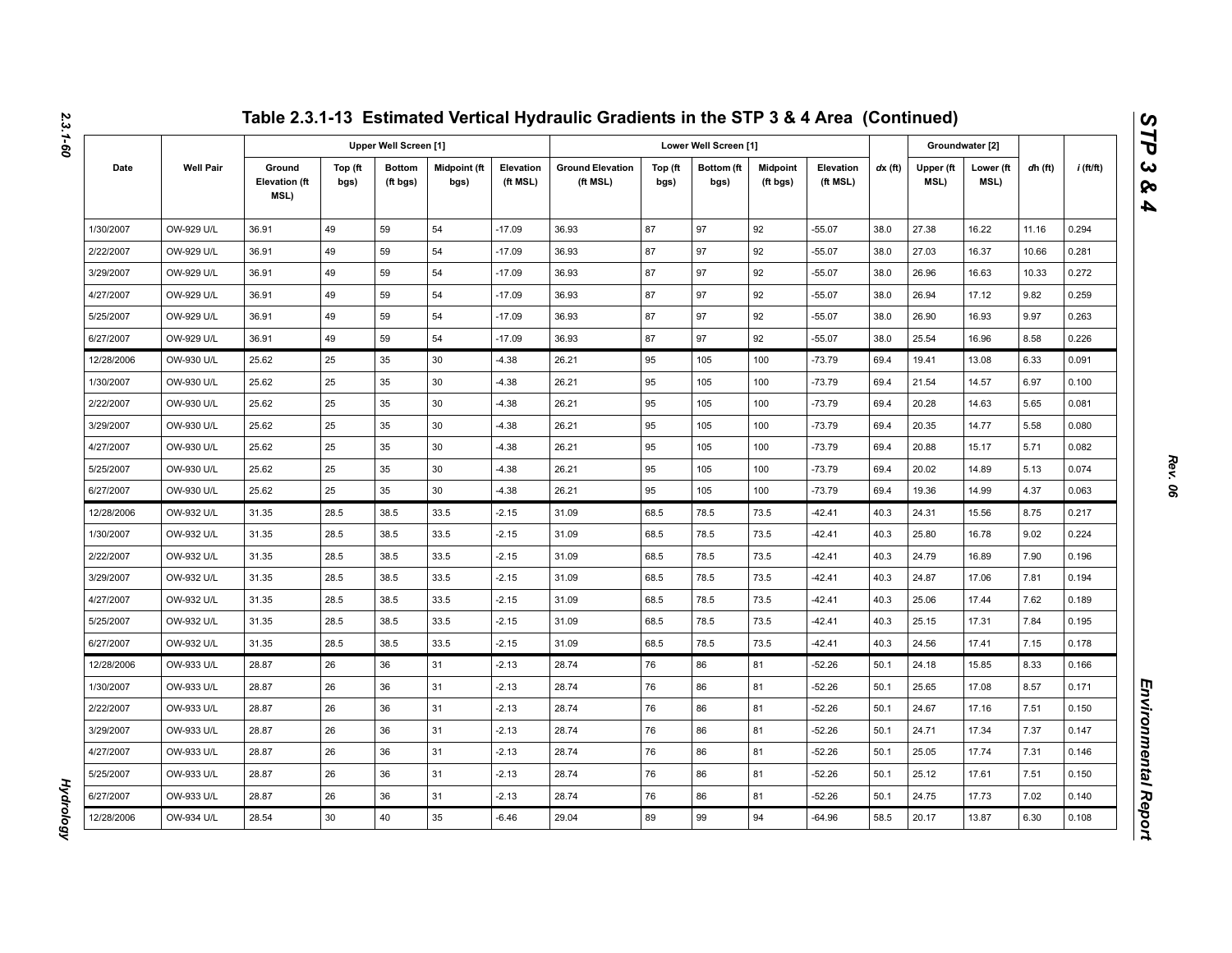| <b>Well Pair</b><br>Ground<br><b>Midpoint (ft</b><br><b>Ground Elevation</b><br>$dx$ (ft)<br>$i$ (ft/ft)<br>Date<br>Top (ft<br><b>Bottom</b><br>Elevation<br>Top (ft<br>Bottom (ft<br><b>Midpoint</b><br>Elevation<br>Upper (ft<br>Lower (ft<br>dh (ft)<br><b>Elevation (ft</b><br>MSL)<br>(ft MSL)<br>(ft MSL)<br>(ft MSL)<br>MSL)<br>bgs)<br>(ft bgs)<br>bgs)<br>bgs)<br>bgs)<br>(ft bgs)<br>MSL)<br>40<br>89<br>OW-934 U/L<br>28.54<br>30<br>35<br>$-6.46$<br>29.04<br>99<br>94<br>$-64.96$<br>58.5<br>20.85<br>5.74<br>15.11<br>0.098<br>89<br>28.54<br>30<br>40<br>35<br>29.04<br>99<br>94<br>58.5<br>5.14<br>OW-934 U/L<br>$-6.46$<br>$-64.96$<br>20.35<br>15.21<br>0.088<br>40<br>89<br>94<br>OW-934 U/L<br>28.54<br>30<br>35<br>$-6.46$<br>29.04<br>99<br>58.5<br>20.31<br>15.43<br>4.88<br>0.083<br>$-64.96$<br>30<br>40<br>35<br>89<br>99<br>OW-934 U/L<br>28.54<br>$-6.46$<br>29.04<br>94<br>$-64.96$<br>58.5<br>20.48<br>15.85<br>4.63<br>0.079<br>30<br>40<br>89<br>94<br>28.54<br>35<br>29.04<br>99<br>58.5<br>4.78<br>OW-934 U/L<br>$-6.46$<br>$-64.96$<br>20.39<br>15.61<br>0.082<br>89<br>28.54<br>30<br>40<br>$35\,$<br>29.04<br>99<br>94<br>20.03<br>4.32<br>OW-934 U/L<br>$-6.46$<br>$-64.96$<br>58.5<br>15.71<br>0.074<br>[3] Observation well OW-332L was damaged in January of 2007, a replacement well, OW-332L(R) was installed and developed in February of 2007, prior to the February monthly water level<br>measurement. Therefore, no data is available from January 30, 2007 for well OW-332 U/L. | 1/30/2007<br>2/22/2007<br>3/29/2007<br>4/27/2007<br>5/25/2007<br>6/27/2007<br>[1] From Table 2.3.1-12<br>[2] From Table 2.3.1-11<br>ft MSL = feet mean sea levell = Hydraulic gradient (dh/dx) dh = Change in hydraulic head (ft) dx = Change in distance (ft)<br>ft bgs = feet below ground surface |  |  | <b>Upper Well Screen [1]</b> |  |  | Lower Well Screen [1] |  |  | Groundwater [2] |  |
|----------------------------------------------------------------------------------------------------------------------------------------------------------------------------------------------------------------------------------------------------------------------------------------------------------------------------------------------------------------------------------------------------------------------------------------------------------------------------------------------------------------------------------------------------------------------------------------------------------------------------------------------------------------------------------------------------------------------------------------------------------------------------------------------------------------------------------------------------------------------------------------------------------------------------------------------------------------------------------------------------------------------------------------------------------------------------------------------------------------------------------------------------------------------------------------------------------------------------------------------------------------------------------------------------------------------------------------------------------------------------------------------------------------------------------------------------------------------------------------------------------------------------------|------------------------------------------------------------------------------------------------------------------------------------------------------------------------------------------------------------------------------------------------------------------------------------------------------|--|--|------------------------------|--|--|-----------------------|--|--|-----------------|--|
|                                                                                                                                                                                                                                                                                                                                                                                                                                                                                                                                                                                                                                                                                                                                                                                                                                                                                                                                                                                                                                                                                                                                                                                                                                                                                                                                                                                                                                                                                                                                  |                                                                                                                                                                                                                                                                                                      |  |  |                              |  |  |                       |  |  |                 |  |
|                                                                                                                                                                                                                                                                                                                                                                                                                                                                                                                                                                                                                                                                                                                                                                                                                                                                                                                                                                                                                                                                                                                                                                                                                                                                                                                                                                                                                                                                                                                                  |                                                                                                                                                                                                                                                                                                      |  |  |                              |  |  |                       |  |  |                 |  |
|                                                                                                                                                                                                                                                                                                                                                                                                                                                                                                                                                                                                                                                                                                                                                                                                                                                                                                                                                                                                                                                                                                                                                                                                                                                                                                                                                                                                                                                                                                                                  |                                                                                                                                                                                                                                                                                                      |  |  |                              |  |  |                       |  |  |                 |  |
|                                                                                                                                                                                                                                                                                                                                                                                                                                                                                                                                                                                                                                                                                                                                                                                                                                                                                                                                                                                                                                                                                                                                                                                                                                                                                                                                                                                                                                                                                                                                  |                                                                                                                                                                                                                                                                                                      |  |  |                              |  |  |                       |  |  |                 |  |
|                                                                                                                                                                                                                                                                                                                                                                                                                                                                                                                                                                                                                                                                                                                                                                                                                                                                                                                                                                                                                                                                                                                                                                                                                                                                                                                                                                                                                                                                                                                                  |                                                                                                                                                                                                                                                                                                      |  |  |                              |  |  |                       |  |  |                 |  |
|                                                                                                                                                                                                                                                                                                                                                                                                                                                                                                                                                                                                                                                                                                                                                                                                                                                                                                                                                                                                                                                                                                                                                                                                                                                                                                                                                                                                                                                                                                                                  |                                                                                                                                                                                                                                                                                                      |  |  |                              |  |  |                       |  |  |                 |  |
|                                                                                                                                                                                                                                                                                                                                                                                                                                                                                                                                                                                                                                                                                                                                                                                                                                                                                                                                                                                                                                                                                                                                                                                                                                                                                                                                                                                                                                                                                                                                  |                                                                                                                                                                                                                                                                                                      |  |  |                              |  |  |                       |  |  |                 |  |
|                                                                                                                                                                                                                                                                                                                                                                                                                                                                                                                                                                                                                                                                                                                                                                                                                                                                                                                                                                                                                                                                                                                                                                                                                                                                                                                                                                                                                                                                                                                                  |                                                                                                                                                                                                                                                                                                      |  |  |                              |  |  |                       |  |  |                 |  |

**Hydrology**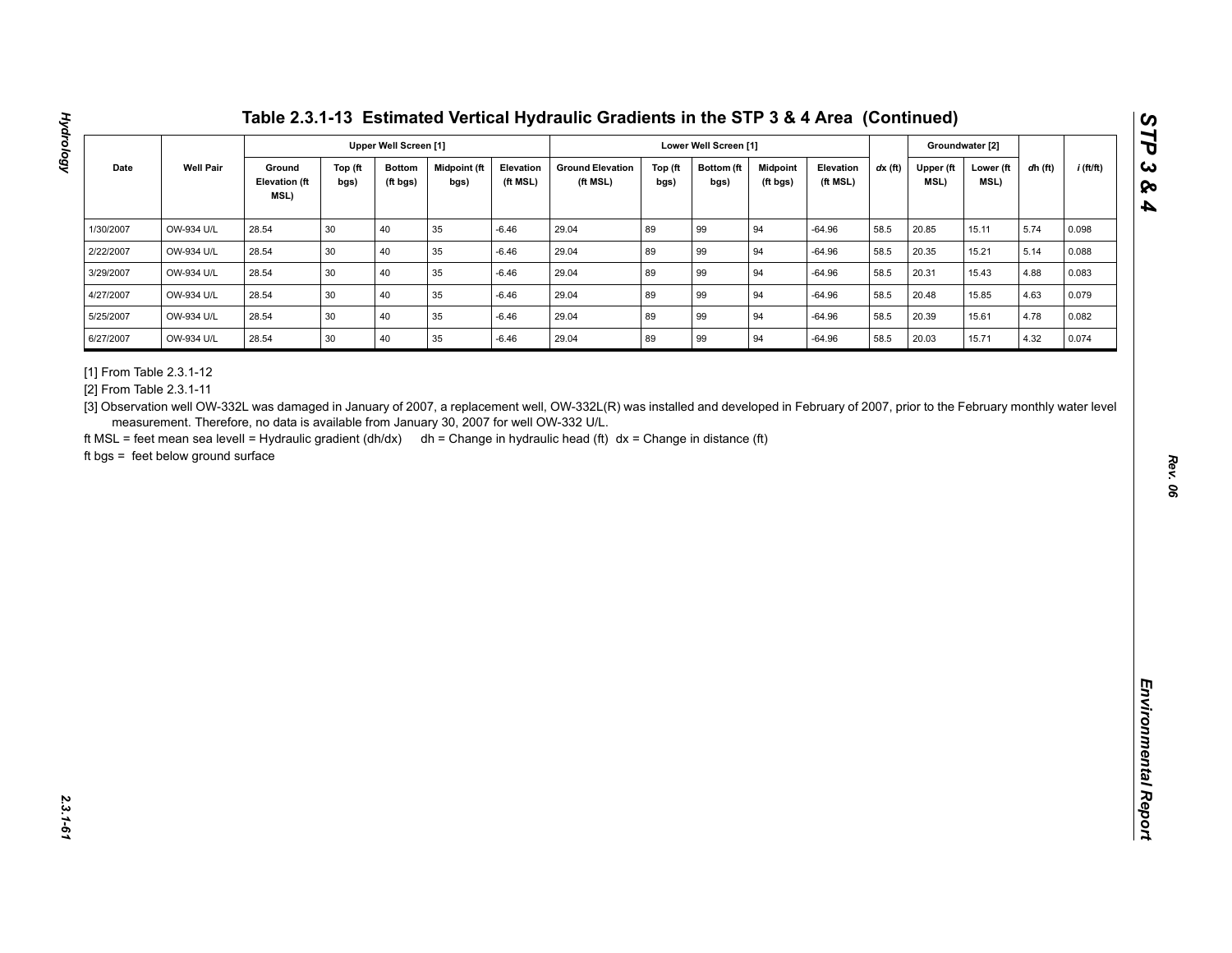|                    |                  | Screened<br>Interval | Hydraulic<br>Conductivity | Transmissivity | Storage<br>Coefficient | Yield     | Drawdown or   | 1-Hour<br><b>Specific Capacity</b> |                                                              |
|--------------------|------------------|----------------------|---------------------------|----------------|------------------------|-----------|---------------|------------------------------------|--------------------------------------------------------------|
| <b>Well Number</b> | <b>Test Date</b> | (ft bgs)             | $(gpd/ft^2)$              | (gpd/ft)       | (unitless)             | (gpm)     | Recovery (ft) | (gpm/ft)                           | <b>Test Type</b>                                             |
| TA-65-49-901       | 3/8/1966         | 300-355              | 658                       | 26,300         | <b>ND</b>              | 91.5      | 10.1          | 9                                  | Recovery                                                     |
| TA-65-57-702       | 3/14/1966        | 331-553              | 512                       | 25,600         | <b>ND</b>              | 252       | 36.1          | $\overline{7}$                     | Drawdown                                                     |
| TA-65-57-801       | 7/28/1955        | 150-530              | 812                       | 160,000        | <b>ND</b>              | 2,530     | <b>ND</b>     | <b>ND</b>                          | Recovery                                                     |
| TA-65-58-107       | 10/4/1966        | 75-202               | <b>ND</b>                 | 176,000        | $1.1 \times 10^{-3}$   | <b>NA</b> | <b>NA</b>     | <b>NA</b>                          | Observation well for TA-65-58-108<br>drawdown test           |
| TA-65-58-108       | 10/4/1966        | 150-275              | 693                       | 86,600         | <b>ND</b>              | 2,378     | 40.7          | 58                                 | Drawdown                                                     |
| TA-65-58-803       | 7/1/1966         | 91-215               | 3,950                     | 399,000        | <b>ND</b>              | 1,354     | 34.2          | 40                                 | Drawdown                                                     |
| TA-66-63-802       | 5/25/1966        | 240-760              | 582                       | 154,100        | <b>ND</b>              | 2,692     | 55.9          | 48                                 | Drawdown                                                     |
| TA-66-63-902       | 5/26/1966        | unknown              | 753                       | 82,800         | $9.1 \times 10^{-4}$   | <b>NA</b> | <b>NA</b>     | <b>NA</b>                          | Observation well for TA-66-63-903<br>drawdown test           |
| TA-66-63-903       | 5/26/1966        | 63-240               | <b>ND</b>                 | <b>ND</b>      | <b>ND</b>              | 1,020     | <b>ND</b>     | <b>ND</b>                          |                                                              |
| TA-66-64-401       | 5/18/1966        | 317-1042             | 386                       | 162,000        | <b>ND</b>              | 3,417     | 61.6          | 55                                 | Drawdown                                                     |
| TA-66-64-702       | 3/14/1966        | unknown              | 223                       | 64,600         | <b>ND</b>              | 2,005     | 114           | 18                                 | Recovery                                                     |
| TA-80-07-501       | 7/13/1955        | 220-820              | 403                       | 120,000        | <b>ND</b>              | 1,760     | 21.3          | 83                                 | Recovery                                                     |
| TA-80-08-302       | 10/28/1966       | 530-630              | 355                       | 35,500         | <b>ND</b>              | 413       | 85            | 5                                  | Recovery                                                     |
| TA-80-08-701       | 9/23/1966        | 300-600              | 212                       | 19,700         | <b>ND</b>              | 805       | 51.8          | 16                                 | Recovery                                                     |
| TA-80-15-102       | 3/9/1967         | 506-634              | 458                       | 45,800         | <b>ND</b>              | 408       | 47.4          | 9                                  | Recovery                                                     |
| TA-80-15-201       | 5/15/1955        | 353-878              | 420                       | 107,000        | <b>ND</b>              | 2,630     | 53            | 50                                 | Drawdown, specific capacity<br>calculated from recovery test |
| TA-80-15-301       | 6/10/1966        | unknown              | 413                       | 67,700         | <b>ND</b>              | 1,026     | 49.3          | 21                                 | Drawdown                                                     |
| TA-80-15-401       | 7/13/1955        | 225-1044             | 177                       | 63,000         | <b>ND</b>              | 2,000     | 47.4          | 42                                 | Recovery                                                     |
| TA-80-15-502       | 9/19/1966        | 244-776              | 103                       | 31,300         | <b>ND</b>              | 2,020     | <b>ND</b>     | <b>ND</b>                          | Recovery                                                     |
| TA-80-16-301       | 3/10/1967        | 615-800              | 505                       | 40,400         | <b>ND</b>              | 158.4     | 31.6          | 5                                  | Recovery                                                     |
| TA-80-23-101       | 7/19/1955        | 190-776              | 344                       | 82,500         | ND                     | 1,560     | 34.1          | 46                                 | Recovery                                                     |
| TA-80-23-301       | 7/19/1955        | 200-770              | 139                       | 51,500         | <b>ND</b>              | 1,535     | 50.5          | 30                                 | Recovery                                                     |
| TA-80-23-402       | 3/17/1967        | 544-586              | <b>ND</b>                 | 44,800         | <b>ND</b>              | 388.5     | <b>ND</b>     | <b>ND</b>                          | Recovery                                                     |
| TA-80-23-403       | 3/17/1967        | 542-578              | <b>ND</b>                 | 42,500         | $4.6 \times 10^{-5}$   | <b>NA</b> | <b>NA</b>     | NA                                 | Observation well for TA-80-23-402<br>recovery test           |
| TA-81-01-101       | 10/13/1955       | 565-760              | 489                       | 68,500         | <b>ND</b>              | 1,000     | <b>NA</b>     | <b>NA</b>                          | Recovery                                                     |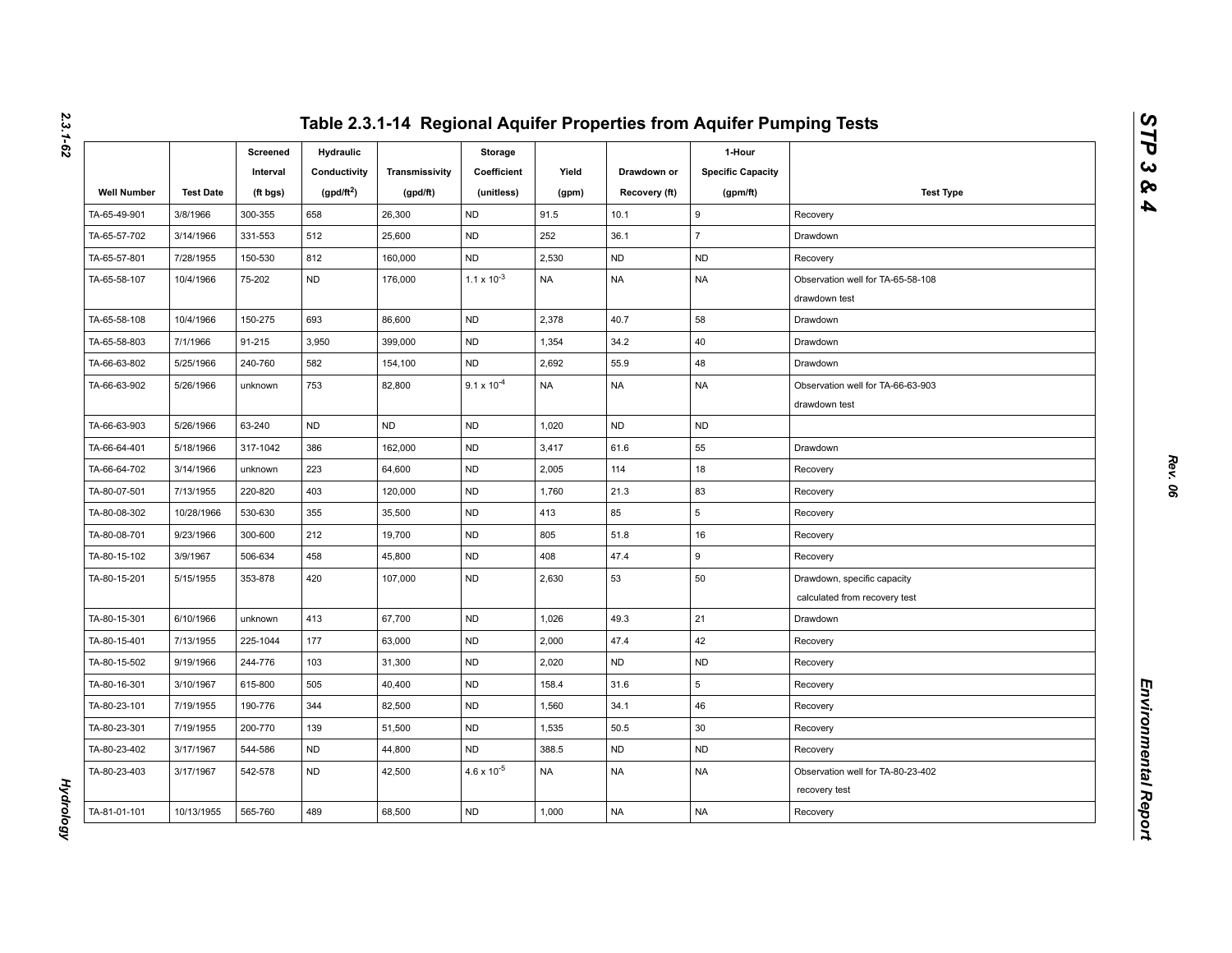|                                                              |                  | Screened<br>Interval  | <b>Hydraulic</b><br>Conductivity | Transmissivity | Storage<br>Coefficient | Yield     | Drawdown or   | 1-Hour<br><b>Specific Capacity</b> |                                                                                                 |
|--------------------------------------------------------------|------------------|-----------------------|----------------------------------|----------------|------------------------|-----------|---------------|------------------------------------|-------------------------------------------------------------------------------------------------|
| <b>Well Number</b>                                           | <b>Test Date</b> | (ft bgs)              | (gpd/ft <sup>2</sup> )           | (gpd/ft)       | (unitless)             | (gpm)     | Recovery (ft) | (gpm/ft)                           | <b>Test Type</b>                                                                                |
| TA-81-01-102                                                 | 10/13/1955       | 777-1020              | 214                              | 30,000         | <b>ND</b>              | 915       | 50            | 18                                 | Recovery                                                                                        |
| TA-81-01-601                                                 | 3/13/1967        | 218-660               | 379                              | 42,800         | <b>ND</b>              | 1,290     | 45.8          | 28                                 | Recovery                                                                                        |
| TA-81-01-802                                                 | 7/18/1955        | 150-250               | 269                              | 35,000         | <b>ND</b>              | 1,075     | 73.2          | 15                                 | Recovery                                                                                        |
| TA-81-09-401                                                 | 3/24/1966        | unknown               | 250                              | 44,300         | <b>ND</b>              | 1,182     | 83.3          | 14                                 | Specific capacity calculated from<br>drawdown, permeability and<br>transmissivity from recovery |
| TA-81-09-504                                                 | 7/19/1955        | 150-721               | 306                              | 53,000         | <b>ND</b>              | 2,000     | 52.4          | 38                                 | Recovery                                                                                        |
| TA-81-09-904                                                 | 3/16/1967        | 361-482               | 717                              | 43,000         | $1.27 \times 10^{-3}$  | <b>NA</b> | <b>NA</b>     | <b>NA</b>                          | Observation well for TA-81-09-905<br>recovery test                                              |
| TA-81-09-905                                                 | 3/16/1967        | 364-491               | 454                              | 29,500         | <b>ND</b>              | 338       | 27.3          | 12                                 | Recovery                                                                                        |
| TA-81-10-901                                                 | 4/28/1966        | 280-296               | ND                               | ND             | <b>ND</b>              | $6.4\,$   | <b>ND</b>     | ND                                 |                                                                                                 |
| TA-81-10-902                                                 | 4/28/1966        | unknown               | <b>ND</b>                        | 10,500         | $1.36 \times 10^{-4}$  | <b>NA</b> | <b>NA</b>     | <b>NA</b>                          | Observation well for TA-81-10-901<br>drawdown test                                              |
| PP-80-06-101                                                 | 7/8/1955         | 85-550                | 727                              | 189,000        | <b>ND</b>              | 1,485     | <b>ND</b>     | <b>NA</b>                          | Recovery                                                                                        |
| PP-80-06-102                                                 | 9/9/1963         | 104-364               | 790                              | 124,000        | ND                     | 1,690     | 29.9          | 57                                 | Drawdown                                                                                        |
| PP-80-06-104                                                 | 9/9/1963         | 50-215                | ND                               | 119,000        | $1.4 \times 10^{-3}$   | <b>NA</b> | <b>NA</b>     | NA                                 | Observation well for PP-80-06-102<br>drawdown test                                              |
| PP-80-06-703                                                 | 7/8/1955         | 154-590               | 359                              | 79,000         | <b>ND</b>              | 1,450     | 36.1          | 40                                 | Recovery                                                                                        |
| PP-80-06-704                                                 | 8/21/1963        | 146-430               | 616                              | 104,800        | <b>ND</b>              | 1,500     | 19.6          | 77                                 | Recovery                                                                                        |
| PP-80-22-501                                                 | 9/5/1963         | 288-370               | 361                              | 20,600         | ND                     | 540       | 33.2          | 16                                 | Recovery                                                                                        |
| ZA-66-62-904                                                 | 7/18/1955        | 162-573               | 382                              | 102,000        | <b>ND</b>              | 1,430     | 21            | 68                                 | Recovery                                                                                        |
| ZA-66-63-504                                                 | 3/15/1967        | 167-682               | 475                              | 195,300        | <b>ND</b>              | 2,508     | 37.7          | 67                                 | Recovery                                                                                        |
|                                                              |                  | <b>Geometric Mean</b> | 420                              | 63,640         | $4.7 \times 10^{-4}$   |           |               |                                    |                                                                                                 |
| Source: Reference 2.3.1-24                                   |                  |                       |                                  |                |                        |           | ft bgs $=$    | feet below ground surface          |                                                                                                 |
| Well County codes:                                           |                  |                       |                                  |                |                        |           | $gpd/ft2 =$   | gallons per day/square foot        |                                                                                                 |
| TA = Matagorda County                                        |                  |                       |                                  |                |                        |           | $gpd/ft =$    | gallons per day/foot               |                                                                                                 |
| PP = Jackson County                                          |                  |                       |                                  |                |                        |           | $gpm =$       | gallons per minute                 |                                                                                                 |
| ZA = Wharton County                                          |                  |                       |                                  |                |                        |           | $gpm/ft =$    | gallons per minute/foot            |                                                                                                 |
| NA = Not applicable to test performed<br>ND = Not Determined |                  |                       |                                  |                |                        |           |               |                                    |                                                                                                 |

**Hydrology** *Hydrology 2.3.1-63*

*STP 3 & 4*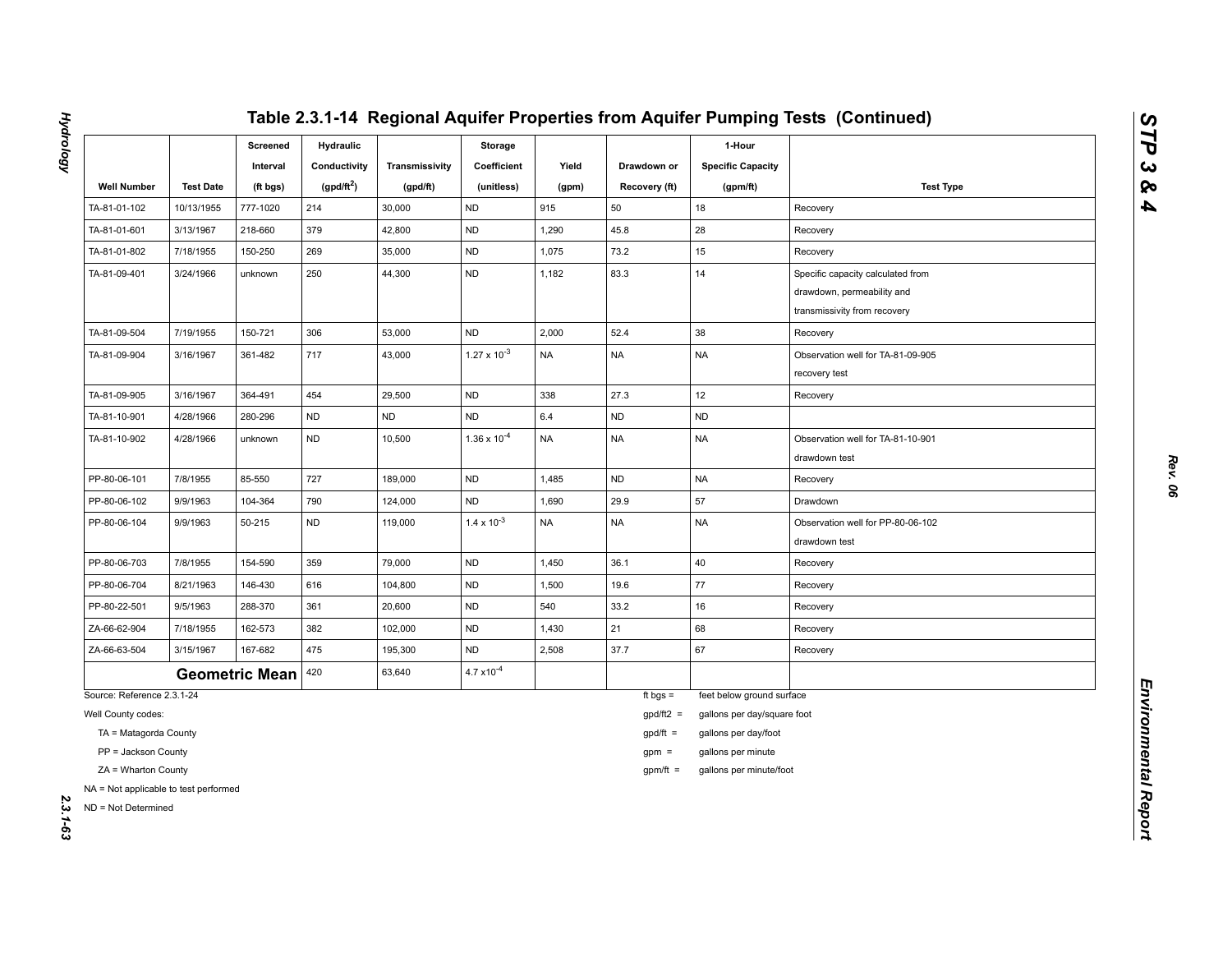| Well                             | <b>Screened</b><br>Interval<br>(ft bgs) | <b>Aquifer</b>   | <b>Test Start</b><br><b>Date</b>            | <b>Pumping</b><br>Rate<br>(gpm) | <b>Pumping</b><br><b>Duration</b><br>(hrs) | <b>Hydraulic</b><br><b>Conductivity</b><br>$(gpd/ft^2)$ | <b>Transmissivity</b><br>(gpd/ft) | <b>Storage</b><br><b>Coefficient</b><br>(unitless)       |
|----------------------------------|-----------------------------------------|------------------|---------------------------------------------|---------------------------------|--------------------------------------------|---------------------------------------------------------|-----------------------------------|----------------------------------------------------------|
| Production Well 5                | 290-670                                 | Deep             | 1/27/1975                                   | 300/600                         | 8/72                                       | <b>ND</b>                                               | 50,000                            | 2.2 $\times$ 10 <sup>-4</sup> to<br>$7.6 \times 10^{-4}$ |
| Production Well 6                | 340-685                                 | Deep             | 10/31/1977                                  | 320/614                         | 8/72                                       | <b>ND</b>                                               | 24,201                            | <b>ND</b>                                                |
| Production Well 7                | 302-702                                 | Deep             | 1/13/1978                                   | 316/614                         | 8/72                                       | <b>ND</b>                                               | 25,533                            | <b>ND</b>                                                |
| $WW-1$                           | 60-140                                  | Lower<br>Shallow | unknown                                     | 200/300                         | 67/24                                      | 413                                                     | 33,000                            | $7.1 \times 10^{-4}$                                     |
| $WW-2$                           | 59-83                                   | Lower<br>Shallow | 11/21/1973                                  | 140                             | 120                                        | 605                                                     | 13,000                            | $4.5 \times 10^{-4}$                                     |
| WW-2 (Long Term) $ 59-83\rangle$ |                                         | Lower<br>Shallow | 12/14/1973                                  | 140                             | 288                                        | 651                                                     | 14,000                            | <b>ND</b>                                                |
| $WW-3$                           | $20 - 43$                               | Upper<br>Shallow | 11/28/1973                                  | 10                              | 48                                         | 65                                                      | 1,100                             | $1.7 \times 10^{-3}$                                     |
| WW-4                             | 30-45                                   | Upper<br>Shallow | 1/4/1974                                    | 50                              | 46                                         | 735                                                     | 12,500                            | $7 \times 10^{-4}$                                       |
|                                  |                                         |                  |                                             |                                 | <b>Geometric Mean All Tests</b>            | 334                                                     | 15,221                            | $6.3 \times 10^{-4}$                                     |
|                                  |                                         |                  | <b>Geometric Mean Lower Shallow Aquifer</b> |                                 |                                            | 509                                                     | 21,107                            | $5.6 \times 10^{-4}$                                     |
|                                  |                                         |                  | Geometric Mean Upper Shallow Aquifer 219    |                                 |                                            |                                                         | 3,708                             | $1.1 \times 10^{-3}$                                     |
|                                  |                                         |                  |                                             |                                 | Geometric Mean Deep Aquifer ND             |                                                         | 31,379                            | $4.1 \times 10^{-4}$                                     |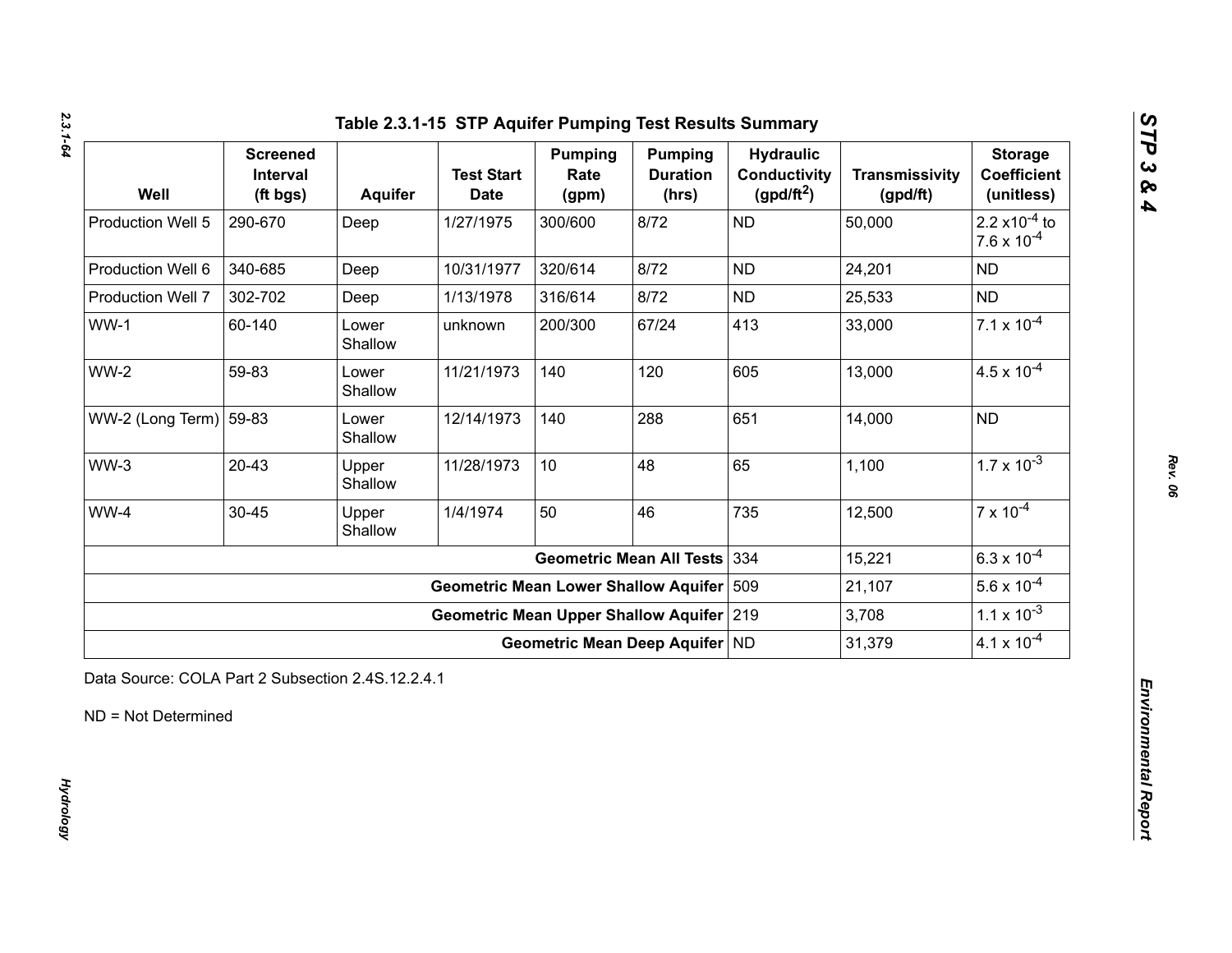|                |               |                                |                | <b>Test Type</b>                            |                                 |     |              | <b>Arithmetic Mean of Tests</b> |          |
|----------------|---------------|--------------------------------|----------------|---------------------------------------------|---------------------------------|-----|--------------|---------------------------------|----------|
|                |               | <b>Rising Head Test Method</b> |                |                                             | <b>Falling Head Test Method</b> |     |              |                                 |          |
| Well           | <b>Butler</b> | <b>KGS</b>                     | B-R            | <b>Butler</b>                               | <b>KGS</b>                      | B-R | ft/day       | gpd/ft <sup>2</sup>             | cm/s     |
| OW-308L        | 64            | 67                             | 65             | 72                                          | 73                              | 56  | 66           | 495                             | 2.33E-02 |
| OW-308U        | 70            | 64                             | 63             | 64                                          | 62                              | 68  | 65           | 488                             | 2.30E-02 |
| OW-332L        | 53            | 54                             | P              | 49                                          | 49                              | 55  | 52           | 389                             | 1.83E-02 |
| OW-332U        | 37            | 36                             | 27             | 19                                          | 18                              | 11  | 25           | 184                             | 8.70E-03 |
| OW-348L        | 58            | 46                             | 44             | 76                                          | 61                              | 39  | 54           | 404                             | 1.90E-02 |
| <b>OW-348U</b> | P             | 83                             | 88             | 68                                          | 71                              | 65  | 75           | 561                             | 2.65E-02 |
| OW-349L        | 63            | 51                             | 35             | 43                                          | 40                              | 52  | 47           | 354                             | 1.67E-02 |
| OW-349U        | P             | P                              | 43             | P                                           | P                               | 53  | 48           | 359                             | 1.69E-02 |
| <b>OW-408L</b> | P             | 72                             | P              | 70                                          | 68                              | 50  | 65           | 486                             | 2.29E-02 |
| OW-408U        | 17            | 11                             | 11             | 22                                          | 32                              | 28  | 20           | 151                             | 7.11E-03 |
| OW-420U        | P             | 33                             | 45             | <b>ND</b>                                   | ND                              | ND. | 39           | 292                             | 1.38E-02 |
| <b>OW-438L</b> | 17            | 27                             | 10             | 15                                          | 28                              | 14  | 18           | 138                             | 6.53E-03 |
| <b>OW-438U</b> | 38            | 39                             | 26             | P                                           | P                               | 24  | 32           | 238                             | 1.12E-02 |
| <b>OW-910L</b> | 3             | 0.3                            | 0.6            | $\overline{2}$                              | 0.9                             | 0.5 | $\mathbf{1}$ | 9                               | 4.29E-04 |
| OW-910U        | 26            | 29                             | 21             | P                                           | P                               | P   | 25           | 190                             | 8.94E-03 |
| <b>OW-928L</b> | 19            | 11                             | $\overline{7}$ | P                                           | 24                              | 21  | 16           | 123                             | 5.79E-03 |
| OW-928U        | 19            | P                              | 8              | 19                                          | 16                              | 16  | 16           | 117                             | 5.50E-03 |
| OW-929L        | 56            | 54                             | 29             | 59                                          | P                               | 59  | 51           | 384                             | 1.81E-02 |
| OW-929U        | P             | 3                              | 4              | P                                           | 12                              | 2   | 5            | 39                              | 1.85E-03 |
| OW-930L        | 40            | 37                             | 27             | 24                                          | 15                              | 19  | 27           | 202                             | 9.52E-03 |
| OW-930U        | P             | 23                             | 32             | P                                           | 47                              | 48  | 38           | 280                             | 1.32E-02 |
| OW-931U        | 34            | 23                             | 20             | P                                           | P                               | 49  | 32           | 236                             | 1.11E-02 |
| OW-932L        | 24            | 23                             | 18             | 22                                          | 22                              | 25  | 22           | 167                             | 7.88E-03 |
| OW-932U        | 21            | 13                             | 14             | P                                           | 16                              | 22  | 17           | 129                             | 6.07E-03 |
| OW-933L        | P             | 51                             | 63             | P                                           | P                               | 64  | 59           | 444                             | 2.09E-02 |
| OW-933U        | P             | 10                             | 3              | 8                                           | $\mathbf 5$                     | 3   | 6            | 43                              | 2.05E-03 |
| OW-934L        | P             | P                              | 35             | P                                           | P                               | 32  | 34           | 251                             | 1.18E-02 |
| OW-934U        | P             | 32                             | 33             | 49                                          | P                               | 40  | 38           | 288                             | 1.36E-02 |
|                |               |                                |                |                                             | <b>Geometric Mean all tests</b> |     | 27           | 205                             | 9.66E-03 |
|                |               |                                |                | <b>Geometric Mean Upper Shallow Aquifer</b> |                                 |     | 26           | 192                             | 9.04E-03 |
|                |               |                                |                | <b>Geometric Mean Lower Shallow Aquifer</b> |                                 |     | 30           | 221                             | 1.04E-02 |

### **Table 2.3.1-16 STP Slug Test Results**

P = Poor curve match or questionable data Test Methods:

KGS = Kansas Geological Survey

B-R = Bouwer and Rice

ND = No data – data not recovered from data logger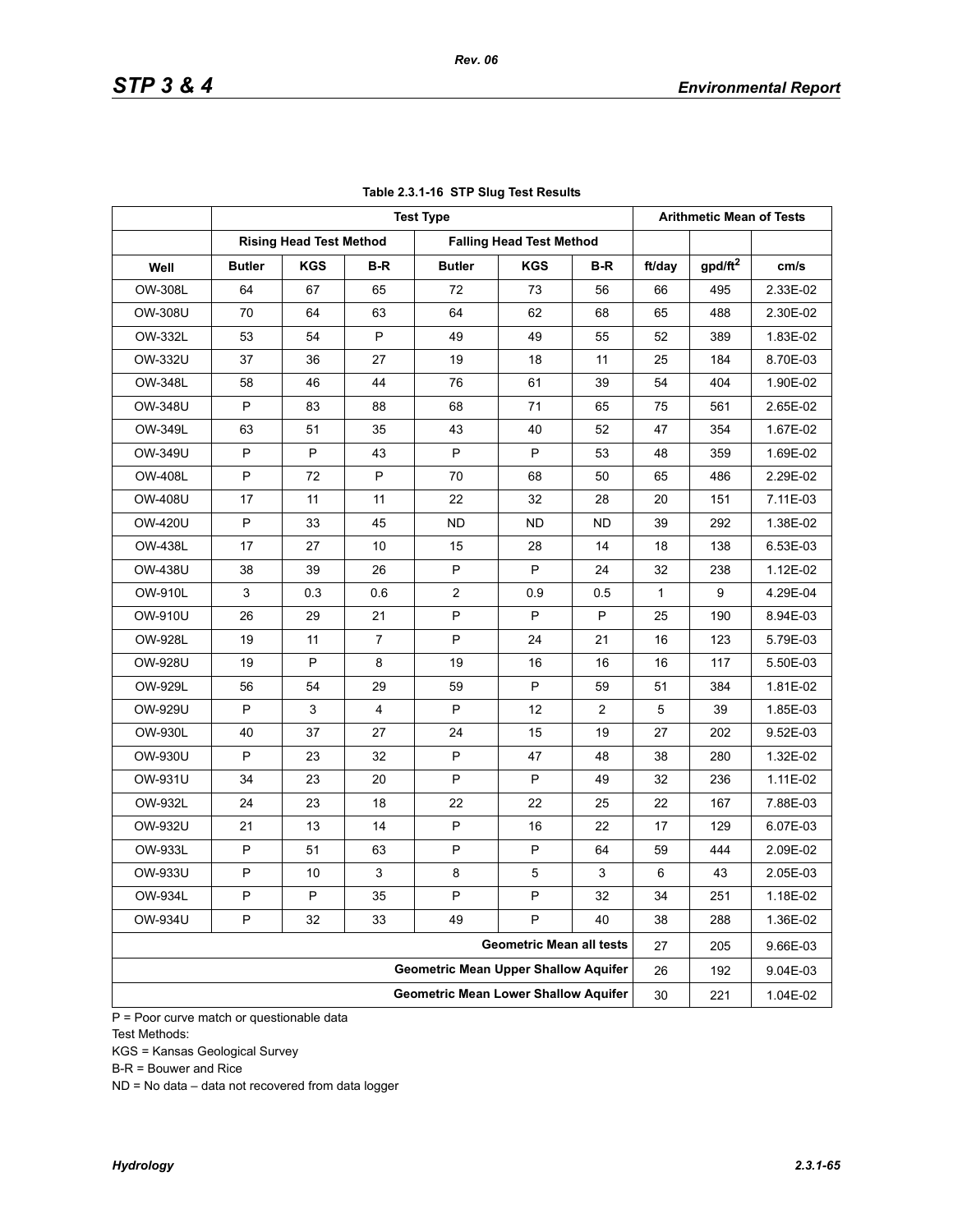| Hydrogeologic Unit                     | <b>Parameter</b>       | <b>Bulk Density</b> | <b>Porosity</b> | <b>Effective Porosity or</b><br><b>Specific Yield</b> | <b>Grain Size Permeability</b>                   |
|----------------------------------------|------------------------|---------------------|-----------------|-------------------------------------------------------|--------------------------------------------------|
|                                        | Number of Tests        | 11                  | 11              | <b>NA</b>                                             | <b>NA</b>                                        |
| <b>Upper Shallow Aquifer</b>           | Mean or Geometric mean | $101$ pcf           | 40%             | <b>NA</b>                                             | <b>NA</b>                                        |
| <b>Confining Layer</b>                 | Range                  | 96.4 - 114.9 pcf    | $31.8 - 42.8%$  | <b>NA</b>                                             | <b>NA</b>                                        |
|                                        | Number of Tests        | $\overline{4}$      | $\overline{4}$  | $\overline{4}$                                        | $\mathbf{1}$                                     |
|                                        | Mean or Geometric mean | 99 pcf              | 41%             | 33%                                                   | <b>NA</b>                                        |
| <b>Upper Shallow Aquifer</b>           | Range                  | $97.2 - 100.2$ pcf  | $39.5 - 41.7\%$ | $31.6 - 33.4%$                                        | 4.11 x $10^{-3}$ cm/s                            |
|                                        | Number of Tests        | 9                   | 11              | <b>NA</b>                                             | <b>NA</b>                                        |
| <b>Lower Shallow Aquifer</b>           | Mean or Geometric mean | 99 pcf              | 42%             | <b>NA</b>                                             | <b>NA</b>                                        |
| <b>Confining Layer</b>                 | Range                  | 87.3 - 107.7 pcf    | $36.1 - 47.2%$  | <b>NA</b>                                             | <b>NA</b>                                        |
|                                        | Number of Tests        | 8                   | 9               | 9                                                     | 11                                               |
|                                        | Mean or Geometric mean | 102 pcf             | 39%             | 31%                                                   | 6.05 x $10^{-3}$ cm/s                            |
| <b>Lower Shallow Aquifer</b>           | Range                  | $94.5 - 120.0$ pcf  | $28.8 - 43.9%$  | $23.0 - 35.1\%$                                       | $4.60 \times 10^{-3}$ –<br>1.02 x $10^{-2}$ cm/s |
|                                        | Number of Tests        | 22                  | 23              | <b>NA</b>                                             | <b>NA</b>                                        |
| <b>Deep Aquifer Confining</b><br>Layer | Mean or Geometric mean | 101 pcf             | 41%             | <b>NA</b>                                             | <b>NA</b>                                        |
|                                        | Range                  | 82.1 - 111.4 pcf    | $33.4 - 51.8%$  | <b>NA</b>                                             | <b>NA</b>                                        |
|                                        | Number of Tests        | $\mathbf{1}$        | $\mathbf{1}$    | $\mathbf{1}$                                          | <b>NA</b>                                        |
|                                        | Mean or Geometric Mean | <b>NA</b>           | <b>NA</b>       | <b>NA</b>                                             | <b>NA</b>                                        |
| <b>Deep Aquifer</b>                    | Range                  | 103.1               | 38.8%           | 31.0%                                                 | <b>NA</b>                                        |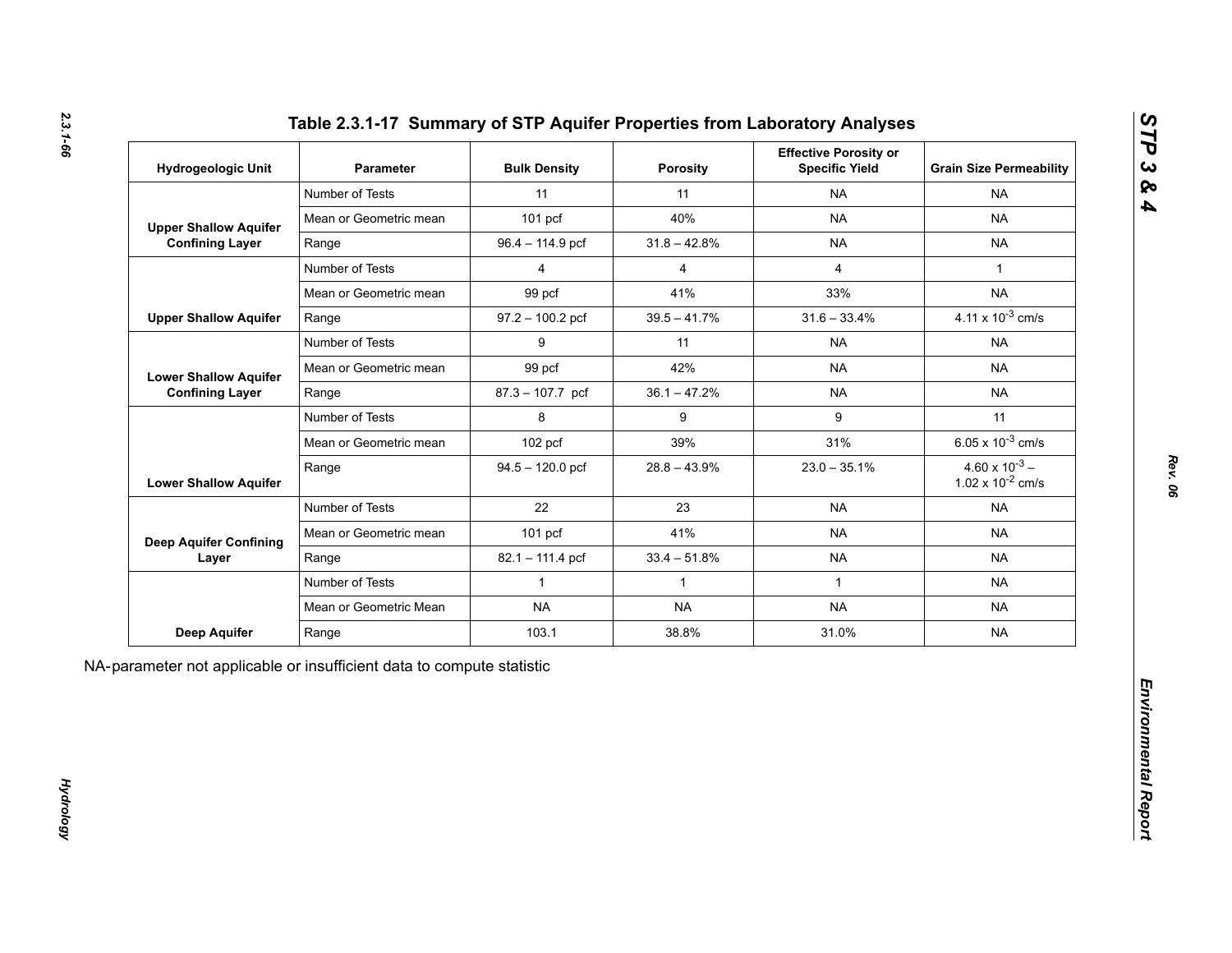| <b>Soil Boring/Sample</b> | Depth (ft)            | <b>Hydraulic Conductivity</b><br>(cm/s) | <b>Hydraulic Conductivity</b><br>(gpd/ft <sup>2</sup> ) |
|---------------------------|-----------------------|-----------------------------------------|---------------------------------------------------------|
| B-601 S2                  | 3                     | $3.6 \times 10^{-7}$                    | 0.0076                                                  |
| B-241 T <sub>3</sub>      | 9                     | $2.4 \times 10^{-6}$                    | 0.051                                                   |
| B-242 T <sub>3</sub>      | 9                     | $1.2 \times 10^{-6}$                    | 0.025                                                   |
| B-601 T5                  | 9                     | $2.4 \times 10^{-8}$                    | 0.00051                                                 |
| B-601 T9                  | 29                    | $2.6 \times 10^{-8}$                    | 0.00055                                                 |
| B-400 T11                 | 39                    | $4.0 \times 10^{-8}$                    | 0.00085                                                 |
|                           | <b>Geometric Mean</b> | $1.72 \times 10^{-7}$                   | 0.0036                                                  |

**Table 2.3.1-18 Hydraulic Conductivity of Clay** 

Source: Reference 2.3.1-9, Section 2.5.4.2.6.1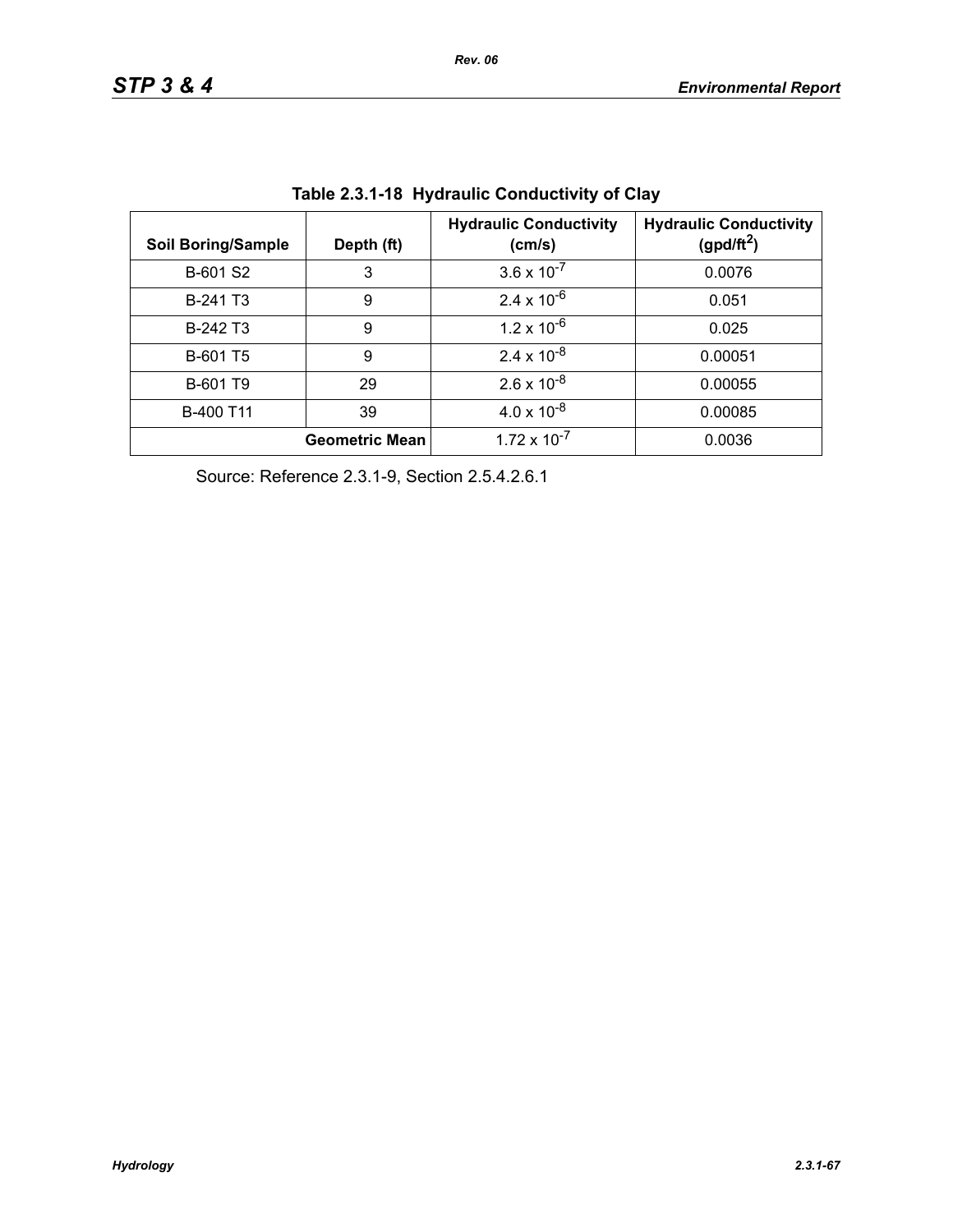|                                                                                                                                                                       |                |                   |                     |                                                                          |                         |                          |                  |                   | Table 2.3.1-19 Regional Hydrogeochemical Data |                  |                     |                              |                    |                   |                    |                   |
|-----------------------------------------------------------------------------------------------------------------------------------------------------------------------|----------------|-------------------|---------------------|--------------------------------------------------------------------------|-------------------------|--------------------------|------------------|-------------------|-----------------------------------------------|------------------|---------------------|------------------------------|--------------------|-------------------|--------------------|-------------------|
|                                                                                                                                                                       |                |                   |                     |                                                                          | Total                   |                          |                  |                   |                                               | Cations          |                     |                              |                    | <b>Anions</b>     |                    |                   |
|                                                                                                                                                                       |                | Sample            | pH                  | <b>Specific</b>                                                          | <b>Dissolve</b><br>d    | Total<br><b>Hardness</b> |                  |                   |                                               |                  |                     |                              |                    |                   |                    | Nitrate<br>(mg/L) |
| Well                                                                                                                                                                  | Sample<br>Date | Depth<br>(ft bgs) | (standard<br>units) | Conductance<br>(µmhos/cm)                                                | <b>Solids</b><br>(mg/L) | $(mg/L)$ as<br>CaCO3)    | Silica<br>(mg/L) | Calcium<br>(mg/L) | Magnesium<br>(mg/L)                           | Sodium<br>(mg/L) | Potassium<br>(mg/L) | <b>Bicarbonate</b><br>(mg/L) | Chloride<br>(mg/L) | Sulfate<br>(mg/L) | Fluoride<br>(mg/L) |                   |
| TA-80-15-301                                                                                                                                                          | 6/10/1966      | 570               | 7.7                 | 1550                                                                     | 880                     | 348                      | 22               | 82                | 35                                            | 195              | $\mathbf{3}$        | 382                          | 302                | 47                | 0.7                | <b>BDL</b>        |
| TA-80-15-502                                                                                                                                                          | 9/2/1966       | 776               | 7.9                 | 732                                                                      | 430                     | 77                       | 18               | 17                | 8                                             | 143              | <b>BDL</b>          | 306                          | 79                 | 14                | 0.6                | <b>BDL</b>        |
| TA-80-15-901                                                                                                                                                          | 12/2/1966      | 38                | 7.7                 | 1840                                                                     | 1060                    | 314                      | 24               | 60                | 40                                            | 285              | 8                   | 520                          | 333                | 66                | 0.8                | <b>BDL</b>        |
| TA-80-15-902                                                                                                                                                          | 12/2/1966      | 20                | 7.4                 | 884                                                                      | 530                     | 403                      | 28               | 98                | $39\,$                                        | 33               | <b>BDL</b>          | 411                          | 54                 | 9                 | 0.8                | 70                |
| TA-80-16-101                                                                                                                                                          | 6/12/1967      | 93                | 8.1                 | 1200                                                                     | 710                     | 295                      | 25               | 65                | 32                                            | 160              | $\mathbf{3}$        | 489                          | 153                | 33                | 0.8                | <b>BDL</b>        |
| TA-80-16-201                                                                                                                                                          | 9/19/1966      | 100               | 7.6                 | 746                                                                      | 437                     | 216                      | 20               | 53                | 20                                            | 87               | <b>BDL</b>          | 349                          | 73                 | 11                | 0.7                | <b>BDL</b>        |
| TA-80-16-301                                                                                                                                                          | 7/11/1964      | 823               | 8.0                 | 720                                                                      | 570                     | 46                       | 10               | 11                | $5\overline{)}$                               | 150              | <b>ND</b>           | 309                          | 74                 | 14                | <b>ND</b>          | <b>ND</b>         |
| TA-80-16-302                                                                                                                                                          | 7/31/1964      | 835               | 7.9                 | 676                                                                      | 554                     | 47                       | 9                | 12                | $\overline{4}$                                | 143              | <b>ND</b>           | 312                          | 62                 | 14                | <b>ND</b>          | <b>ND</b>         |
| TA-80-16-303                                                                                                                                                          | 9/19/1966      | 98                | 7.8                 | 1051                                                                     | 620                     | 353                      | 20               | 79                | 38                                            | 110              | <b>ND</b>           | 530                          | 111                | $\mathbf{3}$      | 0.6                | <b>BDL</b>        |
| TA-80-16-801                                                                                                                                                          | 12/8/1966      | 130               | 7.5                 | 1760                                                                     | 1000                    | 355                      | 22               | 73                | 42                                            | 245              | <b>ND</b>           | 453                          | 341                | 52                | 0.7                | <b>BDL</b>        |
| TA-80-23-301                                                                                                                                                          | 7/19/1955      | 770               | 8.3                 | 846                                                                      | 488                     | 42                       | 17               | 9.9               | 4.3                                           | 177              | <b>ND</b>           | 344                          | 94                 | 11                | ND                 | <b>BDL</b>        |
| TA-80-23-302                                                                                                                                                          | 6/12/1967      | 331               | 8.0                 | 674                                                                      | 403                     | 55                       | 15               | 14                | 5                                             | 141              | <b>ND</b>           | 334                          | 51                 | 12                | 0.7                | <b>BDL</b>        |
| TA-80-23-501                                                                                                                                                          | 11/22/1966     | 68                | 7.5                 | 2800                                                                     | 1570                    | 730                      | 25               | 191               | 62                                            | 297              | 6                   | 375                          | 760                | 41                | 0.4                | <b>BDL</b>        |
| TA-80-24-202                                                                                                                                                          | 11/3/1966      | 411               | 8.0                 | 811                                                                      | 475                     | 36                       | 10               | $\overline{7}$    | 5 <sup>5</sup>                                | 182              | $\overline{2}$      | 367                          | 79                 | 9                 | $\overline{1}$     | <b>BDL</b>        |
| TA-81-09-401                                                                                                                                                          | 3/24/1966      | 360               | 7.8                 | 1290                                                                     | 730                     | 361                      | 25               | 79                | 39                                            | 138              | $\mathbf{3}$        | 368                          | 240                | 25                | 0.5                | <b>BDL</b>        |
| TA-81-09-504                                                                                                                                                          | 7/19/1955      | 721               | 8.0                 | 849                                                                      | 498                     | 128                      | 21               | 37                | 8.8                                           | 143              | <b>ND</b>           | 366                          | 90                 | 11                | <b>ND</b>          | 0.2               |
| TA-81-09-802                                                                                                                                                          | 9/30/1966      | 828               | 8.3                 | 1600                                                                     | 910                     | 18                       | 15               | 5                 | $\mathbf{1}$                                  | 367              | <b>BDL</b>          | 550                          | 253                | <b>BDL</b>        | 3.1                | <b>BDL</b>        |
| BDL = Below analytical detection limit<br>ND = Not Determined<br>National Primary Drinking Water Standard Exceeded (Reference 2.3.1-30)<br>Source: Reference 2.3.1-24 |                |                   |                     | National Secondary Drinking Water Standard Exceeded (Reference 2.3.1-30) |                         |                          |                  |                   |                                               |                  |                     |                              |                    |                   |                    |                   |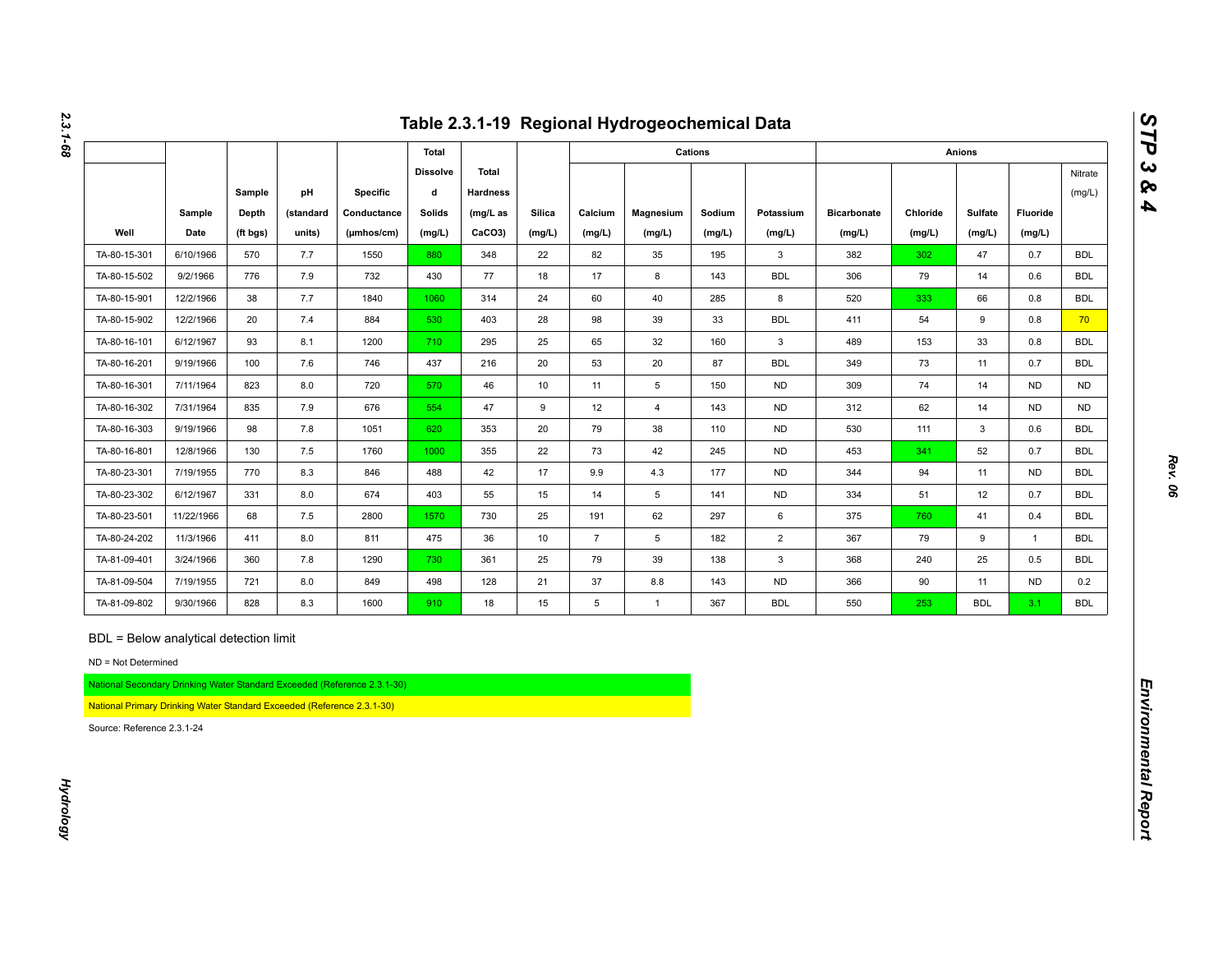| 12/17/1974                  | Sample Depth<br>(ft bgs)<br>105                                                                                                                                                                                                         | units)<br>(standard<br>苦<br>7.84                                                                                                                                                                                                          | Conductance<br>(µmhos/cm)<br>Specific                                                                                                                                             | Temperature<br>$\rm _{\rm C}^{\circ}$                                                                                                                                         | Dissolved<br>Solids (mg/L)<br><b>Total</b>                                                                                                                                                                                                               | Total Alkalinity<br>(mg/L as                                                                                                                                      | CaCO3)<br>Total Hardness<br>(mg/L as<br>CaCO <sub>3</sub>                                                                                                                                        | Silica (mg/L                                                                                                                                                                                                            | Calcium<br>(mg/L)                                                                                                                                                                                                                                              | Magnesium<br>(mg/L)                                                                                                                                   | Sodium<br>$($ mg/L)                                                                                                                                                        | Potassium<br>(mg/L)                                                                                                                                                 | lron (mg/L)                                                                                                                                                                                                                                            | Manganese<br>(mg/L)                                                                                                                                                                                                                                                                            | Bicarbonate<br>(mg/L)                                                                                                                                                                                                                                                                     | Chloride<br>(mg/L)                                                                                                                                     | Sulfate<br>(mg/L)                                                                                                                                    | Fluoride<br>(mg/L)                                                                                                                                   | Nitrate<br>(mg/L)                                                                                                                                                                                                   |
|-----------------------------|-----------------------------------------------------------------------------------------------------------------------------------------------------------------------------------------------------------------------------------------|-------------------------------------------------------------------------------------------------------------------------------------------------------------------------------------------------------------------------------------------|-----------------------------------------------------------------------------------------------------------------------------------------------------------------------------------|-------------------------------------------------------------------------------------------------------------------------------------------------------------------------------|----------------------------------------------------------------------------------------------------------------------------------------------------------------------------------------------------------------------------------------------------------|-------------------------------------------------------------------------------------------------------------------------------------------------------------------|--------------------------------------------------------------------------------------------------------------------------------------------------------------------------------------------------|-------------------------------------------------------------------------------------------------------------------------------------------------------------------------------------------------------------------------|----------------------------------------------------------------------------------------------------------------------------------------------------------------------------------------------------------------------------------------------------------------|-------------------------------------------------------------------------------------------------------------------------------------------------------|----------------------------------------------------------------------------------------------------------------------------------------------------------------------------|---------------------------------------------------------------------------------------------------------------------------------------------------------------------|--------------------------------------------------------------------------------------------------------------------------------------------------------------------------------------------------------------------------------------------------------|------------------------------------------------------------------------------------------------------------------------------------------------------------------------------------------------------------------------------------------------------------------------------------------------|-------------------------------------------------------------------------------------------------------------------------------------------------------------------------------------------------------------------------------------------------------------------------------------------|--------------------------------------------------------------------------------------------------------------------------------------------------------|------------------------------------------------------------------------------------------------------------------------------------------------------|------------------------------------------------------------------------------------------------------------------------------------------------------|---------------------------------------------------------------------------------------------------------------------------------------------------------------------------------------------------------------------|
|                             |                                                                                                                                                                                                                                         |                                                                                                                                                                                                                                           |                                                                                                                                                                                   |                                                                                                                                                                               |                                                                                                                                                                                                                                                          |                                                                                                                                                                   |                                                                                                                                                                                                  |                                                                                                                                                                                                                         |                                                                                                                                                                                                                                                                |                                                                                                                                                       |                                                                                                                                                                            |                                                                                                                                                                     |                                                                                                                                                                                                                                                        |                                                                                                                                                                                                                                                                                                |                                                                                                                                                                                                                                                                                           |                                                                                                                                                        |                                                                                                                                                      |                                                                                                                                                      |                                                                                                                                                                                                                     |
|                             |                                                                                                                                                                                                                                         |                                                                                                                                                                                                                                           | 1480                                                                                                                                                                              | <b>ND</b>                                                                                                                                                                     | 1095                                                                                                                                                                                                                                                     | 390                                                                                                                                                               | 324                                                                                                                                                                                              | 18                                                                                                                                                                                                                      | 74                                                                                                                                                                                                                                                             | 34                                                                                                                                                    | 211                                                                                                                                                                        | <b>ND</b>                                                                                                                                                           | <b>BDL</b>                                                                                                                                                                                                                                             | 0.2                                                                                                                                                                                                                                                                                            | 476                                                                                                                                                                                                                                                                                       | 245                                                                                                                                                    | 42                                                                                                                                                   | 0.8                                                                                                                                                  | 0.8                                                                                                                                                                                                                 |
|                             |                                                                                                                                                                                                                                         |                                                                                                                                                                                                                                           |                                                                                                                                                                                   |                                                                                                                                                                               |                                                                                                                                                                                                                                                          |                                                                                                                                                                   |                                                                                                                                                                                                  |                                                                                                                                                                                                                         |                                                                                                                                                                                                                                                                |                                                                                                                                                       |                                                                                                                                                                            |                                                                                                                                                                     |                                                                                                                                                                                                                                                        |                                                                                                                                                                                                                                                                                                |                                                                                                                                                                                                                                                                                           |                                                                                                                                                        |                                                                                                                                                      |                                                                                                                                                      |                                                                                                                                                                                                                     |
| 1/29/1975                   | 290-670                                                                                                                                                                                                                                 | 7.95                                                                                                                                                                                                                                      | 863                                                                                                                                                                               | <b>ND</b>                                                                                                                                                                     | 642                                                                                                                                                                                                                                                      | 284                                                                                                                                                               | 37                                                                                                                                                                                               | 14                                                                                                                                                                                                                      | 10                                                                                                                                                                                                                                                             | $\mathbf{3}$                                                                                                                                          | 176                                                                                                                                                                        | 1.3                                                                                                                                                                 | <b>BDL</b>                                                                                                                                                                                                                                             | <b>BDL</b>                                                                                                                                                                                                                                                                                     | 346                                                                                                                                                                                                                                                                                       | 87                                                                                                                                                     | 11                                                                                                                                                   | 0.9                                                                                                                                                  | <b>ND</b>                                                                                                                                                                                                           |
| 1/30/1975                   | 290-670                                                                                                                                                                                                                                 | 8.25                                                                                                                                                                                                                                      | 863                                                                                                                                                                               | <b>ND</b>                                                                                                                                                                     | 623                                                                                                                                                                                                                                                      | 286                                                                                                                                                               | 38                                                                                                                                                                                               | 13                                                                                                                                                                                                                      | 10                                                                                                                                                                                                                                                             | $\mathbf{3}$                                                                                                                                          | 177                                                                                                                                                                        | 1.3                                                                                                                                                                 | <b>BDL</b>                                                                                                                                                                                                                                             | <b>BDL</b>                                                                                                                                                                                                                                                                                     | 320                                                                                                                                                                                                                                                                                       | 87                                                                                                                                                     | 12                                                                                                                                                   | 0.9                                                                                                                                                  | <b>ND</b>                                                                                                                                                                                                           |
| 1/31/1975                   |                                                                                                                                                                                                                                         |                                                                                                                                                                                                                                           |                                                                                                                                                                                   |                                                                                                                                                                               |                                                                                                                                                                                                                                                          |                                                                                                                                                                   |                                                                                                                                                                                                  |                                                                                                                                                                                                                         |                                                                                                                                                                                                                                                                |                                                                                                                                                       |                                                                                                                                                                            |                                                                                                                                                                     |                                                                                                                                                                                                                                                        |                                                                                                                                                                                                                                                                                                |                                                                                                                                                                                                                                                                                           |                                                                                                                                                        |                                                                                                                                                      |                                                                                                                                                      | <b>ND</b>                                                                                                                                                                                                           |
|                             |                                                                                                                                                                                                                                         |                                                                                                                                                                                                                                           |                                                                                                                                                                                   |                                                                                                                                                                               |                                                                                                                                                                                                                                                          |                                                                                                                                                                   |                                                                                                                                                                                                  |                                                                                                                                                                                                                         |                                                                                                                                                                                                                                                                |                                                                                                                                                       |                                                                                                                                                                            |                                                                                                                                                                     |                                                                                                                                                                                                                                                        |                                                                                                                                                                                                                                                                                                |                                                                                                                                                                                                                                                                                           |                                                                                                                                                        |                                                                                                                                                      |                                                                                                                                                      | 0.36                                                                                                                                                                                                                |
|                             |                                                                                                                                                                                                                                         |                                                                                                                                                                                                                                           |                                                                                                                                                                                   |                                                                                                                                                                               |                                                                                                                                                                                                                                                          |                                                                                                                                                                   |                                                                                                                                                                                                  |                                                                                                                                                                                                                         |                                                                                                                                                                                                                                                                |                                                                                                                                                       |                                                                                                                                                                            |                                                                                                                                                                     |                                                                                                                                                                                                                                                        |                                                                                                                                                                                                                                                                                                |                                                                                                                                                                                                                                                                                           |                                                                                                                                                        |                                                                                                                                                      |                                                                                                                                                      | <b>BDL</b>                                                                                                                                                                                                          |
| 2/9/1983                    |                                                                                                                                                                                                                                         |                                                                                                                                                                                                                                           |                                                                                                                                                                                   |                                                                                                                                                                               |                                                                                                                                                                                                                                                          |                                                                                                                                                                   |                                                                                                                                                                                                  |                                                                                                                                                                                                                         |                                                                                                                                                                                                                                                                |                                                                                                                                                       |                                                                                                                                                                            |                                                                                                                                                                     |                                                                                                                                                                                                                                                        |                                                                                                                                                                                                                                                                                                |                                                                                                                                                                                                                                                                                           |                                                                                                                                                        |                                                                                                                                                      |                                                                                                                                                      | 0.3                                                                                                                                                                                                                 |
|                             |                                                                                                                                                                                                                                         |                                                                                                                                                                                                                                           |                                                                                                                                                                                   |                                                                                                                                                                               |                                                                                                                                                                                                                                                          |                                                                                                                                                                   |                                                                                                                                                                                                  |                                                                                                                                                                                                                         |                                                                                                                                                                                                                                                                |                                                                                                                                                       |                                                                                                                                                                            |                                                                                                                                                                     |                                                                                                                                                                                                                                                        |                                                                                                                                                                                                                                                                                                |                                                                                                                                                                                                                                                                                           |                                                                                                                                                        |                                                                                                                                                      |                                                                                                                                                      | 0.3                                                                                                                                                                                                                 |
|                             |                                                                                                                                                                                                                                         |                                                                                                                                                                                                                                           |                                                                                                                                                                                   |                                                                                                                                                                               |                                                                                                                                                                                                                                                          |                                                                                                                                                                   |                                                                                                                                                                                                  |                                                                                                                                                                                                                         |                                                                                                                                                                                                                                                                |                                                                                                                                                       |                                                                                                                                                                            |                                                                                                                                                                     |                                                                                                                                                                                                                                                        |                                                                                                                                                                                                                                                                                                |                                                                                                                                                                                                                                                                                           |                                                                                                                                                        |                                                                                                                                                      |                                                                                                                                                      | $\mathbf{1}$                                                                                                                                                                                                        |
|                             |                                                                                                                                                                                                                                         |                                                                                                                                                                                                                                           |                                                                                                                                                                                   |                                                                                                                                                                               |                                                                                                                                                                                                                                                          |                                                                                                                                                                   |                                                                                                                                                                                                  |                                                                                                                                                                                                                         |                                                                                                                                                                                                                                                                |                                                                                                                                                       |                                                                                                                                                                            |                                                                                                                                                                     |                                                                                                                                                                                                                                                        |                                                                                                                                                                                                                                                                                                |                                                                                                                                                                                                                                                                                           |                                                                                                                                                        |                                                                                                                                                      |                                                                                                                                                      | $\mathbf{1}$                                                                                                                                                                                                        |
|                             |                                                                                                                                                                                                                                         |                                                                                                                                                                                                                                           |                                                                                                                                                                                   |                                                                                                                                                                               |                                                                                                                                                                                                                                                          |                                                                                                                                                                   |                                                                                                                                                                                                  |                                                                                                                                                                                                                         |                                                                                                                                                                                                                                                                |                                                                                                                                                       |                                                                                                                                                                            |                                                                                                                                                                     |                                                                                                                                                                                                                                                        |                                                                                                                                                                                                                                                                                                |                                                                                                                                                                                                                                                                                           |                                                                                                                                                        |                                                                                                                                                      |                                                                                                                                                      | <b>BDL</b>                                                                                                                                                                                                          |
|                             |                                                                                                                                                                                                                                         |                                                                                                                                                                                                                                           |                                                                                                                                                                                   |                                                                                                                                                                               |                                                                                                                                                                                                                                                          |                                                                                                                                                                   |                                                                                                                                                                                                  |                                                                                                                                                                                                                         |                                                                                                                                                                                                                                                                |                                                                                                                                                       |                                                                                                                                                                            |                                                                                                                                                                     |                                                                                                                                                                                                                                                        |                                                                                                                                                                                                                                                                                                |                                                                                                                                                                                                                                                                                           |                                                                                                                                                        |                                                                                                                                                      |                                                                                                                                                      | <b>BDL</b>                                                                                                                                                                                                          |
|                             |                                                                                                                                                                                                                                         |                                                                                                                                                                                                                                           |                                                                                                                                                                                   |                                                                                                                                                                               |                                                                                                                                                                                                                                                          |                                                                                                                                                                   |                                                                                                                                                                                                  |                                                                                                                                                                                                                         |                                                                                                                                                                                                                                                                |                                                                                                                                                       |                                                                                                                                                                            |                                                                                                                                                                     |                                                                                                                                                                                                                                                        |                                                                                                                                                                                                                                                                                                |                                                                                                                                                                                                                                                                                           |                                                                                                                                                        |                                                                                                                                                      |                                                                                                                                                      | $\mathbf{1}$<br><b>BDL</b>                                                                                                                                                                                          |
|                             |                                                                                                                                                                                                                                         |                                                                                                                                                                                                                                           |                                                                                                                                                                                   |                                                                                                                                                                               |                                                                                                                                                                                                                                                          |                                                                                                                                                                   |                                                                                                                                                                                                  |                                                                                                                                                                                                                         |                                                                                                                                                                                                                                                                |                                                                                                                                                       |                                                                                                                                                                            |                                                                                                                                                                     |                                                                                                                                                                                                                                                        |                                                                                                                                                                                                                                                                                                |                                                                                                                                                                                                                                                                                           |                                                                                                                                                        |                                                                                                                                                      |                                                                                                                                                      | <b>BDL</b>                                                                                                                                                                                                          |
|                             |                                                                                                                                                                                                                                         |                                                                                                                                                                                                                                           |                                                                                                                                                                                   |                                                                                                                                                                               |                                                                                                                                                                                                                                                          |                                                                                                                                                                   |                                                                                                                                                                                                  |                                                                                                                                                                                                                         |                                                                                                                                                                                                                                                                |                                                                                                                                                       |                                                                                                                                                                            |                                                                                                                                                                     |                                                                                                                                                                                                                                                        |                                                                                                                                                                                                                                                                                                |                                                                                                                                                                                                                                                                                           |                                                                                                                                                        |                                                                                                                                                      |                                                                                                                                                      | 0.136                                                                                                                                                                                                               |
|                             |                                                                                                                                                                                                                                         |                                                                                                                                                                                                                                           |                                                                                                                                                                                   |                                                                                                                                                                               |                                                                                                                                                                                                                                                          |                                                                                                                                                                   |                                                                                                                                                                                                  |                                                                                                                                                                                                                         |                                                                                                                                                                                                                                                                |                                                                                                                                                       |                                                                                                                                                                            |                                                                                                                                                                     |                                                                                                                                                                                                                                                        |                                                                                                                                                                                                                                                                                                |                                                                                                                                                                                                                                                                                           |                                                                                                                                                        |                                                                                                                                                      |                                                                                                                                                      | 0.149                                                                                                                                                                                                               |
|                             |                                                                                                                                                                                                                                         |                                                                                                                                                                                                                                           |                                                                                                                                                                                   |                                                                                                                                                                               |                                                                                                                                                                                                                                                          |                                                                                                                                                                   |                                                                                                                                                                                                  |                                                                                                                                                                                                                         |                                                                                                                                                                                                                                                                |                                                                                                                                                       |                                                                                                                                                                            |                                                                                                                                                                     |                                                                                                                                                                                                                                                        |                                                                                                                                                                                                                                                                                                |                                                                                                                                                                                                                                                                                           |                                                                                                                                                        |                                                                                                                                                      |                                                                                                                                                      | 0.52                                                                                                                                                                                                                |
|                             |                                                                                                                                                                                                                                         |                                                                                                                                                                                                                                           |                                                                                                                                                                                   |                                                                                                                                                                               |                                                                                                                                                                                                                                                          |                                                                                                                                                                   |                                                                                                                                                                                                  |                                                                                                                                                                                                                         |                                                                                                                                                                                                                                                                |                                                                                                                                                       |                                                                                                                                                                            |                                                                                                                                                                     |                                                                                                                                                                                                                                                        |                                                                                                                                                                                                                                                                                                |                                                                                                                                                                                                                                                                                           |                                                                                                                                                        |                                                                                                                                                      |                                                                                                                                                      | 0.39                                                                                                                                                                                                                |
|                             |                                                                                                                                                                                                                                         |                                                                                                                                                                                                                                           |                                                                                                                                                                                   |                                                                                                                                                                               |                                                                                                                                                                                                                                                          |                                                                                                                                                                   |                                                                                                                                                                                                  |                                                                                                                                                                                                                         |                                                                                                                                                                                                                                                                |                                                                                                                                                       |                                                                                                                                                                            |                                                                                                                                                                     |                                                                                                                                                                                                                                                        |                                                                                                                                                                                                                                                                                                |                                                                                                                                                                                                                                                                                           |                                                                                                                                                        |                                                                                                                                                      |                                                                                                                                                      | 0.05                                                                                                                                                                                                                |
|                             |                                                                                                                                                                                                                                         |                                                                                                                                                                                                                                           |                                                                                                                                                                                   |                                                                                                                                                                               |                                                                                                                                                                                                                                                          |                                                                                                                                                                   |                                                                                                                                                                                                  |                                                                                                                                                                                                                         |                                                                                                                                                                                                                                                                |                                                                                                                                                       |                                                                                                                                                                            |                                                                                                                                                                     |                                                                                                                                                                                                                                                        |                                                                                                                                                                                                                                                                                                |                                                                                                                                                                                                                                                                                           |                                                                                                                                                        |                                                                                                                                                      |                                                                                                                                                      | 0.053                                                                                                                                                                                                               |
|                             |                                                                                                                                                                                                                                         |                                                                                                                                                                                                                                           |                                                                                                                                                                                   |                                                                                                                                                                               |                                                                                                                                                                                                                                                          |                                                                                                                                                                   |                                                                                                                                                                                                  |                                                                                                                                                                                                                         |                                                                                                                                                                                                                                                                |                                                                                                                                                       |                                                                                                                                                                            |                                                                                                                                                                     |                                                                                                                                                                                                                                                        |                                                                                                                                                                                                                                                                                                |                                                                                                                                                                                                                                                                                           |                                                                                                                                                        |                                                                                                                                                      |                                                                                                                                                      | 0.383                                                                                                                                                                                                               |
| 12/29/2006                  |                                                                                                                                                                                                                                         |                                                                                                                                                                                                                                           |                                                                                                                                                                                   |                                                                                                                                                                               |                                                                                                                                                                                                                                                          |                                                                                                                                                                   |                                                                                                                                                                                                  |                                                                                                                                                                                                                         |                                                                                                                                                                                                                                                                |                                                                                                                                                       |                                                                                                                                                                            |                                                                                                                                                                     |                                                                                                                                                                                                                                                        |                                                                                                                                                                                                                                                                                                |                                                                                                                                                                                                                                                                                           |                                                                                                                                                        |                                                                                                                                                      |                                                                                                                                                      | <b>BDL</b>                                                                                                                                                                                                          |
| 12/29/2006                  |                                                                                                                                                                                                                                         |                                                                                                                                                                                                                                           |                                                                                                                                                                                   |                                                                                                                                                                               |                                                                                                                                                                                                                                                          |                                                                                                                                                                   |                                                                                                                                                                                                  |                                                                                                                                                                                                                         |                                                                                                                                                                                                                                                                |                                                                                                                                                       |                                                                                                                                                                            |                                                                                                                                                                     |                                                                                                                                                                                                                                                        |                                                                                                                                                                                                                                                                                                |                                                                                                                                                                                                                                                                                           |                                                                                                                                                        |                                                                                                                                                      |                                                                                                                                                      | <b>BDL</b>                                                                                                                                                                                                          |
| 12/28/2006                  |                                                                                                                                                                                                                                         |                                                                                                                                                                                                                                           |                                                                                                                                                                                   |                                                                                                                                                                               |                                                                                                                                                                                                                                                          |                                                                                                                                                                   |                                                                                                                                                                                                  |                                                                                                                                                                                                                         |                                                                                                                                                                                                                                                                |                                                                                                                                                       |                                                                                                                                                                            |                                                                                                                                                                     |                                                                                                                                                                                                                                                        |                                                                                                                                                                                                                                                                                                |                                                                                                                                                                                                                                                                                           |                                                                                                                                                        |                                                                                                                                                      |                                                                                                                                                      | <b>BDL</b>                                                                                                                                                                                                          |
| 12/28/2006                  | 34.7                                                                                                                                                                                                                                    | 6.87                                                                                                                                                                                                                                      | 1152                                                                                                                                                                              | 22.4                                                                                                                                                                          | 623                                                                                                                                                                                                                                                      | 358                                                                                                                                                               | <b>ND</b>                                                                                                                                                                                        | <b>ND</b>                                                                                                                                                                                                               | 95.6                                                                                                                                                                                                                                                           | 31.5                                                                                                                                                  | 89.7                                                                                                                                                                       | <b>BDL</b>                                                                                                                                                          | <b>ND</b>                                                                                                                                                                                                                                              | <b>ND</b>                                                                                                                                                                                                                                                                                      | 436                                                                                                                                                                                                                                                                                       | 175                                                                                                                                                    | 16.8                                                                                                                                                 | 0.66                                                                                                                                                 | 0.16                                                                                                                                                                                                                |
| 12/29/2006                  | 88.8                                                                                                                                                                                                                                    | 6.93                                                                                                                                                                                                                                      | 1936                                                                                                                                                                              | 23.5                                                                                                                                                                          | 713                                                                                                                                                                                                                                                      | 392                                                                                                                                                               | <b>ND</b>                                                                                                                                                                                        | <b>ND</b>                                                                                                                                                                                                               | 63.4                                                                                                                                                                                                                                                           | 33.6                                                                                                                                                  | 149                                                                                                                                                                        | 2.93                                                                                                                                                                | <b>ND</b>                                                                                                                                                                                                                                              | <b>ND</b>                                                                                                                                                                                                                                                                                      | 478                                                                                                                                                                                                                                                                                       | 197                                                                                                                                                    | 25.6                                                                                                                                                 | 0.77                                                                                                                                                 | 0.069                                                                                                                                                                                                               |
| 12/29/2006                  | 38.8                                                                                                                                                                                                                                    | 7.28                                                                                                                                                                                                                                      | 1658                                                                                                                                                                              | 24.2                                                                                                                                                                          | 908                                                                                                                                                                                                                                                      | 367                                                                                                                                                               | <b>ND</b>                                                                                                                                                                                        | <b>ND</b>                                                                                                                                                                                                               | 39.2                                                                                                                                                                                                                                                           | 25.8                                                                                                                                                  | 273                                                                                                                                                                        | 1.9                                                                                                                                                                 | <b>ND</b>                                                                                                                                                                                                                                              | <b>ND</b>                                                                                                                                                                                                                                                                                      | 447                                                                                                                                                                                                                                                                                       | 294                                                                                                                                                    | 70.9                                                                                                                                                 | 2.1                                                                                                                                                  | <b>BDL</b>                                                                                                                                                                                                          |
| 12/31/2006                  | 100.3                                                                                                                                                                                                                                   | 7.10                                                                                                                                                                                                                                      | 1359                                                                                                                                                                              | 22.6                                                                                                                                                                          | 731                                                                                                                                                                                                                                                      | 380                                                                                                                                                               | <b>ND</b>                                                                                                                                                                                        | <b>ND</b>                                                                                                                                                                                                               | 62                                                                                                                                                                                                                                                             | 35.4                                                                                                                                                  | 185                                                                                                                                                                        | 2.3                                                                                                                                                                 | N <sub>D</sub>                                                                                                                                                                                                                                         | <b>ND</b>                                                                                                                                                                                                                                                                                      | 463                                                                                                                                                                                                                                                                                       | 189                                                                                                                                                    | 24.5                                                                                                                                                 | 0.78                                                                                                                                                 | <b>BDL</b>                                                                                                                                                                                                          |
| 12/31/2006                  | 42.4                                                                                                                                                                                                                                    | 6.91                                                                                                                                                                                                                                      | 1891                                                                                                                                                                              | 22.7                                                                                                                                                                          | 1020                                                                                                                                                                                                                                                     | 378                                                                                                                                                               | <b>ND</b>                                                                                                                                                                                        | <b>ND</b>                                                                                                                                                                                                               | 87.8                                                                                                                                                                                                                                                           | 56.2                                                                                                                                                  | 218                                                                                                                                                                        | <b>BDL</b>                                                                                                                                                          | ND                                                                                                                                                                                                                                                     | <b>ND</b>                                                                                                                                                                                                                                                                                      | 461                                                                                                                                                                                                                                                                                       | 412                                                                                                                                                    | 47.3                                                                                                                                                 | 1.4                                                                                                                                                  | 0.163                                                                                                                                                                                                               |
| ND = parameter not measured |                                                                                                                                                                                                                                         |                                                                                                                                                                                                                                           |                                                                                                                                                                                   |                                                                                                                                                                               |                                                                                                                                                                                                                                                          |                                                                                                                                                                   |                                                                                                                                                                                                  |                                                                                                                                                                                                                         |                                                                                                                                                                                                                                                                |                                                                                                                                                       |                                                                                                                                                                            |                                                                                                                                                                     |                                                                                                                                                                                                                                                        |                                                                                                                                                                                                                                                                                                |                                                                                                                                                                                                                                                                                           |                                                                                                                                                        |                                                                                                                                                      |                                                                                                                                                      |                                                                                                                                                                                                                     |
|                             |                                                                                                                                                                                                                                         |                                                                                                                                                                                                                                           |                                                                                                                                                                                   |                                                                                                                                                                               |                                                                                                                                                                                                                                                          |                                                                                                                                                                   |                                                                                                                                                                                                  |                                                                                                                                                                                                                         |                                                                                                                                                                                                                                                                |                                                                                                                                                       |                                                                                                                                                                            |                                                                                                                                                                     |                                                                                                                                                                                                                                                        |                                                                                                                                                                                                                                                                                                |                                                                                                                                                                                                                                                                                           |                                                                                                                                                        |                                                                                                                                                      |                                                                                                                                                      |                                                                                                                                                                                                                     |
|                             | 12/16/1982<br>12/7/1982<br>5/15/1991<br>12/20/1973<br>11/30/1973<br>11/4/1974<br>12/21/1973<br>12/21/1973<br>12/14/1973<br>12/14/1973<br>12/30/2006<br>12/30/2006<br>12/29/2006<br>12/29/2006<br>12/30/2006<br>12/30/2006<br>12/30/2006 | 290-670<br>290-670<br>330-670<br>302-682<br>449-552<br>59-83<br>$20 - 43$<br>$30 - 45$<br>79<br>40<br>40<br>100<br>97.8<br>48.9<br>104.6<br>47.6<br>83.2<br>44.3<br>50.5<br>124<br>41.1<br>104.6<br>BDL = parameter below detection limit | 8.25<br>7.90<br>7.65<br>7.83<br>8.20<br>7.7<br><b>ND</b><br><b>ND</b><br>7.6<br>7.5<br>7.8<br>7.7<br>7.11<br>6.93<br>7.07<br>7.03<br>7.07<br>6.99<br>6.94<br>6.99<br>6.82<br>7.06 | 863<br>818<br>809<br>831<br><b>ND</b><br>1490<br>4750<br>1610<br>6100<br>4020<br>2050<br>1930<br>1240<br>2348<br>1298<br>1582<br>1242<br>1764<br>2114<br>1168<br>2885<br>1506 | N <sub>D</sub><br>ND<br>N <sub>D</sub><br><b>ND</b><br><b>ND</b><br><b>ND</b><br>N <sub>D</sub><br>N <sub>D</sub><br>ND<br>N <sub>D</sub><br>N <sub>D</sub><br><b>ND</b><br>23.1<br>23.7<br>22.9<br>22.7<br>23.4<br>23.4<br>22.9<br>22.5<br>22.3<br>22.3 | 626<br>648<br>635<br>628<br>256<br>1044<br>2618<br>1103<br>3316<br>2326<br>1315<br>1257<br>661<br>1240<br>1020<br>870<br>650<br>913<br>1120<br>643<br>1560<br>726 | 284<br>289<br>298<br>288<br>197<br><b>ND</b><br><b>ND</b><br><b>ND</b><br><b>ND</b><br><b>ND</b><br><b>ND</b><br><b>ND</b><br>347<br>367<br>351<br>383<br>349<br>385<br>320<br>284<br>296<br>360 | 37<br>42<br>49<br>38<br>89<br>320<br>672<br>430<br>712<br>688<br>435<br>445<br><b>ND</b><br><b>ND</b><br>N <sub>D</sub><br><b>ND</b><br><b>ND</b><br><b>ND</b><br><b>ND</b><br><b>ND</b><br><b>ND</b><br>N <sub>D</sub> | 13<br>14<br>15<br>13<br><b>ND</b><br><b>ND</b><br><b>ND</b><br><b>ND</b><br><b>ND</b><br><b>ND</b><br><b>ND</b><br><b>ND</b><br><b>ND</b><br><b>ND</b><br><b>ND</b><br><b>ND</b><br><b>ND</b><br><b>ND</b><br><b>ND</b><br><b>ND</b><br><b>ND</b><br><b>ND</b> | 10<br>10<br>12<br>10<br>28.2<br>65<br>125<br>118<br>130<br>128<br>93<br>104<br>62.7<br>97.1<br>98.3<br>70.2<br>66<br>74.5<br>101<br>74<br>156<br>65.5 | $\overline{3}$<br>4<br>5<br>$\mathbf{3}$<br>4.28<br>38<br>88<br>33<br>95<br>90<br>49<br>45<br>34.2<br>55.6<br>53.5<br>35.9<br>32.5<br>38.6<br>46.8<br>36.2<br>51.6<br>34.7 | 176<br><b>ND</b><br><b>ND</b><br>168<br>70.8<br>192<br>680<br>191<br>920<br>548<br>265<br>238<br>149<br>298<br>208<br>213<br>145<br>240<br>259<br>110<br>315<br>200 | 1.3<br>N <sub>D</sub><br>N <sub>D</sub><br>1.4<br><b>ND</b><br><b>ND</b><br>N <sub>D</sub><br>N <sub>D</sub><br><b>ND</b><br><b>ND</b><br><b>ND</b><br><b>ND</b><br>5.47<br>2.53<br>2.98<br><b>BDL</b><br>1.97<br>1.64<br>1.79<br>2.37<br>2.03<br>2.66 | <b>BDL</b><br><b>BDL</b><br><b>BDL</b><br><b>BDL</b><br>0.06<br><b>ND</b><br><b>ND</b><br><b>ND</b><br><b>ND</b><br><b>ND</b><br><b>ND</b><br><b>ND</b><br><b>ND</b><br>N <sub>D</sub><br><b>ND</b><br><b>ND</b><br><b>ND</b><br><b>ND</b><br><b>ND</b><br><b>ND</b><br><b>ND</b><br><b>ND</b> | <b>BDL</b><br>0.13<br><b>BDL</b><br><b>BDL</b><br><b>BDL</b><br><b>ND</b><br><b>ND</b><br><b>ND</b><br><b>ND</b><br><b>ND</b><br><b>ND</b><br><b>ND</b><br><b>ND</b><br><b>ND</b><br><b>ND</b><br><b>ND</b><br><b>ND</b><br><b>ND</b><br><b>ND</b><br><b>ND</b><br><b>ND</b><br><b>ND</b> | 317<br>353<br>364<br>351<br>216<br>464<br>458<br>421<br>427<br>458<br>415<br>396<br>423<br>447<br>428<br>467<br>426<br>469<br>390<br>346<br>361<br>439 | 87<br>79<br>69<br>74<br>33<br>242<br>1180<br>304<br>1610<br>1010<br>452<br>436<br>199<br>558<br>439<br>240<br>195<br>344<br>505<br>197<br>815<br>260 | 11<br>10<br>14<br>8<br>12<br>42<br>86<br>36<br>134<br>91<br>41<br>38<br>24.4<br>76.6<br>43.9<br>104<br>21.6<br>29.5<br>44.9<br>17.1<br>$132$<br>28.2 | 0.9<br><b>ND</b><br><b>ND</b><br>0.8<br>0.37<br><b>ND</b><br><b>ND</b><br><b>ND</b><br><b>ND</b><br><b>ND</b><br><b>ND</b><br><b>ND</b><br>0.8<br>1.4<br>0.77<br>1.4<br>0.97<br>1.1<br>0.85<br>0.67<br>0.75<br>0.83 |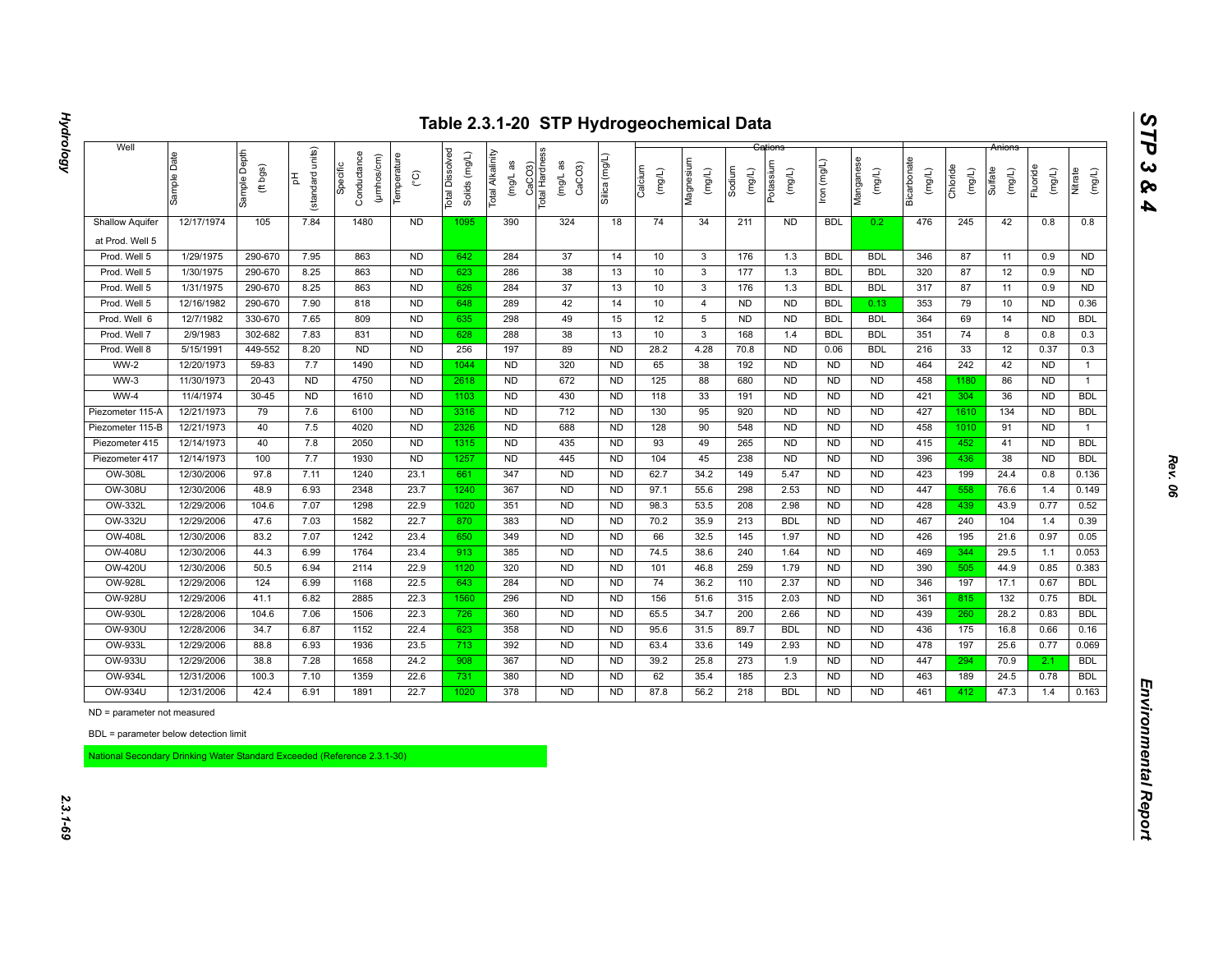| Hydrogeologic                             |                              |                     |                 | <b>Effective</b><br>Porosity or | <b>Grain Size</b>                                |
|-------------------------------------------|------------------------------|---------------------|-----------------|---------------------------------|--------------------------------------------------|
| <b>Unit</b>                               | <b>Parameter</b>             | <b>Bulk Density</b> | <b>Porosity</b> | <b>Specific Yield</b>           | Permeability                                     |
| <b>Upper Shallow</b>                      | <b>Number of Tests</b>       | $\overline{11}$     | $\overline{11}$ | $\overline{NA}$                 | $\overline{NA}$                                  |
| <b>Aquifer</b><br>Confining<br>Layer      | Mean or<br>Geometric<br>mean | 101 pcf             | 40%             | <b>NA</b>                       | <b>NA</b>                                        |
|                                           | Range                        | $96.4 - 114.9$ pcf  | $31.8 - 42.8%$  | <b>NA</b>                       | <b>NA</b>                                        |
|                                           | <b>Number of Tests</b>       | 4                   | 4               | 4                               | 1                                                |
| <b>Upper Shallow</b><br><b>Aquifer</b>    | Mean or<br>Geometric<br>mean | 99 pcf              | 41%             | 33%                             | <b>NA</b>                                        |
|                                           | Range                        | $97.2 - 100.2$ pcf  | $39.5 - 41.7%$  | $31.6 - 33.4%$                  | $4.11 \times 10^{-3}$ cm/s                       |
| <b>Lower Shallow</b>                      | <b>Number of Tests</b>       | 9                   | $\overline{11}$ | <b>NA</b>                       | <b>NA</b>                                        |
| <b>Aquifer</b><br>Confining<br>Layer      | Mean or<br>Geometric<br>mean | 99 pcf              | 42%             | <b>NA</b>                       | <b>NA</b>                                        |
|                                           | Range                        | $87.3 - 107.7$ pcf  | $36.1 - 47.2%$  | <b>NA</b>                       | <b>NA</b>                                        |
|                                           | Number of Tests              | 8                   | 9               | 9                               | $\overline{11}$                                  |
| <b>Lower Shallow</b><br><b>Aquifer</b>    | Mean or<br>Geometric<br>mean | 102 pcf             | 39%             | 31%                             | 6.05 x $10^{-3}$ cm/s                            |
|                                           | Range                        | $94.5 - 120.0$ pcf  | $28.8 - 43.9%$  | $23.0 - 35.1\%$                 | $4.60 \times 10^{-3}$ –<br>1.02 x $10^{-2}$ cm/s |
|                                           | Number of Tests              | $\overline{22}$     | $\overline{23}$ | N <sub>A</sub>                  | <b>NA</b>                                        |
| <b>Deep Aquifer</b><br>Confining<br>Layer | Mean or<br>Geometric<br>mean | 101 <sub>pcf</sub>  | 41%             | <b>NA</b>                       | <b>NA</b>                                        |
|                                           | Range                        | $82.1 - 111.4$ pcf  | $33.4 - 51.8%$  | $\overline{NA}$                 | <b>NA</b>                                        |
|                                           | Number of Tests              | 1                   | 1               | 1                               | <b>NA</b>                                        |
| <b>Deep Aquifer</b>                       | Mean or<br>Geometric<br>Mean | <b>NA</b>           | <b>NA</b>       | <b>NA</b>                       | <b>NA</b>                                        |
|                                           | Range                        | 103.1               | 38.8%           | 31.0%                           | <b>NA</b>                                        |

|  | Table 2.3.1-21  Representative Properties of Hydrogeologic Units |  |  |  |  |
|--|------------------------------------------------------------------|--|--|--|--|
|--|------------------------------------------------------------------|--|--|--|--|

NA = Not applicable to test performed

Source: COLA Part 2 Subsection 2.4S.12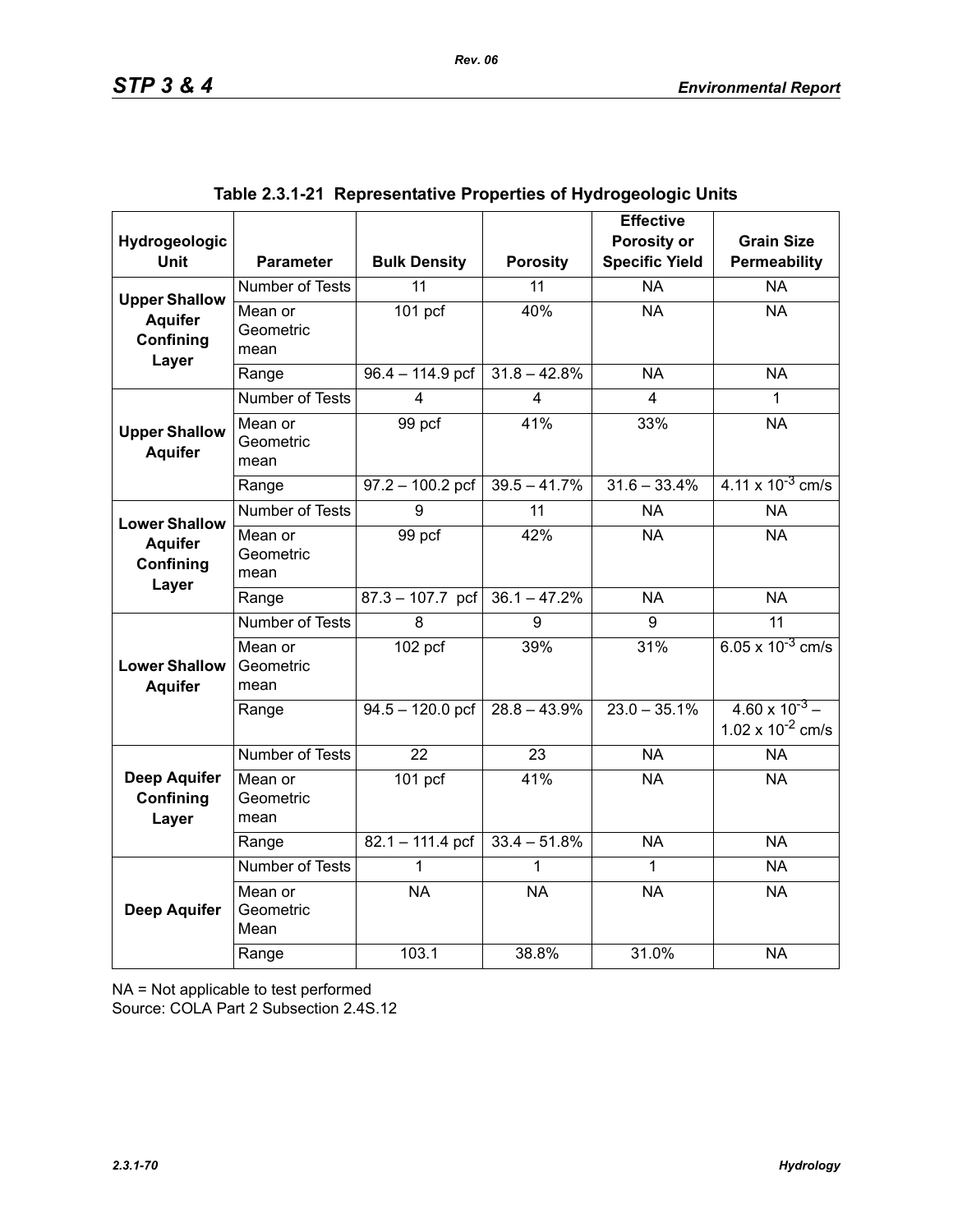| Month<br>(gallons)<br>(gallons)<br>(gallons)<br>(gallons)<br>(gallons)<br>(gallons)<br>(gallons)<br>(gallons)<br>(gallons)<br>(gallons)<br>(gallons)<br>(gallons)<br>35,446,250<br>37,189,345<br>7,765,025<br>41,812,919<br>39,525,831<br>36,128,090<br>34,041,991<br>44,476,292<br>31,115,804<br>36,279,188<br>28,909,250<br>40,797,000<br>January<br>12,521,357<br>36,180,612<br>42,574,575<br>31,944,711<br>February<br>37,551,891<br>29,461,480<br>32,117,186<br>30,568,014<br>36,198,000<br>33,323,394<br>37,531,591<br>34,819,000<br>22,598,920<br>March<br>41,169,835<br>38,532,459<br>36,223,601<br>29,792,357<br>32,643,753<br>48,053,000<br>33,244,000<br>28,020,000<br>38,458,117<br>32,713,000<br>35,201,420<br>April<br>24,601,783<br>43, 177, 241<br>35,683,774<br>33,649,929<br>27,093,385<br>35,652,764<br>40,828,467<br>29,628,405<br>28,524,378<br>36,309,169<br>31,956,336<br>34,964,690<br>May<br>25,618,936<br>45,752,274<br>38,428,753<br>38,956,861<br>36,847,100<br>37, 118, 205<br>27,088,736<br>37,782,730<br>35,593,523<br>35,327,680<br>43,365,000<br>36,310,300<br>33,220,900<br>June<br>19,654,117<br>41,995,128<br>35,811,044<br>42,057,320<br>31,347,265<br>40,259,759<br>35,534,592<br>36,604,000<br>29,816,000<br>28,819,186<br>37,885,740<br>July<br>31,055,407<br>35,369,911<br>43,862,008<br>41,054,570<br>37,595,060<br>43, 141, 872<br>35,660,218<br>30,254,000<br>36,912,782<br>31,785,000<br>40,315,960<br>33,538,680<br>33, 187, 388<br>32,728,731<br>42,628,395<br>36,127,366<br>36,092,764<br>43,008,513<br>38,193,859<br>29,863,036<br>45,828,000<br>30,803,058<br>38,457,620<br>32,946,400<br>August<br>37,324,840<br>34,910,719<br>Sept.<br>24,719,646<br>33,787,725<br>36,325,308<br>40,309,148<br>31,716,791<br>33,151,000<br>39,865,019<br>41,838,634<br>31,230,060<br>36,836,000<br>October<br>25,744,319<br>42,742,696<br>34,426,989<br>38,050,780<br>30,770,476<br>38,460,958<br>37,052,232<br>25,675,791<br>37,863,296<br>31,538,000<br>36,540,206<br>29,407,550<br>22,606,096<br>38,944,140<br>35,413,702<br>32,764,920<br>36,391,863<br>31,657,842<br>30,886,310<br>33,875,759<br>37,353,000<br>28,499,573<br>34,429,744<br>38,474,080<br>November<br>21,338,258<br>39,694,275<br>33,674,338<br>34,950,153<br>36,841,789<br>29,493,213<br>33,436,651<br>34,751,855<br>30,409,159<br>41,168,000<br>24,196,105<br>39,554,770<br>December<br>391,479,855<br>423,935,565<br>Total (gallons)<br>271,411,252<br>474,726,766<br>451,492,745<br>434,335,789<br>404,002,967<br>437,489,186<br>453,740,667<br>426,180,533<br>398,540,117<br>422,363,662<br>833<br>1,457<br>1,386<br>1,333<br>1,240<br>1,343<br>1,392<br>1,201<br>1,308<br>1,223<br>1,301<br>Total (acre-feet)<br>1,296 |  |  |  |  |  |  |
|--------------------------------------------------------------------------------------------------------------------------------------------------------------------------------------------------------------------------------------------------------------------------------------------------------------------------------------------------------------------------------------------------------------------------------------------------------------------------------------------------------------------------------------------------------------------------------------------------------------------------------------------------------------------------------------------------------------------------------------------------------------------------------------------------------------------------------------------------------------------------------------------------------------------------------------------------------------------------------------------------------------------------------------------------------------------------------------------------------------------------------------------------------------------------------------------------------------------------------------------------------------------------------------------------------------------------------------------------------------------------------------------------------------------------------------------------------------------------------------------------------------------------------------------------------------------------------------------------------------------------------------------------------------------------------------------------------------------------------------------------------------------------------------------------------------------------------------------------------------------------------------------------------------------------------------------------------------------------------------------------------------------------------------------------------------------------------------------------------------------------------------------------------------------------------------------------------------------------------------------------------------------------------------------------------------------------------------------------------------------------------------------------------------------------------------------------------------------------------------------------------------------------------------------------------------------------------------------------------------------------------------------------------------------------------------------------------------------------------------|--|--|--|--|--|--|
|                                                                                                                                                                                                                                                                                                                                                                                                                                                                                                                                                                                                                                                                                                                                                                                                                                                                                                                                                                                                                                                                                                                                                                                                                                                                                                                                                                                                                                                                                                                                                                                                                                                                                                                                                                                                                                                                                                                                                                                                                                                                                                                                                                                                                                                                                                                                                                                                                                                                                                                                                                                                                                                                                                                                      |  |  |  |  |  |  |
|                                                                                                                                                                                                                                                                                                                                                                                                                                                                                                                                                                                                                                                                                                                                                                                                                                                                                                                                                                                                                                                                                                                                                                                                                                                                                                                                                                                                                                                                                                                                                                                                                                                                                                                                                                                                                                                                                                                                                                                                                                                                                                                                                                                                                                                                                                                                                                                                                                                                                                                                                                                                                                                                                                                                      |  |  |  |  |  |  |
|                                                                                                                                                                                                                                                                                                                                                                                                                                                                                                                                                                                                                                                                                                                                                                                                                                                                                                                                                                                                                                                                                                                                                                                                                                                                                                                                                                                                                                                                                                                                                                                                                                                                                                                                                                                                                                                                                                                                                                                                                                                                                                                                                                                                                                                                                                                                                                                                                                                                                                                                                                                                                                                                                                                                      |  |  |  |  |  |  |
|                                                                                                                                                                                                                                                                                                                                                                                                                                                                                                                                                                                                                                                                                                                                                                                                                                                                                                                                                                                                                                                                                                                                                                                                                                                                                                                                                                                                                                                                                                                                                                                                                                                                                                                                                                                                                                                                                                                                                                                                                                                                                                                                                                                                                                                                                                                                                                                                                                                                                                                                                                                                                                                                                                                                      |  |  |  |  |  |  |
|                                                                                                                                                                                                                                                                                                                                                                                                                                                                                                                                                                                                                                                                                                                                                                                                                                                                                                                                                                                                                                                                                                                                                                                                                                                                                                                                                                                                                                                                                                                                                                                                                                                                                                                                                                                                                                                                                                                                                                                                                                                                                                                                                                                                                                                                                                                                                                                                                                                                                                                                                                                                                                                                                                                                      |  |  |  |  |  |  |
|                                                                                                                                                                                                                                                                                                                                                                                                                                                                                                                                                                                                                                                                                                                                                                                                                                                                                                                                                                                                                                                                                                                                                                                                                                                                                                                                                                                                                                                                                                                                                                                                                                                                                                                                                                                                                                                                                                                                                                                                                                                                                                                                                                                                                                                                                                                                                                                                                                                                                                                                                                                                                                                                                                                                      |  |  |  |  |  |  |
|                                                                                                                                                                                                                                                                                                                                                                                                                                                                                                                                                                                                                                                                                                                                                                                                                                                                                                                                                                                                                                                                                                                                                                                                                                                                                                                                                                                                                                                                                                                                                                                                                                                                                                                                                                                                                                                                                                                                                                                                                                                                                                                                                                                                                                                                                                                                                                                                                                                                                                                                                                                                                                                                                                                                      |  |  |  |  |  |  |
|                                                                                                                                                                                                                                                                                                                                                                                                                                                                                                                                                                                                                                                                                                                                                                                                                                                                                                                                                                                                                                                                                                                                                                                                                                                                                                                                                                                                                                                                                                                                                                                                                                                                                                                                                                                                                                                                                                                                                                                                                                                                                                                                                                                                                                                                                                                                                                                                                                                                                                                                                                                                                                                                                                                                      |  |  |  |  |  |  |
|                                                                                                                                                                                                                                                                                                                                                                                                                                                                                                                                                                                                                                                                                                                                                                                                                                                                                                                                                                                                                                                                                                                                                                                                                                                                                                                                                                                                                                                                                                                                                                                                                                                                                                                                                                                                                                                                                                                                                                                                                                                                                                                                                                                                                                                                                                                                                                                                                                                                                                                                                                                                                                                                                                                                      |  |  |  |  |  |  |
|                                                                                                                                                                                                                                                                                                                                                                                                                                                                                                                                                                                                                                                                                                                                                                                                                                                                                                                                                                                                                                                                                                                                                                                                                                                                                                                                                                                                                                                                                                                                                                                                                                                                                                                                                                                                                                                                                                                                                                                                                                                                                                                                                                                                                                                                                                                                                                                                                                                                                                                                                                                                                                                                                                                                      |  |  |  |  |  |  |
|                                                                                                                                                                                                                                                                                                                                                                                                                                                                                                                                                                                                                                                                                                                                                                                                                                                                                                                                                                                                                                                                                                                                                                                                                                                                                                                                                                                                                                                                                                                                                                                                                                                                                                                                                                                                                                                                                                                                                                                                                                                                                                                                                                                                                                                                                                                                                                                                                                                                                                                                                                                                                                                                                                                                      |  |  |  |  |  |  |
|                                                                                                                                                                                                                                                                                                                                                                                                                                                                                                                                                                                                                                                                                                                                                                                                                                                                                                                                                                                                                                                                                                                                                                                                                                                                                                                                                                                                                                                                                                                                                                                                                                                                                                                                                                                                                                                                                                                                                                                                                                                                                                                                                                                                                                                                                                                                                                                                                                                                                                                                                                                                                                                                                                                                      |  |  |  |  |  |  |
|                                                                                                                                                                                                                                                                                                                                                                                                                                                                                                                                                                                                                                                                                                                                                                                                                                                                                                                                                                                                                                                                                                                                                                                                                                                                                                                                                                                                                                                                                                                                                                                                                                                                                                                                                                                                                                                                                                                                                                                                                                                                                                                                                                                                                                                                                                                                                                                                                                                                                                                                                                                                                                                                                                                                      |  |  |  |  |  |  |
|                                                                                                                                                                                                                                                                                                                                                                                                                                                                                                                                                                                                                                                                                                                                                                                                                                                                                                                                                                                                                                                                                                                                                                                                                                                                                                                                                                                                                                                                                                                                                                                                                                                                                                                                                                                                                                                                                                                                                                                                                                                                                                                                                                                                                                                                                                                                                                                                                                                                                                                                                                                                                                                                                                                                      |  |  |  |  |  |  |
|                                                                                                                                                                                                                                                                                                                                                                                                                                                                                                                                                                                                                                                                                                                                                                                                                                                                                                                                                                                                                                                                                                                                                                                                                                                                                                                                                                                                                                                                                                                                                                                                                                                                                                                                                                                                                                                                                                                                                                                                                                                                                                                                                                                                                                                                                                                                                                                                                                                                                                                                                                                                                                                                                                                                      |  |  |  |  |  |  |
|                                                                                                                                                                                                                                                                                                                                                                                                                                                                                                                                                                                                                                                                                                                                                                                                                                                                                                                                                                                                                                                                                                                                                                                                                                                                                                                                                                                                                                                                                                                                                                                                                                                                                                                                                                                                                                                                                                                                                                                                                                                                                                                                                                                                                                                                                                                                                                                                                                                                                                                                                                                                                                                                                                                                      |  |  |  |  |  |  |
|                                                                                                                                                                                                                                                                                                                                                                                                                                                                                                                                                                                                                                                                                                                                                                                                                                                                                                                                                                                                                                                                                                                                                                                                                                                                                                                                                                                                                                                                                                                                                                                                                                                                                                                                                                                                                                                                                                                                                                                                                                                                                                                                                                                                                                                                                                                                                                                                                                                                                                                                                                                                                                                                                                                                      |  |  |  |  |  |  |
|                                                                                                                                                                                                                                                                                                                                                                                                                                                                                                                                                                                                                                                                                                                                                                                                                                                                                                                                                                                                                                                                                                                                                                                                                                                                                                                                                                                                                                                                                                                                                                                                                                                                                                                                                                                                                                                                                                                                                                                                                                                                                                                                                                                                                                                                                                                                                                                                                                                                                                                                                                                                                                                                                                                                      |  |  |  |  |  |  |
|                                                                                                                                                                                                                                                                                                                                                                                                                                                                                                                                                                                                                                                                                                                                                                                                                                                                                                                                                                                                                                                                                                                                                                                                                                                                                                                                                                                                                                                                                                                                                                                                                                                                                                                                                                                                                                                                                                                                                                                                                                                                                                                                                                                                                                                                                                                                                                                                                                                                                                                                                                                                                                                                                                                                      |  |  |  |  |  |  |
|                                                                                                                                                                                                                                                                                                                                                                                                                                                                                                                                                                                                                                                                                                                                                                                                                                                                                                                                                                                                                                                                                                                                                                                                                                                                                                                                                                                                                                                                                                                                                                                                                                                                                                                                                                                                                                                                                                                                                                                                                                                                                                                                                                                                                                                                                                                                                                                                                                                                                                                                                                                                                                                                                                                                      |  |  |  |  |  |  |
|                                                                                                                                                                                                                                                                                                                                                                                                                                                                                                                                                                                                                                                                                                                                                                                                                                                                                                                                                                                                                                                                                                                                                                                                                                                                                                                                                                                                                                                                                                                                                                                                                                                                                                                                                                                                                                                                                                                                                                                                                                                                                                                                                                                                                                                                                                                                                                                                                                                                                                                                                                                                                                                                                                                                      |  |  |  |  |  |  |
|                                                                                                                                                                                                                                                                                                                                                                                                                                                                                                                                                                                                                                                                                                                                                                                                                                                                                                                                                                                                                                                                                                                                                                                                                                                                                                                                                                                                                                                                                                                                                                                                                                                                                                                                                                                                                                                                                                                                                                                                                                                                                                                                                                                                                                                                                                                                                                                                                                                                                                                                                                                                                                                                                                                                      |  |  |  |  |  |  |
|                                                                                                                                                                                                                                                                                                                                                                                                                                                                                                                                                                                                                                                                                                                                                                                                                                                                                                                                                                                                                                                                                                                                                                                                                                                                                                                                                                                                                                                                                                                                                                                                                                                                                                                                                                                                                                                                                                                                                                                                                                                                                                                                                                                                                                                                                                                                                                                                                                                                                                                                                                                                                                                                                                                                      |  |  |  |  |  |  |
|                                                                                                                                                                                                                                                                                                                                                                                                                                                                                                                                                                                                                                                                                                                                                                                                                                                                                                                                                                                                                                                                                                                                                                                                                                                                                                                                                                                                                                                                                                                                                                                                                                                                                                                                                                                                                                                                                                                                                                                                                                                                                                                                                                                                                                                                                                                                                                                                                                                                                                                                                                                                                                                                                                                                      |  |  |  |  |  |  |
|                                                                                                                                                                                                                                                                                                                                                                                                                                                                                                                                                                                                                                                                                                                                                                                                                                                                                                                                                                                                                                                                                                                                                                                                                                                                                                                                                                                                                                                                                                                                                                                                                                                                                                                                                                                                                                                                                                                                                                                                                                                                                                                                                                                                                                                                                                                                                                                                                                                                                                                                                                                                                                                                                                                                      |  |  |  |  |  |  |